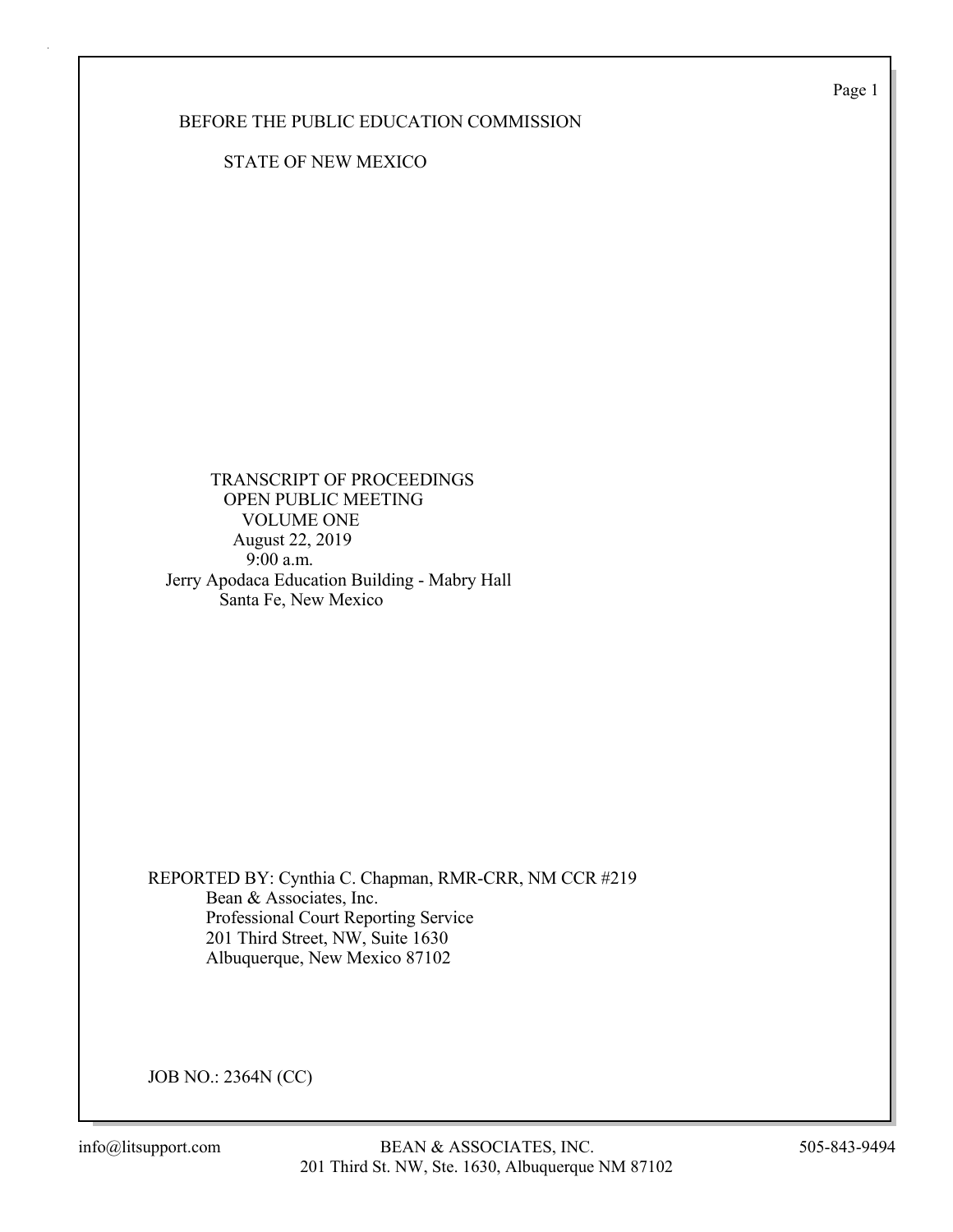# 2 (Pages 2 to 5)

| Page 2                                                                                                                                                                                                                                                                                                                                                                                                                                                                                                                                                                                                                                                                                                                                                                                                                                                                                                                                                                                                                | Page 4                                                                                                                                                                                                                                                                                                                                                                                                                                                                                                                                                                                                                                                                                                                                                                                                                                                                                                                                                                                                                                                                                                                 |
|-----------------------------------------------------------------------------------------------------------------------------------------------------------------------------------------------------------------------------------------------------------------------------------------------------------------------------------------------------------------------------------------------------------------------------------------------------------------------------------------------------------------------------------------------------------------------------------------------------------------------------------------------------------------------------------------------------------------------------------------------------------------------------------------------------------------------------------------------------------------------------------------------------------------------------------------------------------------------------------------------------------------------|------------------------------------------------------------------------------------------------------------------------------------------------------------------------------------------------------------------------------------------------------------------------------------------------------------------------------------------------------------------------------------------------------------------------------------------------------------------------------------------------------------------------------------------------------------------------------------------------------------------------------------------------------------------------------------------------------------------------------------------------------------------------------------------------------------------------------------------------------------------------------------------------------------------------------------------------------------------------------------------------------------------------------------------------------------------------------------------------------------------------|
| <b>APPEARANCES</b><br>1<br>$\overline{c}$<br><b>COMMISSIONERS:</b><br>3<br>MS. PATRICIA GIPSON, Chair<br>MS. TRISH RUIZ, Vice Chair<br>MS. KARYL ANN ARMBRUSTER, Secretary<br>4<br>MR. R. CARLOS CABALLERO, Member<br>5<br>MR. MICHAEL CHAVEZ, Member<br>MR. TIM CRONE, Member<br>6<br>MS. GEORGINA DAVIS, Member<br>MS. M. SONIA RAFTERY, Member<br>7<br>MR. DAVID ROBBINS, Member<br>MS. GLENNA VOIGT, Member<br>8<br>PED STAFF:<br>9<br>MR. ALAN BRAUER, Acting Director<br>Options for Parents and Families<br>10<br>MS. KAREN WOERNER, Deputy Director<br>11<br>Options for Parents and Families<br>12<br>MS. MELISSA BROWN, Training and Support Administrator<br><b>Options for Parents and Families</b><br>13<br>PEC COUNSEL:<br>14<br>MS. AMI JAEGER, Attorney at Law<br>15<br>16<br>17<br>18<br>19<br>20<br>21<br>22<br>23<br>24<br>25                                                                                                                                                                      | 1<br>THE CHAIR: Good morning, everyone. I'm<br>$\overline{c}$<br>going to call to order this meeting of the Public<br>3<br>Education Commission. It is Thursday, August 22nd,<br>$\overline{4}$<br>and it is $9:06$ a.m.<br>5<br>Who changed the -- oh, that clock is<br>6<br>right.<br>7<br>Thank you.<br>8<br>So I'm going to ask Commissioner<br>9<br>Armbruster to do roll call, please.<br>10<br>COMMISSIONER ARMBRUSTER: Commissioner<br>11<br>Robbins?<br>12<br>COMMISSIONER ROBBINS: Present.<br>13<br>COMMISSIONER ARMBRUSTER: Commissioner<br>14<br>Voigt?<br>15<br>COMMISSIONER VOIGT: Here.<br>16<br>COMMISSIONER ARMBRUSTER: Commissioner<br>17<br>Armbruster is here.<br>18<br><b>Commissioner Davis?</b><br>19<br>COMMISSIONER DAVIS: Here.<br>20<br>COMMISSIONER ARMBRUSTER: Commissioner<br>21<br>Chavez?<br>22<br>(No response.)<br>23<br>COMMISSIONER ARMBRUSTER: He'll be coming<br>24<br>later, I think.<br>25<br>Commissioner Gipson?                                                                                                                                                            |
| Page 3                                                                                                                                                                                                                                                                                                                                                                                                                                                                                                                                                                                                                                                                                                                                                                                                                                                                                                                                                                                                                | Page 5                                                                                                                                                                                                                                                                                                                                                                                                                                                                                                                                                                                                                                                                                                                                                                                                                                                                                                                                                                                                                                                                                                                 |
| INDEX TO PROCEEDINGS<br>-1<br>$\overline{\mathbf{c}}$<br>PAGE<br>3<br>1 Call to Order, Roll Call, Pledge of<br>Allegiance and Salute to the New Mexico Flag<br>4<br>5<br>Consent Agenda<br>4<br>5<br>7<br>2 Approval of Agenda<br>6<br>9<br>Open Forum - No Requests<br>3<br>7<br>5 Discussion and Possible Action on Charter 9<br>Contracts and Performance Frameworks,<br><b>Including Mission Goals</b><br>9<br>Discussion and Possible Action on<br>15<br>6<br>10<br>Approval or Denial of New Charter School<br>Applications<br>11<br>15<br>A. Polaris Charter School-Los Alamos<br>12<br>83<br>B. ACES Technical Charter School<br>13<br>123<br>C. Explore Academy-Las Cruces<br>14<br>REPORTER'S CERTIFICATE<br>205<br>15<br>ATTACHMENTS:<br>16<br>1. Visitor Sign-In Sheets, 8/22/19<br>17<br>2. Sign-In Sheet, Visitors/Speakers for ACES<br><b>Technical Charter School</b><br>18<br>19<br>3. Sign-In Sheet, Visitors/Speakers for<br><b>Explore Academy-Las Cruces</b><br>20<br>21<br>22<br>23<br>24<br>25 | $\mathbf{1}$<br>THE CHAIR: Here.<br>$\overline{2}$<br>COMMISSIONER ARMBRUSTER: Commissioner<br>3<br>Raftery?<br>$\overline{4}$<br>COMMISSIONER RAFTERY: Here.<br>5<br>COMMISSIONER ARMBRUSTER: Commissioner<br>6<br>Crone?<br>7<br>COMMISSIONER CRONE: Here.<br>8<br><b>COMMISSIONER ARMBRUSTER: Commissioner</b><br>9<br>Ruiz?<br>10<br><b>COMMISSIONER RUIZ: Present.</b><br>11<br>COMMISSIONER ARMBRUSTER: Commissioner<br>12<br>Caballero is not here.<br>13<br>So we have eight.<br>14<br>THE CHAIR: Eight Commissioners present.<br>15<br>Thank you very much.<br>16<br>I'm going to ask Commissioner Armbruster<br>17<br>to lead us in the Pledge of Allegiance, and I'll do<br>18<br>the Salute to the New Mexico Flag.<br>19<br>(Pledge of Allegiance and Salute to<br>the New Mexico Flag conducted.)<br>20<br>21<br>THE CHAIR: So before we do the approval<br>22<br>of the agenda, I have two changes to make. And one<br>23<br>is to the Consent Agenda. And that is removing from<br>24<br>the Consent Agenda Albuquerque Institute of Math and<br>25<br>Science and removing Raíces del Saber Xinachtli |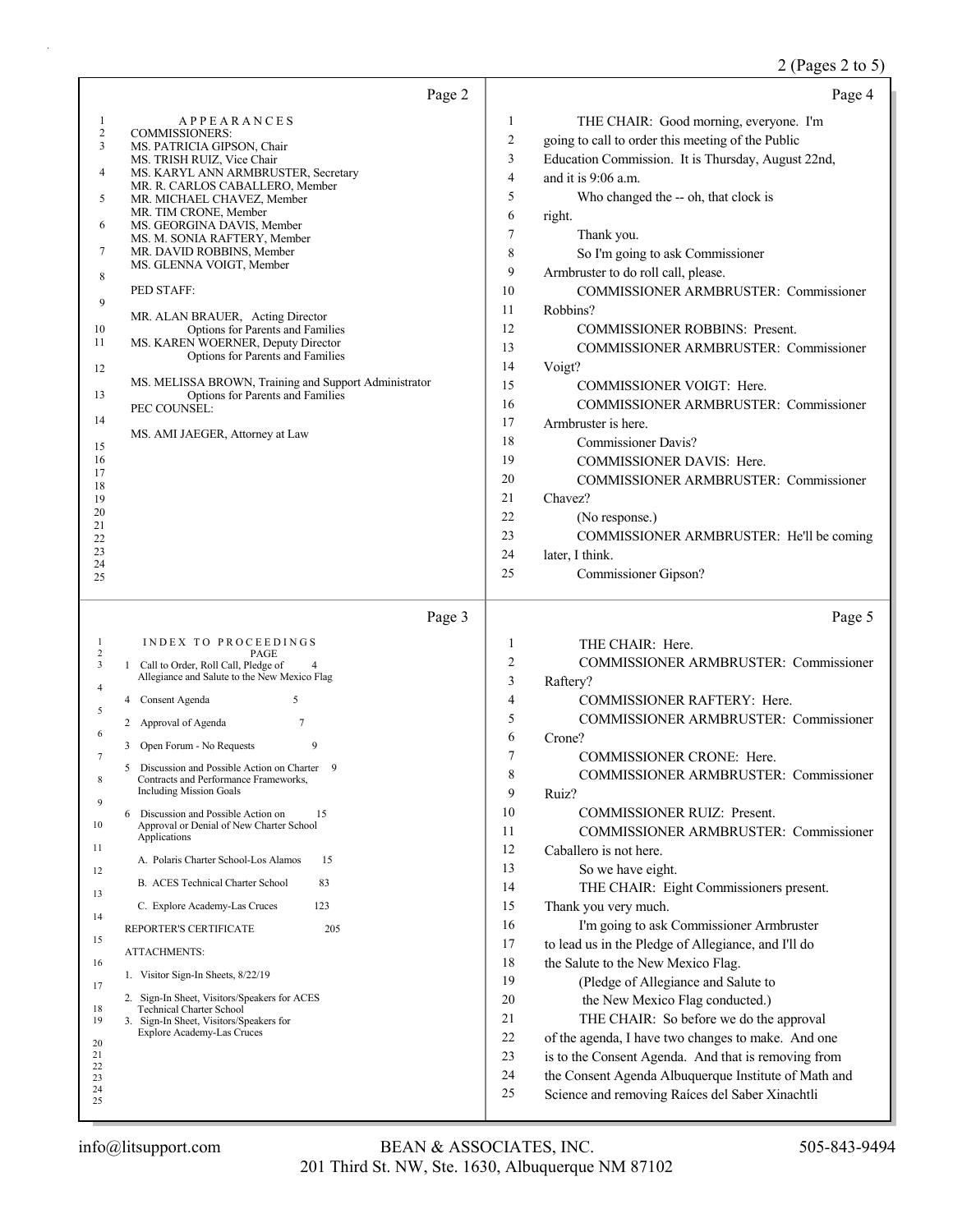## 3 (Pages 6 to 9)

|                  | Page 6                                               |                         | Page 8                                               |
|------------------|------------------------------------------------------|-------------------------|------------------------------------------------------|
| $\mathbf{1}$     | Community School.                                    | $\mathbf{1}$            | THE CHAIR: No. I'm sorry. We made a --               |
| $\boldsymbol{2}$ | It's under "Governing Membership" -- the             | 2                       | they're not coming -- well, I had a discussion       |
| $\mathfrak{Z}$   | Albuquerque Institute of Math and Science is under   | 3                       | with -- with the Deputy Director. And we said the    |
| 4                | B, Change Notifications, Governing Board Membership  | 4                       | best that we could do at this point in time is we'll |
| 5                | Changes. And Raíces del Saber is No. 7 under School  | 5                       | at least give them a heads-up by the early afternoon |
| 6                | Location Within District. So those two were          | 6                       | as to where we were. Oh, no. Then we decided we      |
| 7                | removed; and, off of the regular agenda in Item      | 7                       | would do it Friday, and that was it.                 |
| $\,$ 8 $\,$      | No. 7-C, removing McCurdy Charter School and Monte   | 8                       | MS. KAREN WOERNER: Because I told the                |
| 9                | del Sol Charter School.                              | 9                       | school.                                              |
| 10               | COMMISSIONER RUIZ: Madam Chair, I move               | 10                      | THE CHAIR: We had so many conversations              |
| 11               | that the agenda be adopted.                          | 11                      | about this, I had to remember the final decision.    |
| 12               | THE CHAIR: I'm not done yet.                         | 12                      | So, yes, they've been notified that they're on the   |
| 13               | COMMISSIONER RUIZ: Okay.                             | 13                      | agenda for Friday. And we can just move on with      |
| 14               | THE CHAIR: Before we do any of that, I do            | 14                      | other pieces of the agenda. Alma and Altura were     |
| 15               | need to make another change. Because,                | 15                      | both notified that they're on for Friday, okay? So,  |
| 16               | unfortunately, with the transcript of our July       | 16                      | thanks.                                              |
| 17               | Community Input Hearing, the location was incorrect. | 17                      | COMMISSIONER ARMBRUSTER: Sorry. I just               |
| 18               | So we have to make a change. And I have to do that   | 18                      | didn't hear it.                                      |
| 19               | by separate motion; so that I am going to move that  | 19                      | THE CHAIR: No, we've gone round and round            |
| $20\,$           | the transcript for the July 17th, 2019, PEC meeting  | $20\,$                  | with that; so I think we are finally at a good point |
| $21\,$           | be amended to show that the location of the PEC      | $21\,$                  | with that.                                           |
| 22               | meeting was New Mexico Activities Association, Hall  | 22                      | So there was a motion to adopt the agenda,           |
| 23               | of Honor, 6600 Palomas, Northeast, Albuquerque,      | 23                      | as amended, and there was a second by Commissioner   |
| 24               | New Mexico 87109.                                    | 24                      | Voigt. And we voted on that.                         |
| 25               | MS. VOIGT: I second.                                 | 25                      | COMMISSIONER ARMBRUSTER: No.                         |
|                  | Page 7                                               |                         | Page 9                                               |
| 1                | THE CHAIR: There's a second by                       | $\mathbf{1}$            | THE CHAIR: Yes, we did. The motion                   |
| 2                | Commissioner Voigt.                                  | $\overline{\mathbf{c}}$ | passed. Yes.                                         |
| 3                | Do we have to do a roll call on that?                | 3                       | COMMISSIONER ARMBRUSTER: Okay.                       |
| 4                | All in favor?                                        | 4                       | THE CHAIR: Has anyone signed up for Open             |
| 5                | (Commissioners so indicate.)                         | 5                       | Forum? Do we know?                                   |
| 6                | THE CHAIR: Opposed?                                  | 6                       | MS. KAREN WOERNER: No, no one has.                   |
| 7                | (No response.)                                       | 7                       | Individuals for the school, but not the Open Forum.  |
| 8                | THE CHAIR: Hearing no opposition, the                | $\,$ $\,$               | THE CHAIR: Right. And thank you for                  |
| 9                | motion passes. So now I can entertain a motion.      | 9                       | reminding me of that.                                |
| 10               | COMMISSIONER RUIZ: I move that the agenda            | 10                      | COMMISSIONER CRONE: Please note that                 |
| 11               | be adopted.                                          | 11                      | Commissioner Caballero is in the house.              |
| 12               | COMMISSIONER ARMBRUSTER: I have a                    | 12                      | COMMISSIONER CABALLERO: Thank you, sir.              |
| 13               | question.                                            | 13                      | THE CHAIR: Thanks. If there is anyone                |
| 14               | THE CHAIR: Sure. I'm sorry.                          | 14                      | that wishes to speak in regards to a school today,   |
| 15               | COMMISSIONER ARMBRUSTER: I wanted to                 | 15                      | there are separate sign-up sheets for each school.   |
| 16               | change -- but now I'm unable to see it, so maybe it  | 16                      | And who has them? (Indicates.)                       |
| 17               | has been changed. I wanted to change Altura to       | 17                      | MS. KAREN WOERNER: Dolores.                          |
| 18               | after Alma. And I can't find it.                     | 18                      | THE CHAIR: So please make sure you do                |
| 19               | THE CHAIR: Well, we can do that. We                  | 19                      | sign up. Obviously, if you're part of the            |
| 20               | don't need a motion to do that. We have the ability  | 20                      | presenting, you don't have to sign up. But if        |
| 21               | to move around the -- the agenda when it -- when it  | 21                      | there's anyone else in the audience, please sign up. |
| 22               | comes up.                                            | 22                      | Thank you very much.                                 |
| 23               | COMMISSIONER ARMBRUSTER: The only reason             | 23                      | And my phone is ringing. Sorry.                      |
| 24               | I was saying that is so they don't have to come      | 24                      | We are on to Item No. 5 -- oh, I'm sorry.            |
| 25               | today and tomorrow.                                  | 25                      | I need a motion to accept the Consent Agenda.        |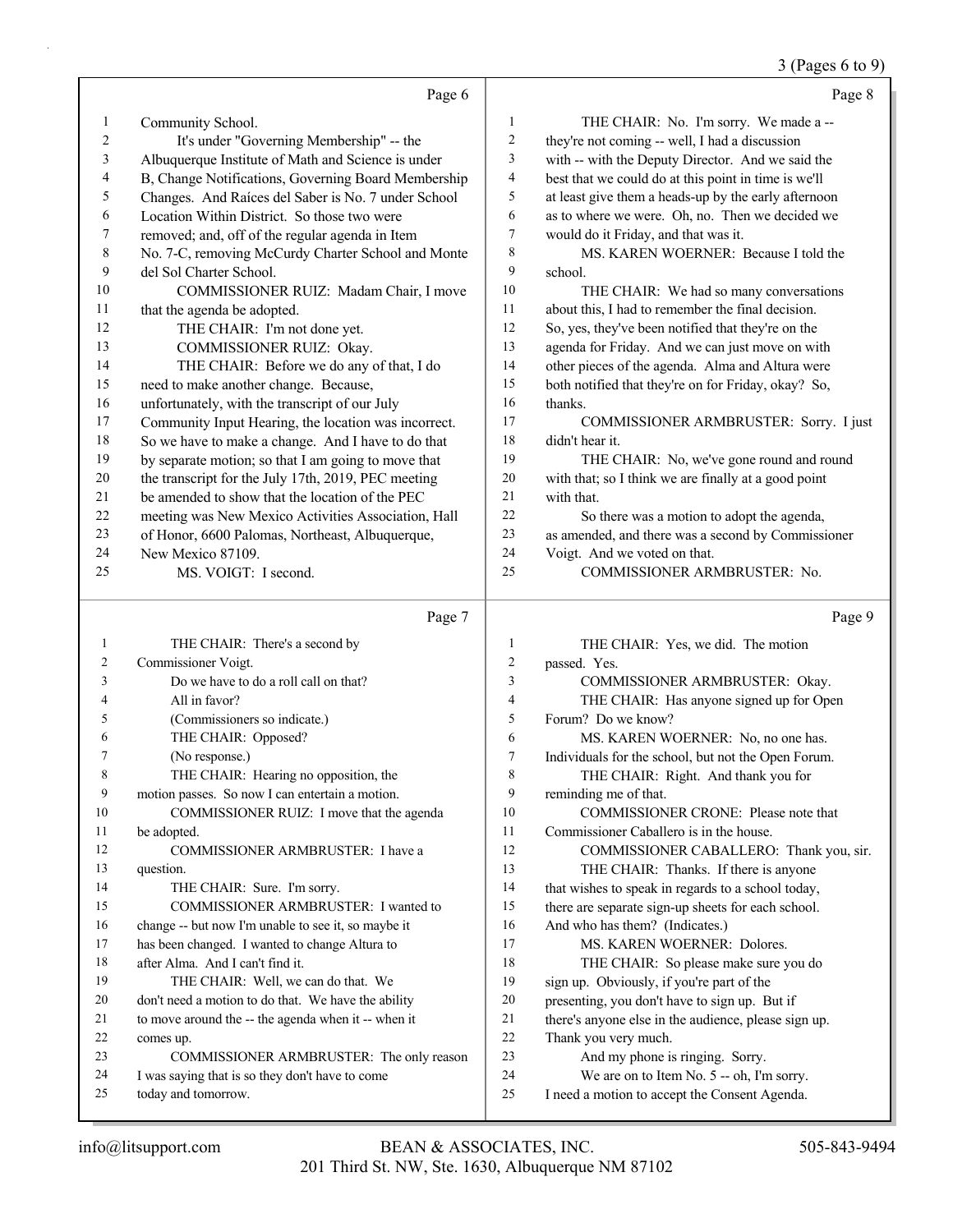4 (Pages 10 to 13)

|                | Page 10                                                                                    |                | Page 12                                                                                            |
|----------------|--------------------------------------------------------------------------------------------|----------------|----------------------------------------------------------------------------------------------------|
| $\mathbf{1}$   | COMMISSIONER RUIZ: So move.                                                                | 1              | Robbins.                                                                                           |
| $\sqrt{2}$     | THE CHAIR: There's a motion by                                                             | $\overline{2}$ | Any discussion?                                                                                    |
| 3              | Commissioner Ruiz, a second by Commissioner Voigt.                                         | 3              | (No response.)                                                                                     |
| 4              | All in favor?                                                                              | $\overline{4}$ | THE CHAIR: If not, roll-call vote,                                                                 |
| 5              | (Commissioners so indicate.)                                                               | 5              | please.                                                                                            |
| 6              | THE CHAIR: Opposed?                                                                        | 6              | COMMISSIONER ARMBRUSTER: Commissioner                                                              |
| 7              | (No response.)                                                                             | 7              | Caballero?                                                                                         |
| 8              | THE CHAIR: Hearing no opposition, the                                                      | 8              | COMMISSIONER CABALLERO: Yes.                                                                       |
| 9              | motion passes.                                                                             | 9              | COMMISSIONER ARMBRUSTER: Commissioner                                                              |
| 10             | We are now on to Item No. 5, which is                                                      | 10             | Ruiz?                                                                                              |
| 11             | Discussion and Possible Action on the Charter                                              | 11             | COMMISSIONER RUIZ: Yes.                                                                            |
| 12             | Contracts and Performance Frameworks, Including the                                        | 12             | COMMISSIONER ARMBRUSTER: Commissioner                                                              |
| 13             | Mission Goals.                                                                             | 13             | Crone?                                                                                             |
| 14             | And we did have the opportunity, while we                                                  | 14             | <b>COMMISSIONER CRONE: Yes.</b>                                                                    |
| 15             | were on the community input hearing tour, to squeeze                                       | 15             | COMMISSIONER ARMBRUSTER: Commissioner                                                              |
| 16             | in those negotiations. I want to thank the schools                                         | 16             | Raftery?                                                                                           |
| 17             | that were incredibly cooperative in working around                                         | 17             | COMMISSIONER RAFTERY: Yes.                                                                         |
| 18             | our schedules and the Commissioners that                                                   | 18             | COMMISSIONER ARMBRUSTER: Commissioner                                                              |
| 19             | participated. Thank you so much. Because it's --                                           | 19             | Gipson?                                                                                            |
| $20\,$         | it's really those nice times that we get to sit down                                       | 20             | THE CHAIR: Yes.                                                                                    |
| 21             | and talk with the schools and learn a lot more about                                       | 21             | <b>COMMISSIONER ARMBRUSTER: Commissioner</b>                                                       |
| 22             | what the school actually does when we do those                                             | 22             | Davis?                                                                                             |
| 23             | contract negotiations. So I appreciate that time                                           | 23             | COMMISSIONER DAVIS: Yes.                                                                           |
| 24             | for that reason as well.                                                                   | 24             | COMMISSIONER ARMBRUSTER: Commissioner                                                              |
| 25             | So -- and I -- we told the schools that                                                    | 25             | Armbruster votes "Yes."                                                                            |
|                |                                                                                            |                |                                                                                                    |
|                |                                                                                            |                |                                                                                                    |
|                | Page 11                                                                                    |                | Page 13                                                                                            |
| $\mathbf{1}$   | they really didn't have to come up because there                                           | $\mathbf{1}$   | Commissioner Voigt?                                                                                |
| $\overline{c}$ | shouldn't be an issue, I hope, with it.                                                    | $\overline{c}$ | COMMISSIONER VOIGT: Yes.                                                                           |
| 3              | Commissioners have had the opportunity to look at                                          | 3              | COMMISSIONER ARMBRUSTER: Commissioner                                                              |
| 4              | those mission goals that have -- that were                                                 | $\overline{4}$ | Robbins?                                                                                           |
| 5              | negotiated.                                                                                | 5              | <b>COMMISSIONER ROBBINS: Yes.</b>                                                                  |
| 6              | So do I have a motion to approve those                                                     | 6              | COMMISSIONER ARMBRUSTER: It's a nine-zero                                                          |
| 7              | contracts?                                                                                 | 7              | vote. It passes.                                                                                   |
| 8              | COMMISSIONER RUIZ: So move.                                                                | 8              | THE CHAIR: The motion passes nine-zero.                                                            |
| 9              | THE CHAIR: There is a motion by                                                            | 9              | Thank you very much.                                                                               |
| 10             | Commissioner-                                                                              | 10             | So now, I'll entertain a motion for South                                                          |
| 11             | MS. AMI JAEGER: Hold on.                                                                   | 11             | Valley Prep.                                                                                       |
| 12             | (Chair consults with Commission counsel.)                                                  | 12<br>13       | COMMISSIONER CABALLERO: So move.                                                                   |
| 13             | THE CHAIR: We need to do one for each                                                      | 14             | THE CHAIR: There's -- we need the school                                                           |
| 14             | school individually, a motion.                                                             | 15             | and the dates in the motion.                                                                       |
| 15             | COMMISSIONER RUIZ: Okay. So I move that                                                    | 16             | COMMISSIONER CABALLERO: Okay.                                                                      |
| 16             | the Public Education Commission approve the charter                                        | 17             | THE CHAIR: Thanks.                                                                                 |
| 17<br>18       | contract and performance framework, including                                              | 18             | COMMISSIONER CABALLERO: I thought it was                                                           |
| 19             | mission goals, for the Albuquerque School of<br>Excellence.                                | 19             | very easy.<br>THE CHAIR: It's under Item No. 5.                                                    |
| 20             | COMMISSIONER ROBBINS: Second.                                                              | 20             | COMMISSIONER CABALLERO: No. 5.                                                                     |
| 21             | COMMISSIONER RUIZ: Oh. For the years of                                                    | 21             | THE CHAIR: And it's B.                                                                             |
| 22             | 2019 through 2020.                                                                         | 22             | COMMISSIONER CABALLERO: Okay. Thank you.                                                           |
| 23             | COMMISSIONER ROBBINS: I'll second.                                                         | 23             | I move that the Public Education                                                                   |
| 24<br>25       | THE CHAIR: That's good. There's a motion<br>by Commissioner Ruiz, a second by Commissioner | 24<br>25       | Commission approve the charter contract and<br>performance framework, including mission goals, for |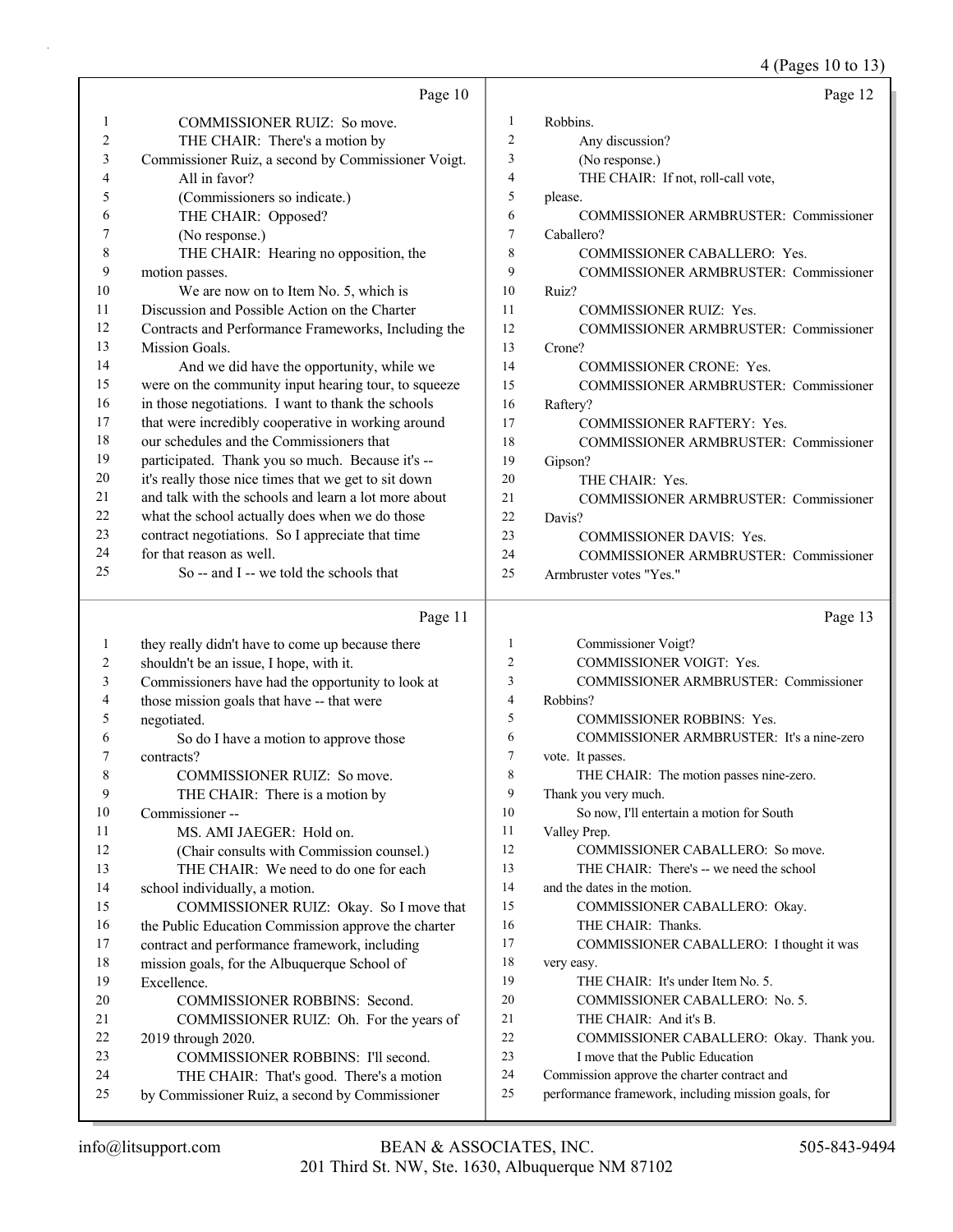#### 5 (Pages 14 to 17)

|                | Page 14                                      |                          | Page 16                                             |
|----------------|----------------------------------------------|--------------------------|-----------------------------------------------------|
| 1              | South Valley Preparatory School.             | 1                        | $s$ it --                                           |
| $\overline{c}$ | THE CHAIR: We need the years.                | $\overline{c}$           | (Chair and Commission counsel confer with           |
| 3              | COMMISSIONER CABALLERO: For school years     | 3                        | school representative.)                             |
| 4              | 2019-2020.                                   | $\overline{4}$           | THE CHAIR: So the Charter School Division           |
| 5              | THE CHAIR: Thank you. There's a motion       | 5                        | has 15 minutes to present.                          |
| 6              | by Commissioner Caballero.                   | 6                        | MR. ALAN BRAUER: Good morning,                      |
| 7              | COMMISSIONER ROBBINS: Second.                | 7                        | Madam Chair, members of the Commission, members of  |
| 8              | THE CHAIR: A second by Commissioner          | 8                        | the Polaris Charter School team. I'm going to       |
| 9              | Robbins.                                     | 9                        | review the process that the applicants went through |
| 10             | Any discussion?                              | 10                       | with the Charter School Division and our peer       |
| 11             | (No response.)                               | 11                       | reviewers. I'll walk through a quick walk-through   |
| 12             | THE CHAIR: If not, roll call, please.        | 12                       | around the scores, and then I'll close out with our |
| 13             | COMMISSIONER ARMBRUSTER: Commissioner        | 13                       | overall recommendation.                             |
| 14             | Robbins?                                     | 14                       | So on Page 7, the explanation regarding             |
| 15             | <b>COMMISSIONER ROBBINS: Yes.</b>            | 15                       | use of the -- of the score sheets.                  |
| 16             | <b>COMMISSIONER ARMBRUSTER: Commissioner</b> | 16                       | In the Recommendation and Final Analysis,           |
| 17             | Caballero?                                   | 17                       | the Charter School Division has considered the      |
| 18             | <b>COMMISSIONER CABALLERO: Yes.</b>          | 18                       | overall score on the written application evaluation |
| 19             | <b>COMMISSIONER ARMBRUSTER: Commissioner</b> | 19                       | and the ratings on responses during the capacity    |
| 20             | Ruiz?                                        | 20                       | interview, feedback from the community input        |
| 21             | <b>COMMISSIONER RUIZ: Yes.</b>               | 21                       | hearing, and letters of support or opposition.      |
| 22             | COMMISSIONER ARMBRUSTER: Commissioner        | 22                       | Those components are summarized on the following    |
| 23             | Voigt?                                       | 23                       | pages.                                              |
| 24             | COMMISSIONER VOIGT: Yes.                     | 24                       | The written application evaluations and             |
| 25             | COMMISSIONER ARMBRUSTER: Commissioner        | 25                       | capacity interview scores were provided by an       |
|                | Page 15                                      |                          | Page 17                                             |
| 1              | Crone?                                       | $\mathbf{1}$             | external team of four peer reviewers. Those were    |
| $\overline{2}$ | <b>COMMISSIONER CRONE: Yes.</b>              | $\sqrt{2}$               | made up of a licensed New Mexico school             |
| 3              | COMMISSIONER ARMBRUSTER: Commissioner        | 3                        | administrator, a licensed New Mexico teacher, a     |
| 4              | Armbruster votes "Yes."                      | $\overline{\mathcal{L}}$ | licensed New Mexico school business official, and a |
| 5              | Commissioner Gipson?                         | 5                        | team leader with administration experience.         |
| 6              | THE CHAIR: Yes.                              | 6                        | Also please note two additional                     |
| 7              | COMMISSIONER ARMBRUSTER: Commissioner        | $\overline{7}$           | considerations. Also please note two additional     |
| 8              | Davis?                                       | 8                        | considerations. First, the community input hearing  |
| 9              | <b>COMMISSIONER DAVIS: Yes.</b>              | 9                        | is not scored, but is referenced in this            |
| 10             | COMMISSIONER ARMBRUSTER: It's a              | 10                       | recommendation and final analysis to summarize and  |
| 11             | nine-to-zero vote. Passes.                   | 11                       | to document any pertinent information offered. The  |

11 nine-to-zero vote. Passes. 12 COMMISSIONER RAFTERY: You didn't call on 13 me. 14 COMMISSIONER ARMBRUSTER: You're right. I 15 didn't. I'm sorry. Sit up. 16 Commissioner Raftery? 17 COMMISSIONER RAFTERY: Yes. 18 THE CHAIR: The motion passes nine-zero. 19 So moving right along, we're on to Item 20 No. 6, which is the -- what will be the bulk of our 21 day, which is the new charter applications. 22 So we have -- our first applicant for the 23 day is Polaris Charter School. So if the folks from 24 Polaris would please come forward, and you can take 25 any of these chairs here. If you want folks to

 to document any pertinent information offered. The transcripts provide further details. 13 Second, if the applicant school did not answer any prompt or question because that prompt did not apply to the applicant school -- for instance, the applicant school will be an elementary school, and so did not provide responses to graduation-related prompts -- then the Charter School Division adjusted the total possible points in the application section where the nonapplicable items is found, as well as in the score sheet. 22 For this reason, you may see varying total

23 possible points from one application to another. 24 I wanted to -- I'll just briefly share

25 that on Page 4 of the materials that the Commission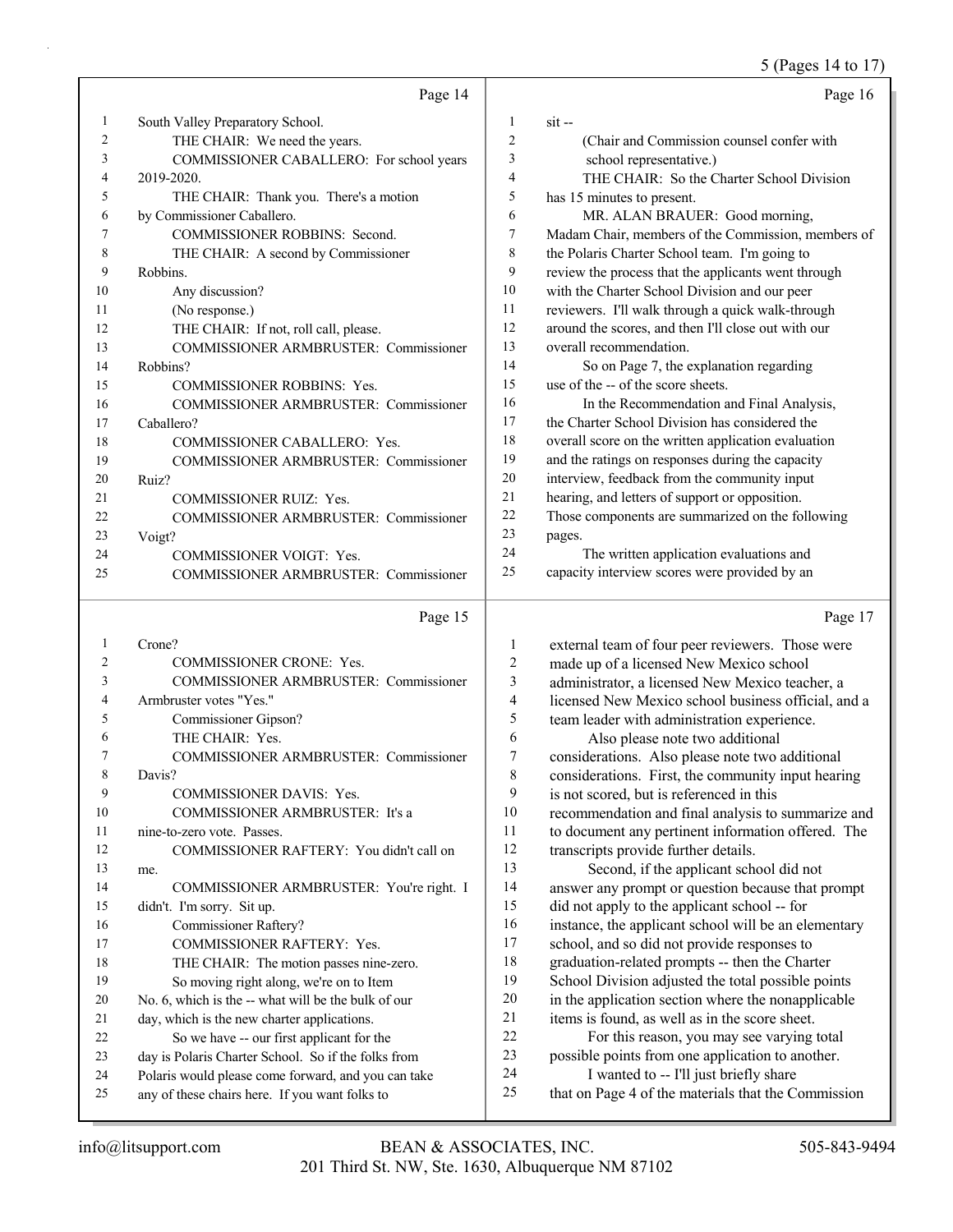#### $(D_{\text{0.008}} 18 \text{ to } 21)$

|                         |                                                                         |                          | $\sigma$ (Pages 18 to 21                                                                       |
|-------------------------|-------------------------------------------------------------------------|--------------------------|------------------------------------------------------------------------------------------------|
|                         | Page 18                                                                 |                          | Page 20                                                                                        |
| 1                       | has, you have the breakdown of the overall score                        | $\mathbf{1}$             | Education Commission to enter into an implementation                                           |
| $\overline{\mathbf{c}}$ | sheet for each of the different components of the                       | $\overline{c}$           | year.                                                                                          |
| 3                       | application and the capacity interview.                                 | 3                        | However, it is also recommended that the                                                       |
| 4                       | And overall, Polaris received 369 points                                | $\overline{\mathcal{L}}$ | school take the feedback provided via the evaluation                                           |
| 5                       | of the 431 points that were available to them, which                    | 5                        | process and resubmit a stronger application next                                               |
| 6                       | comes out to 85.61 percent of the total points                          | 6                        | year in 2020.                                                                                  |
| 7                       | possible.                                                               | $\tau$                   | I also wanted to just close and share that                                                     |
| 8                       | On Page 5, which is unnumbered, but it's                                | $\,$ 8 $\,$              | the Polaris team did submit a response to the                                                  |
| 9                       | right behind the page that I just mentioned, this is                    | 9                        | initial recommendation from the Charter School                                                 |
| 10                      | the thorough score sheet that provides detailed                         | 10                       | Division. And that's also in your packet here                                                  |
| 11                      | scores for each of the different components of the                      | 11                       | after -- after the community support or opposition                                             |
| 12                      | academic framework, the organizational framework,                       | 12                       | documents here.                                                                                |
| 13                      | the financial framework, and the evidence of support                    | 13                       | Thank you.                                                                                     |
| 14                      | from Part C of the written application. It also                         | 14                       | THE CHAIR: You still have about 13                                                             |
| 15                      | includes the capacity interview responses and                           | 15                       | minutes.                                                                                       |
| 16                      | school-specific questions that the capacity                             | 16                       | MS. MELISSA BROWN: Nine. Nine.                                                                 |
| 17                      | interviewers asked.                                                     | 17                       | THE CHAIR: Nine.                                                                               |
| 18                      | Each of those components received either a                              | 18                       | Thank you very much. And I would ask you                                                       |
| 19                      | Meets and Approaches or a Falls Far Below score.                        | 19                       | to please identify yourselves and spell your last                                              |
| 20                      | Overall, the application submitted by                                   | 20                       | name.                                                                                          |
| 21                      | Polaris Charter School is complete, yet inadequate.                     | 21                       | MR. BILL HARGRAVES: Good morning,                                                              |
| 22                      | During both the application review process and the                      | 22                       | Madam Chair and Commissioners. Thank you very much                                             |
| 23                      | capacity interview, the applicant team did not                          | 23                       | for $-$                                                                                        |
| 24<br>25                | demonstrate the capacity to implement the                               | 24                       | THE CHAIR: Is the green light on?                                                              |
|                         | organizational plan and governance and the business                     | 25                       | MR. BILL HARGRAVES: Yes.                                                                       |
|                         | Page 19                                                                 |                          | Page 21                                                                                        |
| $\mathbf{1}$            | plan. The team is not yet prepared to open a                            | $\mathbf{1}$             | THE CHAIR: Okay. You're going to need to                                                       |
| 2                       | charter school at this time.                                            | $\overline{2}$           | be a little bit closer.                                                                        |
| 3                       | The minimum scoring expectation set by the                              | 3                        | MR. BILL HARGRAVES: Good morning,                                                              |
| 4                       | Public Education Commission, from Page 3 of the new                     | 4                        | Madam Chair and Commissioners. Thank you very much                                             |
| 5                       | charter school application, are as follows:                             | 5                        | for entertaining us today. My name is Bill                                                     |
| 6                       | No scoring area received a score of Falls                               | 6                        | Hargraves. I'm representing the Polaris Charter                                                |
| 7                       | Far Below the criteria.                                                 | 7                        | School today, and not representing -- let's be                                                 |
| 8                       | No more than three responses were                                       | 8                        | clear, I'm not representing the Los Alamos School                                              |
| 9                       | evaluated as Approaches the criteria in any one                         | 9                        | Board of which I'm also a member.                                                              |
| 10                      | section of the application.                                             | 10                       | Los Alamos Schools are good schools.                                                           |
| 11                      | And the applicant must earn at least                                    | 11                       | They're -- depending on the measure you want to use,                                           |
| 12                      | 80 percent of the available points in order for a                       | 12                       | they're in the top -- top in the state or the top                                              |
| 13                      | positive recommendation by the independent                              | 13                       | two or three in the state. One example is the                                                  |
| 14                      | reviewers.                                                              | 14                       | Healthy Schools Initiative which was started about                                             |
| 15                      | Though the proposal received a score of                                 | 15                       | five years ago, which was intended to improve staff                                            |
| 16                      | 85.61 percent, there were three indicators that were                    | 16                       | and student well-being.                                                                        |
| 17                      | scored as Falls Far Below the criteria, and four                        | 17                       | That's, I think, a model that could be                                                         |
| 18                      | responses scored as Approaches the criteria in the                      | 18                       | used in other schools in the state. So there are                                               |
| 19                      | organizational section.                                                 | 19<br>20                 | many things the school does good. Yet many of our                                              |
| 20                      | In addition, there were nine Approaches                                 | 21                       | students still do not graduate; 13 percent for only                                            |
| 21<br>22                | the criteria ratings for the response to the                            | 22                       | the last five years on average, and it's relatively<br>flat. It's not improving or decreasing. |
| 23                      | capacity interview questions.<br>The Charter School Division recommends | 23                       | And some of those students who do graduate                                                     |
| 24                      | denial of this application. The scoring does not                        | 24                       | do not have the skills, confidence, and self-esteem                                            |
| 25                      | meet the minimum expectation set by the Public                          | 25                       | to successfully move into the next phase of their                                              |
|                         |                                                                         |                          |                                                                                                |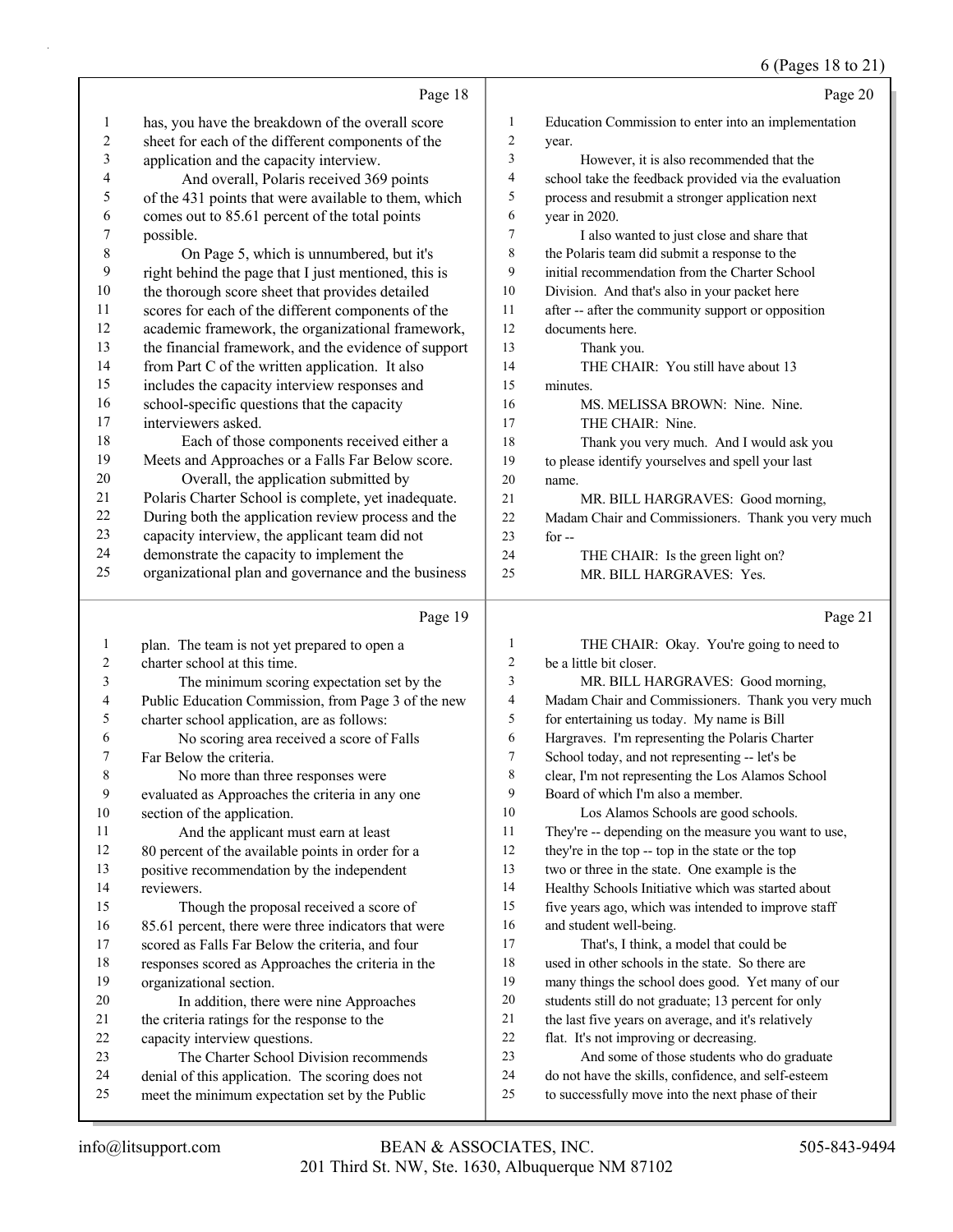## 7 (Pages 22 to 25)

|                         | Page 22                                                                                         |          | Page 24                                                                                             |
|-------------------------|-------------------------------------------------------------------------------------------------|----------|-----------------------------------------------------------------------------------------------------|
|                         |                                                                                                 |          |                                                                                                     |
| 1                       | lives. And those are the students that I think                                                  | 1        | meet these needs. First is the culture. Culture                                                     |
| $\overline{c}$          | Polaris School can address.                                                                     | 2        | shift is difficult, no matter in the corporate                                                      |
| 3                       | If you'll look at these charts real                                                             | 3        | world, education world, or in society in general.                                                   |
| 4                       | quickly -- I won't go through the data,                                                         | 4        | To change a culture in a school district would                                                      |
| 5                       | specifically, but I want you to see -- this is the                                              | 5        | require years and years of work, training,                                                          |
| 6                       | PARCC test at the middle for the years 2015 through                                             | 6        | professional development.                                                                           |
| 7                       | 2017. And you'll see that the best school score is                                              | 7        | Polaris can begin a new school from day                                                             |
| 8<br>9                  | that 55 percent of our middle-school students have                                              | 8        | one with a new culture, a culture that's different                                                  |
| 10                      | been able to pass, for example, the ELA part of the                                             | 9<br>10  | than what's currently in the Los Alamos district                                                    |
| 11                      | score.                                                                                          | 11       | schools, and a culture that meets individual                                                        |
| 12                      | The second chart is representative of the<br>Hispanic population, and the scores are even lower | 12       | students where they are in their educational<br>journeys and their self-realization journeys in     |
| 13                      | in that regard. So I think clearly, there's room                                                | 13       | life.                                                                                               |
| 14                      | for improvement in the proficiency of the students                                              | 14       | The second is the program delivery.                                                                 |
| 15                      | in our school.                                                                                  | 15       | Traditional schools typically implement student                                                     |
| 16                      | Secondly, you'll see a series of drafts                                                         | 16       | support through various and fragmented targeted                                                     |
| 17                      | that come from the Youth Risk and Resiliency Survey                                             | 17       | programs to students. This is effective for some                                                    |
| $18\,$                  | that's done by the Department of Health. You can                                                | 18       | students. But if you look at the charts, again,                                                     |
| 19                      | see the numbers here. In some cases -- and I won't                                              | 19       | it's not effective for all the students in                                                          |
| $20\,$                  | go through them all. But in some cases, our numbers                                             | 20       | Los Alamos.                                                                                         |
| 21                      | are better than the State average. In some cases,                                               | 21       | Polaris will take a different approach.                                                             |
| $22\,$                  | our numbers are worse than the State average.                                                   | 22       | Student learning and social emotional focuses are                                                   |
| 23                      | What I want to point out, though, is                                                            | 23       | integrated. Students' experiences become a major                                                    |
| 24                      | what's disturbing to me is that on each of these                                                | 24       | part of their learning process. Students help                                                       |
| 25                      | charts that go from the 2009 to 2017 surveys, you'll                                            | 25       | direct and plan each of their individual learning                                                   |
|                         |                                                                                                 |          |                                                                                                     |
|                         | Page 23                                                                                         |          | Page 25                                                                                             |
| $\mathbf{1}$            | see -- you'll see that they're either flat or                                                   |          |                                                                                                     |
|                         |                                                                                                 | 1        | journeys. Polaris integrates learning with life,                                                    |
| $\overline{\mathbf{c}}$ | decreas- -- or getting worse in some cases. There                                               | 2        | developing self-awareness and place in community                                                    |
| 3                       | is little improvement. And these are very important                                             | 3        | through experiences.                                                                                |
| 4                       | social emotional measures of our student health.                                                | 4        | We ask that you give us the opportunity to                                                          |
| 5                       | Again, I think there's room for                                                                 | 5        | demonstrate this. Thank you.                                                                        |
| 6                       | improvement, and Polaris can do that. So let me                                                 | 6        | MS. LIZ MARTINEAU: Good morning,                                                                    |
| 7                       | go -- let me explain a little bit, real quickly, why                                            | $\tau$   | Madam Chair and Commissioners. My name is Elizabeth                                                 |
| 8                       | I think Polaris, I think, can improve on these                                                  | 8        | Martineau. Los Alamos is considered an affluent                                                     |
| 9                       | scores.                                                                                         | 9        | community that some in New Mexico describe as a                                                     |
| $10\,$                  | First of all, I think we need to identify                                                       | 10       | utopia of high-achieving students. That's a nice                                                    |
| 11                      | what needs to be done to meet the needs of the                                                  | 11       | picture. But the reality is that the current school                                                 |
| 12                      | 50 percent of the students that are not proficient                                              | 12       | system and climate does not meet the needs of all                                                   |
| 13                      | in some of their PARCC scoring in the middle school                                             | 13       | students.                                                                                           |
| 14                      | and how can the social emotional aspects of student                                             | 14       | You may not hear about our failures, about                                                          |
| 15                      | lives be included in the learning framework.                                                    | 15       | the 13 percent who do not graduate, our larger                                                      |
| 16                      | Right now, Los Alamos has a myriad of                                                           | 16       | proportion of non-fatal suicide attempts, or our                                                    |
| 17                      | additional programs to support students. There are                                              | 17       | students who are struggling emotionally. But the                                                    |
| 18                      | six pages, if you look at them, single-space, of                                                | 18       | statistics show that they are there.                                                                |
| 19                      | programs that Los Alamos implements to aid at-risk                                              | 19       | In education, every student matters; not                                                            |
| $20\,$                  | students and students in need.                                                                  | $20\,$   | 70 percent, not 80 percent, but every single                                                        |
| 21                      | However, you still see from the charts                                                          | 21       | student.                                                                                            |
| $22\,$                  | that the -- it's basically a flat line in terms of                                              | $22\,$   | We are really excited that Polaris has                                                              |
| 23                      | improvement in these measurements.                                                              | 23       | applied for a State charter, because a student's                                                    |
| 24<br>25                | So how can learning become relevant? So I<br>think Polaris School is designed specifically to   | 24<br>25 | attendance at our school will not be determined by<br>his or her ZIP code. We're looking forward to |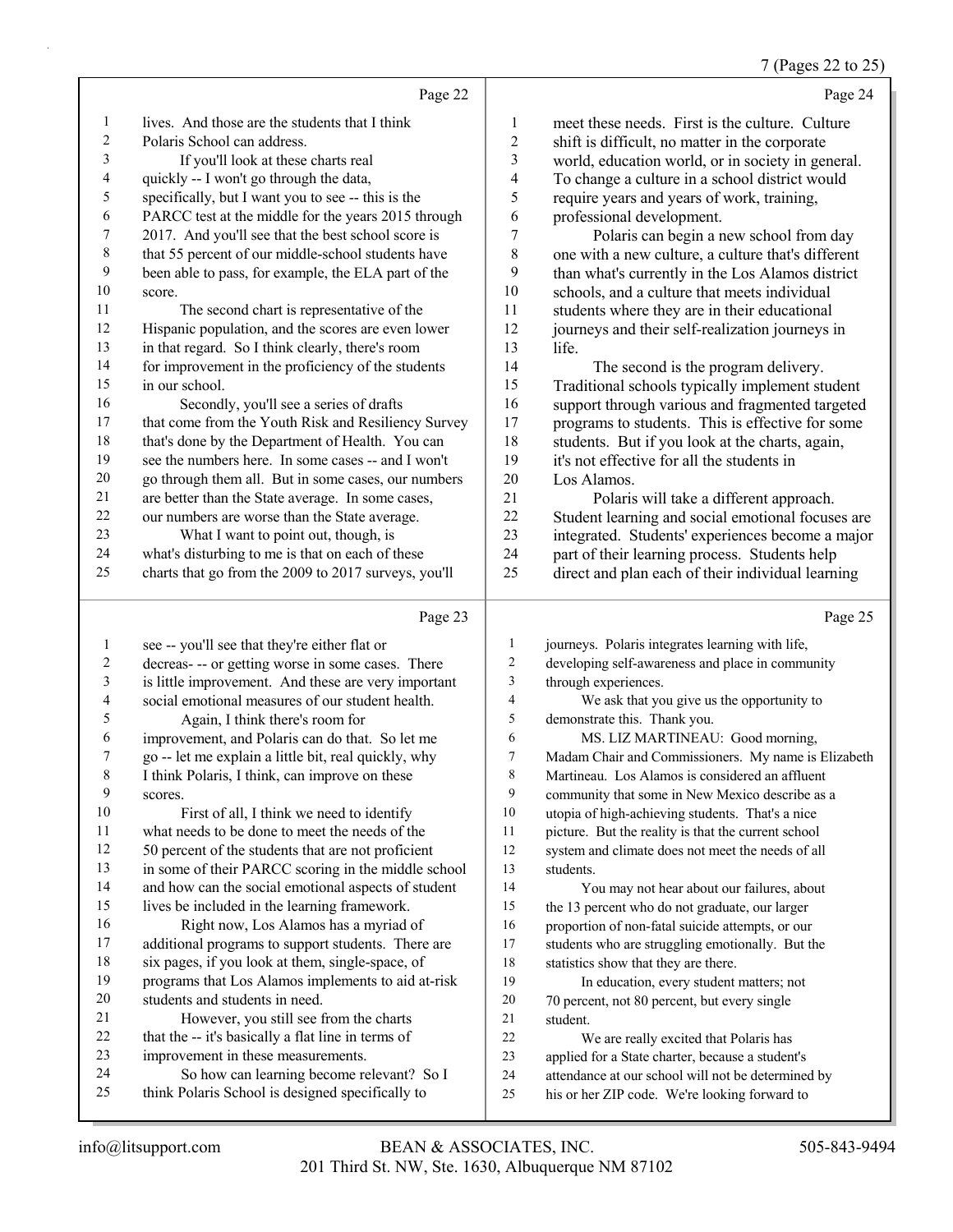#### 8 (Pages 26 to 29)

|                          |                                                      |                          | $0 \text{ (1 ages 20 to 2)}$                        |
|--------------------------|------------------------------------------------------|--------------------------|-----------------------------------------------------|
|                          | Page 26                                              |                          | Page 28                                             |
| $\mathbf{1}$             | serving students who, despite having parents who     | $\mathbf{1}$             | specifically addressing our place-based philosophy  |
| $\sqrt{2}$               | drive into town to work every day, do not have       | $\overline{\mathbf{c}}$  | is addressed through professional development       |
| 3                        | access to the district school or the resources in    | 3                        | opportunities and our mentoring plan on Page 236.   |
| $\overline{4}$           | Los Alamos.                                          | 4                        | The mentoring plan is for teachers new to           |
| 5                        | We look forward to serving those students            | 5                        | Polaris, which includes teachers who arrive in the  |
| 6                        | wherever they're from, Española, Pojoaque, the Jemez | 6                        | middle of the year.                                 |
| $\boldsymbol{7}$         | Mountains, who need other options as well.           | 7                        | Extension $3B(2)$ . The assertion that the          |
| $\,$ 8 $\,$              | Although we scored well on the application           | 8                        | operational budget is unbalanced is simply wrong.   |
| $\mathbf{9}$             | overall, the CSD recommendation for denial was based | 9                        | There seems to be no way to change this score. But  |
| $10\,$                   | on an incomplete or inadequate application. We       | 10                       | not only is it balanced each year, but revenues     |
| 11                       | strenuously disagree with the review committee and,  | 11                       | exceed expenditures, allowing us to build up an     |
| $12\,$                   | hence, CSD's Staff's adverse evaluation of several   | 12                       | operating reserve. CSP grant revenues and           |
| 13                       | sections of our application.                         | 13                       | expenditures are balanced in the planning year.     |
| 14                       | Let's start with the three in which our              | 14                       | There's a minor error in Appendix G                 |
| 15                       | responses were evaluated as Failing to Meet the      | 15                       | spreadsheet. One cell displays an incorrect SEG     |
| 16                       | criteria.                                            | 16                       | revenue in Year 5, but the correct amount is in all |
| 17                       | Section $2C(3)$ . The evaluators seemed to           | 17                       | calculations.                                       |
| $18\,$                   | criticize the fact that we include State statutes.   | 18                       | Water, sewer and refuse charges were one            |
| 19                       | Throughout our application, we do consistently       | 19                       | expense we missed. But this is a relatively small   |
| $20\,$                   | mention statutes, because we understand that we are  | 20                       | amount that will not require large changes to the   |
| 21                       | under legal obligation to follow these rules. Many   | $21\,$                   | budget.                                             |
| 22                       | of the rules and statutes leave little room for      | 22                       | We believe the application contains a               |
| 23                       | variation, and we intend to follow those rules,      | 23                       | realistic, complete, and balanced budget that does  |
| 24                       | including making sure our school board members take  | 24                       | meet the criteria.                                  |
| 25                       | the classes to be on the board.                      | 25                       | We would similarly disagree with many of            |
|                          | Page 27                                              |                          | Page 29                                             |
| $\mathbf{1}$             | The evaluator mentioned that we failed to            | 1                        | the evaluations that asserted the respective        |
| $\overline{\mathbf{c}}$  | identify the process for conveying the roles and     | $\overline{\mathbf{c}}$  | sections only Approached criteria. Time doesn't     |
| $\mathfrak{Z}$           | responsibilities of the head administrator. The      | 3                        | permit us to detail each of those. We hope you have |
| $\overline{\mathcal{A}}$ | roles and responsibilities of the head               | $\overline{\mathcal{A}}$ | reviewed our written response.                      |
| 5                        | administrator, including indicators and objectives,  | 5                        | Despite the evaluators' comments, we still          |
| 6                        | are specifically outlined in the next section, C(4), | 6                        | have a high score overall for a charter school      |
| $\tau$                   | which met the criteria. Maybe this should have been  | 7                        | application.                                        |
| 8                        | included in $C(3)$ as well.                          | $\,8\,$                  | About a facility, we've looked at many              |
| 9                        | Section 2D(3). The evaluator noted that              | 9                        | potential properties. Some of those properties have |
| $10\,$                   | we had incorrect ERB contribution amounts. This      | 10                       | become unavailable during the two years of writing  |
| 11                       | year's legislature increased the ERB contribution    | 11                       | this application; so we're careful about publicly   |
| 12                       | after this Section D was drafted. The assumed        | 12                       | committing to a location without a legally signed   |
| 13                       | amount is clearly identified and easily updated.     | 13                       | contract.                                           |
| 14                       | The impacted dollar amount is actually relatively    | 14                       | We currently have two potential properties          |
| 15                       | small. We clearly understand the budget process and  | 15                       | and are working with a Realtor who is committed to  |
| 16                       | can adapt these to these kinds of changes as the     | 16                       | helping us secure one of those locations.           |
| 17                       | years go by.                                         | 17                       | Our team includes a former county council           |
| 18                       | The evaluator asked where we listed life             | 18                       | member, an executive director of a nonprofit, those |

- insurance and long-term disability. They were with school board experience, and school leaders. In addition to our main team, we also have a whole
	- listed in the application on Page 219, Appendix G, Page 239, and Page 298.
	- 22 There were questions about training days and on-boarding. Professional development is
	- specifically identified in our calendar and included
	- in our budget. Middle-of-the-year on-boarding
- group of people who have agreed to be part of our advisory team including a lawyer, Realtor,
- scientist.
- 24 We have engaged EdTec, a well-respected state expert, to provide budget support to meet our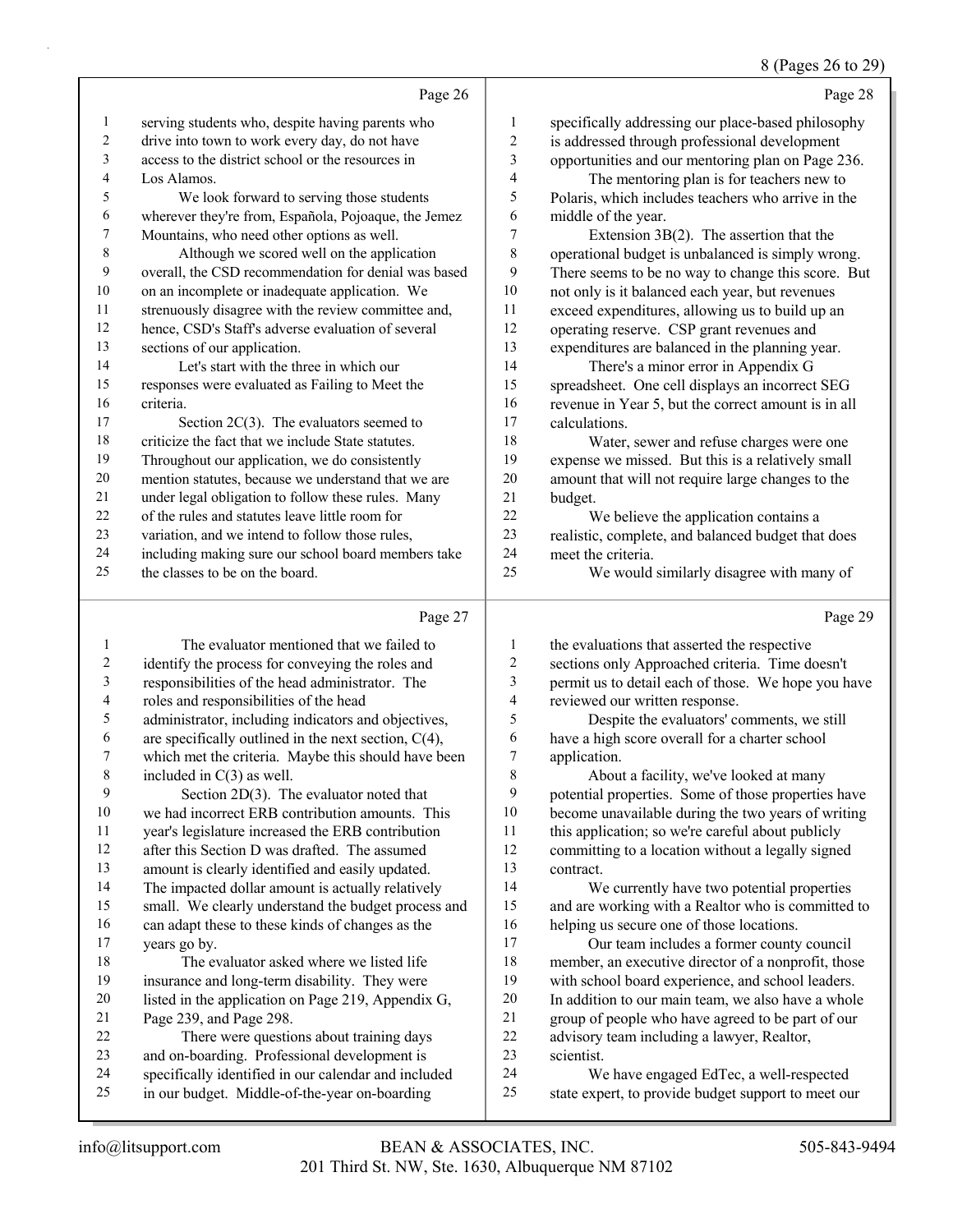9 (Pages 30 to 33)

|                  |                                                      |                | $2(\text{r} \text{ ages } 30 \text{ to } 32)$        |
|------------------|------------------------------------------------------|----------------|------------------------------------------------------|
|                  | Page 30                                              |                | Page 32                                              |
| 1                | responsibilities.                                    | $\mathbf{1}$   | THE CHAIR: Is that -- that's it? Okay.               |
| $\boldsymbol{2}$ | We've joined the Place Network to advise             | $\overline{c}$ | Thank you.                                           |
| $\mathfrak{Z}$   | us about implementing the Place-based framework.     | 3              | So thank you once again. And above all               |
| 4                | We've been working on this idea for two years; so we | 4              | else, we do appreciate, because we know the time and |
| 5                | are committed. We understand this is an enormous     | 5              | effort and energy that goes into all applications    |
| 6                | responsibility and that we will have challenges; but | 6              | and the personal investment that goes into these.    |
| $\boldsymbol{7}$ | we have the experience and the support network to    | 7              | So we truly do appreciate this.                      |
| $\,$ $\,$        | successfully meet those challenges.                  | 8              | So, Commissioners?                                   |
| 9                | Governor Michelle Lujan Grisham named                | 9              | COMMISSIONER CABALLERO: I have something.            |
| $10\,$           | Dr. Stewart as the new secretary of the New Mexico   | 10             | THE CHAIR: Many of you were at the                   |
| 11               | Public Education Department. In her introduction,    | 11             | community input hearing. But this is an              |
| 12               | she said -- and I quote here -- "I share             | 12             | opportunity, as a result of responses that have been |
| 13               | New Mexico's sense of urgency about our schools.     | 13             | made and time after the community input hearing, if  |
| 14               | And it's our responsibility to deliver the           | 14             | you've had additional thoughts, any questions that   |
| 15               | transformation our students and schools deserve."    | 15             | you have.                                            |
| 16               | The urgency and transformation that the              | 16             | Commissioner Caballero?                              |
| 17               | Governor describes require bold initiatives. We      | 17             | COMMISSIONER CABALLERO: Thank you,                   |
| 18               | know that schools need to change. But systemic       | 18             | Madam Chair. I do have some questions.               |
| 19               | change has proven to be very difficult for schools.  | 19             | First of all, I would like to thank you              |
| 20               | One of the benefits of charter schools,              | 20             | for providing the visual handouts that you just gave |
| 21               | especially Polaris, is that we can be a small        | 21             | us. And, in fact, I had made some comments at that   |
| 22               | incubator for change and innovation. Our team is     | 22             | meeting in Los Alamos that zero in on Hispanic       |
| 23               | experienced and dedicated to this innovative         | 23             | population.                                          |
| 24               | Place-based framework that includes personalized     | 24             | One of them was my concern that there were           |
| 25               | mastery learning, real-world experiences, social     | 25             | no community-based organizations that deal with      |
|                  | Page 31                                              |                | Page 33                                              |
| $\mathbf{1}$     | emotional learning, and restorative practices.       | 1              | Hispanic, nor Hispanic parents, that there was a     |
| 2                | We're proposing a school framework that we           | $\overline{c}$ | void of parents. I was a little disappointed with    |
| 3                | know can benefit students in Los Alamos and our      | 3              | that. And I hate to assume that we do things to      |
| 4                | surrounding communities. But we also believe that    | $\overline{4}$ | avoid that type of participation.                    |
| 5                | Place-based education could benefit schools in       | 5              | However, I do have -- with what you gave             |
| 6                | Peñasco, Chama, Farmington, Roy, Springer, and Anton | 6              | us in visuals -- and you mentioned that 13 percent   |
| 7                | Chico.                                               | 7              | of Los Alamos School District children still don't   |
| 8                | I visited every one of those places.                 | 8              | graduate. And, yes, we do feel that -- that that     |
| 9                | New Mexico has beautiful environments and rich       | 9              | area is very affluent and very successful in their   |
| $10\,$           | cultures. And a Place-based framework uses those to  | 10             | education.                                           |
| 11               | engage students. Polaris can demonstrate how this    | 11             | But I would like to know if -- what's the            |
| 12               | works, and then help other communities not to make   | 12             | breakdown within that 13 percent that doesn't        |
| 13               | schools that look like ours, but to design schools   | 13             | graduate? Specifically, how many Hispanic? How       |
| 14               | that fit the strengths and needs of their specific   | 14             | many Native students do not make it? I'm trying to   |
| 15               | population.                                          | 15             | remember the total percentage of students in the     |
| 16               | We respectfully ask that you give us an              | 16             | school -- in the area going to school in the area,   |
| 17               | opportunity to implement this bold initiative        | 17             | that are Hispanic.                                   |
| 18               | framework and help us begin changing education in    | 18             | MR. BILL HARGRAVES: Thank you for the                |
| 19               | New Mexico today.                                    | 19             | question. I don't know the breakdown in terms of     |
| 20               | We understand the role of the Public                 | $20\,$         | the graduation rate in terms of the Hispanic         |
| 21               | Education Commission as authorizers; but we also     | $21\,$         | community. I do know that -- approximately,          |
| 22               | view you as collaborators who can help us succeed.   | $22\,$         | depending on the year, approximately 27 to           |
| 23               | Thank you.                                           | 23             | 32 percent of the student population is Hispanic.    |
| 24               | MR. BILL HARGRAVES: Thank you. That's                | 24             | We have about 125 Native students who are            |
| 25               | all of our presentation.                             | 25             | in the district, some out-of-district students that  |
|                  |                                                      |                |                                                      |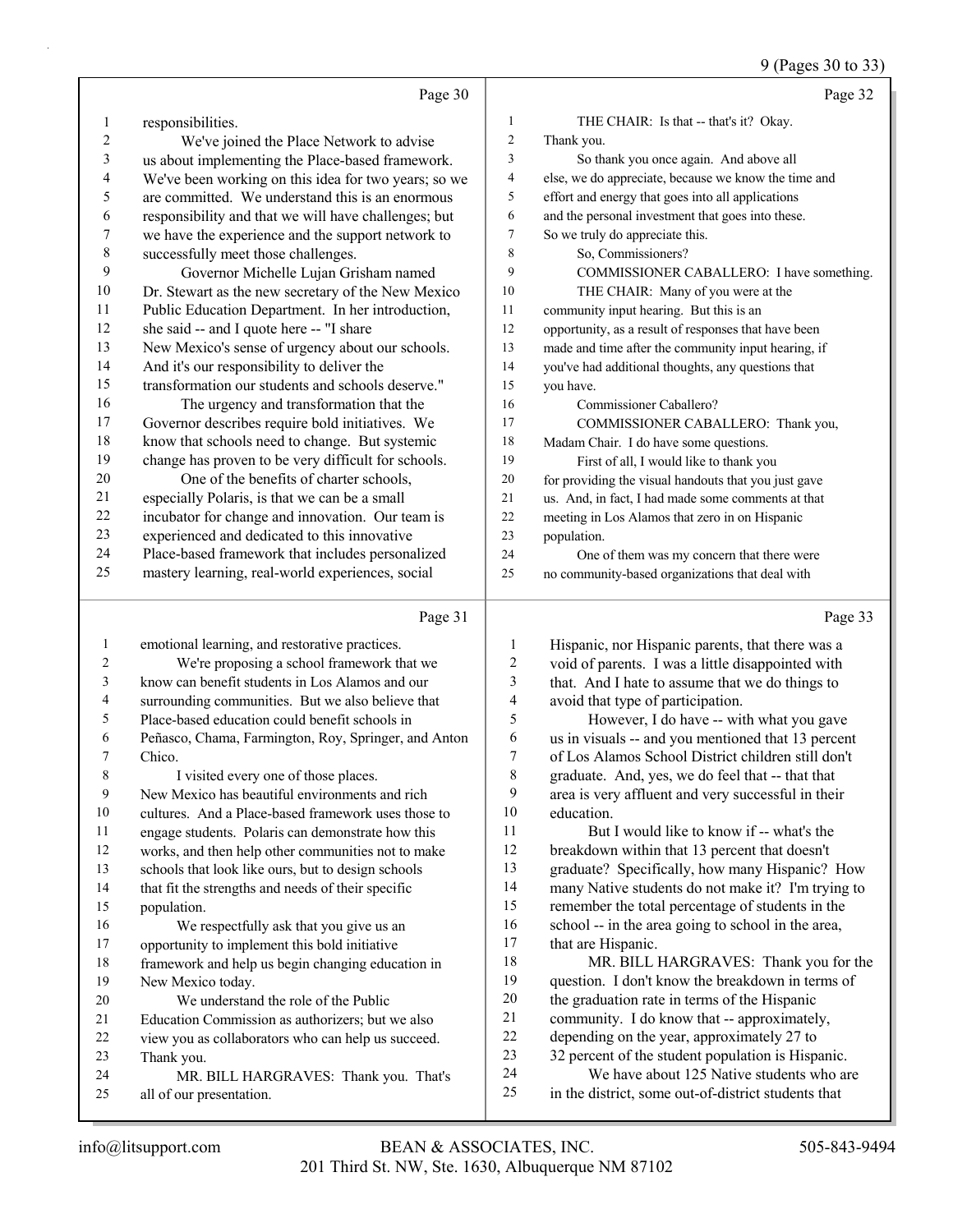#### 10 (Pages 34 to 37)

|                | Page 34                                                                                                |                  | Page 36                                                                                                |
|----------------|--------------------------------------------------------------------------------------------------------|------------------|--------------------------------------------------------------------------------------------------------|
| $\mathbf{1}$   | are Native and Spanish both. But I can't tell you                                                      | 1                | schools should be going anyway.                                                                        |
| $\overline{c}$ | off the top of my head the breakdown, and I've not                                                     | $\boldsymbol{2}$ | I think it's helpful for different -- for                                                              |
| 3              | seen one in terms of the actual graduation rate.                                                       | 3                | the diversity of the state that we use the great                                                       |
| 4              | I think many of the out-of-district kids,                                                              | $\overline{4}$   | resources that these small communities have. I                                                         |
| 5              | which, by the way, the school district will have to                                                    | 5                | mean, I've been to Anton Chico and some of those                                                       |
| 6              | stop taking out-of-district kids. And they may have                                                    | 6                | locations. And they are amazing. They have amazing                                                     |
| 7              | already started this past year, the reason being                                                       | 7                | places. And I think that we can leverage some of                                                       |
| $\,$ $\,$      | Los Alamos is a growing school district. We don't                                                      | 8                | those to make our schools better.                                                                      |
| 9              | even have enough space for the projected enrollment                                                    | 9                | COMMISSIONER CABALLERO: Thank you,                                                                     |
| 10             | of in-district kids.                                                                                   | 10               | Madam Chair.                                                                                           |
| 11             | So the 625 currently out-of-district kids                                                              | 11               | THE CHAIR: Thank you.                                                                                  |
| 12             | currently enrolled at Los Alamos will hopefully be                                                     | 12               | Commissioner Ruiz?                                                                                     |
| 13             | allowed to continue through the process. But we                                                        | 13               | COMMISSIONER RUIZ: Good morning, and                                                                   |
| 14             | will not be able to accept, in the school district,                                                    | 14               | thank you all again for being here and for all the                                                     |
| 15             | additional out-of-district kids, which I think                                                         | 15               | work and time that you take to put in this                                                             |
| 16             | underscores the need for something like a State                                                        | 16               | application.                                                                                           |
| 17             | charter in Los Alamos that can meet the needs of the                                                   | 17               | And I also want to thank you for your                                                                  |
| 18             | people we feel like they need to bring their                                                           | 18               | responses. I did read through them a couple of                                                         |
| 19             | families from off The Hill to school there because                                                     | 19               | times. And just a few things I wanted to just talk                                                     |
| 20             | they either work at the laboratory or some other                                                       | 20               | to you about.                                                                                          |
| 21             | organization in town.                                                                                  | 21               | I was thankful that you added -- let me                                                                |
| 22             | And there are approximately several                                                                    | 22               | see. You added -- because we did talk about                                                            |
| 23             | thousand of those people who come to work at the Lab                                                   | 23               | diversity and the lack thereof on the board at our                                                     |
| 24             | or in town every day. Thank you.                                                                       | 24               | initial meeting with you. And so I was glad to see                                                     |
| 25             | COMMISSIONER CABALLERO: Before I ran for                                                               | 25               | that you had added Dr. David Olivas and Anna Vargas                                                    |
|                | Page 35                                                                                                |                  | Page 37                                                                                                |
|                |                                                                                                        |                  |                                                                                                        |
| $\mathbf{1}$   |                                                                                                        | $\mathbf{1}$     |                                                                                                        |
| 2              | office for the organization, Public Education                                                          | 2                | Gutierrez.                                                                                             |
| 3              | Commission, I had heard that Los Alamos School<br>District had a lot of charter schools, but they were | 3                | I guess the thing is my hope would have                                                                |
| 4              | very small, multiple very small charter schools. Is                                                    | 4                | been that you would have already thought of that and                                                   |
| 5              | there any basis to that?                                                                               | 5                | done that prior -- you know, prior to us having to<br>recommend that; because diversity, again, like I |
| 6              | MR. BILL HARGRAVES: No, sir. There are                                                                 | 6                | stated then -- you know, we live in New Mexico.                                                        |
| 7              | no charter schools in Los Alamos at this time.                                                         | 7                | This is such a rich cultural tapestry of so many                                                       |
| 8              | MS. LIZ MARTINEAU: There aren't even any                                                               | 8                | different races.                                                                                       |
| 9              | private schools for middle school and high school                                                      | 9                | And so I'm glad that you did that, you                                                                 |
| 10             | level, either.                                                                                         | 10               | know. I'm really glad, because we really have to be                                                    |
| 11             | COMMISSIONER CABALLERO: Okay. So that                                                                  | 11               | inclusive of all populations.                                                                          |
| 12             | must have been just rumor. Okay.                                                                       | 12               | And I'm glad that you were able to explain                                                             |
| 13             | MS. MARTUCCIO: We wish that was true.                                                                  | 13               | the differences. I know that you -- when I read it,                                                    |
| 14             | COMMISSIONER CABALLERO: The other thing                                                                | 14               | I looked down, and it -- you actually did mention                                                      |
| 15             | is she mentioned something about faith-based.                                                          | 15               | some of the things -- because I kept looking for it                                                    |
| 16             | What -- can you elaborate on that? I think -- I                                                        | 16               | and I didn't see those.                                                                                |
| 17             | didn't quite pick up what you mentioned.                                                               | 17               | I still think we need some work where it                                                               |
| 18             | MS. LIZ MARTINEAU: Place-based. Place.                                                                 | 18               | comes to diversity. And that's a -- you know,                                                          |
| 19             | THE CHAIR: Place-based, not faith. I                                                                   | 19               | because we have to service our kids. And, you know,                                                    |
| 20             | think he was panicking.                                                                                | $20\,$           | I really want to see that inclusiveness and that                                                       |
| 21<br>22       | MS. LIZ MARTINEAU: I'm speaking way too<br>fast. I just wanted to get through my 15 minutes.           | 21<br>$22\,$     | consideration of all students and, you know, all<br>ethnicities, also socioeconomic levels. And so I'm |

- Place-based education uses the environment and the
- community as the basis for learning. So I really
- believe place-based education is the way New Mexico

hoping that you will continue to consider that.

24 MS. LIZ MARTINEAU: And I will say, we did take your comments to heart after that meeting.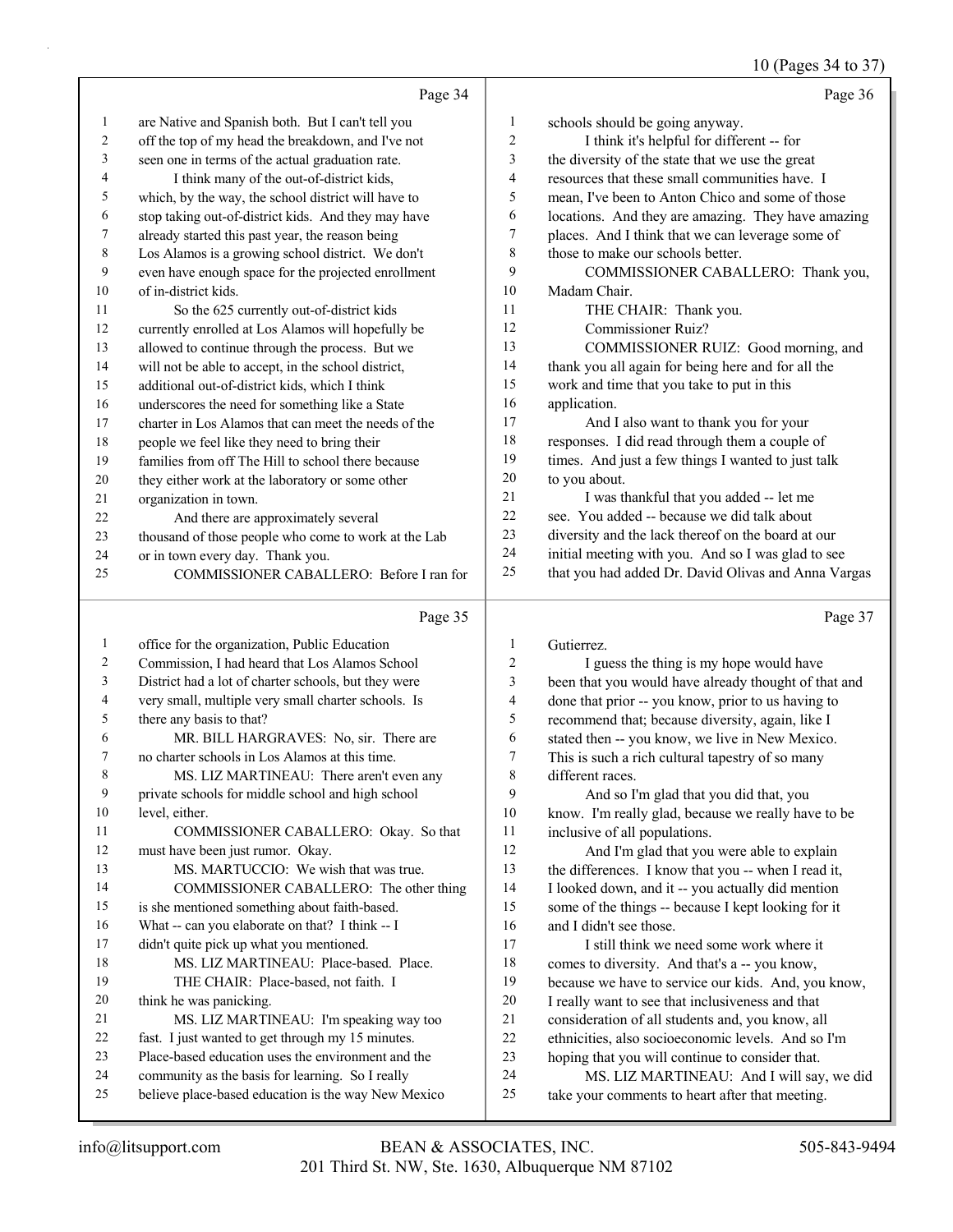## 11 (Pages 38 to 41)

|                | Page 38                                              |                         | Page 40                                              |
|----------------|------------------------------------------------------|-------------------------|------------------------------------------------------|
| $\mathbf{1}$   | Because diversity, to us, is really important. We    | 1                       | the time, in Ancon, New Mexico. My wife and I        |
| $\overline{2}$ | had reached out to San Ildefonso and some of the     | $\overline{2}$          | commuted, and with -- our kids commuted with us.     |
| 3              | other pueblos around. But these three -- well,       | 3                       | Some of those -- we did everything in the car when   |
| 4              | these two people were new to our list; so -- but I   | $\overline{\mathbf{4}}$ | we commuted.                                         |
| 5              | think we really did take those comments to heart,    | 5                       | They were still young. We sang and ate               |
| 6              | because one of the reasons we want to be a State     | 6                       | doughnuts and all the things you do with your kids   |
| 7              | charter is because it allows us to accept some of    | 7                       | when you're driving. And it was actually a nice      |
| 8              | those students from diverse situations.              | 8                       | time to get them ready for the day and then to let   |
| 9              | COMMISSIONER RUIZ: Thank you.                        | 9                       | them wind down on the way home.                      |
| 10             | THE CHAIR: And so -- oh, I'm sorry. I                | 10                      | What I -- my experience was that parents             |
| 11             | want to tail in on that --                           | 11                      | in Los Alamos, parents outside of Los Alamos who     |
| 12             | MS. VOIGT: Okay.                                     | 12                      | work in Los Alamos, do see the value in bringing     |
| 13             | THE CHAIR: -- train of thought.                      | 13                      | their kids with them to school in the town they work |
| 14             | In your application, you did identify                | 14                      | in. The reason is if I had my schools in Velarde,    |
| 15             | somewhere -- and I wrote the page number down, and I | 15                      | for example, and there was a play at 1:00, for me to |
| 16             | can't find it now -- that you still anticipated that | 16                      | drive from Los Alamos to Velarde and back would mean |
| 17             | most of your students were going to come from        | 17                      | I would have to take half-a-day off work.            |
| 18             | Los Alamos. You sort of reinforced that with the     | 18                      | Having them in Aspen School meant I could            |
| 19             | comment that you made that Los Alamos is going to    | 19                      | drive five minutes to the school and attend all      |
| 20             | have to stop taking students from out of district,   | 20                      | their presentations.                                 |
| 21             | because it's growing.                                | 21                      | There are advantages that families do                |
| 22             | So to me, what would compel a family to              | 22                      | recognize in that regard. It's not uncommon.         |
| 23             | send their child out of district to a middle school  | 23                      | Los Alamos has a waiting list of out-of-the-district |
| 24             | when there's literally no hope that they're going to | 24                      | kids whose parents work in town and want to bring    |
| 25             | be able to continue with this cohort of students     | 25                      | their kids there for school. So I don't think that   |
|                | Page 39                                              |                         | Page 41                                              |
| 1              | because they're not going to be able to get into the | 1                       | is a barrier for parents that are really motivated   |
| $\overline{2}$ | high school?                                         | $\overline{2}$          | to do that.                                          |
|                |                                                      |                         |                                                      |

| 2              | high school?                                         | $\mathbf{2}$ | to do that.                                          |
|----------------|------------------------------------------------------|--------------|------------------------------------------------------|
| 3              | So when we're looking at that rich                   | 3            | Secondly, in terms of leaving their                  |
| $\overline{4}$ | tapestry, it's -- it's less likely that that's going | 4            | eighth-grade school and going to their own home      |
| 5              | to happen because of what's happening with the --    | 5            | district high school, our intention is to prepare    |
| 6              | with the growth -- I think we've all seen the        | 6            | kids to be resilient, to improve their               |
| 7              | articles in the paper where -- the new contract and  | 7            | self-awareness and self-esteem to prepare them to be |
| 8              | a lot of growth.                                     | 8            | successful in whatever school they need to be part   |
| 9              | So if Las Cruces -- "Las Cruces," sorry.             | 9            | of after they leave eighth grade; because that skill |
| 10             | If Los Alamos has to restrict who's coming in,       | 10           | is necessary for them to be able to start their      |
| 11             | what -- you know. Most -- most students kind of      | 11           | lives after they graduate from whatever high school  |
| 12             | want to stay with their friends. That's -- that's    | 12           | they go to. So that's our approach there.            |
| 13             | one of the reasons, you know, parents make choices.  | 13           | THE CHAIR: And I appreciate that concept             |
| 14             | If I'm going to make these friends, I'm not going to | 14           | of the resiliency. And I don't -- I'm not            |
| 15             | be able to keep them, because I have no shot at      | 15           | dismissing that. But the reality is if I'm a         |
| 16             | getting into the high school.                        | 16           | sixth-grader, and I have no shot at getting into     |
| 17             | So we spoke about this to some degree at             | 17           | that high school, for parents to make that decision, |
| 18             | the -- at the community input, that -- you know,     | 18           | that -- that's a piece of a decision to be made,     |
| 19             | what's the likelihood that this school is going to   | 19           | because the school district is limiting -- or maybe  |
| 20             | offer a diverse experience for the students?         | 20           | even stopping -- the out-of-district placement.      |
| 21             | MR. BILL HARGRAVES: I have a partial                 | 21           | So that's -- to me, that's a significant             |
| 22             | answer. I have a partial answer, and it's partly     | 22           | factor in making a decision for the middle school,   |
| 23             | based on my own experience.                          | 23           | because I know my child has -- will have no          |
| 24             | My daughter started in Los Alamos                    | 24           | opportunity to make it into the high school.         |
| 25             | elementary schools out-of-district. And I lived, at  | 25           | MR. BILL HARGRAVES: It is. But people do             |
|                |                                                      |              |                                                      |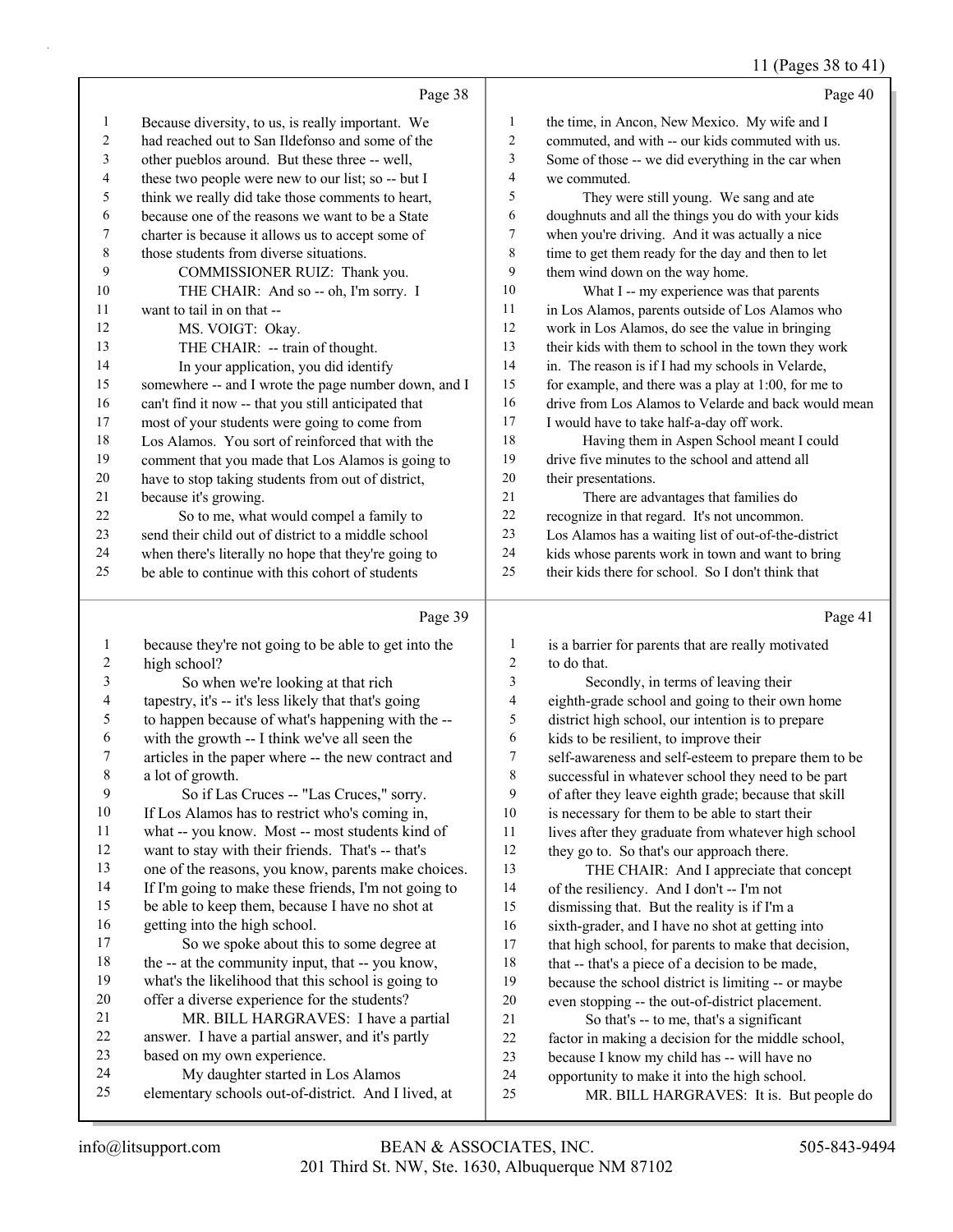## 12 (Pages 42 to 45)

|                | Page 42                                                                                          |                  | Page 44                                                                               |
|----------------|--------------------------------------------------------------------------------------------------|------------------|---------------------------------------------------------------------------------------|
| $\mathbf{1}$   | it now. And I think people will choose to do it in                                               | 1                | out-of-district kids will have a chance to be                                         |
| $\sqrt{2}$     | the future. You know, I can't argue that the                                                     | 2                | friends for three years. And I suspect those bonds                                    |
| 3              | parents may prefer their kids to go to Los Alamos                                                | 3                | will last a long time, as they did in that prior                                      |
| 4              | High School. Los Alamos High School currently does                                               | 4                | experience.                                                                           |
| 5              | not accept anybody -- any kids in high school unless                                             | 5                | COMMISSIONER ROBBINS: Madam Chair?                                                    |
| 6              | they're in-district and hasn't done that for years.                                              | 6                | THE CHAIR: Commissioner Voigt?                                                        |
| 7              | What we do is accept pre-K and K students                                                        | 7                | COMMISSIONER VOIGT: Okay. Thank you. I                                                |
| $\,$ $\,$      | and work them through the system all the way through                                             | 8                | want to reiterate appreciation for the work that                                      |
| 9              | high school out-of-district. But we have not, for                                                | 9                | goes involved -- that's involved in completing your                                   |
| $10\,$         | several years, accepted out-of-district kids, either                                             | $10\,$           | application.                                                                          |
| 11             | at the middle school or the high school level. So                                                | 11               | I just had a question about program.                                                  |
| 12             | that's not a new thing.                                                                          | 12               | The unique place-based education model, if                                            |
| 13             | MS. LIZ MARTINEAU: I think -- I think                                                            | 13               | you could address that and how -- how would that                                      |
| 14             | you're correct. But that's one thing parents might                                               | 14               | work for a student -- for all of your students,                                       |
| 15             | want to consider. But I think parents should have                                                | 15               | possibly, in your school. How would they address                                      |
| 16             | the choice. And there are some issues with some                                                  | 16               | that place-based project, perhaps, that -- for a                                      |
| 17             | other surrounding schools as well. And I think                                                   | $17\,$           | student in Pojoaque? Would all students be involved                                   |
| $18\,$         | there are some parents who will choose to send their                                             | $18\,$           | in that place-based model, or only those students                                     |
| 19             | students to Polaris for that -- those grade levels,                                              | 19               | coming to your school from Pojoaque?                                                  |
| $20\,$         | because it's an improvement over their home school.                                              | $20\,$           | MS. LIZ MARTINEAU: I'm not sure I                                                     |
| 21             | I mean, I think that's going to happen.                                                          | $21\,$           | understand the question; but -- so the place-based                                    |
| 22             | MR. ROBERT GIBSON: I'm Robert Gibson,                                                            | $22\,$           | model-                                                                                |
| 23             | $G-I-B-S-O-N.$                                                                                   | 23               | MS. VOIGT: Yes.                                                                       |
| 24             | Two things. One is we have not had that                                                          | 24               | MS. MARTUCCIO: -- uses your community as                                              |
| 25             | discussion with the school district yet about what                                               | 25               | a framework for developing projects. So the idea                                      |
|                |                                                                                                  |                  |                                                                                       |
|                |                                                                                                  |                  |                                                                                       |
|                | Page 43                                                                                          |                  | Page 45                                                                               |
| $\mathbf{1}$   | their policy would be with respect to graduates of                                               | $\mathbf{1}$     | that we would engage with our community to come up                                    |
| $\overline{c}$ | Polaris and whether they would have any favorable                                                | 2                | with -- well, that the students would help to come                                    |
| 3              | treatment towards getting into the high school. So                                               | 3                | up with projects that are meaningful to them that                                     |
| 4              | we don't know for sure that it wouldn't happen. We                                               | $\overline{4}$   | meet the standards. There are going to be -- we are                                   |
| 5              | haven't had the discussion yet.                                                                  | 5                | going to meet the standards.                                                          |
| 6              | I'd like to address a separate aspect of                                                         | 6                | MS. VOIGT: Can you define "community"                                                 |
| $\overline{7}$ | this, though, from personal experience. My wife                                                  | $\boldsymbol{7}$ | then? How do you establish a community within your                                    |
| 8              | lives in Los Alamos, but she worked with the                                                     | $\,$ 8 $\,$      | school that involves the students' communities where                                  |
| 9              | Española Schools for several years before retiring.                                              | 9                | they're coming from?                                                                  |
| 10             | After she retired, as a volunteer, she set up a                                                  | 10               | MS. LIZ MARTINEAU: Absolutely. One of                                                 |
| 11             | program called "Juntos" the purpose of which was to                                              | 11               | the ways is by giving students choices. So there                                      |
| 12             | get kids from the Valley, Española in particular,                                                | 12               | are choices in what kind of books they read, what                                     |
| 13             | and Pojoaque and Los Alamos, together, to know -- to                                             | 13               | kind -- they have some choices related to their own                                   |
| 14             | get to know each other and to work with each other                                               | 14               | culture, as long as they're meeting certain                                           |
| 15             | and to bridge some of the cultural gaps that have                                                | 15               | standards.                                                                            |
| 16             | existed for a long time in that region.                                                          | 16               | In terms of the projects, our goal is to                                              |
| 17             | It was very successful. The kids really                                                          | 17               | start local and kind of branch out from there. So                                     |
| 18             | got to know and understand the kids from the other                                               | 18               | we would have local projects to Los Alamos; but then                                  |
| 19             | place. It made a huge difference for those kids in                                               | 19               | we would branch out to projects in Alcalde, Velarde,                                  |
| $20\,$         | how they viewed young people from the other                                                      | $20\,$           | other places in New Mexico.                                                           |
| 21             | location. Many of them, a decade later, remained                                                 | 21               | And ultimately, our goal for                                                          |
| $22\,$         | friends with each other.                                                                         | 22               | eighth-graders is to have them take what they know                                    |
| 23             | So having that mixture, even if the -- the                                                       | 23               | about how things work in New Mexico and help solve                                    |
| 24<br>25       | out-of-district kids do not go on to Los Alamos High<br>School, they will -- both Los Alamos and | 24<br>25         | problems around the world. So it's this start local<br>and work outward. Does that -- |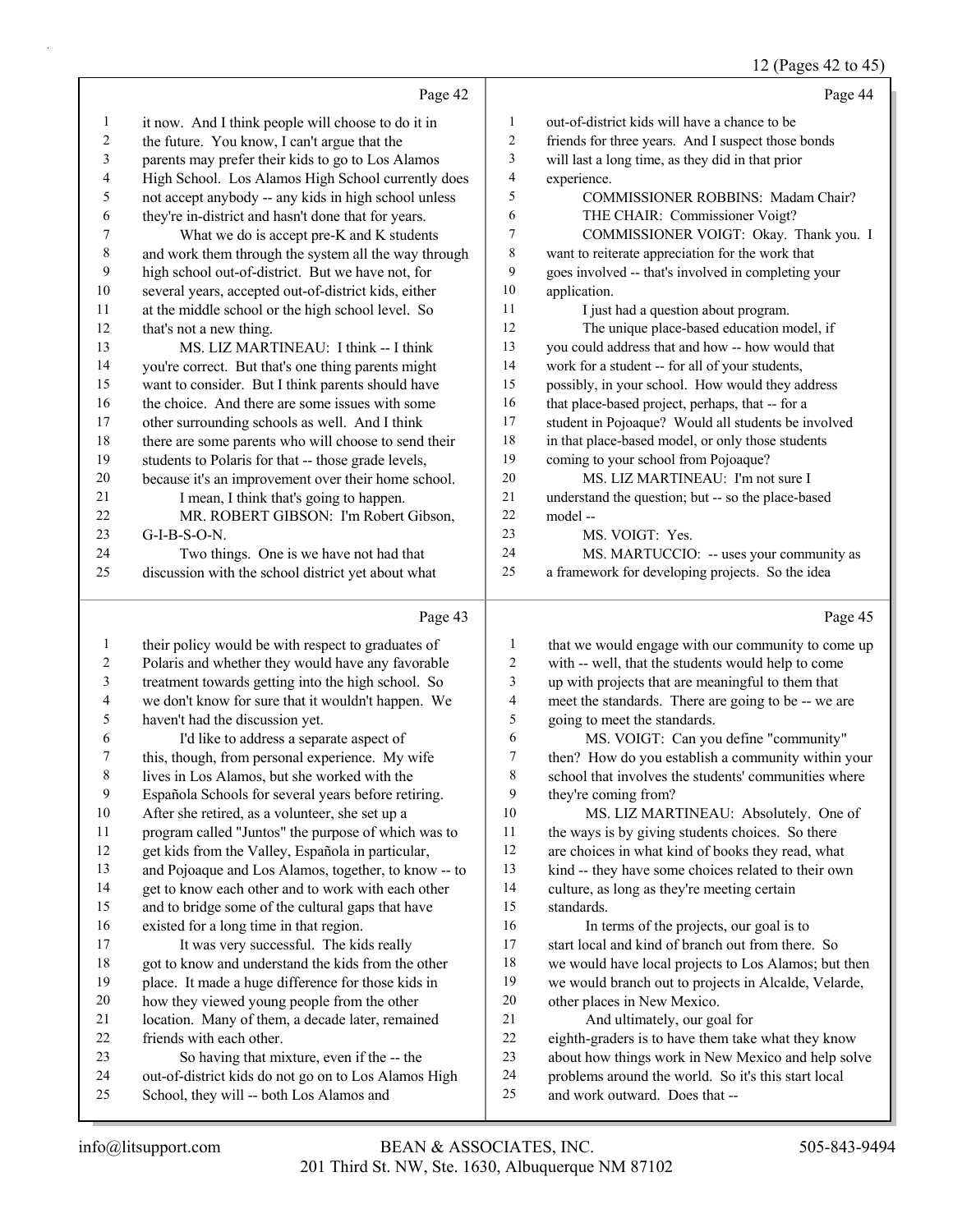# 13 (Pages 46 to 49)

|                         |                                                                                              |                         | $13$ (1 ages 40 to 42                                                                                     |
|-------------------------|----------------------------------------------------------------------------------------------|-------------------------|-----------------------------------------------------------------------------------------------------------|
|                         | Page 46                                                                                      |                         | Page 48                                                                                                   |
| 1                       | MR. BILL HARGRAVES: Yeah. I'd also like                                                      | $\mathbf{1}$            | That, to me, seems like it's a minor area.                                                                |
| $\overline{\mathbf{c}}$ | to comment that we -- we have already discussed the                                          | $\overline{\mathbf{c}}$ | And if the description is there and the professional                                                      |
| 3                       | partnerships with several facilities outside of                                              | 3                       | development is there, I think at least we could say                                                       |
| 4                       | Los Alamos, including the Los Luceros Historical                                             | 4                       | that it's Approaching, even though it may not                                                             |
| 5                       | State Park now, which is in Alcalde, New Mexico.                                             | 5                       | achieve. This is my personal opinion.                                                                     |
| 6                       | We've also discussed the Moving Arts Dance                                                   | 6                       | The staffing plan also, it appeared that                                                                  |
| 7                       | Theater in Española and Roger Montoya's program, and                                         | 7                       | the staffing plan is termed as Not Meeting or                                                             |
| $\,$ $\,$               | its involvement with our students and their                                                  | 8                       | Failed, in part, because some of the percentages are                                                      |
| 9                       | students.                                                                                    | 9                       | off slightly.                                                                                             |
| 10                      | We've discussed some options with some                                                       | 10                      | Well, one of the things that's really                                                                     |
| 11                      | Santa Fe organizations, such as the Opera and other                                          | 11                      | funny is I hear them talking now about PERA and ERB                                                       |
| 12                      | facilities that encourage educational opportunities                                          | 12                      | contributions increasing next year or the year                                                            |
| 13                      | for kids.                                                                                    | 13                      | after. We can't anticipate what's going to happen                                                         |
| 14                      | So we -- our project-based programming                                                       | 14                      | in the future. And we understand that, yes, the                                                           |
| 15                      | will be regional and not local specifically. It                                              | 15                      | numbers are off a little bit. But as you mentioned                                                        |
| 16                      | will involve both parents and students from outside                                          | 16                      | in your response, it's a fairly insignificant                                                             |
| 17                      | Los Alamos.                                                                                  | 17                      | amount.                                                                                                   |
| 18                      | MR. ROBERT GIBSON: I think Bill just hit                                                     | 18                      | And when we look at the five-year budget,                                                                 |
| 19                      | on what I was going to say. Community is not just                                            | 19                      | they say it's not balanced. Your numbers show that                                                        |
| 20                      | in Los Alamos. It's certainly the areas from which                                           | $20\,$                  | it is balanced and actually builds a reserve, which                                                       |
| 21                      | all of our students come; but even -- ultimately                                             | 21                      | I think we desire in every school.                                                                        |
| 22                      | broader than that. We hope to expand into Northern                                           | 22                      | So, again, how can they say it's not                                                                      |
| 23                      | New Mexico.                                                                                  | 23                      | balanced when it's actually showing a surplus? Yes,                                                       |
| 24                      | MR. KEN HOLMES: Yes. So this is the                                                          | 24                      | it's not balanced. You're not spending every penny.                                                       |
| 25                      | beauty of place-based with Polaris. As you all know                                          | 25                      | Revenues and expenses are not equal. I wouldn't                                                           |
|                         | Page 47                                                                                      |                         | Page 49                                                                                                   |
| $\mathbf{1}$            | historically, Los Alamos, with the Manhattan                                                 | 1                       | want them to be equal. I would expect revenues to                                                         |
| 2                       | Project, was a secret city. And there is this                                                | $\overline{c}$          | be slightly above what expenses are. And I think                                                          |
| 3                       | culture of, "We are self-contained." But Polaris                                             | 3                       | there's enough cushion in there to cover these what                                                       |
| 4                       | really is redefining what community is. And we are                                           | 4                       | will I consider minor discrepancies in the benefits                                                       |
| 5                       | a community in Northern New Mexico surrounded by the                                         | 5                       | that can be covered through what you have.                                                                |
| 6                       | richness of the hysteric [verbatim] -- excuse me --                                          | 6                       | So I would look at those three areas as                                                                   |
| 7                       | Hispanic culture and also the Native American                                                | $\boldsymbol{7}$        | Approaching. Even though they're not perfect,                                                             |
| $\,8\,$                 | culture.                                                                                     | $\,$ 8 $\,$             | they're Approaching. And I think -- so it takes                                                           |
| 9                       | So, again, our community is off The Hill;                                                    | 9                       | away a lot of the argument of denial, because if                                                          |
| 10                      | it is everything that surrounds us. And that's                                               | $10\,$                  | those approaches were included, rather than saying                                                        |
| 11                      | different than this just focusing on ourselves, the                                          | 11                      | "Fails," you'd probably have a score in the upper                                                         |
| 12                      | Los Alamos community.                                                                        | 12                      | 80s instead of only 85.                                                                                   |
| 13                      | MS. VOIGT: Okay. Thank you.                                                                  | 13                      | And I think, you know, really, the denial                                                                 |
| 14                      | THE CHAIR: Commissioner Robbins, did you                                                     | 14                      | is basically -- it looks like it's being denied                                                           |
| 15                      | have your hand up?                                                                           | 15                      | because of three Fails.                                                                                   |
| 16                      | COMMISSIONER ROBBINS: Uh-huh.                                                                | 16                      | I think your responses do address that                                                                    |
| 17                      | THE CHAIR: Okay.                                                                             | 17                      | they are not failing. They may not be ideal; but I                                                        |
| $18\,$                  | COMMISSIONER ROBBINS: Thank you. I                                                           | 18                      | don't think they're failing, either. And I think we                                                       |
| 19                      | appreciate your responses to the CSD's                                                       | 19                      | need to take that in consideration.                                                                       |
| 20                      | recommendation and the three areas that they                                                 | $20\,$                  | I, also, at the presentation that we had                                                                  |
| 21                      | specified, which really leads to their denial, I                                             | 21                      | in July, mentioned the fiscal and how important the                                                       |
| 22                      | think. The principal job description, which in your                                          | 22<br>23                | fiscal is. And, you know, I think there's                                                                 |
| 23<br>24                | response, you specifically state that the<br>description is in a separate section; it's just | 24                      | recognition by the individuals here. Los Alamos is<br>made up of scientists and a lot of number-crunching |
|                         |                                                                                              |                         |                                                                                                           |

 maybe not in the correct section. and number-calculating individuals. So precision is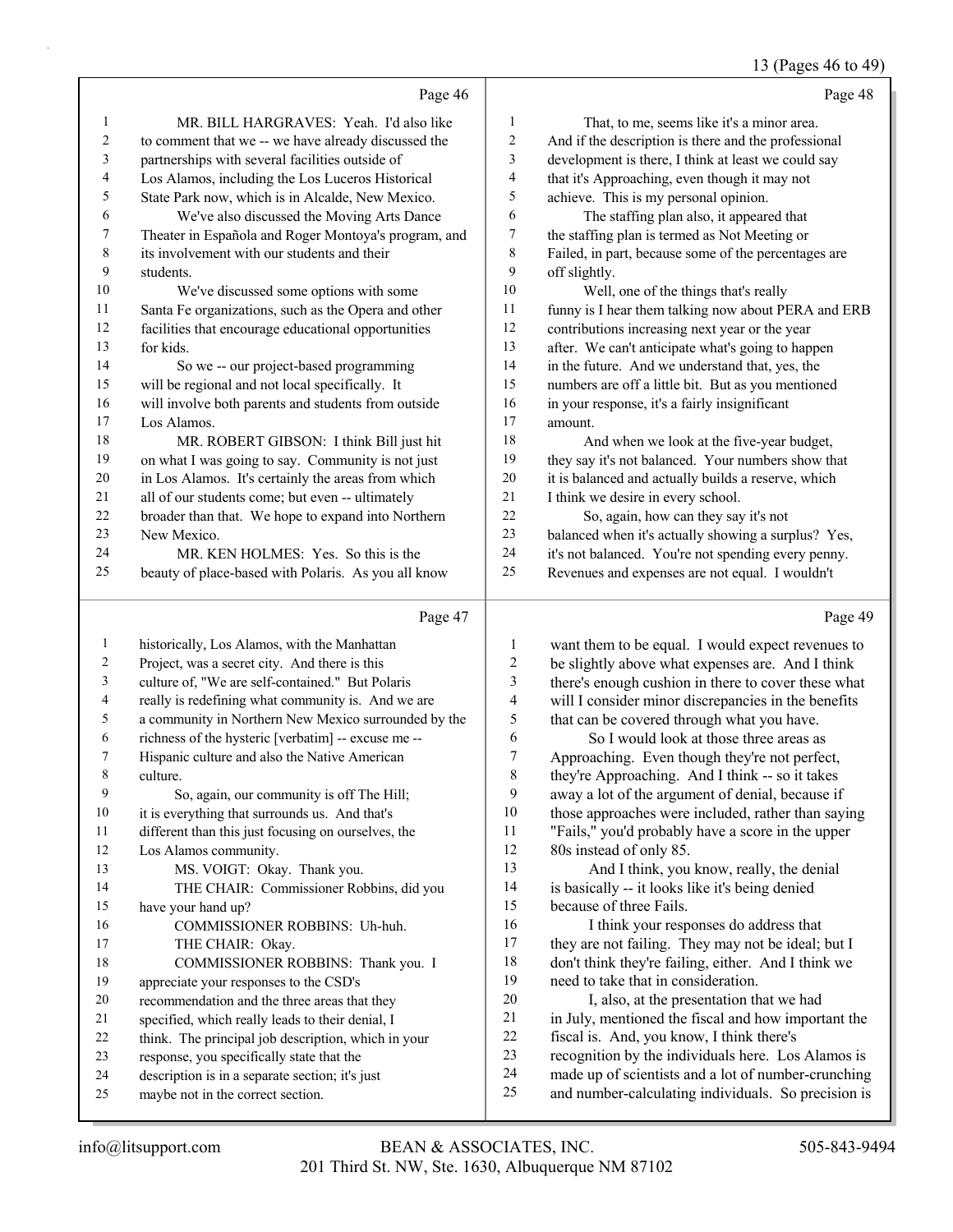14 (Pages 50 to 53)

|                |                                                                                                       |                          | $1 + \frac{1}{2}$ ages 50 to 55                                                                          |
|----------------|-------------------------------------------------------------------------------------------------------|--------------------------|----------------------------------------------------------------------------------------------------------|
|                | Page 50                                                                                               |                          | Page 52                                                                                                  |
| 1              | very, very important.                                                                                 | 1                        | if this Commission -- you know, regardless of the                                                        |
| $\overline{c}$ | Again, we can't predict changes in those                                                              | $\overline{c}$           | decision they make, stay true to your mission and                                                        |
| 3              | numbers later on. But I think you've demonstrated                                                     | 3                        | goal and continue to work on this.                                                                       |
| 4              | the ability to anticipate any changes in your                                                         | 4                        | I think the one thing that I would be                                                                    |
| 5              | surplus. Projected surpluses are there.                                                               | 5                        | concerned about this time -- I know you have a                                                           |
| 6              | I empathize with the concern that people                                                              | 6                        | planning year -- is location. That's so important.                                                       |
| 7              | have of students from middle school can't be                                                          | $\overline{7}$           | And, again, it's difficult. It's difficult to get                                                        |
| 8              | accepted into a high school.                                                                          | 8                        | someone to agree to something without an approval.                                                       |
| 9              | High school and middle school students                                                                | 9                        | It's the cart -- the whole chicken-and-the-egg                                                           |
| 10             | have very different cultures. Most high school                                                        | 10                       | thing. And there's not probably a lot of available                                                       |
| 11             | students are driving; most middle school students                                                     | 11                       | locations, and they have probably other alternatives                                                     |
| 12             | don't drive. So you have a totally different                                                          | 12                       | that might be coming up with the projected growth                                                        |
| 13             | culture and a different makeup.                                                                       | 13                       | that's happening.                                                                                        |
| 14             | When I was in middle school, I went with                                                              | 14                       | But I would -- I would, you know, say that                                                               |
| 15             | kids that, you know, I didn't go to elementary                                                        | 15                       | that's one of the things that needs to be addressed                                                      |
| 16             | school with. Very few of the students I associated                                                    | 16                       | in any reapplication, or as you go through the                                                           |
| 17             | with in middle school I went to elementary school                                                     | 17                       | planning year. Thank you.                                                                                |
| 18             | with. And many of the students I dealt with in                                                        | 18                       | THE CHAIR: So I just have a couple of                                                                    |
| 19             | middle school were going to go to different high                                                      | 19                       | things.                                                                                                  |
| 20             | schools. I mean, there were three different high                                                      | 20                       | When we had the community input hearing --                                                               |
| 21             | schools that were feeding into the middle school --                                                   | $21\,$                   | now that we're talking a little bit about finances,                                                      |
| 22             | or at that time, junior high school -- that I                                                         | 22                       | when we talked at the community input hearing, I                                                         |
| 23             | started at, and then later on, there were two                                                         | 23                       | felt that one of the significant weaknesses in terms                                                     |
| 24             | different high schools that they were -- and then it                                                  | 24                       | of finances was not -- you know, not the number                                                          |
| 25             | became three.                                                                                         | 25                       | crunching and your ERB was off a little bit -- I                                                         |
|                |                                                                                                       |                          |                                                                                                          |
|                |                                                                                                       |                          |                                                                                                          |
|                | Page 51                                                                                               |                          | Page 53                                                                                                  |
| 1              | So, again, the fact that you're going to                                                              | 1                        | understand the fluctuations from year to year with                                                       |
| 2              | not stay with that cohort from your middle school to                                                  | $\overline{c}$           | that -- but that too many of your responses in the                                                       |
| 3              | a high school I think is less important a                                                             | $\mathfrak{Z}$           | community input hearing was reliance on a foundation                                                     |
| 4              | consideration than whether or not this school can                                                     | $\overline{\mathcal{A}}$ | that was going to be able to support the                                                                 |
| 5              | meet an educational need of the students that it's                                                    | 5                        | programming.                                                                                             |
| 6              | trying to address. And I'm concerned that if                                                          | 6                        | And historically, we don't have                                                                          |
| 7              | Los Alamos is not addressing the need of high school                                                  | $\tau$                   | foundations of schools in New Mexico that can do                                                         |
| 8              | students and they're having to say, "Well, we'll                                                      | 8                        | that significant support. And that's where, to me,                                                       |
| 9              | take you in elementary school, we'll take you in                                                      | 9                        | your budget didn't show the support for the ed                                                           |
| 10             | middle school, but we won't take you in high                                                          | 10                       | programming that you truly wanted to implement for                                                       |
| 11             | school," well, you know, Los Alamos Public Schools                                                    | 11                       | your mission, that the answers were too often,                                                           |
| 12             | themselves are failing their high school students                                                     | 12                       | "Well, we're going to have a foundation, we're going                                                     |
| 13             | and their families, I think, by not addressing that.                                                  | 13                       | to have a foundation."                                                                                   |
| 14             | I think with projected growths in                                                                     | 14                       | And then you gave the example of                                                                         |
| 15             | Los Alamos and things like that, there's limits,                                                      | 15                       | New Mexico School for the Arts and what they can do,                                                     |
| 16             | statutory limits -- and I've talked with                                                              | 16                       | which is -- you know, everyone would love to have                                                        |
| 17             | Commissioner Armbruster about this, as far as how                                                     | 17                       | half of the budget that that foundation can do.                                                          |
| 18             | quickly Los Alamos Public Schools are going to be                                                     | $18\,$                   | That's not a realistic goal; so that                                                                     |
| 19             | able to add capacity.                                                                                 | 19                       | that -- to me, that was a significant shortfall with                                                     |
| 20<br>21       | Their statutory limits, I don't agree with                                                            | 20                       | your responses. And I'll just add in one more                                                            |
| 22             | all of those, necessarily, and I think there needs                                                    | $21\,$                   | thing. The statute is clear with us that the -- one                                                      |
| 23             | to be some flexibility when they're projecting<br>growth. But I think a charter school of this nature | $22\,$<br>23             | of the criteria for us to vote for an application is<br>an assurance of a facility; not, "We've got some |

- 25 So I would encourage you that, you know,
- 25 And these possibilities didn't even seem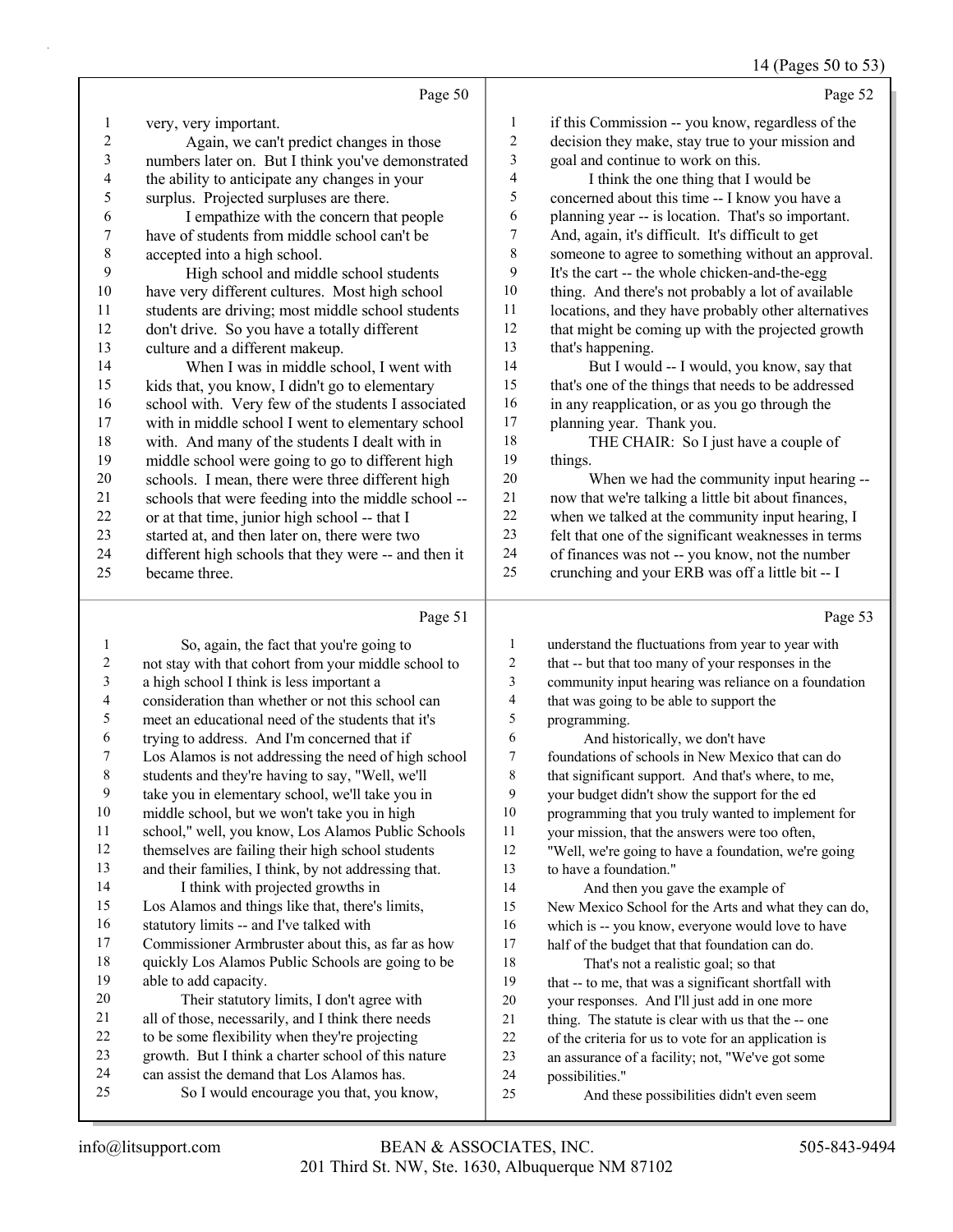# 15 (Pages 54 to 57)

|                         | Page 54                                                                                            |                         | Page 56                                                                                                      |
|-------------------------|----------------------------------------------------------------------------------------------------|-------------------------|--------------------------------------------------------------------------------------------------------------|
| 1                       | that realistic; so that that is -- that is our                                                     | $\mathbf{1}$            | certain things we have to do. We have certain                                                                |
| 2                       | statutory obligation, not going forward that you've                                                | $\overline{c}$          | things we have proposed to do. And we've identified                                                          |
| 3                       | got -- that you can get a plan, but that you                                                       | 3                       | funding as adequate for those. But obviously,                                                                |
| 4                       | absolutely have that plan now.                                                                     | 4                       | there's a lot of other things that we would like to                                                          |
| 5                       | And it is shown to be the most significant                                                         | 5                       | be able to do. And how much of that we can do may                                                            |
| 6                       | weakness and inability of a school to be able to                                                   | 6                       | depend, to some degree, on foundation support.                                                               |
| 7                       | open and open on time is that facility. And the                                                    | 7                       | THE CHAIR: Okay. Thank you.                                                                                  |
| $\,$ 8 $\,$             | statute is clear in terms of what our obligation is,                                               | 8                       | Commissioner Armbruster?                                                                                     |
| 9                       | not that there's a plan for a facility, but there is                                               | 9                       | COMMISSIONER ARMBRUSTER: It's really                                                                         |
| 10                      | a facility.                                                                                        | 10                      | embarrassing to be from this area, you know, when                                                            |
| 11                      | MR. BILL HARGRAVES: Yeah. I think the                                                              | $11\,$                  | you're trying to do this. But I'm going to --                                                                |
| 12                      | budget does cover the cost of implementing our                                                     | 12                      | MS. LIZ MARTINEAU: You should say you're                                                                     |
| 13                      | program. And although we emphasize some of the                                                     | 13                      | proud.                                                                                                       |
| 14                      | foundation support we'd like to have -- and I think                                                | 14                      | COMMISSIONER ARMBRUSTER: I am proud. I                                                                       |
| 15                      | we still would like to have -- I think the basic                                                   | 15                      | am proud of you. I wanted to say a number of                                                                 |
| 16                      | educational programs are supported by the SEG                                                      | 16                      | things.                                                                                                      |
| 17                      | operating budget.                                                                                  | 17                      | One is that Los Alamos Public Schools, in                                                                    |
| 18                      | MS. KATIE RARICK: My name is Katie                                                                 | 18                      | the ten years that I've been gone, have really                                                               |
| 19                      | Rarick. I work with EdTec. I helped with finances                                                  | 19                      | addressed a lot of issues. And I'm really proud to                                                           |
| $20\,$                  | on this organization. So we use the funding sources                                                | $20\,$                  | see that. I'm proud to see the diversity. I'm                                                                |
| 21                      | we know now to do what we knew had to be done to                                                   | $21\,$                  | proud to see the inclusion of people of color and                                                            |
| $22\,$                  | support this school, to support the program, to make                                               | $22\,$                  | different religions and backgrounds and cultures.                                                            |
| 23<br>24                | sure that it could operate in the way it needed to.                                                | 23                      | I am also proud that they have worked to                                                                     |
| 25                      | If there are more programs they would like<br>to add to the school to enhance it, depending on the | 24<br>25                | work to improve the suicidal ideation, that they're                                                          |
|                         |                                                                                                    |                         | working to build strong people. And I think that's                                                           |
|                         |                                                                                                    |                         |                                                                                                              |
|                         | Page 55                                                                                            |                         | Page 57                                                                                                      |
| 1                       | funding sources and the year, we would allocate                                                    | 1                       | great. I'm really happy that LAPS is doing that.                                                             |
| $\overline{\mathbf{c}}$ | those to support those programs, whether it's a                                                    | $\overline{\mathbf{c}}$ | But I want to address a couple of things                                                                     |
| 3                       | foundation or whether it's a State-funded or a                                                     | 3                       | in addition to that, which is that your concept is                                                           |
| 4                       | grant, various different things.                                                                   | 4                       | pretty unique in terms of our portfolio of different                                                         |
| 5                       | Every year, to Commissioner Robbins'                                                               | 5                       | schools. It's a place-based one. It's not a                                                                  |
| 6                       | point, the budget is going to change. The five-year                                                | 6                       | project-based learning, which everyone does some                                                             |
| 7                       | budget is a snapshot based on what we know and what                                                | 7                       | parts of. But this is actually the whole basis of                                                            |
| 8                       | we needed to make sure the school could do what they                                               | 8                       | this school.                                                                                                 |
| 9                       | wanted to do. And I feel like the budget does do                                                   | 9                       | The other thing is, you know, I'm now                                                                        |
| 10                      | that, giv- -- given the funding streams we had                                                     | 10                      | paying more attention to this diversity issue. But                                                           |
| 11                      | available.                                                                                         | 11                      | what we say to applicants is, "Does this reflect                                                             |
| 12                      | And then as things change, unit value,                                                             | 12<br>13                | your community?"                                                                                             |
| 13<br>14                | ERB, all of those different things that change every                                               | 14                      | And this does reflect our community.                                                                         |
| 15                      | year, including grant applications and foundation                                                  | 15                      | Whether that's good or whether that's bad, it is                                                             |
| 16                      | revenues, then the team would adjust their budget to                                               | 16                      | reflective of Los Alamos, which is where you<br>opened -- are hoping to open a charter school.               |
| 17                      | meet whatever programming needs they wanted that<br>year.                                          | 17                      | The -- so I like the fact that -- I think                                                                    |
| 18                      | THE CHAIR: Thank you.                                                                              | 18                      | at the hearing, I said one thing, and now I think                                                            |
| 19                      | MR. ROBERT GIBSON: I believe that                                                                  | 19                      | I'm changing my mind, which is that I was thinking                                                           |
| $20\,$                  | anyplace the application or our responses to                                                       | $20\,$                  | that more Los Alamos kids would apply to come to                                                             |
| 21                      | questions in the earlier hearings indicated                                                        | 21                      | this school.                                                                                                 |
| 22                      | foundation support, it was for optional items. It                                                  | $22\,$                  | But I actually think now that a number of                                                                    |
| 23                      | was for enhancements to the basic program, not the                                                 | 23                      | people, when they look at middle school -- anybody,                                                          |
| 24<br>25                | basic program.<br>The -- obviously, we know that we have                                           | 24<br>25                | whether they're on The Hill or they're in The Valley<br>or in Jemez or wherever -- middle school is like the |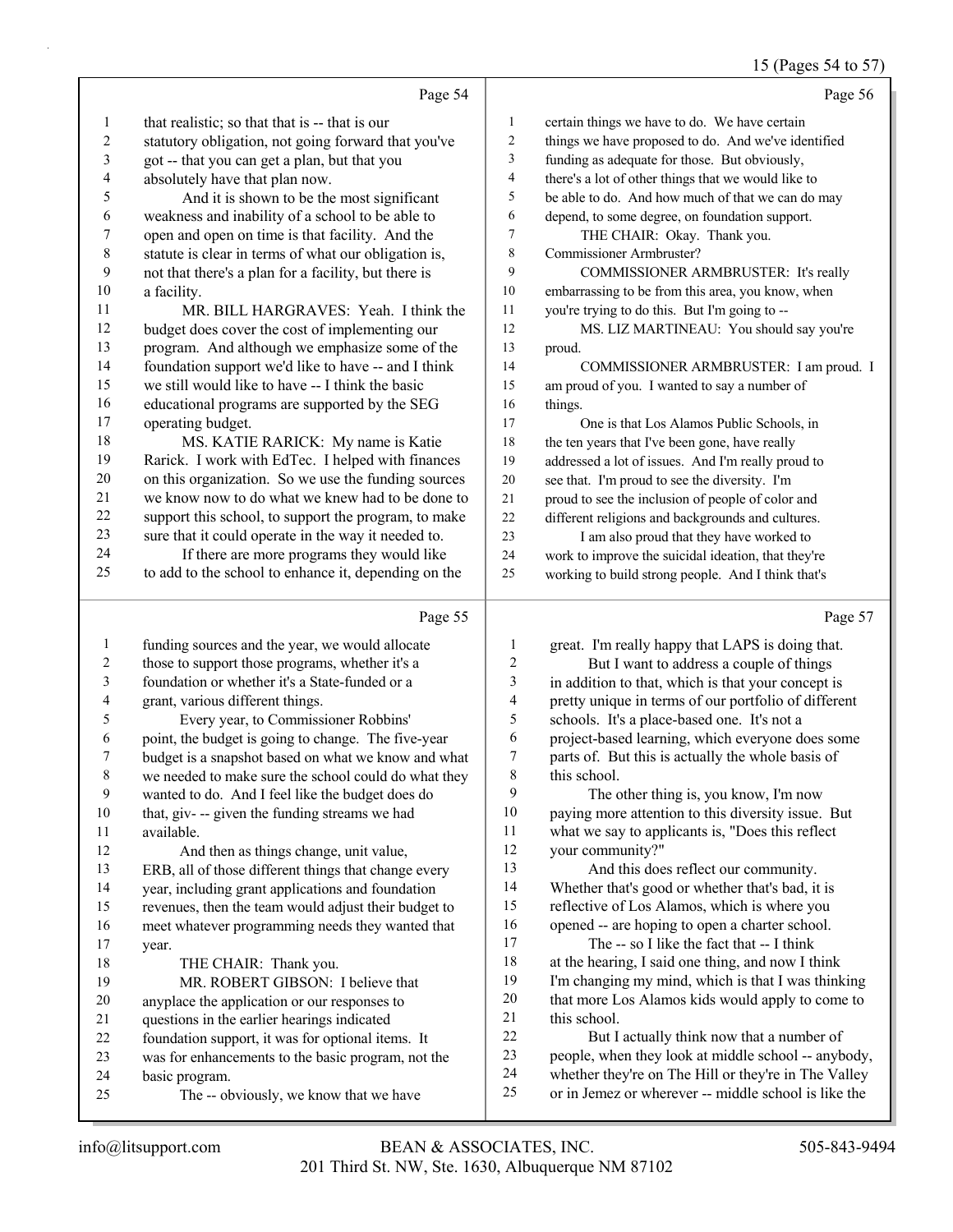### 16 (Pages 58 to 61)

|                | Page 58                                                                                     |                  | Page 60                                                           |
|----------------|---------------------------------------------------------------------------------------------|------------------|-------------------------------------------------------------------|
| $\mathbf{1}$   | worst two or three years of your life. And that's                                           | $\mathbf{1}$     | problem with the grant applications at this point.                |
| $\overline{2}$ | why I wear a crown given to me by Chairwoman Gipson.                                        | $\overline{c}$   | MS. LIZ MARTINEAU: But I'd say we're not                          |
| 3              | So -- so the thing is, I do believe that                                                    | 3                | giving up. And we have a grant writer on our team                 |
| 4              | people would say, "Well, I can -- I know I can get a                                        | 4                | who is really excited to continue to work that.                   |
| 5              | really good education in Los Alamos," because kids                                          | 5                | Because I do think we can -- I do think we can get                |
| 6              | do get a good education in Los Alamos. "So I would                                          | 6                | some grants to get this program going.                            |
| 7              | rather have my children go to six, seven, eight,                                            | $\boldsymbol{7}$ | MR. BILL HARGRAVES: Yeah. I think what                            |
| 8              | middle school, granted that it's not where I live or                                        | $\,$ $\,$        | we'll have -- I mean, this is the way I think it'll               |
| 9              | where I might be, even if they cannot go to the high                                        | 9                | play out.                                                         |
| 10             | school, because they can get three years of strength                                        | 10               | As we open the school -- and I think                              |
| 11             | to go and be successful at whatever high school they                                        | 11               | Commissioner Armbruster, you're correct that we will              |
| 12             | happen to attend."                                                                          | 12               | see more out-of-district students applying than we                |
| 13             | I think it's -- this is not just                                                            | 13               | currently expected, just because of the growth in                 |
| 14             | Los Alamos or a Pojoaque. It's pretty statewide on                                          | 14               | Los Alamos and the needs that exist in other                      |
| 15             | middle schools. They just seem to be different.                                             | 15               | communities surrounding Los Alamos.                               |
| 16             | I'll just leave it at that.                                                                 | 16               | So I think we will see more out of -- what                        |
| 17             | THE CHAIR: That's a good way of putting                                                     | 17               | I would call out-of-district to Los Alamos families               |
| 18             | it.                                                                                         | 18               | applying to our school because it is a State                      |
| 19             | COMMISSIONER ARMBRUSTER: I'm trying to be                                                   | 19               | charter. I think the demographics of the student                  |
| 20             | kind here. So I don't think that that is -- so I'm                                          | 20               | population in our school will be significantly                    |
| 21             | now thinking it is a little different because of all                                        | 21               | different from the Los Alamos district schools, that              |
| 22             | the housing that Los Alamos is building. Because                                            | 22               | we will probably be in a better position to apply                 |
| 23             | the labs are increasing by thousands a year. And                                            | 23               | and get and receive foundation funding in the                     |
| 24             | these people are coming in and probably of                                                  | 24<br>25         | future.<br>MS. LIZ MARTINEAU: We also have the                    |
| 25             | child-bearing age, as opposed to, you know, 65. So                                          |                  |                                                                   |
|                | Page 59                                                                                     |                  | Page 61                                                           |
| 1              | we are going to get more. Okay.                                                             | 1                | Pinocchio problem. So we're not a real school. So                 |
| 2              | So I have a question regarding money,                                                       | 2                | when we applied for grants, that's always an issue.               |
| 3              | always a question. So I know that you are going to                                          | 3                | "Well, are you authorized?"                                       |
| 4              | ask for the CSP grant. So did you look at other                                             | 4                | "Well, no, but" -- so I think that will                           |
| 5              | places to get money or get grant funds?                                                     | 5                | help after we're authorized.                                      |
| 6              | MR. BILL HARGRAVES: Yes. We've done                                                         | 6                | COMMISSIONER ARMBRUSTER: And I will                               |
| 7              | extensive work with -- with -- applying for grants.                                         | 7                | repeat, just because I've said this in the past. It               |
| 8              | We applied with Excellent Schools New Mexico, with                                          | 8                | concerns me that we give children living in poverty,              |
| 9              | the Walton Foundation, with some place-based rural                                          |                  |                                                                   |
| $10\,$         |                                                                                             | 9                | which is a majority of our state, unfortunately,                  |
|                | foundations that support both place-based and rural                                         | 10               | choices of what -- how they can learn. I think it's               |
| 11             | education. Probably, in total, six or seven grant                                           | 11               | not necessary -- I think it's just as important to                |
| 12             | applications over the past two years.                                                       | 12               | give kids who are just basic run-of-the-mill,                     |
| 13             | The problem has always been the                                                             | 13               | middle-class kids a choice.                                       |
| 14             | demographic of the projected student population and                                         | 14               | And it seems that the cards are stacked                           |
| 15             | the location. So, again, we're located in                                                   | 15               | against us, whether it's Los Alamos or another                    |
| 16             | Los Alamos. Immediately, that's viewed by                                                   | 16               | community who is not dealing with the poverty levels              |
| 17             | foundations as an affluent place. They look at the                                          | 17               | that the State is dealing with, that we're saying,                |
| 18             | student demographics in Los Alamos, and there's --                                          | 18               | "You don't get a chance. You either make it or                    |
| 19             | within Los Alamos, there's 10 percent of low-income                                         | 19               | don't."                                                           |
| 20             | families. They immediately -- and this is kind of                                           | $20\,$           | I'm finding that hard to deal with. And                           |
| 21             | what's happened. They immediately reject our                                                | $21\,$           | I'm particularly now becoming aware of that, because              |
| 22             | application at that point, and we don't proceed                                             | 22               | before, we haven't had any schools, really, who have              |
| 23             | further.                                                                                    | 23               | not had areas of extreme poverty to deal with. And                |
| 24<br>25       | So even though we have a unique program,<br>the demographics of the community have been the | 24<br>25         | we want them to do better; that's the whole goal of<br>education. |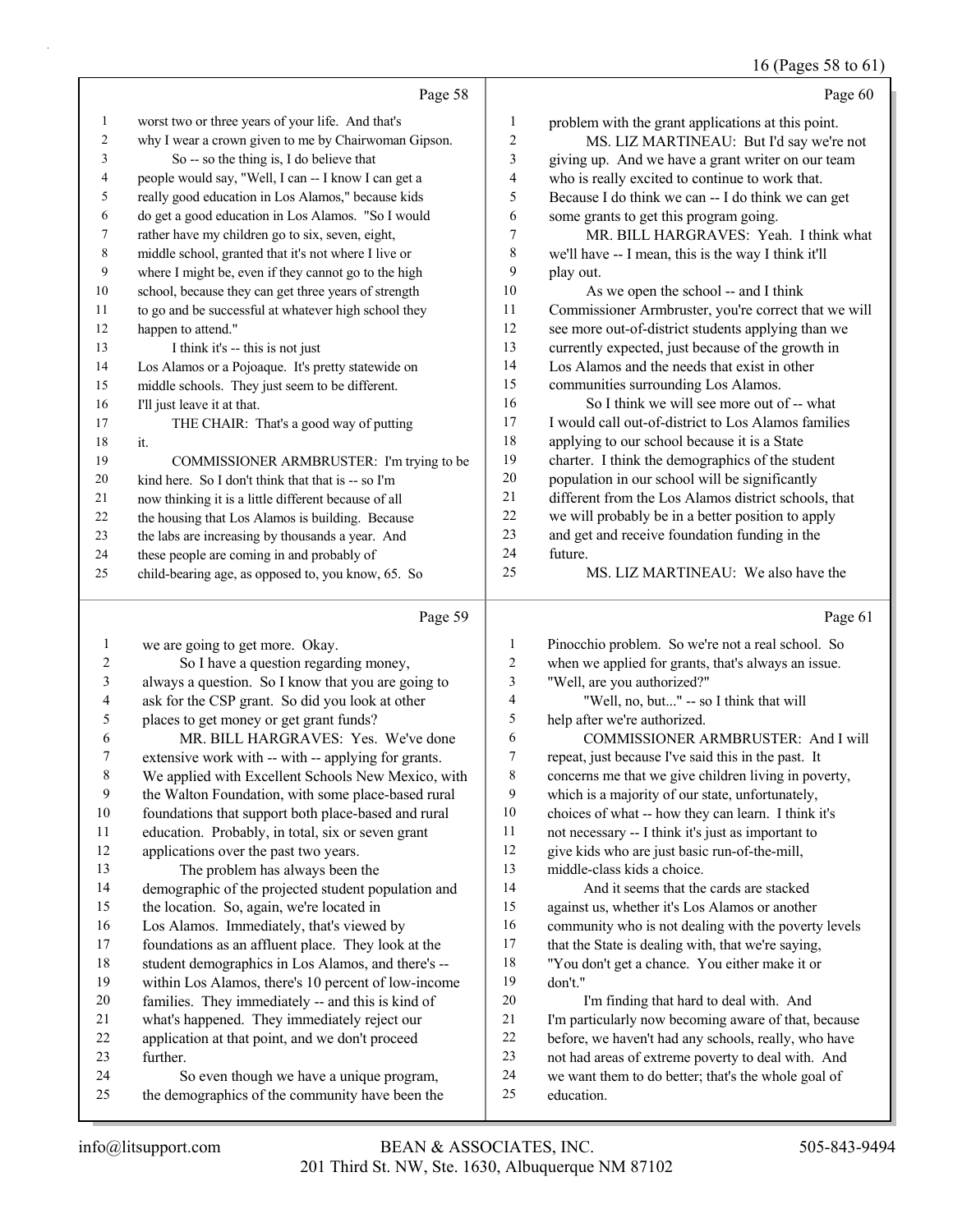### 17 (Pages 62 to 65)

|          | Page 62                                                                                                   |                         | Page 64                                                                                                   |
|----------|-----------------------------------------------------------------------------------------------------------|-------------------------|-----------------------------------------------------------------------------------------------------------|
|          |                                                                                                           | 1                       |                                                                                                           |
| 1<br>2   | So I thank you for all your time. I know                                                                  | 2                       | you that. But my position is that I would not serve<br>on two boards. If Polaris is authorized, at that   |
| 3        | that you've done lots and lots over the last two                                                          | 3                       | point in time, I would make a decision as to which                                                        |
| 4        | years.<br>THE CHAIR: Commissioner Caballero?                                                              | $\overline{4}$          | service to continue with, and I would withdraw at                                                         |
| 5        | COMMISSIONER CABALLERO: Thank you. I                                                                      | 5                       | least from the other one.                                                                                 |
| 6        | wanted to hit two areas. One is through the                                                               | 6                       | COMMISSIONER CABALLERO: Okay. Thank you                                                                   |
| 7        | material, there's a mention of the -- the problem                                                         | 7                       | for your answer.                                                                                          |
| 8        | with the school board member, also a founding                                                             | 8                       | Now, the -- it's -- I know that it's a                                                                    |
| 9        | member. And the question I'm going to throw out is                                                        | 9                       | challenge for Los Alamos School District by not                                                           |
| 10       | how do you -- how are you going to work it out so                                                         | 10                      | accepting out-of-the-district students. If they --                                                        |
| 11       | that the general view -- and I'm not going to say                                                         | 11                      | I don't know if they do it only in the high schools                                                       |
| 12       | that it -- you cannot be in both unless there's a                                                         | 12                      | or they allow some in the middle schools but not in                                                       |
| 13       | statute specifically that says you can't.                                                                 | 13                      | the high schools.                                                                                         |
| 14       | But how are you going to -- you guys are                                                                  | 14                      | But I can tell you if you look at the                                                                     |
| 15       | going to deal with it so that the perception, at                                                          | 15                      | census track, the trends in the last 10, 20 years,                                                        |
| 16       | least, while you're still a board member, you're                                                          | 16                      | you have got a reduction of kids, because it's                                                            |
| 17       | going to work it out internally?                                                                          | 17                      | happening -- El Paso has gotten hard-hit. They're                                                         |
| 18       | MR. BILL HARGRAVES: Yes. I -- well, I                                                                     | 18                      | closing down several elementary schools because                                                           |
| 19       | have -- I -- being on the school board in one of my                                                       | 19                      | their student population has dropped.                                                                     |
| 20       | roles, I don't always rely 100 percent on the                                                             | 20                      | When I went to school, there was just a                                                                   |
| 21       | attorneys that are available to the school board;                                                         | 21                      | tidal wave of children. And I was part of that.                                                           |
| 22       | not because they're not good, but because they may                                                        | 22                      | So the competition for students is going                                                                  |
| 23       | have a position.                                                                                          | 23                      | to be rather high. And at some point, Los Alamos is                                                       |
| 24       | I've consulted my own attorney in terms of                                                                | 24                      | going to have to attract students if they want to                                                         |
| 25       | conflict of interest. And at this point what I know                                                       | 25                      | keep their -- their budget; because the acceptance                                                        |
|          |                                                                                                           |                         |                                                                                                           |
|          | Page 63                                                                                                   |                         | Page 65                                                                                                   |
| 1        | is that there's no statutory requirement that                                                             | 1                       | of minority students is going to increase budget                                                          |
| 2        | prevents me from serving on both boards. The school                                                       | $\overline{\mathbf{c}}$ | tremendously. And so that helps.                                                                          |
| 3        | board in Los Alamos has never had a                                                                       | 3                       | But my concern is is whether it's                                                                         |
| 4        | conflict-of-interest policy.                                                                              | 4                       | Los Alamos or a charter school, is if the students                                                        |
| 5        | But there's one that we're now hearing,                                                                   | 5                       | are brought in -- and I know that some high schools                                                       |
| 6        | and we will implement and document and -- and adopt.                                                      | 6                       | even in El Paso, bring in minority students, but not                                                      |
| 7        | If I read that policy, which was presented at the                                                         | 7                       | necessarily to educate them the best but just to                                                          |
| 8        | last board meeting, my situation does not violate                                                         | 8                       | have them, because they receive additional monies,                                                        |
| 9        | any of those existing conflict-of-interest criteria                                                       | 9                       | and instead of adding to their resources so they can                                                      |
| 10       | that's in those school board policies.                                                                    | 10                      | do better, they spread it out to everybody. To me                                                         |
| 11       | So my -- and I say this just to say that                                                                  | 11                      | that's not quite good.                                                                                    |
| 12       | my position, from my own homework, is that I could                                                        | 12                      | I mention all this because I think that by                                                                |
| 13       | serve on both boards legally and ethically and                                                            | 13                      | not going after students -- minority students                                                             |
| 14       | without a conflict of interest.                                                                           | 14<br>15                | internally in Los Alamos, and you concentrate on the                                                      |
| 15<br>16 | Now, my personal position -- because I                                                                    | 16                      | outside, it will provide the challenging educational                                                      |
| 17       | like to put in as much time as possible. I'm                                                              | 17                      | experience to those kids that come from school                                                            |
| 18       | retired. I would posit that I work harder than any<br>school board member in Los Alamos, partly because I | 18                      | districts that are not doing very well.<br>That's my primary interest. How many of                        |
| 19       | am retired and I have the time.                                                                           | 19                      | those Chicanitos, Hispanos are going to get a better                                                      |
| 20       | My position personally is that I would not                                                                | $20\,$                  | education?                                                                                                |
| 21       | serve on two boards because I would want to dedicate                                                      | 21                      | And I can tell you middle school is                                                                       |
| 22       | my time to one or the other.                                                                              | $22\,$                  | crucial to any success. Middle school is crucial to                                                       |
| 23       | MS. MARTUCCIO: Ours.                                                                                      | 23                      | any success. I went to one of the best                                                                    |
| 24<br>25 | MR. BILL HARGRAVES: So that I would<br>not -- if you wanted a decision today, I can give                  | 24<br>25                | middle-school experiences that -- for the next two<br>years in high school, I didn't do anything, because |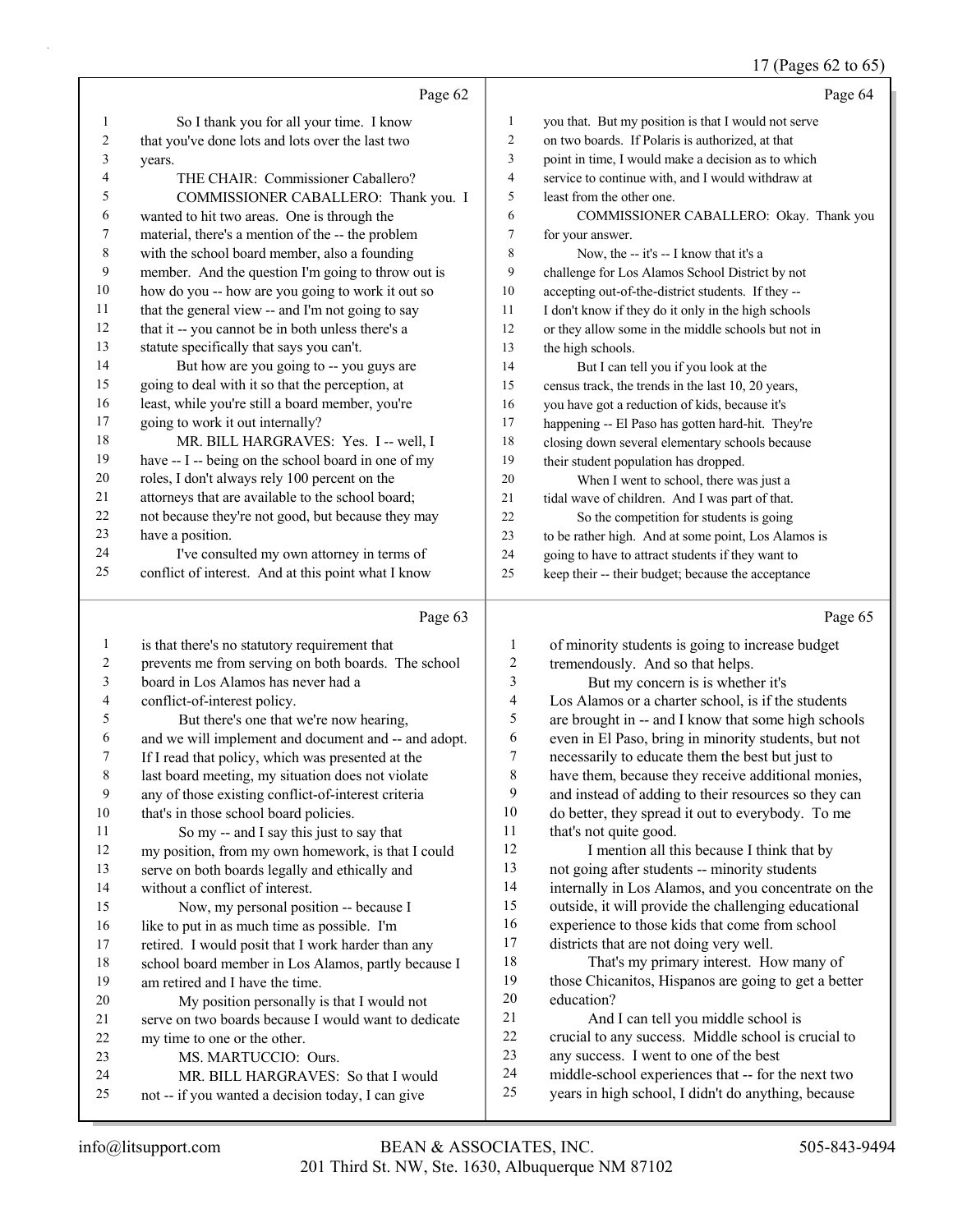## 18 (Pages 66 to 69)

|    | Page 66                                             |                | Page 68                                              |
|----|-----------------------------------------------------|----------------|------------------------------------------------------|
| 1  | it was already covered in middle school. And the -- | 1              | Los Alamos, right now, is set to hire                |
| 2  | all the students that were in my math class became  | 2              | about 1,000, I think -- I think I heard 1,000        |
| 3  | engineers.                                          | 3              | workers a year over the next five years. So we know  |
| 4  | And that math class stayed constant for             | $\overline{4}$ | the student population is going to -- is going to    |
| 5  | three years until we ended up at Jefferson High     | 5              | boom in Los Alamos and in students or people         |
| 6  | School. And some left to other high schools, and    | 6              | traveling to Los Alamos.                             |
| 7  | they still flourished, because they took the        | $\overline{7}$ | So I don't think that's going to be a                |
| 8  | middle-school students that were nothing but        | 8              | problem. We actually have a -- a pretty good         |
| 9  | gangs -- we were nothing but gang members; that's   | 9              | relationship with Los Alamos Public Schools, and I   |
| 10 | it. That was our calling. We would fight after      | 10             | think we're actually going to be a benefit to them   |
| 11 | school every day, every single day. We would choose | 11             | rather than a hindrance in terms of being able to    |
| 12 | another guy to fight with.                          | 12             | serve the student population. I don't think we're    |
| 13 | But it was a transformation. And so it              | 13             | going to be arguing over students. I really -- I     |
| 14 | was a waste of time in high school for two years,   | 14             | don't see that as a problem.                         |
| 15 | and we coasted. We had a lot of fun, because we     | 15             | MR. BILL HARGRAVES: Yeah, I can reinforce            |
| 16 | were repeating material. And so had we not had that | 16             | that. The school board is now redoing their          |
| 17 | middle-school experience, we probably wouldn't have | 17             | five-year facility master plan. And they were        |
| 18 | succeeded, because it was a turning around.         | 18             | redoing it a year early because the Laboratory       |
| 19 | So now I am concerned, how are you going            | 19             | budget had exploded in the past couple of years, or  |
| 20 | to recruit and bring in -- and I know very little   | 20             | three years. And the projections through the         |
| 21 | about Los Alamos. If you're saying that they're     | 21             | facility master plan final draft will be released in |
| 22 | coming in already, that population is coming in to  | 22             | September. But the projection so far is that         |
| 23 | drive to work, and it's easy to just drop them off  | 23             | Los Alamos will grow over the next five years, the   |
| 24 | and that's the answer; but the other thing is       | 24             | student population by 300 to 500 students at the     |
| 25 | recruitment. Recruitment is going to have to be     | 25             | district.                                            |
|    |                                                     |                |                                                      |

# Page 67  $\vert$

|    | Page 67                                              |    | Page 69                                              |
|----|------------------------------------------------------|----|------------------------------------------------------|
| 1  | community-based, down on the ground, as if you were  | 1  | Now, what that means is that we don't have           |
| 2  | doing a political campaign, knocking on doors, going | 2  | enough schools built in Los Alamos to actually house |
| 3  | through all kinds of organizations and bringing kids | 3  | those students. Our elementary schools, with the     |
| 4  | in.                                                  | 4  | exception of one, are already over 400 and some over |
| 5  | Because the need is great out there, both            | 5  | 450. The one that's small is about 260. And they     |
| 6  | Hispanic and Native American. And these are the      | 6  | still use six portables that they've used since      |
| 7  | population that if we don't educate them, we're not  | 7  | 1963.                                                |
| 8  | going to succeed in the state for economic purposes. | 8  | So their proposal -- one proposal to deal            |
| 9  | We cannot. We get tracked solely based on the high   | 9  | with that is the construction of a sixth-grade       |
| 10 | percentage of dropouts. That's our draw. And that    | 10 | academy. The school board hasn't made decisions      |
| 11 | has to change. Thank you.                            | 11 | yet. But Los Alamos will have to expand not only     |
| 12 | THE CHAIR: Thank you.                                | 12 | their -- their acceptance of in-district students,   |
| 13 | Commissioners, any other questions?                  | 13 | but their facilities that address that.              |
| 14 | Comments?                                            | 14 | So that's the other reason that I think --           |
| 15 | Okay.                                                | 15 | I just learned about this in the past -- this        |
| 16 | MR. BILL HARGRAVES: Do you want us to                | 16 | projection in the past month. But that's another     |
| 17 | reply to that as well?                               | 17 | reason I think that the larger community outside     |
| 18 | COMMISSIONER CABALLERO: Excuse me?                   | 18 | Los Alamos, out-of-district kids, will not be        |
| 19 | MR. BILL HARGRAVES: Do you want us to                | 19 | accepted anymore in Los Alamos, and they will look   |
| 20 | reply to that?                                       | 20 | at Polaris as an alternative; at least my neighbors  |
| 21 | THE CHAIR: Okay. I'm sorry.                          | 21 | do in Ancon.                                         |
| 22 | MS. LIZ MARTINEAU: First of all, we                  | 22 | MS. MARTUCCIO: In terms of recruitment,              |
| 23 | totally agree. Middle school is the critical --      | 23 | we've done a lot of community outreach; but we know  |
| 24 | those years are absolutely critical, which is why we | 24 | that we will have to do significantly more. We are   |
| 25 | chose our grades for Polaris, absolutely.            | 25 | aware of that and that will start (indicates). We    |
|    |                                                      |    |                                                      |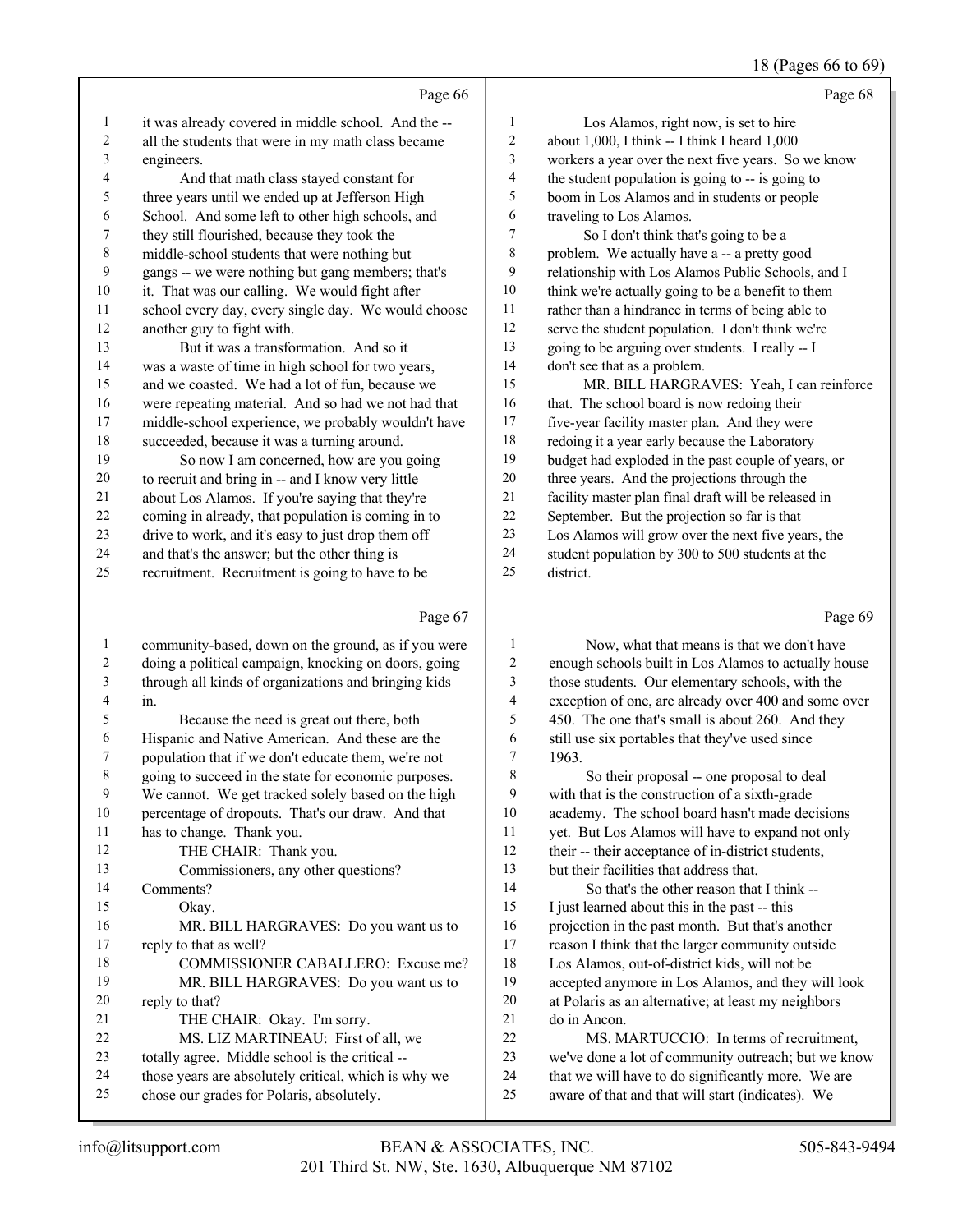## 19 (Pages 70 to 73)

|          | Page 70                                                                                                    |                | Page 72                                                          |
|----------|------------------------------------------------------------------------------------------------------------|----------------|------------------------------------------------------------------|
| 1        | were already started; but it will ramp up, I think,                                                        | $\mathbf{1}$   | But now when you bring other children in                         |
| 2        | once we're --                                                                                              | $\overline{c}$ | who have different backgrounds, who have had                     |
| 3        | MS. KATIE RARICK: Commissioners, the one                                                                   | 3              | different struggles, who have had poverty, who have              |
| 4        | thing I'll say about recruitment, I've worked with                                                         | 4              | had trauma, and you can go on from there, it gives               |
| 5        | multiple schools in their planning year, their first                                                       | 5              | them a look at what is possible. And by the same                 |
| 6        | year. And you're right. The way to recruit                                                                 | 6              | token, it gives our kids who have parents who are                |
| 7        | students from various communities, wherever you                                                            | 7              | scientists what it's like to not be a child of a                 |
| 8        | want, is you have to hire someone from the                                                                 | 8              | scientist and to live that way.                                  |
| 9        | community, and they have to go throughout the                                                              | 9              | And the way that is accomplished is by                           |
| 10       | community to talk about the school.                                                                        | 10             | having models. If in -- you're in school that's                  |
| 11       | And that has been the best recruitment                                                                     | 11             | total poverty, I don't know how many models you                  |
| 12       | strategy at the schools I work with that I have                                                            | 12             | have. Clearly, you have some. But we have a lot of               |
| 13       | seen. That's through the planning year. Then if                                                            | 13             | really positive models in Los Alamos.                            |
| 14       | you're doing the things you should be doing in year                                                        | 14             | Just even thinking about special                                 |
| 15       | one, for all students, word-of-mouth gets out. And                                                         | 15             | education, which you know I taught forever, why do               |
| 16       | then your year two gets bigger, and your year three,                                                       | 16             | we have our kids in inclusion classes? So they have              |
| 17       | and it snowballs.                                                                                          | 17             | models of how to act, how to answer, how to behave.              |
| 18       | So if we are authorized and are awarded                                                                    | 18             | So in this same sense, I think what                              |
| 19       | the CSP grant, which we have applied for, there is                                                         | 19             | Los Alamos has done in the years that I've been                  |
| 20       | significant funding in there for recruitment to hire                                                       | $20\,$         | gone, the last ten years, is by bringing in students             |
| 21       | local community members to go into the various                                                             | 21             | of different cultures to see what other people are               |
| 22       | communities in and around Los Alamos to do that kind                                                       | 22             | like. And by the same token, it's benefited both                 |
| 23       | of recruiting work.                                                                                        | 23             | sides of that, because it's helped our kids who                  |
| 24       | MR. KEN HOLMES: My name is Ken Holmes.                                                                     | 24             | think they're such hot stuff. Well --                            |
| 25       | Commissioners -- Commissioner, I really appreciate                                                         | 25             | MS. LIZ MARTINEAU: Brought them down to                          |
|          |                                                                                                            |                |                                                                  |
|          | Page 71                                                                                                    |                | Page 73                                                          |
| 1        |                                                                                                            | 1              | earth.                                                           |
| 2        | what you said. That really hit home to me, how your<br>mid-school made that much difference to you. And it | $\overline{2}$ | COMMISSIONER ARMBRUSTER: -- they think                           |
| 3        | sounds like you just went back into the regular high                                                       | $\mathfrak{Z}$ | they're tough; but it's a little questionable at                 |
| 4        | school. You didn't go into an exceptional school,                                                          | $\overline{4}$ | times. So it shows them both, so they both grow                  |
| 5        | as your mid-school.                                                                                        | 5              | from that. So the fact that you probably have more               |
| 6        | That's what Polaris is all about. Though                                                                   | 6              | out-of-district students, for the reasons we've                  |
| 7        | we don't have gang fighting in Los Alamos, we still                                                        | $\overline{7}$ | discussed, I think that's a more positive look at                |
| 8        | have students that are falling through the cracks,                                                         | 8              | what can happen.                                                 |
| 9        | that aren't being addressed, that aren't learning                                                          | 9              | And, you know, as we said, no one knows                          |
| 10       | with the traditional way of things. And we do                                                              | 10             | what will happen. How fast will those houses get                 |
| 11       | believe Polaris is going to make, we hope, the same                                                        | 11             | built? Will people live in Santa Fe? Will they                   |
| 12       | difference in our children's lives as it made in                                                           | 12             | bring their kids up? We don't know these things.                 |
| 13       | your life.                                                                                                 | 13             | But we certainly know in Los Alamos, we will get                 |
| 14       | So, really, we -- I appreciate you                                                                         | 14             | more children. It's going to be a growing district,              |
| 15       | bringing that to the forefront.                                                                            | 15             | where it was a declining enrollment for quite some               |
| 16       | COMMISSIONER ARMBRUSTER: Madam Chair?                                                                      | 16             | time.                                                            |
| 17       | THE CHAIR: Commissioner Armbruster?                                                                        | 17             | So, again, thank you.                                            |
| 18       | COMMISSIONER ARMBRUSTER: Yeah. So I've                                                                     | 18             | THE CHAIR: Commissioners, anything else?                         |
| 19       | obviously been sitting here listening to this. And                                                         | 19             | COMMISSIONER DAVIS: I have a question for                        |
| 20       | what came to mind was Brown versus Board of                                                                | 20             | the Commission. Okay?                                            |
| 21       | Education, Topeka, Kansas, 1954, Supreme Court                                                             | 21             | THE CHAIR: Sure.                                                 |
| 22       | decision, that separate cannot be equal. And one of                                                        | 22             | COMMISSIONER DAVIS: So I'm wondering --                          |
| 23       | the good things -- and I will say that about                                                               | 23             | I'm looking at the possible motions.                             |
| 24<br>25 | Los Alamos Public Schools as well -- is that our<br>kids lived in a bubble. I've used that word before.    | 24<br>25       | THE CHAIR: Oh, no. We're not -- we're<br>not even close to that. |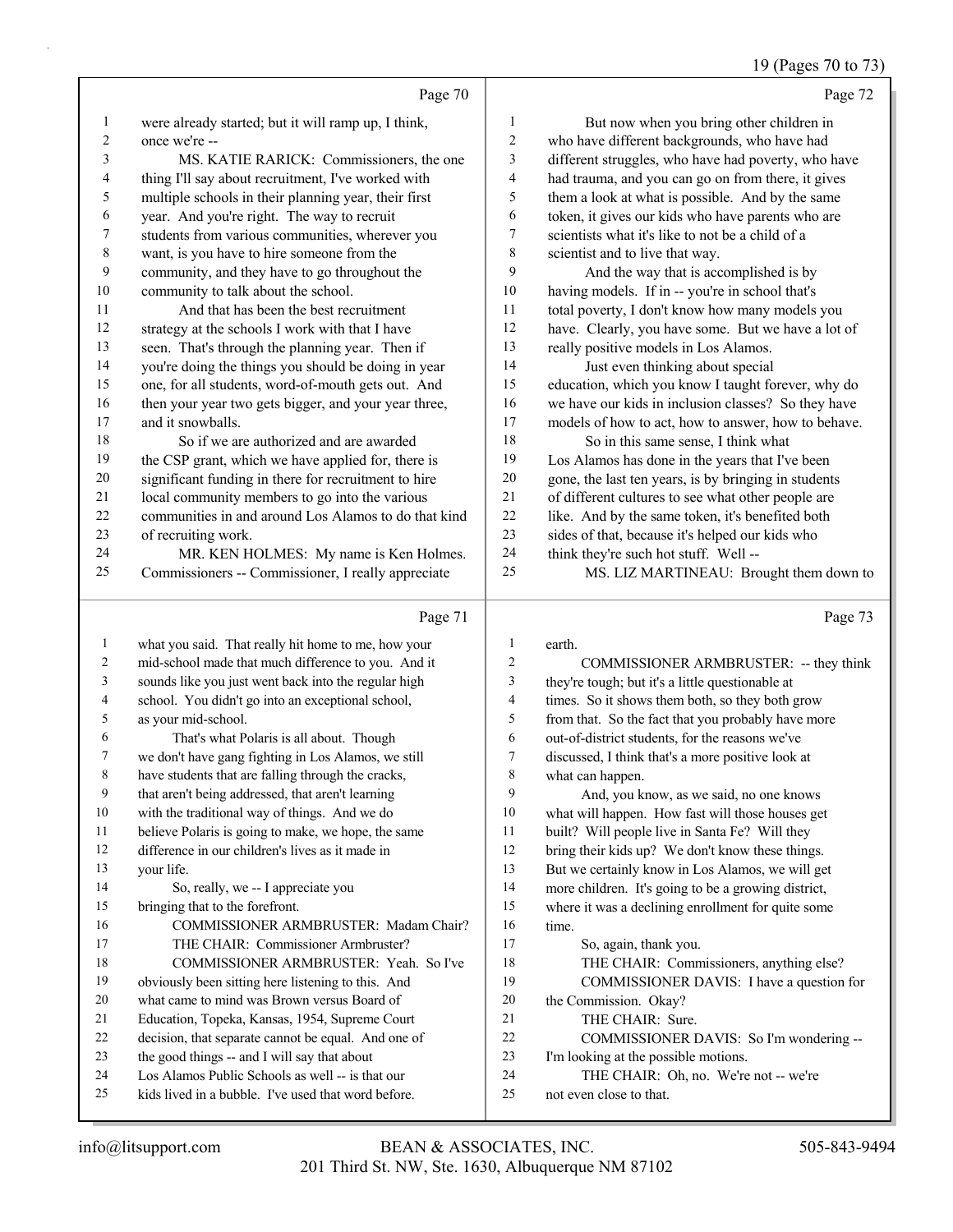20 (Pages 74 to 77)

|          | Page 74                                             |                | Page 76                                                              |
|----------|-----------------------------------------------------|----------------|----------------------------------------------------------------------|
| 1        | COMMISSIONER DAVIS: We're not to that?              | 1              | <b>COMMISSIONER ARMBRUSTER: Commissioner</b>                         |
| 2        | Okay.                                               | $\overline{2}$ | Davis?                                                               |
| 3        | THE CHAIR: No, we're not. We're going to            | 3              | COMMISSIONER DAVIS: Yes.                                             |
| 4        | go into Closed Session.                             | $\overline{4}$ | COMMISSIONER ARMBRUSTER: Ten-to-zero.                                |
| 5        | COMMISSIONER DAVIS: Okay. Great. Thank              | 5              | THE CHAIR: Thank you.                                                |
| 6        | you for answering my question.                      | 6              | MS. KAREN WOERNER: 128 is taken all day.                             |
| 7        | THE CHAIR: Okay. Okay. I move that the              | 7              | THE CHAIR: Do we -- what do we want to                               |
| 8        | Public Education Commission enter into a Closed     | 8              | do? Is there someplace where we -- or are we going                   |
| 9        | Session. The subjects to be discussed are issues    | 9              | to clear?                                                            |
| 10       | pertaining to issuance, suspension, renewal, or     | 10             | MR. ALAN BRAUER: I think we can clear.                               |
| 11       | revocation of a charter license application,        | 11             | THE CHAIR: Bye.                                                      |
| 12       | pursuant to NMSA 1978 Section $10-15-1(H)(1)$ , is  | 12             | (Closed Session conducted off the record.)                           |
| 13       | specifically approval, approval with conditions, or | 13             | THE CHAIR: I move that the Public                                    |
| 14       | denial of the Polaris Charter School application.   | 14             | Education Commission end Closed Session. The                         |
| 15       | COMMISSIONER RUIZ: Second.                          | 15             | matters discussed in the closed meeting were limited                 |
| 16       | THE CHAIR: There's a second by                      | 16             | only to those specified in the Motion for Closure,                   |
| 17       | Commissioner Ruiz.                                  | 17             | and no vote was taken during the Closed Session.                     |
| 18       | Any discussion?                                     | 18             | COMMISSIONER RUIZ: Second.                                           |
| 19       | (No response.)                                      | 19             | THE CHAIR: There's a second by                                       |
| 20       | THE CHAIR: Roll call?                               | 20             | Commissioner Ruiz.                                                   |
| 21       | COMMISSIONER ARMBRUSTER: Commissioner               | 21             | Roll call, please?                                                   |
| 22       | Raftery?                                            | 22             | <b>COMMISSIONER ARMBRUSTER: Commissioner</b>                         |
| 23       | COMMISSIONER RAFTERY: Yes.                          | 23             | Robbins?                                                             |
| 24       | COMMISSIONER ARMBRUSTER: Commissioner               | 24             | <b>COMMISSIONER ROBBINS: Yes.</b>                                    |
| 25       | Gipson?                                             | 25             | <b>COMMISSIONER ARMBRUSTER: Commissioner</b>                         |
|          |                                                     |                |                                                                      |
|          | Page 75                                             |                | Page 77                                                              |
| 1        | THE CHAIR: Yes.                                     | 1              | Voigt?                                                               |
| 2        | <b>COMMISSIONER ARMBRUSTER: Commissioner</b>        | $\overline{2}$ | <b>COMMISSIONER VOIGT: Yes.</b>                                      |
| 3        | Crone?                                              | 3              | COMMISSIONER ARMBRUSTER: Commissioner                                |
| 4        | COMMISSIONER CRONE: Yes.                            | $\overline{4}$ | Armbruster votes "Yes."                                              |
| 5        | COMMISSIONER ARMBRUSTER: Commissioner               | 5              | <b>Commissioner Davis?</b>                                           |
| 6        | Ruiz?                                               | 6              | COMMISSIONER DAVIS: Yes.                                             |
| 7        | COMMISSIONER RUIZ: Yes.                             | $\overline{7}$ | COMMISSIONER ARMBRUSTER: Commissioner                                |
|          | COMMISSIONER ARMBRUSTER: I'm sorry.                 | 8              | Chavez?                                                              |
| 9        | Cindy, did you get that Michael Chavez came? He     | 9              | COMMISSIONER CHAVEZ: Yes.                                            |
| 10       | came at the beginning of this. I just didn't want   | 10             | COMMISSIONER ARMBRUSTER: Commissioner                                |
| 11       | you to --                                           | 11             | Gipson?                                                              |
| 12       | THE REPORTER: Thank you.                            | 12             | THE CHAIR: Yes.                                                      |
| 13       | COMMISSIONER ARMBRUSTER: Sorry.                     | 13             | COMMISSIONER ARMBRUSTER: Commissioner                                |
| 14       | Commissioner Chavez?                                | 14             | Raftery?                                                             |
| 15       | COMMISSIONER CHAVEZ: Yes.                           | 15             | COMMISSIONER RAFTERY: Yes.                                           |
| 16       | <b>COMMISSIONER ARMBRUSTER: Commissioner</b>        | 16             | <b>COMMISSIONER ARMBRUSTER: Commissioner</b>                         |
| 17       | Caballero?                                          | 17             | Crone?                                                               |
| 18       | COMMISSIONER CABALLERO: Yes.                        | 18             | COMMISSIONER CRONE: Yes.                                             |
| 19       | <b>COMMISSIONER ARMBRUSTER: Commissioner</b>        | 19             | COMMISSIONER ARMBRUSTER: Commissioner                                |
| 20       | Robbins?                                            | 20             | Ruiz?                                                                |
| 21       | COMMISSIONER ROBBINS: Yes.                          | 21             | COMMISSIONER RUIZ: Yes.                                              |
| 22       | COMMISSIONER ARMBRUSTER: Commissioner               | 22             | COMMISSIONER ARMBRUSTER: Commissioner                                |
| 23       | Armbruster votes "Yes."                             | 23             | Caballero?                                                           |
| 24<br>25 | Commissioner Voigt?<br>MS. VOIGT: Yes.              | 24<br>25       | COMMISSIONER CABALLERO: Yes.<br>COMMISSIONER ARMBRUSTER: Ten-to-zero |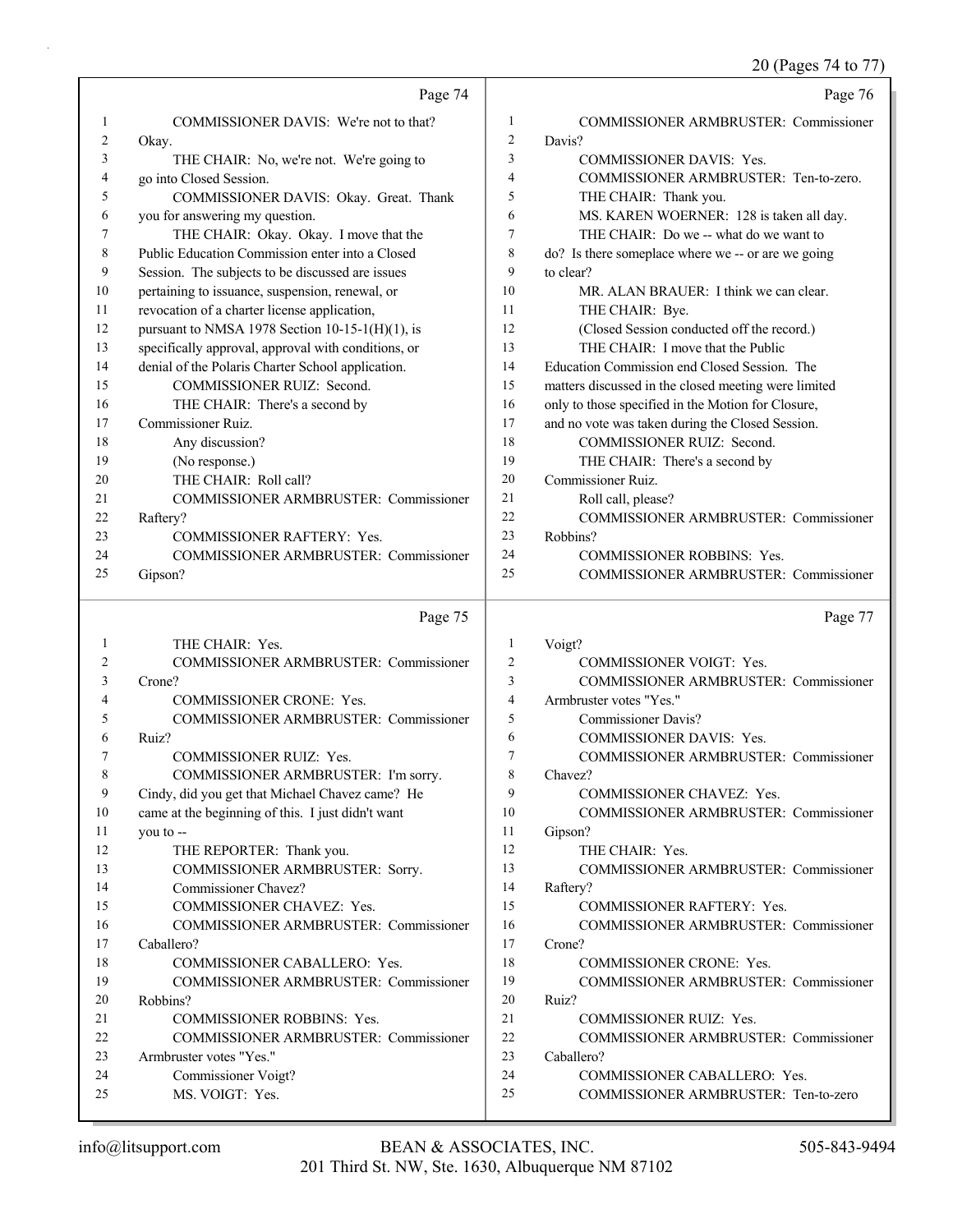21 (Pages 78 to 81)

|          | Page 78                                                                       |                | Page 80                                                         |
|----------|-------------------------------------------------------------------------------|----------------|-----------------------------------------------------------------|
| 1        | vote.                                                                         | 1              | fails.                                                          |
| 2        | THE CHAIR: And thank you for standing out                                     | $\overline{2}$ | Are you going to make a motion?                                 |
| 3        | there. We appreciate it.                                                      | 3              | COMMISSIONER RUIZ: Yeah.                                        |
| 4        | COMMISSIONER ROBBINS: Madam Chair?                                            | $\overline{4}$ | Madam Chair, I move that the Public                             |
| 5        | THE CHAIR: Commissioner Robbins?                                              | 5              | Education [verbatim] deny the application for                   |
| 6        | COMMISSIONER ROBBINS: I would like to                                         | 6              | Polaris Charter School for the following reasons:               |
| 7        | make a motion.                                                                | $\overline{7}$ | The application is incomplete or                                |
| 8        | I move that the Public Education                                              | $\,$ 8 $\,$    | inadequate. The application does not offer an                   |
| 9        | Commission approve the application of Polaris                                 | 9              | educational program consistent with the requirements            |
| 10       | Charter School with the following condition: That a                           | 10             | and purposes of the Charter Schools Act. The                    |
| 11       | facility be identified by December 31st, 2019, with                           | 11             | application is contrary to the best interest of the             |
| 12       | at least an MOU or stronger commitment in place.                              | 12             | Charter School's projected students, local                      |
| 13       | COMMISSIONER DAVIS: I second that.                                            | 13             | community, or local school district, and that the               |
| 14       | THE CHAIR: A motion by Commissioner                                           | 14             | application needs a clear plan for a facility.                  |
| 15       | Robbins, a second by Commissioner Davis. Any                                  | 15             | COMMISSIONER CRONE: Second.                                     |
| 16       | discussion?                                                                   | 16             | THE CHAIR: There's a motion by                                  |
| 17       | (No response.)                                                                | 17             | Commissioner Ruiz, a second by Commissioner Crone.              |
| 18       | THE CHAIR: Hearing none, roll call,                                           | 18             | Any discussion?                                                 |
| 19       | please.                                                                       | 19             | (No response.)                                                  |
| 20       | COMMISSIONER ARMBRUSTER: Commissioner                                         | 20             | THE CHAIR: Hearing none, roll call,                             |
| 21       | Davis?                                                                        | 21             | please.                                                         |
| 22       | <b>COMMISSIONER DAVIS: Yes.</b>                                               | 22             | COMMISSIONER ARMBRUSTER: Commissioner                           |
| 23       | COMMISSIONER ARMBRUSTER: Commissioner                                         | 23             | Voigt?                                                          |
| 24       | Chavez?                                                                       | 24             | <b>COMMISSIONER VOIGT: Yes.</b>                                 |
| 25       | COMMISSIONER CHAVEZ: No.                                                      | 25             | COMMISSIONER ARMBRUSTER: Commissioner                           |
|          |                                                                               |                |                                                                 |
|          |                                                                               |                |                                                                 |
|          | Page 79                                                                       |                | Page 81                                                         |
| 1        | COMMISSIONER ARMBRUSTER: Commissioner                                         | $\mathbf{1}$   | Chavez?                                                         |
| 2        | Gipson?                                                                       | $\overline{2}$ | COMMISSIONER CHAVEZ: Yes.                                       |
| 3        | THE CHAIR: No.                                                                | 3              | COMMISSIONER ARMBRUSTER: Commissioner                           |
| 4        | COMMISSIONER ARMBRUSTER: Commissioner                                         | $\overline{4}$ | Davis?                                                          |
| 5        | Robbins?                                                                      | 5              | <b>COMMISSIONER DAVIS: Yes.</b>                                 |
| 6        | COMMISSIONER ROBBINS: Yes.                                                    | 6              | COMMISSIONER ARMBRUSTER: Commissioner                           |
| 7        | COMMISSIONER ARMBRUSTER: Commissioner                                         | $\overline{7}$ | Robbins?                                                        |
|          | Voigt?                                                                        | 8              | <b>COMMISSIONER ROBBINS: No.</b>                                |
| 9        | <b>COMMISSIONER VOIGT: No.</b>                                                | 9              | COMMISSIONER ARMBRUSTER: Commissioner                           |
| 10       | <b>COMMISSIONER ARMBRUSTER: Commissioner</b>                                  | 10             | Armbruster votes "No."                                          |
| 11       | Raftery?                                                                      | 11             | Commissioner Gipson?                                            |
| 12       | <b>COMMISSIONER RAFTERY: No.</b>                                              | 12             | THE CHAIR: Yes.                                                 |
| 13       | COMMISSIONER ARMBRUSTER: Commissioner                                         | 13             | COMMISSIONER ARMBRUSTER: Commissioner                           |
| 14       | Crone?                                                                        | 14             | Raftery?                                                        |
| 15       | COMMISSIONER CRONE: No.                                                       | 15             | COMMISSIONER RAFTERY: Yes.                                      |
| 16       | <b>COMMISSIONER ARMBRUSTER: Commissioner</b>                                  | 16             | COMMISSIONER ARMBRUSTER: Commissioner                           |
| 17       | Ruiz?                                                                         | 17             | Crone?                                                          |
| 18       | COMMISSIONER RUIZ: No.                                                        | 18             | COMMISSIONER CRONE: Yes.                                        |
| 19       | COMMISSIONER ARMBRUSTER: Commissioner                                         | 19             | COMMISSIONER ARMBRUSTER: Commissioner                           |
| 20       | Caballero?                                                                    | 20             | Ruiz?                                                           |
| 21       | COMMISSIONER CABALLERO: Yes.                                                  | 21             | COMMISSIONER RUIZ: Yes.                                         |
| 22       | COMMISSIONER ARMBRUSTER: Commissioner                                         | 22             | COMMISSIONER ARMBRUSTER: Commissioner                           |
| 23       | Armbruster votes "Yes."                                                       | 23             | Caballero?                                                      |
| 24<br>25 | So it's a four-to-six vote against.<br>THE CHAIR: So the motion -- the motion | 24<br>25       | COMMISSIONER CABALLERO: No.<br>THE CHAIR: So the motion passes, |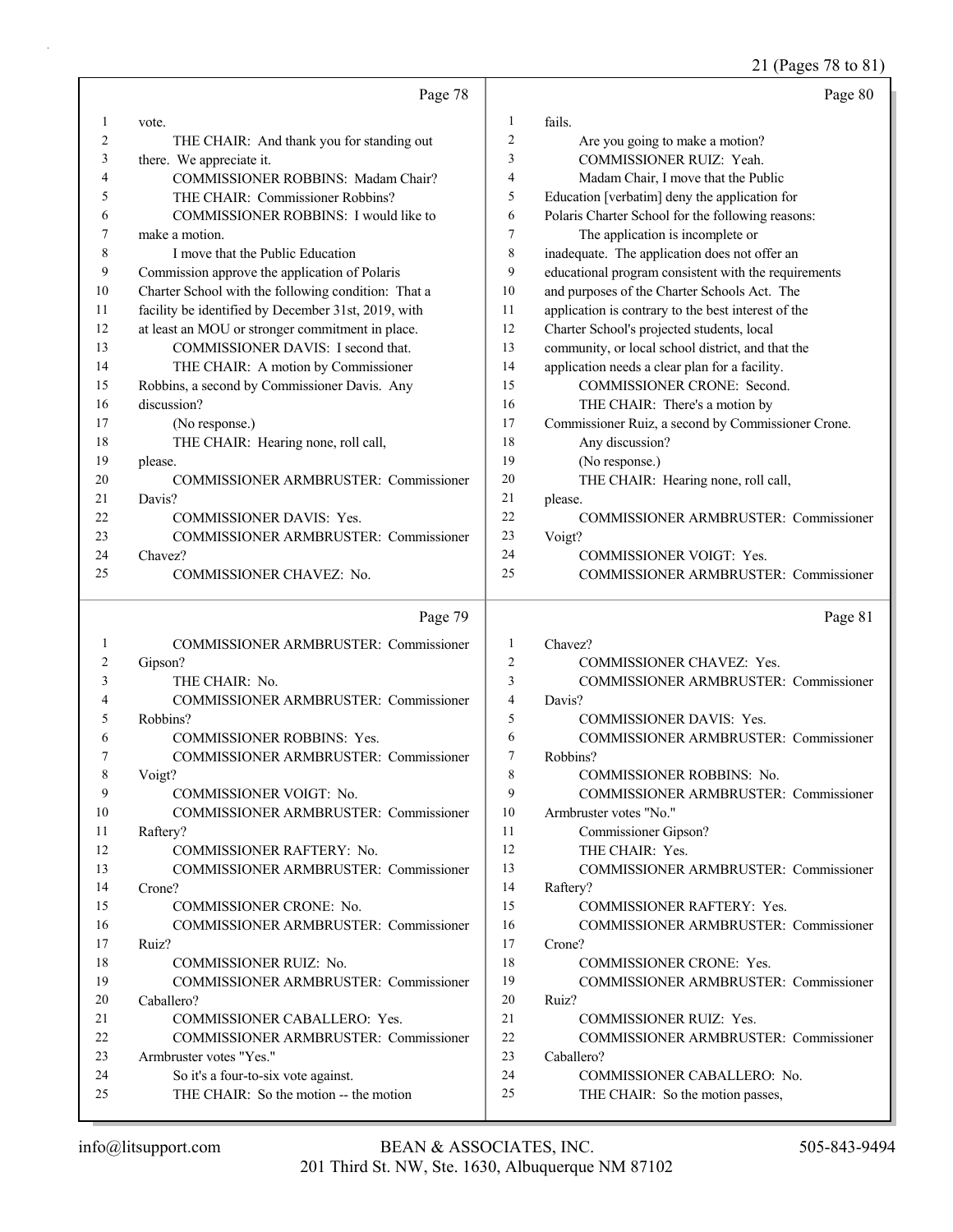22 (Pages 82 to 85)

|    | Page 82                                              |                | Page 84                                              |
|----|------------------------------------------------------|----------------|------------------------------------------------------|
| 1  | seven-to-three.                                      | 1              | Indian Medical Center.                               |
| 2  | Thank you very much once again for your              | $\overline{c}$ | I'm from Oakland, California. As you                 |
| 3  | time, and we do sincerely encourage you to continue  | 3              | know, Jeron is from Detroit. I'm a Black Latina in   |
| 4  | with the -- with the application process.            | 4              | STEM. So I understand how important it is that       |
| 5  | And we're going -- so do we want to take a           | 5              | girls and people of color, impoverished students and |
| 6  | lunch break? Is that what you want to do?            | 6              | children, first-generation children, really have the |
| 7  | COMMISSIONERS: (Indicate.)                           | $\sqrt{ }$     | opportunity to kind of overcome the challenges,      |
| 8  | THE CHAIR: Up to the will of the folks               | 8              | financial challenges, environmental challenges,      |
| 9  | here. But it needs to be reasonably short. If you    | 9              | educational and linguistic challenges.               |
| 10 | want to take a break, now is a more natural break to | 10             | And what makes ACES Tech really special is           |
| 11 | do it.                                               | 11             | not only all of the data and the research that's     |
| 12 | I know folks are here; but I'm going to              | 12             | been done in putting together the curricula for the  |
| 13 | ask Commissioners to -- I'd really appreciate it if  | 13             | students, but the founder and the board members come |
| 14 | it was before 1:00, you know. So, you know, I'd      | 14             | from these varied communities of -- that are similar |
| 15 | really appreciate you back at 1:45.                  | 15             | to the challenges that kids in Southeast Albuquerque |
| 16 | COMMISSIONER ARMBRUSTER: 12:45.                      | 16             | face.                                                |
| 17 | THE CHAIR: 12:45. Sorry. Don't come                  | 17             | And so in addition to providing an                   |
| 18 | back at $1:45$ .                                     | 18             | environment that is conducive to learning, we really |
| 19 | So we're in recess until 12:45.                      | 19             | understand the -- the constructs and the exposure    |
| 20 | (A recess was taken at 11:55 a.m., and               | 20             | that's really needed to ensure that the students are |
| 21 | reconvened at 12:57 p.m., as follows:)               | 21             | successful.                                          |
| 22 | THE CHAIR: Okay. Bringing back out of                | 22             | And so I just wanted to reiterate that I'm           |
| 23 | recess the Public Education Commission. And I would  | 23             | prepared to provide professional and personal        |
| 24 | like to make a note that Commissioner Chavez was     | 24             | mentorship to these students, as are many of my      |
| 25 | here from the beginning of the hearing for Polaris.  | 25             | colleagues in medicine, not only from the standpoint |
|    | Page 83                                              |                | Page 85                                              |
| 1  | So please let the record note that. Thank you.       | 1              | of children that might be interested in going into   |
| 2  | And -- and Commissioner Caballero has not            | 2              | the health-care field, but who would be              |
| 3  | rejoined us yet.                                     | 3              | first-time -- or first-generation college students,  |
| 4  | So we are back on our agenda. And we've              | 4              | and, really, what that means in pursuing higher      |
| 5  | got our second school to hear from. And that is      | 5              | education, but also being successful in the          |
| 6  | ACES. So I would ask those folks, if you want to     | 6              | industry.                                            |
|    |                                                      |                |                                                      |

8 meeting room.) 9 FROM THE FLOOR: So I think I just have a

 want to take two-and-a-half minutes -- oh, no, more I wasn't a math teacher. You don't have to take the don't miss. But my eyes are failing and my handwriting has devolved -- 13 THE CHAIR: We all understand that, every part of that. 15 FROM THE FLOOR: -- over time. 16 I think I've hit pretty much all of the 17 key points that I -- that I wanted to -- to say. Yeah. I think that's it. 19 THE CHAIR: So while you're pausing, could the record please indicate that Commissioner

7 (Commissioner Caballero reenters

couple of other talking points I want to make sure I

- Caballero is here? Thank you.
- 22 COMMISSIONER CABALLERO: (Indicates.)
- 23 FROM THE FLOOR: Very good. I think
- that's all for now. Thank you so much for your
- time.

than that.

come up now and sit.

8 (A discussion was held off the record.) 9 THE CHAIR: So there is three people that did sign up to speak for the school. So that there is 15 minutes allotted for that. So if these folks

14 COMMISSIONER ROBBINS: Five. 15 THE CHAIR: Five. Thank you. I told you

21 THE CHAIR: Is it on green?

 full five minutes. But you do have five minutes apiece. And the first person is Stephanie Garcia. 19 FROM THE FLOOR: Where should I -- 20 UNIDENTIFIED SPEAKER: Oh, the mic?

22 FROM THE FLOOR: Good afternoon. So my name is Stephanie Garcia Campbell. I'm Jeron Campbell's wife. I'm also a physician at

Presbyterian in Albuquerque, and I do work at Gallup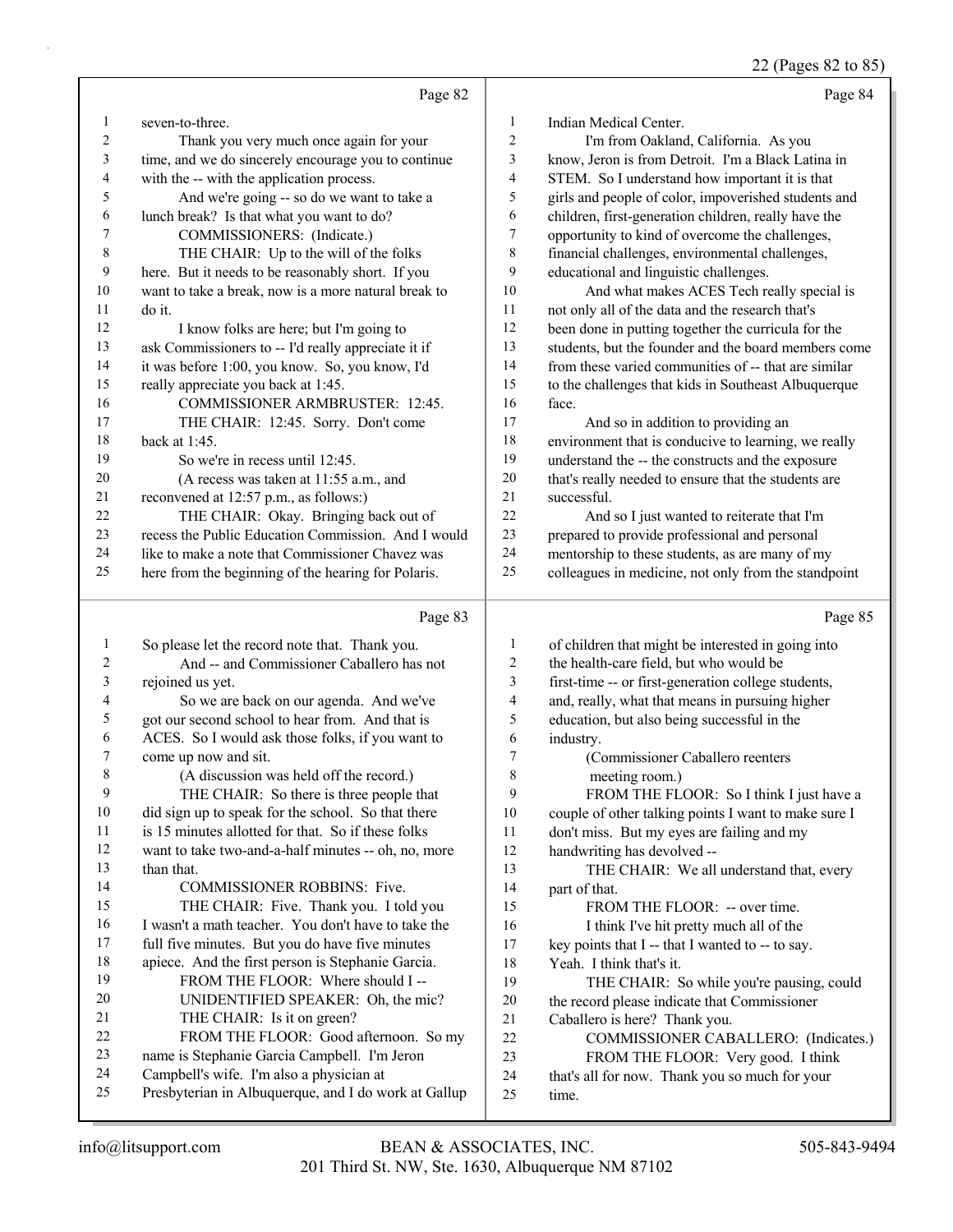#### 23 (Pages 86 to 89)

|    | Page 86                                              |                | Page 88                                              |
|----|------------------------------------------------------|----------------|------------------------------------------------------|
| 1  | THE CHAIR: We appreciate this.                       | 1              | a passion to get out of school, because I didn't     |
| 2  | Next is Theresa Carson.                              | $\overline{2}$ | want to be in school.                                |
| 3  | FROM THE FLOOR: Good afternoon,                      | 3              | And so $I - I$ did not want to go to                 |
| 4  | Madam Chair, and the Commissioners. My name is       | $\overline{4}$ | college, okay. But as far as advocating for ACES     |
| 5  | Theresa Carson. I'm a retired senior manager from    | 5              | Tech, I would say had I been exposed to some other   |
| 6  | Sandia National Laboratories. Currently, I am the    | 6              | things, I might have taken a totally different       |
| 7  | president and CEO of the African American Chamber in | 7              | route. And I really believe -- recently, I read the  |
| 8  | Albuquerque.                                         | 8              | book, the Marva Collins' Way, okay? And most of you  |
| 9  | I'm here in support of ACES Tech. I was              | 9              | probably know of Marva Collins as just being an      |
| 10 | the program manager at Sandia National Laboratories' | 10             | outstanding educator who had really a passion for    |
| 11 | Hands-On Minds-On Technology Program for eight       | 11             | education.                                           |
| 12 | years, and I had the opportunity to see firsthand    | 12             | And that's what I see in Dr. Campbell is             |
| 13 | the benefits of a focused STEM program. In this      | 13             | someone who has a passion for education, someone who |
| 14 | ever-changing, increasingly complex world, it is     | 14             | also has a passion for underrepresented children     |
| 15 | important that -- that we in our nation, as well as  | 15             | that may not get opportunities that otherwise they   |
| 16 | our states', youth are prepared to bring knowledge   | 16             | could have.                                          |
| 17 | and skills to solve problems, make sense of          | 17             | And I think that's what we need in our               |
| 18 | information, and evaluate evidence to make           | 18             | school systems. A lot of times, we have sincere,     |
| 19 | decisions.                                           | 19             | you know, qualified educators. But I think           |
| 20 | These are the types of STEM skills that              | 20             | sometimes there may be that spark of passion that is |
| 21 | ACES Tech will actually bring to its students.       | 21             | needed that wants to see each child get a chance to  |
| 22 | If we want a state where our future                  | 22             | make a difference in this world.                     |
| 23 | leaders are neighbors, and workers have the ability  | 23             | And I listened to Mr. Caballero and his              |
| 24 | to understand as well as to solve some of the        | 24             | story. And here's -- and, I think probably the       |
| 25 | complex challenges of today and tomorrow, as well as | 25             | people surrounding us -- I'm preaching to the choir, |
|    | Page 87                                              |                | Page 89                                              |

| 1                       | basically -- you-all are here because you have a     |
|-------------------------|------------------------------------------------------|
| $\overline{c}$          | passion for education, okay?                         |
| $\overline{\mathbf{3}}$ | I want to advocate that you would vote for           |
| $\overline{\mathbf{4}}$ | this school so that the passion that is in           |
| 5                       | Dr. Campbell can be transferred to students that     |
| 6                       | would transform them, and maybe they would look at   |
| 7                       | some different opportunities that they wouldn't have |
| 8                       | otherwise.                                           |
| 9                       | Had I been exposed to something like this,           |
| 10                      | maybe I would have taken a different career path.    |
| 11                      | But I -- you know, what I was exposed to in school   |
| 12                      | didn't inspire me. I just wanted out. And I knew I   |
| 13                      | had to do something to better myself.                |
| 14                      | Well, it did help me, every time I wanted            |
| 15                      | to advance in my career. I worked in the trades for  |
| 16                      | a while. I did that for about a five-year            |
| 17                      | apprenticeship and three years in the trades. And    |
| 18                      | then I moved on to supervision and management. I     |
| 19                      | worked my way up the rank.                           |
| 20                      | Well, it was a spark of being                        |
| 21                      | dissatisfied, and I used education to advance me     |
| 22                      | into other areas.                                    |
| 23                      | And I think that's what this school can              |
| 24                      | do. It can take children from where they are and     |
| 25                      | help them to advance into a technical career that    |
|                         |                                                      |
|                         |                                                      |

the state.

15 Thank you.

Michael Carson.

 to meet the demands of the dynamic and evolving workforce, we must make sure that no matter where children live, they have access to quality learning environments. A child's ZIP code should never

6 Your vote in favor of the implementation<br>7 of ACES Tech is a good step in helping these of ACES Tech is a good step in helping these targeted students succeed for jobs that have not yet been created and will be needed for the remainder of

11 But my personal hope for the school is that it will provide future local resources for our 13 three DOE facilities that we actually have here in

16 THE CHAIR: Thank you. And finally, is

18 FROM THE FLOOR: Good afternoon, I'm Michael Carson. I'm a retired Sandia manager, and came up the non-traditional route. I came up 21 through the trades. I'm of the age category where I went through T-VI. But a lot of that that drove me 23 to go to  $T-VI$  -- because I was really -- I decided in high school, I wanted to go to trade school. Okay. So I took a non-traditional route. But I had

determine their STEM fluency.

the 21st Century as well as beyond.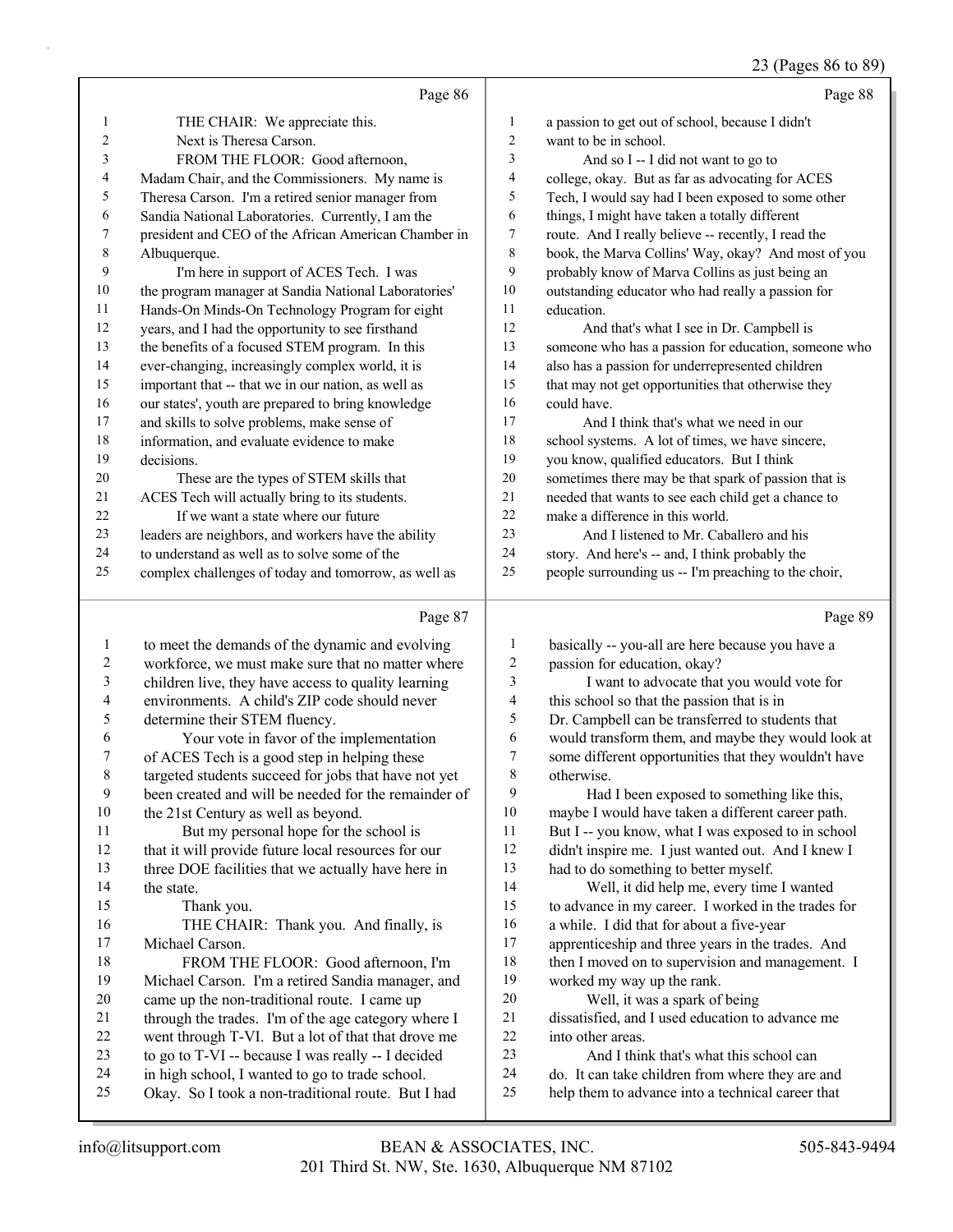$0.4 \times 0.2$ 

|                         |                                                      |                | $24$ (Pages 90 to 95)                                |
|-------------------------|------------------------------------------------------|----------------|------------------------------------------------------|
|                         | Page 90                                              |                | Page 92                                              |
| $\mathbf{1}$            | will be very needed in the state and in the world at | 1              | questions; but if they do something not applicable,  |
| 2                       | large, and help them to be citizens of the world     | 2              | those points didn't count towards their total        |
| 3                       | that will make a difference in our society.          | 3              | overall.                                             |
| 4                       | And that's why I really advocate this                | 4              | So you will see a difference in the scores           |
| 5                       | school.                                              | 5              | for each of the schools we're seeing today.          |
| 6                       | THE CHAIR: Thank you so much.                        | 6              | On ACES Technical Charter School, I wanted           |
| 7                       | Okay. Now we're on to the CSD portion.               | 7              | to explain something that might have caused a bit of |
| 8                       | MS. KAREN WOERNER: So, Madam Chair --                | 8              | confusion.                                           |
| 9                       | excuse me -- Commissioners, applicant team and       | 9              | The total -- this card with the --                   |
| 10                      | guests, as you know, ACES Technical Charter School   | 10             | color-coded in your packet is a list of all of the   |
| 11                      | proposes to serve Grades 6 through 12 in the         | 11             | questions in the packet. The first column is the     |
| 12                      | Albuquerque area. And I'm going to do similarly, as  | 12             | number of points that were possible in the           |
| 13                      | Alan did earlier, go over the pieces in your packet  | 13             | application. The second column is the number of      |
| 14                      | and explain a little bit, mostly for the audience,   | 14             | points earned by the school. And, obviously, the     |
| 15                      | since the Commission has it in front of them, about  | 15             | color-coded is the score Meets, Approaches or Falls  |
| 16                      | the score, the process, and then, finally, our       | 16             | Far Below.                                           |
| 17                      | recommendation from the depart- -- division.         | 17             | I want to point out that the first column            |
| 18                      | So first, if you are looking in the book,            | 18             | has some indicators that are -- numbers written out  |
| 19                      | obviously, there's -- it's in Item 6, the second     | 19             | rather than in numerical format. Those did not       |
| 20                      | yellow sheet is ACES. If you're online,              | $20\,$         | apply. If you look at the last column, they're       |
| 21                      | Commissioners, it's Page 309 is where the overall    | 21             | either blank or not applicable for this school.      |
| 22                      | score sheet is.                                      | 22             | For an example, third-party relationships            |
| 23                      | And as indicated, this school earned a               | 23             | and third-party contracts. The peer review team      |
| 24                      | total of 353 points out of the possible 399, scoring | 24             | didn't score this team on that, because there were   |
| 25                      | at 88.47 percent.                                    | 25             | none to provide. So those points don't count in      |
|                         | Page 91                                              |                | Page 93                                              |
| $\mathbf{1}$            | And as Alan, Mr. Brauer, explained                   | 1              | their total number of points; nor did they earn or   |
| $\overline{\mathbf{c}}$ | earlier, in this recommendation and analysis, the    | $\overline{c}$ | lose any points for it. So I wanted to explain that  |
| $\mathfrak{Z}$          | CSD has considered the overall application ratings   | 3              | there.                                               |
| 4                       | and the responses during the capacity interview, as  | 4              | The next few pages, Commissioners, are, of           |
| 5                       | per the peer review team, as well as feedback from   | 5              | course, the sections of the application. And any     |
| 6                       | the community input hearing and letters of support,  | 6              | areas that did not Meets per the peer review team,   |
| 7                       | which are included on the pages in your packet.      | 7              | the peer review comments are what's included here.   |
| 8                       | Again, for the sake of the audience, the             | 8              | And all the way to the end, our                      |
| 9                       | written application evaluations and capacity         | 9              | recommendation is towards the end of this section.   |
| 10                      | interview is actually scored by an external team of  | 10             | Overall, the application is complete and             |
| 11                      | four peer reviewers; a licensed administrator, a     | 11             | adequate. During both the capacity interview and     |
| 12                      | licensed New Mexico teacher, a licensed New Mexico   | 12             | the community input hearing, the applicant team      |
| 13                      | school business official, and a team leader with     | 13             | demonstrated the capacity to implement the           |
| 14                      | administration experience. And then the CSD's job    | 14             | educational, organizational, governance, and         |
| 15                      | is to put it in a packet for you-all based on that   | 15             | financial plans as described in the application.     |
| 16                      | review.                                              | 16             | The team is strong and represented by                |

- review.
- 17 Two additional considerations. The community input hearing is not scored; but it's referenced, and it has been provided, as well as the
- full transcript has been provided to the
- Commissioners, particularly for those who were unable to attend.
- 23 And, also, again, if the applicant school
- didn't answer any specific prompts that were not
- applicable to the school, of course, they can't skip
- as Approaches in any one section. And the applicant must earn at least 80 percent of the points.

experts in the finance, legal, and education arenas.

 expectation set by the Public Education Commission. From Page 3 of the new charter school application are: No scoring area received a score of Falls Far Below. No more than three responses were evaluated

18 It explains the minimum scoring

<sup>25</sup> This proposal, as I mentioned earlier,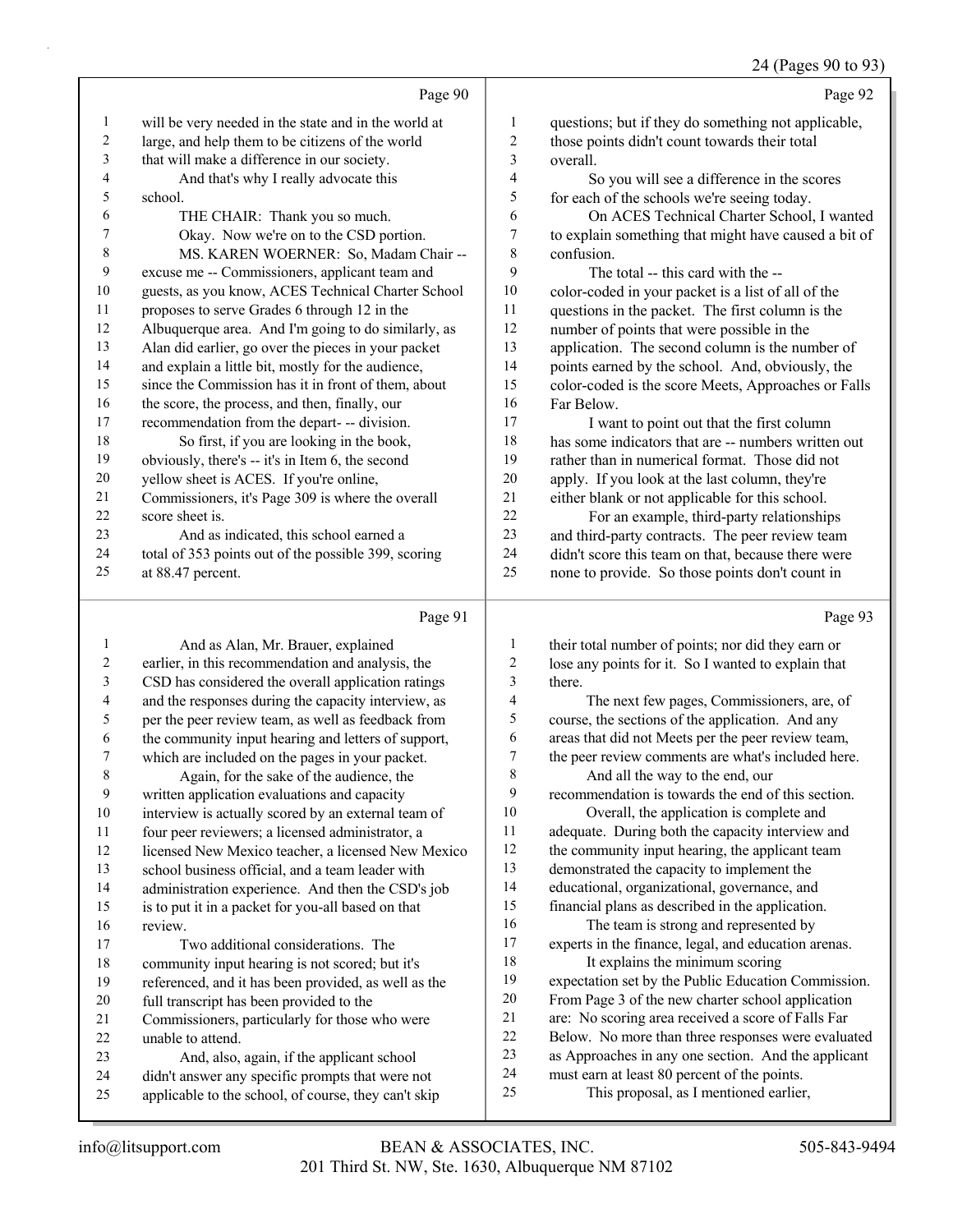25 (Pages 94 to 97)

|                         |                                                                                                       |                     | 25 (Pages 94 to 97)                                                                               |
|-------------------------|-------------------------------------------------------------------------------------------------------|---------------------|---------------------------------------------------------------------------------------------------|
|                         | Page 94                                                                                               |                     | Page 96                                                                                           |
| $\mathbf{1}$            | scored 88.47 percent and received no Falls Far Below                                                  | 1                   | in math class.                                                                                    |
| $\overline{c}$          | ratings.                                                                                              | 2                   | So -- 'cause I'm -- I'm done with it at                                                           |
| 3                       | On the written application, five responses                                                            | 3                   | this point. But if I could just ask someone,                                                      |
| $\overline{\mathbf{4}}$ | were scored as Approaches in the organizational                                                       | 4                   | because I can't figure out why there -- where the                                                 |
| 5                       | section. Five were scored as Approaches in the                                                        | 5                   | discrepancy is.                                                                                   |
| 6                       | financial section. And four of their capacity                                                         | 6                   | MS. KAREN WOERNER: And I absolutely --                                                            |
| 7                       | interview questions were rated as Approaches.                                                         | $\boldsymbol{7}$    | Dylan has pulled out his calculator to double-check.                                              |
| $\,$ $\,$               | However, the peer review team determined                                                              | $\,8\,$             | THE CHAIR: I'll give you my cheat sheet                                                           |
| 9                       | that the responses by the school during the capacity                                                  | 9                   | if you want to compare it. I did it by 2s, 3s, 4s,                                                |
| 10                      | interview adequately addressed the majority of the                                                    | 10                  | 6s, 8s, 16s and 12s. They -- I added it up that                                                   |
| 11                      | concerns identified during the review of the written                                                  | 11                  | way.                                                                                              |
| 12                      | application itself.                                                                                   | 12                  | MR. DYLAN WILSON: Was it in a specific                                                            |
| 13                      | The peer review team members commented,                                                               | 13                  | section?                                                                                          |
| 14                      | both during and after the capacity interview, that                                                    | 14                  | THE CHAIR: No. It was the total for the                                                           |
| 15                      | the applicant team presented a much stronger                                                          | 15                  | points earned. Not the possible points, but the                                                   |
| 16                      | proposal than was understood from their reading of                                                    | 16                  | total points earned by the school, the total score,                                               |
| 17                      | the application. The peer reviewers recommended                                                       | 17                  | I get a completely different answer.                                                              |
| 18                      | that the school use the purpose in their application                                                  | 18                  | So I'm just going to ask that it just be                                                          |
| 19                      | that they described in their application as their                                                     | 19                  | checked so that we have the record clear. That's                                                  |
| $20\,$                  | mission, which would lead to a development of more                                                    | $20\,$              | all. Sorry.                                                                                       |
| 21                      | appropriate mission-specific goals.                                                                   | 21                  | DR. JERON CAMPBELL: Okay.                                                                         |
| 22                      | The Public Education Commission seemed to                                                             | 22                  | MS. KAREN WOERNER: He'll check.                                                                   |
| 23                      | arrive at the same conclusion at the community input                                                  | 23                  | THE CHAIR: You were done; right? I                                                                |
| 24                      | hearing, as is noted in the packet a little bit                                                       | 24                  | didn't interrupt?                                                                                 |
| 25                      | earlier here on Pages 8 and 9.                                                                        | 25                  | MS. KAREN WOERNER: No, ma'am, you did                                                             |
|                         |                                                                                                       |                     |                                                                                                   |
|                         | Page 95                                                                                               |                     | Page 97                                                                                           |
|                         |                                                                                                       |                     |                                                                                                   |
| $\mathbf{1}$            | The applicant team has clearly                                                                        | $\mathbf{1}$        | not.                                                                                              |
| $\boldsymbol{2}$        | demonstrated their preparedness to open a                                                             | $\overline{2}$      | THE CHAIR: Thanks. I appreciate that.                                                             |
| $\mathfrak{Z}$          | high-quality charter school, and the CSD recommends                                                   | 3                   | So now you have your 15 minutes of fame so                                                        |
| $\overline{4}$<br>5     | approval of this application.                                                                         | $\overline{4}$<br>5 | do with it what you want.                                                                         |
|                         | I further want to mention that no letters                                                             | 6                   | DR. JERON CAMPBELL: All right. Thank                                                              |
| 6<br>7                  | of support or opposition were received by the                                                         | 7                   | you, Madam Chair. Again, thank you all for having                                                 |
| 8                       | Charter School Division; nor did the school choose<br>to submit a response to our recommendation.     | $\,8\,$             | us here. We're very appreciative of this                                                          |
| 9                       | Thank you.                                                                                            | 9                   | opportunity, very excited by the possibility of                                                   |
| 10                      | THE CHAIR: Thank you. And I'm just going                                                              | 10                  | opening this new ACES Technical Charter School in<br>Albuquerque.                                 |
| 11                      | to ask for a double-check. And it has -- I'm not                                                      | 11                  | We've been very pleased with the process                                                          |
| 12                      | Looking to -- because I'll qualify this once again.                                                   | 12                  | up to this point, all the phases.                                                                 |
| 13                      | I'm not a math person.                                                                                | 13                  | THE CHAIR: Can I just interrupt you and                                                           |
| 14                      | But the score doesn't add up for their --                                                             | 14                  | ask you to identify yourself for the record?                                                      |
| 15                      | the points. I don't get the score to add up with                                                      | 15                  | DR. JERON CAMPBELL: Sure. Jeron                                                                   |
| 16                      | their points achieved that this does. And that's --                                                   | 16                  | Campbell, lead founder for ACES Technical Charter                                                 |
| 17                      | I just want the record to be clear. I'm not looking                                                   | 17                  | School.                                                                                           |
| 18                      | to affect anything. But I think the record has to                                                     | 18                  | FROM THE FLOOR: Finnie Coleman, founding                                                          |
| 19                      | be clear.                                                                                             | 19                  | board member.                                                                                     |
| 20                      | So if I could just ask someone at some                                                                | 20                  | DR. JERON CAMPBELL: Okay.                                                                         |
| 21                      | point in time to check this out, 'cause I don't get                                                   | 21                  | MR. ALAN BRAUER: All right.                                                                       |
| 22                      | the same number. And I spent too much time last                                                       | 22                  | THE CHAIR: Dan Hill, Counsel.                                                                     |
| 23                      | night trying to get it to that number. And I                                                          | 23                  | DR. JERON CAMPBELL: One thing I'll say,                                                           |
| 24<br>25                | couldn't get it to that number. So I'm going to<br>leave it to a higher authority that paid attention | 24<br>25            | Madam Chair, is I actually didn't get the numbers<br>that they had at first; but I did a separate |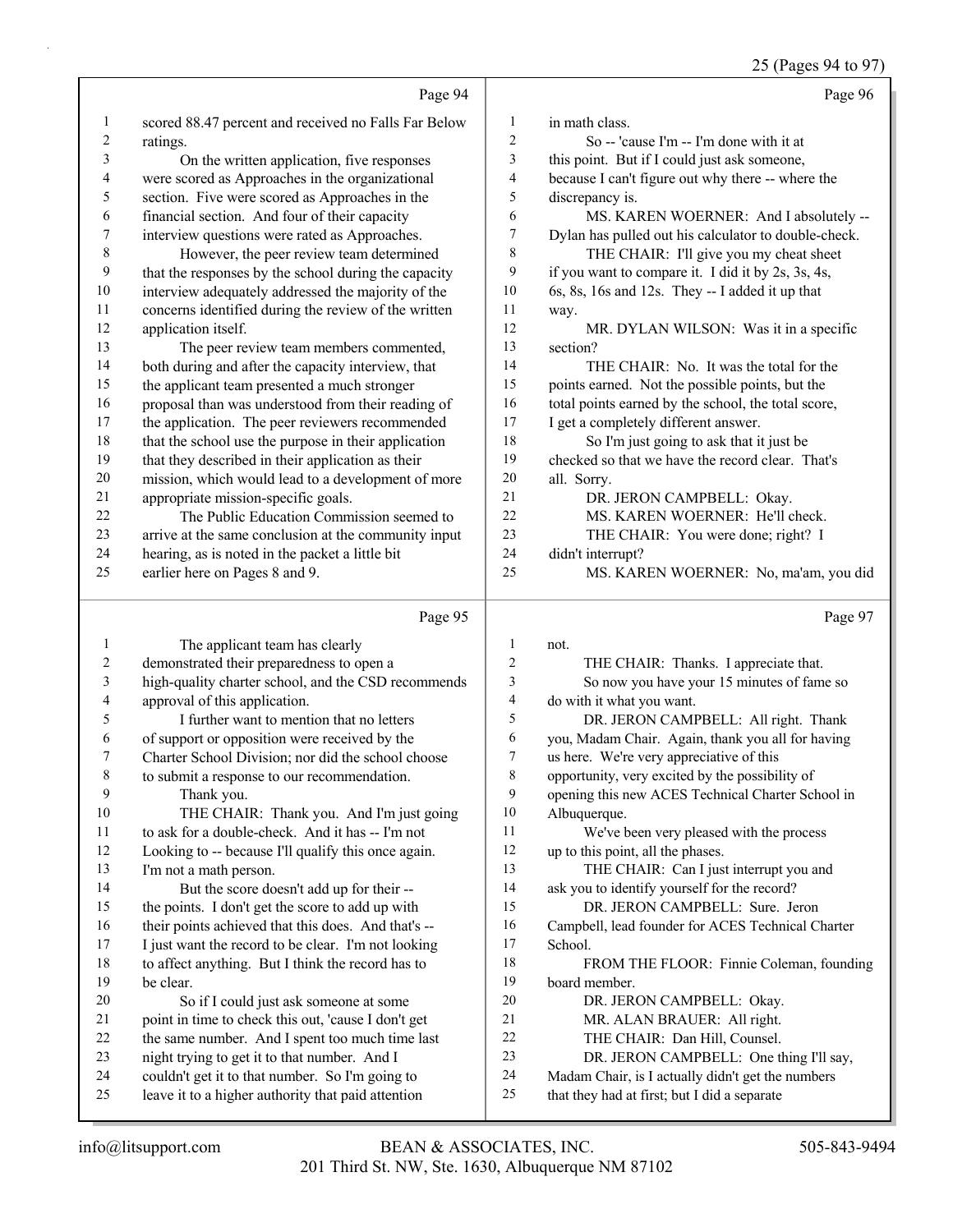## 26 (Pages 98 to 101)

| Page 98                                              |                                                                                                                                                               | Page 100                                             |
|------------------------------------------------------|---------------------------------------------------------------------------------------------------------------------------------------------------------------|------------------------------------------------------|
|                                                      | 1                                                                                                                                                             | tech-heavy state. There is need for a lot of         |
|                                                      | 2                                                                                                                                                             | skilled labor for these wonderful jobs at our        |
|                                                      | 3                                                                                                                                                             | hospitals. Our universities are looking for          |
| THE CHAIR: Okay. All right.                          | $\overline{4}$                                                                                                                                                | qualified students; our businesses are looking for   |
| DR. JERON CAMPBELL: All right. Thank you             | 5                                                                                                                                                             | qualified folks. And our labs, our national labs     |
| all once again. I just have a few points in terms    | 6                                                                                                                                                             | here that we have been fortunate to have, often have |
| of overview. Obviously, you all are very familiar    | $\tau$                                                                                                                                                        | to go out of state to recruit a lot of their talent. |
| with the application that we wrote. And we did have  | 8                                                                                                                                                             | That's something we can do a better job of doing     |
| the other meeting, community hearing.                | 9                                                                                                                                                             | something about here in New Mexico.                  |
| But for the sake of maybe people in the              | 10                                                                                                                                                            | In our targeted area, there are 12 K-to-5            |
| audience who haven't heard us speak, in terms of     | 11                                                                                                                                                            | schools. I'm looking at three ZIP codes; 106, 108,   |
| overall purpose, people would ask me, "Well, why do  | 12                                                                                                                                                            | and 123 in Albuquerque. If you look at the           |
| you want to start a charter school?"                 | 13                                                                                                                                                            | 12 elementary schools, the ELA average on our State  |
| And I really have a two-word answer I                | 14                                                                                                                                                            | test ranges from 6 to 42 percent. The math average   |
| always give. And it's, "The need"; right? There is   | 15                                                                                                                                                            | goes from 9 to 46 percent. So there's not one        |
| a need for better educational opportunities for a    | 16                                                                                                                                                            | elementary school out of the 12 where even half of   |
| lot of students.                                     | 17                                                                                                                                                            | the students are proficient. And this goes on year   |
| As my wife indicated earlier, I grew up in           | 18                                                                                                                                                            | after year.                                          |
| Detroit, Michigan, what is -- if you look in NAEP    | 19                                                                                                                                                            | If you look at the middle schools, the               |
| scores, it is the worst large city in the country.   | 20                                                                                                                                                            | middle schools gets worse. So ELA ranges from 12 to  |
| It has been ever since the NAEP started.             | 21                                                                                                                                                            | 29 percent; in math, 7 to 22 percent. So now you're  |
| And so I came through a K-to-12 system               | 22                                                                                                                                                            | down to a quarter of the students at the middle      |
| that I didn't know at the time did not give me a lot | 23                                                                                                                                                            | school level. They haven't gotten to high school     |
| of opportunities I really deserved.                  | 24                                                                                                                                                            | yet, and it's going in the wrong direction.          |
| However, I really liked school as a                  | 25                                                                                                                                                            | So this is something we really need to               |
|                                                      | spreadsheet on my own, and have to confirm with the<br>Charter School Division, we were able to get the<br>numbers right. So I agree with what they have now. |                                                      |

# Page 99

|                          | Page 99                                              |    | Page 101                                             |
|--------------------------|------------------------------------------------------|----|------------------------------------------------------|
| 1                        | student. I decided to be an engineer when I was 12   | 1  | address. And so it's something that I have taken on  |
| 2                        | years old, and nothing was going to stop me from     | 2  | as part of my own personal mission to change as a    |
| 3                        | that goal. I was the first person in my family to    | 3  | person who has accomplished and was able to get      |
| $\overline{\mathcal{A}}$ | ever go to college. My parents didn't know what to   | 4  | through my own K-to-12 experience and be successful. |
| 5                        | tell me to do. But I made it happen, and I           | 5  | We believe that our program will change              |
| 6                        | successfully graduated, two engineering degrees, and | 6  | these statistics. We're going to offer a             |
| 7                        | then later, obviously, a doctorate in education from | 7  | comprehensive program. A lot of people think when    |
| 8                        | Harvard.                                             | 8  | you say STEM, you're somehow anti-art and            |
| 9                        | So coming from being on welfare your                 | 9  | anti-music. That couldn't be further from the        |
| 10                       | entire youth, coming from Detroit, which, at that    | 10 | truth. I played cello in school. I understand the    |
| 11                       | time was, and still is, a very dangerous             | 11 | value of music, and it will be available for         |
| 12                       | neighborhood, and also being a first generation,     | 12 | students at ACES Tech.                               |
| 13                       | that's a testimony that I have not seen repeated     | 13 | And the same for the arts. I think that              |
| 14                       | often enough; right?                                 | 14 | visual and performing arts are very important for    |
| 15                       | I know that if I can do that and I'm able            | 15 | students to be exposed to in school, and we will     |
| 16                       | to tell students and look them in the eye at this    | 16 | have those programs in our school in addition to the |
| 17                       | point and say, "If I did it, you can do it," that's  | 17 | four core subjects.                                  |
| 18                       | the attitude I bring.                                | 18 | We're going to be a very supportive                  |
| 19                       | ACES Tech will provide a high-quality STEM           | 19 | educational environment. So for one, we're going to  |
| 20                       | program to families in this particular city,         | 20 | focus on SEL, social emotional learning. I know      |
| 21                       | Southeast Albuquerque. It is the most diverse part   | 21 | that students bring a lot with them. I was one of    |
| 22                       | of Albuquerque if you look at the data in terms of   | 22 | those kids when I was young. And you look for        |
| 23                       | demographics and also, of course, one of the lowest  | 23 | resources and people who care. So we're looking at   |
| 24                       | income areas.                                        | 24 | training our teachers in character education and     |
| 25                       | As we know, New Mexico is a very                     | 25 | mindfulness.                                         |
|                          |                                                      |    |                                                      |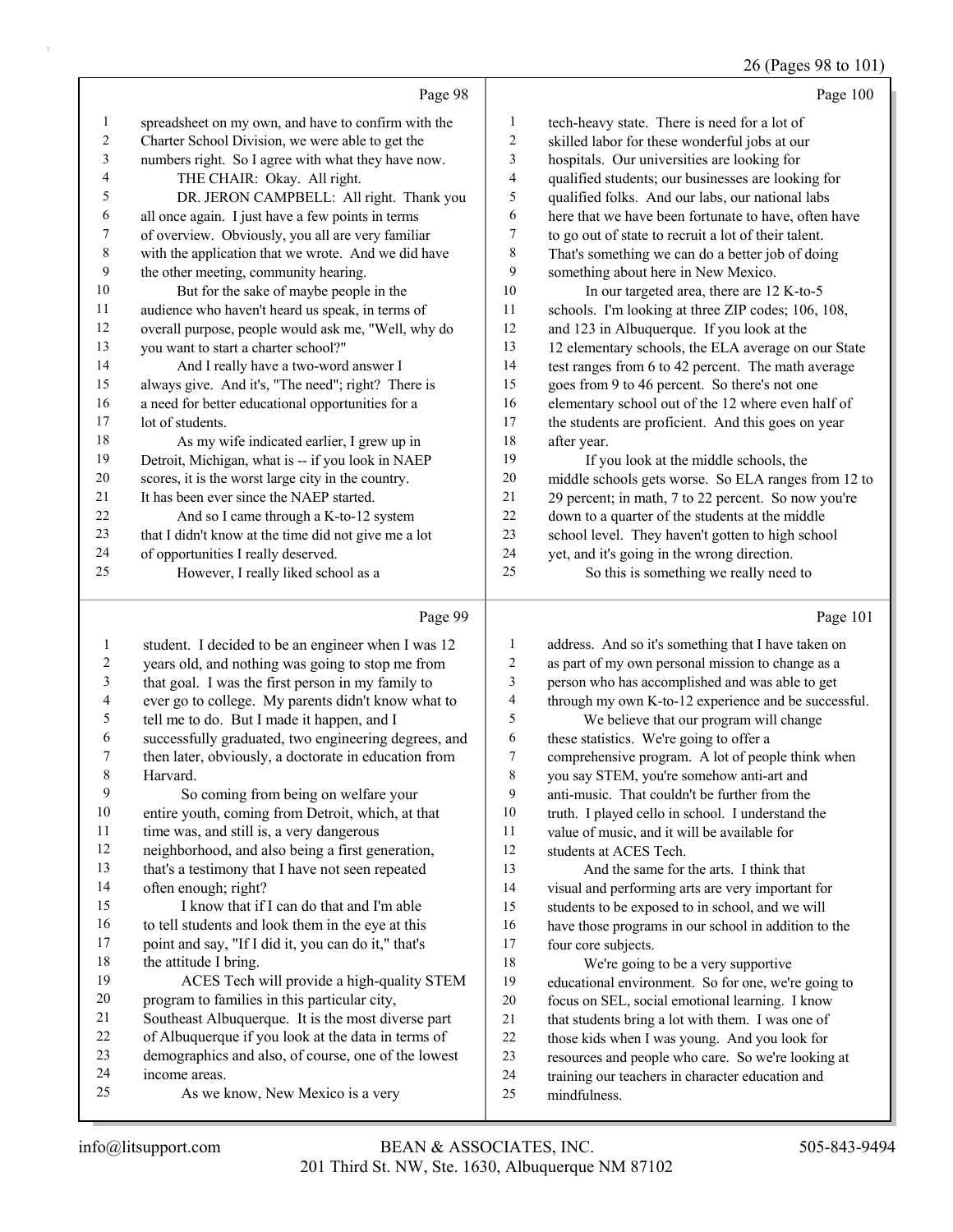#### 27 (Pages 102 to 105)

|                | Page 102                                             |                | Page 104                                             |
|----------------|------------------------------------------------------|----------------|------------------------------------------------------|
| 1              | Another type of support, I intend to                 | 1              | put this thing together. That's the hardware side.   |
| $\overline{2}$ | develop specific programs for ELL and SpEd students. | $\overline{2}$ | What about the software, coding?                     |
| 3              | It won't be just some out-of-the-box, maybe we do    | 3              | One of the major programs out there is               |
| 4              | it, maybe we don't, we don't have any idea how it's  | 4              | called Python. Instagram, if you're familiar with    |
| 5              | working. It will be a specific targeted program for  | 5              | Instagram, is written in Python; right? So it is     |
| 6              | the kids in our school who come in; because I know   | 6              | fast becoming the most common computer language in   |
| 7              | we're going to get a strong percentage of ELLs and   | 7              | the country.                                         |
| 8              | SpEd students, at least I'm anticipating it.         | 8              | And my students will be, at sixth grade,             |
| 9              | And the third thing is what I'm calling              | 9              | learning Python, right, on these -- in fact, it will |
| 10             | Tech Time. It's one of the innovative features that  | $10\,$         | be the Kano machines. It's going to start from day   |
| 11             | you saw in my application. And essentially, there's  | 11             | one. So whether they know English or not is          |
| 12             | going to be an hour block in the middle of every     | 12             | irrelevant. You can learn Python even if you're an   |
| 13             | day, half of which is designated for lunch, half of  | 13             | ELL student, even if you're a SpEd student. That     |
| 14             | which is designated to what we call Tech Time.       | 14             | doesn't stop you from being able to learn these      |
| 15             | And during this time, students who are               | 15             | other skills that are outside the core, but are      |
| 16             | below will get mandatory tutoring right there during | 16             | still very important for preparing you for your      |
| 17             | the school day on a daily basis.                     | 17             | future.                                              |
| 18             | Students who are ahead -- because people             | 18             | Community support. As you know from our              |
| 19             | say, "Well, what about the students doing very       | 19             | application, we got community support letters from   |
| 20             | well?"                                               | 20             | several neighborhood associations, La Mesa,          |
| 21             | They're going to have student-led,                   | 21             | Kirtland, Singing Arrow. I went to Silver Hills,     |
| 22             | project-based projects in their learning in their -- | 22             | Elder Homestead, just to name a few of the           |
| 23             | during that time. So the students will be able to    | 23             | neighborhoods. And we have support from the          |
| 24             | have a project. But at first, they won't know what   | 24             | neighborhoods on the Southeast side.                 |
| 25             | to do; they probably won't be used to that kind of   | 25             | I went to the Dean of Engineering and he             |
|                | Page 103                                             |                | Page 105                                             |
| 1              | freedom. But we're going to offer it for them. As    | 1              | gave us a letter of support from UNM. And a vice     |
| 2              | time goes on, the students will come up with some    | $\overline{2}$ | chairwoman of the UNM Health Sciences Center,        |

| $\mathbf{r}$ | freedom. But we're going to one it for them. As   |  |
|--------------|---------------------------------------------------|--|
| 2            | time goes on, the students will come up with some |  |

very interesting projects, and we're going to

 support them to accomplish those things during that time.

6 So we're going to address low-performing students and high-performing students every single day in our school.

9 And the last thing I want to talk about is 10 in terms of the curriculum, it's going to be very technology-rich.

12 If I can just give you an example, one of the ideas I just had one day was what if our kids built their own computers. So Googled that. Come to find out there is a computer called the Kano PC, a Microsoft partnership.

17 This is a computer that comes in a kit. The students will put them together and they learn Windows 10. So they have Microsoft Office on it. The thing won't even be out until October. But I already know about it. I'm already looking at it. I will be ordering one and learning how to use it this planning year so we can make sure it's ready. 24 So our students will not just be thrown a

computer or a Chromebook. They're going to have to

 Dr. Romero, gave us a letter of support. 4 So I'm going not just into neighborhoods, but also into the resources that we have in this community because I want to find ways to get them engaged with the school, and our students as well, as time goes on.

9 We plan to promote strong parent involvement. I absolutely believe you will not have a successful school without strong parent involvement. So we're going to have programs available for parents to be involved and engaged in the school. 15 We did a survey. 86 of the parents agreed 16 that for parents, STEM is important, even for people who may or may not think that STEM is worth doing. And then 96 percent agreed that students will

- complete a work certification. So as you saw from another one of our innovative features, our students
- will be completing certifications; not might.
- 22 They will complete work certifications
- before they leave, both in the health-care industry,
- like my wife was speaking about, but also in
- engineering, like CompTIA certification. There's no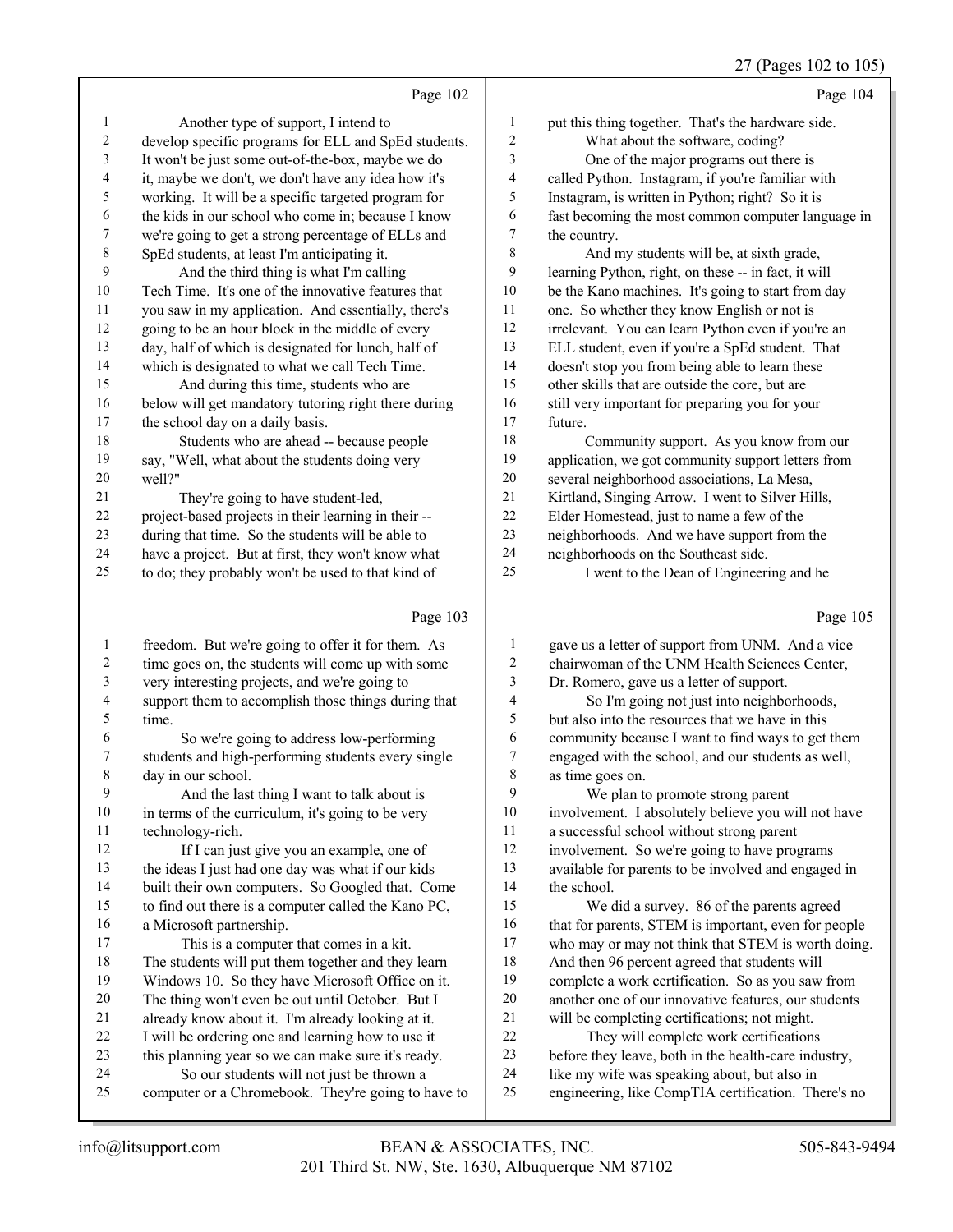#### Page 106 reason why high school students shouldn't be able to get those certifications. And they can get jobs with or without a college degree with those certifications. So we will be putting them on a pathway way to earn those. 6 In closing, ACES Tech is built around a belief that all students -- "all" means "all" -- can achieve at high levels. And all students have gifts. So we will expose them to a variety of things. Because you don't know which skill or gift the kid has if you don't expose them. It robs them of the opportunity to start at an early age for developing those gifts. So you will see a very comprehensive -- when I say "comprehensive," it will be very broad -- things we're exposing our students to. Our environment will be one that's welcoming, safe and inspiring, right? It has to be all of those, and it will be. 19 We believe that the structure and academically rich environment will help us to achieve our mission of ensuring that every student is prepared for college and career when they graduate. 24 And so with that, I will let Dr. Finnie Page 108 1 So when I came to New Mexico, I didn't come here with the notion that somehow students in New Mexico are less prepared or don't have ability. I came here with a positive understanding of what our students bring to the table. 6 It chafes me when I hear people low-rate the educational system in the State of New Mexico, because I've worked directly with the freshmen every year that I've taught at UNM. I've always tried to make room to teach freshmen. I don't have to teach freshmen. But as a tenured professor, I think it's important that they have that experience. 13 The reason I bring that up is because this school attracted me because it does some things that I think are extremely important to prepare young people to come to the University. Now, I'll be the first to admit that over the last five or ten years -- and I'm sure you all are aware of this -- there has been a significant increase, if you will, in the gap between the students who are well-prepared coming to the University of New Mexico and those who are under-prepared. 23 That's not a dig upon APS or anything else. And that's not a way of saying that ACES is

Coleman speak.

#### Page 107

| 1  | DR. FINNIE COLEMAN: Thank you. Good                  |                |
|----|------------------------------------------------------|----------------|
| 2  | afternoon. And thanks for this opportunity from the  |                |
| 3  | President of the Commission and also from the        |                |
| 4  | Commissioners.                                       |                |
| 5  | I am a faculty member at the University of           |                |
| 6  | New Mexico. I've been a faculty member since 2015.   |                |
| 7  | I came here to direct Africana Studies at UNM. I've  |                |
| 8  | served as the Dean of the University College at UNM, |                |
| 9  | our freshman college. And I am currently serving as  |                |
| 10 | the president of our Faculty Senate at UNM.          | 1 <sup>1</sup> |
| 11 | I've been asked to talk about my reasons             | $\mathbf{1}$   |
| 12 | for joining the board, to talk about the board's     | 1              |
| 13 | role in running the institution, and also my         | $\mathbf{1}$   |
| 14 | experience as a teacher.                             | $\mathbf{1}$   |
| 15 | I actually want to start with a point from           | $\mathbf{1}$   |
| 16 | Texas A&M University, where I ran the honors program | 1 <sub>0</sub> |
| 17 | at Texas A&M before I came here to UNM. That         | $1^{\circ}$    |
| 18 | program has had a very successful national           | 1              |
| 19 | scholarships program. In fact, we've had multiple    | 1              |
| 20 | Rhodes Scholars, Marshall Scholars, Mitchells,       | $\overline{2}$ |
| 21 | et cetera.                                           | $\overline{c}$ |
| 22 | One of those Rhodes Scholars was a young             | $\overline{2}$ |
| 23 | man that we were able to recruit from New Mexico.    | $\overline{c}$ |
| 24 | So one of the -- Texas's Rhodes Scholars is from     | $\overline{c}$ |
| 25 | here.                                                | $\overline{c}$ |

Page 109

28 (Pages 106 to 109)

| 1              | places. We see remarkable opportunity. And that     |
|----------------|-----------------------------------------------------|
| $\overline{2}$ | opportunity is bound up -- I think you see in the   |
| 3              | passion from -- from Dr. Campbell.                  |
| $\overline{4}$ | I can tell you that that passion is                 |
| 5              | infectious. The role of this board would be to make |
| 6              | sure that, of course, the nuts and bolts of running |
| 7              | of the school are taken good care of. I'd be        |
| 8              | serving on that board. I've served on charter       |
| 9              | school boards here for several years now. I'm on    |
| 10             | the board of Amy Biehl High School.                 |
| 11             | And I can tell you the passion that Jeron           |
| 12             | has brought to this process, not only has it        |
| 13             | energized board members like me, but I think also   |
| 14             | the community, the people who have come up from     |
| 15             | Albuquerque to share in this excitement about what  |
| 16             | we're trying to do at ACES Tech.                    |
| 17             | Initially, I joined because Jeron is a              |
| 18             | captivating person. He's a -- he's a good guy. But  |
| 19             | I remained on this project because I became vested  |
| 20             | in it as well. I bought into -- drank the Kool-Aid, |
| 21             | so to speak.                                        |
| 22             | This is a remarkable opportunity for our            |
| 23             | community. As someone who teaches our incoming      |
| 24             | freshmen, the curriculum that I see here is exactly |
| 25             | the kind of curriculum that I want to see young     |

doing something because there's failure other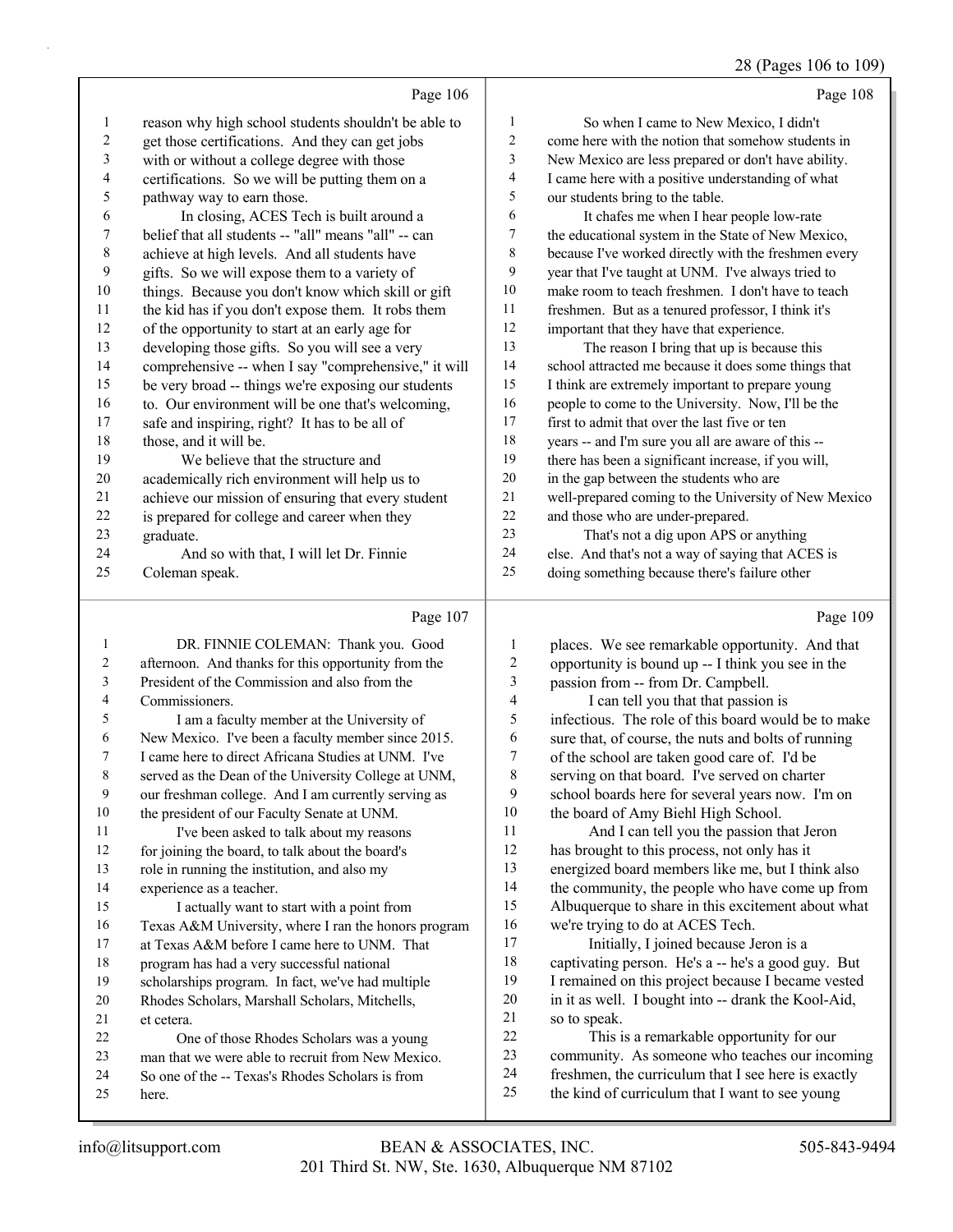29 (Pages 110 to 113)

|                                                   |                                                                                                                                                                                                                                                                                                                                                                                                                                                                                                                                                                                                                                                                                                                                                                                                                                                                                                                                                                                                                           | $27$ (1 $45$ $30$ 110 to 110)                        |
|---------------------------------------------------|---------------------------------------------------------------------------------------------------------------------------------------------------------------------------------------------------------------------------------------------------------------------------------------------------------------------------------------------------------------------------------------------------------------------------------------------------------------------------------------------------------------------------------------------------------------------------------------------------------------------------------------------------------------------------------------------------------------------------------------------------------------------------------------------------------------------------------------------------------------------------------------------------------------------------------------------------------------------------------------------------------------------------|------------------------------------------------------|
| Page 110                                          |                                                                                                                                                                                                                                                                                                                                                                                                                                                                                                                                                                                                                                                                                                                                                                                                                                                                                                                                                                                                                           | Page 112                                             |
|                                                   | 1                                                                                                                                                                                                                                                                                                                                                                                                                                                                                                                                                                                                                                                                                                                                                                                                                                                                                                                                                                                                                         | COMMISSIONER DAVIS: And I'm wondering if             |
|                                                   | $\overline{c}$                                                                                                                                                                                                                                                                                                                                                                                                                                                                                                                                                                                                                                                                                                                                                                                                                                                                                                                                                                                                            | you could just talk about that. So one was the       |
|                                                   | 3                                                                                                                                                                                                                                                                                                                                                                                                                                                                                                                                                                                                                                                                                                                                                                                                                                                                                                                                                                                                                         | five-year budget, budget adjustments, financial      |
|                                                   | $\overline{\mathbf{4}}$                                                                                                                                                                                                                                                                                                                                                                                                                                                                                                                                                                                                                                                                                                                                                                                                                                                                                                                                                                                                   | oversight, financial staff, and governance. Have     |
|                                                   | 5                                                                                                                                                                                                                                                                                                                                                                                                                                                                                                                                                                                                                                                                                                                                                                                                                                                                                                                                                                                                                         | you -- can you help me out?                          |
|                                                   | 6                                                                                                                                                                                                                                                                                                                                                                                                                                                                                                                                                                                                                                                                                                                                                                                                                                                                                                                                                                                                                         | DR. JERON CAMPBELL: Sure. I would say I              |
|                                                   | 7                                                                                                                                                                                                                                                                                                                                                                                                                                                                                                                                                                                                                                                                                                                                                                                                                                                                                                                                                                                                                         | disagreed with the scoring, all right?               |
| do.                                               | $\,$ 8 $\,$                                                                                                                                                                                                                                                                                                                                                                                                                                                                                                                                                                                                                                                                                                                                                                                                                                                                                                                                                                                                               | COMMISSIONER DAVIS: Okay.                            |
|                                                   | 9                                                                                                                                                                                                                                                                                                                                                                                                                                                                                                                                                                                                                                                                                                                                                                                                                                                                                                                                                                                                                         | DR. JERON CAMPBELL: That's putting it                |
|                                                   | 10                                                                                                                                                                                                                                                                                                                                                                                                                                                                                                                                                                                                                                                                                                                                                                                                                                                                                                                                                                                                                        | lightly. There's nothing about the budget that       |
|                                                   | 11                                                                                                                                                                                                                                                                                                                                                                                                                                                                                                                                                                                                                                                                                                                                                                                                                                                                                                                                                                                                                        | doesn't add up, all right? I do a lot of math and    |
|                                                   | 12                                                                                                                                                                                                                                                                                                                                                                                                                                                                                                                                                                                                                                                                                                                                                                                                                                                                                                                                                                                                                        | it adds up, all right?                               |
|                                                   | 13                                                                                                                                                                                                                                                                                                                                                                                                                                                                                                                                                                                                                                                                                                                                                                                                                                                                                                                                                                                                                        | THE CHAIR: God bless you.                            |
|                                                   | 14                                                                                                                                                                                                                                                                                                                                                                                                                                                                                                                                                                                                                                                                                                                                                                                                                                                                                                                                                                                                                        | DR. JERON CAMPBELL: When I looked at, for            |
|                                                   | 15                                                                                                                                                                                                                                                                                                                                                                                                                                                                                                                                                                                                                                                                                                                                                                                                                                                                                                                                                                                                                        | instance, the point -- the part in the finance that  |
|                                                   | 16                                                                                                                                                                                                                                                                                                                                                                                                                                                                                                                                                                                                                                                                                                                                                                                                                                                                                                                                                                                                                        | I lost the most points on -- I'm sorry, which -- are |
|                                                   | 17                                                                                                                                                                                                                                                                                                                                                                                                                                                                                                                                                                                                                                                                                                                                                                                                                                                                                                                                                                                                                        | you talking about Section 2 or 3?                    |
| put into this. And I certainly appreciated that   | 18                                                                                                                                                                                                                                                                                                                                                                                                                                                                                                                                                                                                                                                                                                                                                                                                                                                                                                                                                                                                                        | <b>COMMISSIONER DAVIS: 3.</b>                        |
| community input hearing; because as I indicated   | 19                                                                                                                                                                                                                                                                                                                                                                                                                                                                                                                                                                                                                                                                                                                                                                                                                                                                                                                                                                                                                        | DR. JERON CAMPBELL: Okay. It is 3.                   |
| then, it was such a different story than what we  | 20                                                                                                                                                                                                                                                                                                                                                                                                                                                                                                                                                                                                                                                                                                                                                                                                                                                                                                                                                                                                                        | Good. It was B(2), the five-year budget plan;        |
| read on that flat paper, that I had concerns, you | 21                                                                                                                                                                                                                                                                                                                                                                                                                                                                                                                                                                                                                                                                                                                                                                                                                                                                                                                                                                                                                        | right? And it's half your points.                    |
| know, going in. And the -- the feeling that we    | 22                                                                                                                                                                                                                                                                                                                                                                                                                                                                                                                                                                                                                                                                                                                                                                                                                                                                                                                                                                                                                        | So, again, my complaint -- and I wrote               |
| walked out with was significantly different, at   | 23                                                                                                                                                                                                                                                                                                                                                                                                                                                                                                                                                                                                                                                                                                                                                                                                                                                                                                                                                                                                                        | a -- I think it's an eleven-page response to the PED |
| least for me. So I appreciate that.               | 24                                                                                                                                                                                                                                                                                                                                                                                                                                                                                                                                                                                                                                                                                                                                                                                                                                                                                                                                                                                                                        | based on the scores arguing for all of my points     |
| And I overwhelmingly appreciate the fact          |                                                                                                                                                                                                                                                                                                                                                                                                                                                                                                                                                                                                                                                                                                                                                                                                                                                                                                                                                                                                                           | that I feel that -- I did that within a day, all     |
| Page 111                                          |                                                                                                                                                                                                                                                                                                                                                                                                                                                                                                                                                                                                                                                                                                                                                                                                                                                                                                                                                                                                                           | Page 113                                             |
|                                                   | 1                                                                                                                                                                                                                                                                                                                                                                                                                                                                                                                                                                                                                                                                                                                                                                                                                                                                                                                                                                                                                         | right? Once I got -- I was so disappointed with      |
|                                                   |                                                                                                                                                                                                                                                                                                                                                                                                                                                                                                                                                                                                                                                                                                                                                                                                                                                                                                                                                                                                                           | what I felt was -- nothing was wrong. They           |
|                                                   | 3                                                                                                                                                                                                                                                                                                                                                                                                                                                                                                                                                                                                                                                                                                                                                                                                                                                                                                                                                                                                                         | interpreted it differently. And therefore, I'm,      |
|                                                   | 4                                                                                                                                                                                                                                                                                                                                                                                                                                                                                                                                                                                                                                                                                                                                                                                                                                                                                                                                                                                                                         | like, well, if that's your personal preference,      |
|                                                   | $\sqrt{5}$                                                                                                                                                                                                                                                                                                                                                                                                                                                                                                                                                                                                                                                                                                                                                                                                                                                                                                                                                                                                                | that's fine. But that doesn't make it wrong. I'm     |
| the hurdle that more and more schools are facing  | 6                                                                                                                                                                                                                                                                                                                                                                                                                                                                                                                                                                                                                                                                                                                                                                                                                                                                                                                                                                                                                         | sorry. That doesn't make it wrong.                   |
|                                                   | people bringing into my college classroom.<br>And so with that said, thank you all for<br>the positive recommendations that we've had so far.<br>And hopefully, you'll continue to support us, and we<br>hope to have a positive vote this afternoon, and<br>hopefully, ACES Tech can do all of the things that<br>Jeron has convinced us that it's going to be able to<br>THE CHAIR: Thank you. Are you done?<br>DR. JERON CAMPBELL: Yes, ma'am.<br>THE CHAIR: All right. Thanks.<br>Appreciate it.<br>DR. JERON CAMPBELL: Thank you.<br>THE CHAIR: So, Commissioners, any<br>questions? Comments? I -- you know, without a<br>doubt, I want to say once again, thank you for all<br>the time and effort and energy that you -- that you<br>that we don't have to talk facilities with you, you<br>know? It is so refreshing. And I know programming<br>is what we're here for. But you can't get it up and<br>running unless you've got a building to bring those<br>kids to. And that is the -- unfortunately, that is | 25<br>$\overline{c}$                                 |

8 So I do appreciate it. And I appreciate the comment about the mission and the purpose;

10 because we did discuss that. And if there is a

positive vote, that's certainly something that we're

going to have to look at fixing. Because you do

 have a mission right there in that purpose, and I 14 think that will help the school drive for their

performance framework. It'll give it a clearer

- sense of what you need to do.
- 17 So, are there any other questions? 18 COMMISSIONER DAVIS: I have a question. 19 THE CHAIR: Sure. 20 COMMISSIONER DAVIS: So I'm looking at the
- financial framework. 22 DR. JERON CAMPBELL: Got you.
- 23 COMMISSIONER DAVIS: And there is five
- approaches: Evaluation --

than anything else.

25 DR. JERON CAMPBELL: Right.

12 So while they have also a kind of a contract services, "...it didn't allocate specific ones such as diagnosticians." 15 So if you think about diagnosticians,

where the -- I don't see their comment. Make sure I

7 So when you look at B(2), I have no idea why I didn't get all my points. It says, in B(2), 9 "Evaluation does not..." -- I know  $B(2)$  was one<br>10 where the -- I don't see their comment. Make su

get it right. B(2). Okay.

 that's in the special ed area. So in the special ed area, there is a general line you can use that is not as specific as diagnostician.

19 And so for me, when I put together a budget, I'm very conservative. And the reason is I don't know what kids are going to walk in. So I'd 22 rather put it into General Specialists than diagnostician, because if I put it in Diagnostician, I have to spend it on that. If it put it in General Specialist, I can still get a diagnostician or any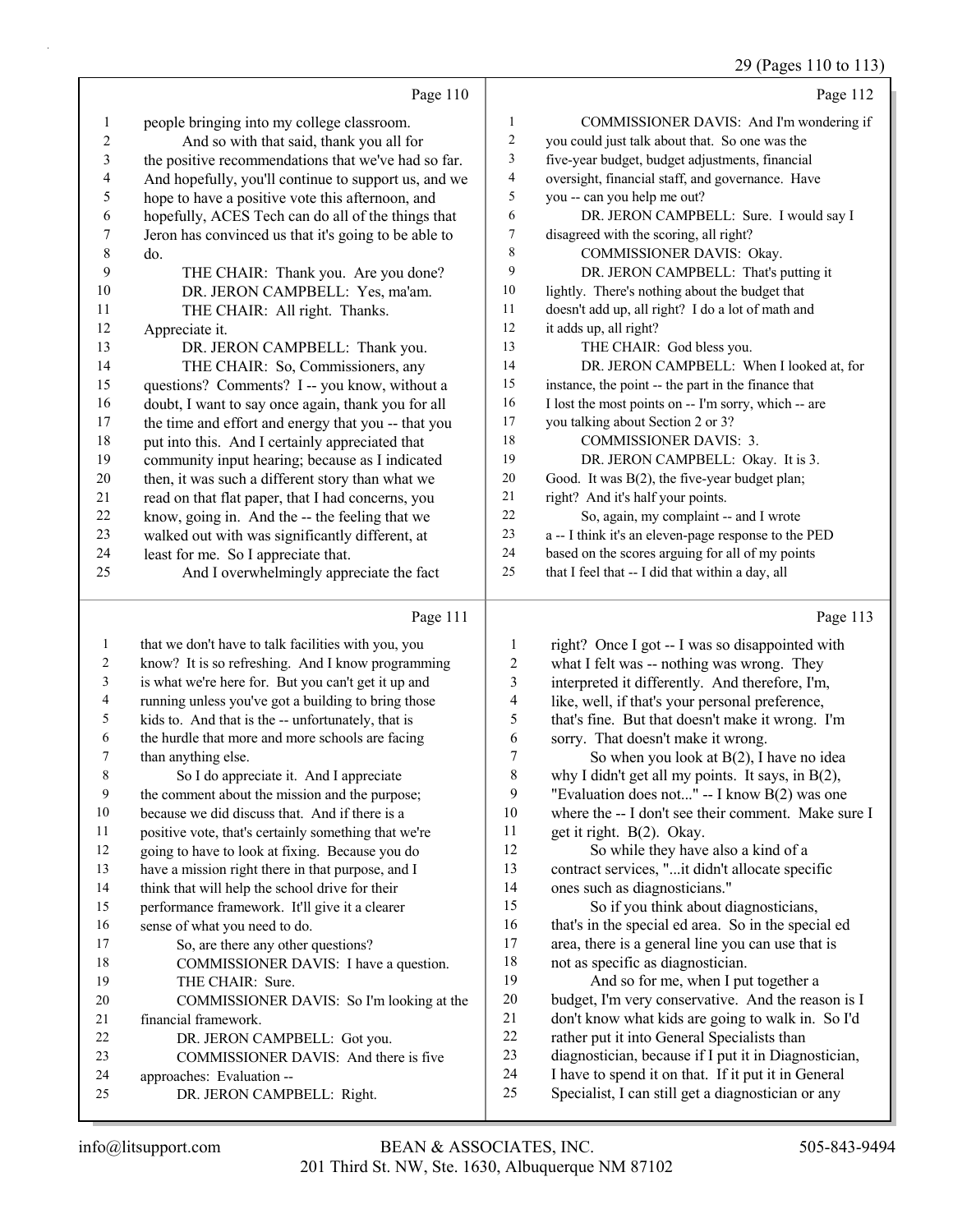|              |                                                      |                          | 30 (Pages 114 to 117)                                |
|--------------|------------------------------------------------------|--------------------------|------------------------------------------------------|
|              | Page 114                                             |                          | Page 116                                             |
| 1            | service a student might need.                        | 1                        | there's any inadequacies?                            |
| 2            | I checked out with Mike Vigil, my finance            | 2                        | DR. JERON CAMPBELL: Absolutely not. I                |
| 3            | person. He's here in spirit. He said, "That's        | 3                        | would challenge somebody to show me inadequacy.      |
| 4            | fine, because you don't know what's going to -- you  | 4                        | Absolutely, yes, ma'am.                              |
| 5            | know, what the students are going to need when they  | 5                        | THE CHAIR: Commissioner Robbins?                     |
| 6            | show up."                                            | 6                        | DR. JERON CAMPBELL: The finance guy with             |
| 7            | So to me, that's -- an opinion that I                | $\boldsymbol{7}$         | New Mexico --                                        |
| 8            | should put my money in particular lines. But it's    | 8                        | THE CHAIR: I wish you could really tell              |
| 9            | not that I put it -- it's wrong. It's that they      | 9                        | us how you feel so we could get to the bottom of it. |
| 10           | feel -- whoever the finance person was that graded   | 10                       | COMMISSIONER ROBBINS: I have a little bit            |
| 11           | it -- that I should have put my money in different   | 11                       | of finance and budget background. So I do            |
| 12           | lines.                                               | 12                       | appreciate what you had to say, and I will second    |
| 13           | Well, I did the budget. It balances.                 | 13                       | what you said.                                       |
| 14           | There's nothing wrong with my budget. I have money   | 14                       | A lot of times people have different                 |
| 15           | for special ed. It's just on a different line than   | 15                       | opinions. And my experience has been a lot of times  |
| 16           | you would have done it if you would have done the    | 16                       | people think, "Well, your lease payments for your    |
| 17           | budget. I did the budget.                            | 17                       | copier should be expenses." But if you have a        |
| 18           | Nothing is wrong with my budget. I should            | 18                       | contract for it, then it goes in your contract area. |
| 19           | have gotten my points. We can go back and forth      | 19                       | But it's an expense, for differences of opinion.     |
| 20           | with that; but, you know, that's my opinion even     | 20                       | DR. JERON CAMPBELL: Right.                           |
| 21           | today. So that's one of them.                        | 21                       | COMMISSIONER ROBBINS: As I said, in the              |
| 22           | Okay. Yeah. I mean, on B(4), somebody                | 22                       | meeting that we had back in July with the            |
| 23           | said, you know, I'm pessimistic. I'm, like, you      | 23                       | presentation of the public input, the concerns --    |
| 24           | know, did you read my application? I mean, you       | 24                       | the only concerns I had -- and they were more        |
| 25           | know, it's, like, I'm going into the poorest, most   | 25                       | cautionary than real concerns -- is the finance      |
|              | Page 115                                             |                          | Page 117                                             |
| $\mathbf{1}$ | diverse part of town, and I'm a pessimist? It's      | $\mathbf{1}$             | staff and the governance. These are the issues that  |
| 2            | like, you know, come on, you know.                   | $\overline{c}$           | tend to cause charter schools, and especially new    |
| 3            | So for me, it's really opinion that was              | 3                        | charter schools, to have issues.                     |
| 4            | used to judge my budget. There was not one point     | $\overline{\mathcal{A}}$ | And I appreciate your attention to the               |
| 5            | that said my numbers were off or that there was a    | 5                        | detail, the fact that you put together this budget,  |
| 6            | required something that I didn't do. I didn't read   | 6                        | that you are such a numbers person. I have no        |
| 7            | one comment that said that. So I don't know if you   | 7                        | reason to believe you won't stay on top of that.     |
| 8            | have a particular part of the budget?                | 8                        | And I think that's very, very important; and for     |
| 9            | COMMISSIONER DAVIS: No, I was just                   | 9                        | your governance council and the finance requirements |
| 10           | wondering -- I just wanted you to address that and   | 10                       | that that council is going to take on, that is very, |
| 11           | explain why it's "Approaches." And so what I"m       | 11                       | very important.                                      |
| 12           | hearing --                                           | 12                       | You know, a lot of times the governing               |
| 13           | DR. JERON CAMPBELL: I'm looking for that             | 13                       | council, they want to get involved -- or boards,     |
| 14           | explanation as well.                                 | 14                       | they want to get involved in the day-to-day. And     |
| 15           | COMMISSIONER DAVIS: So what I'm hearing              | 15                       | it's, like, let the professionals do that. You do    |
| 16           | is that when you created your spreadsheet, you put   | 16                       | the policies; you do the direction; and let the      |
| 17           | the numbers in this line, and somebody thought they  | 17                       | professionals carry out the details. So that would   |
| 18           | should have been in this line.                       | 18                       | be my thing.                                         |
| 19           | DR. JERON CAMPBELL: That was the biggest             | 19                       | But monitoring and managing the finances             |
| $20\,$       | points right there. B(2). I lost half of my points   | $20\,$                   | will continue to be -- and, again, a lot of it is    |
| 21           | for that. That's just -- well, it's the process.     | $21\,$                   | opinion. But those are the cautionary things that I  |
| 22           | But that was unfortunate, you know. When you think   | 22                       | saw in this.                                         |
| 23           | about the time I put into this budget, you know, and | 23                       | But I think given your background, given             |

- your dedication and everything, I have every
- confidence to believe you will stay on top of it.

it balances, to -- to --

25 COMMISSIONER DAVIS: So you don't feel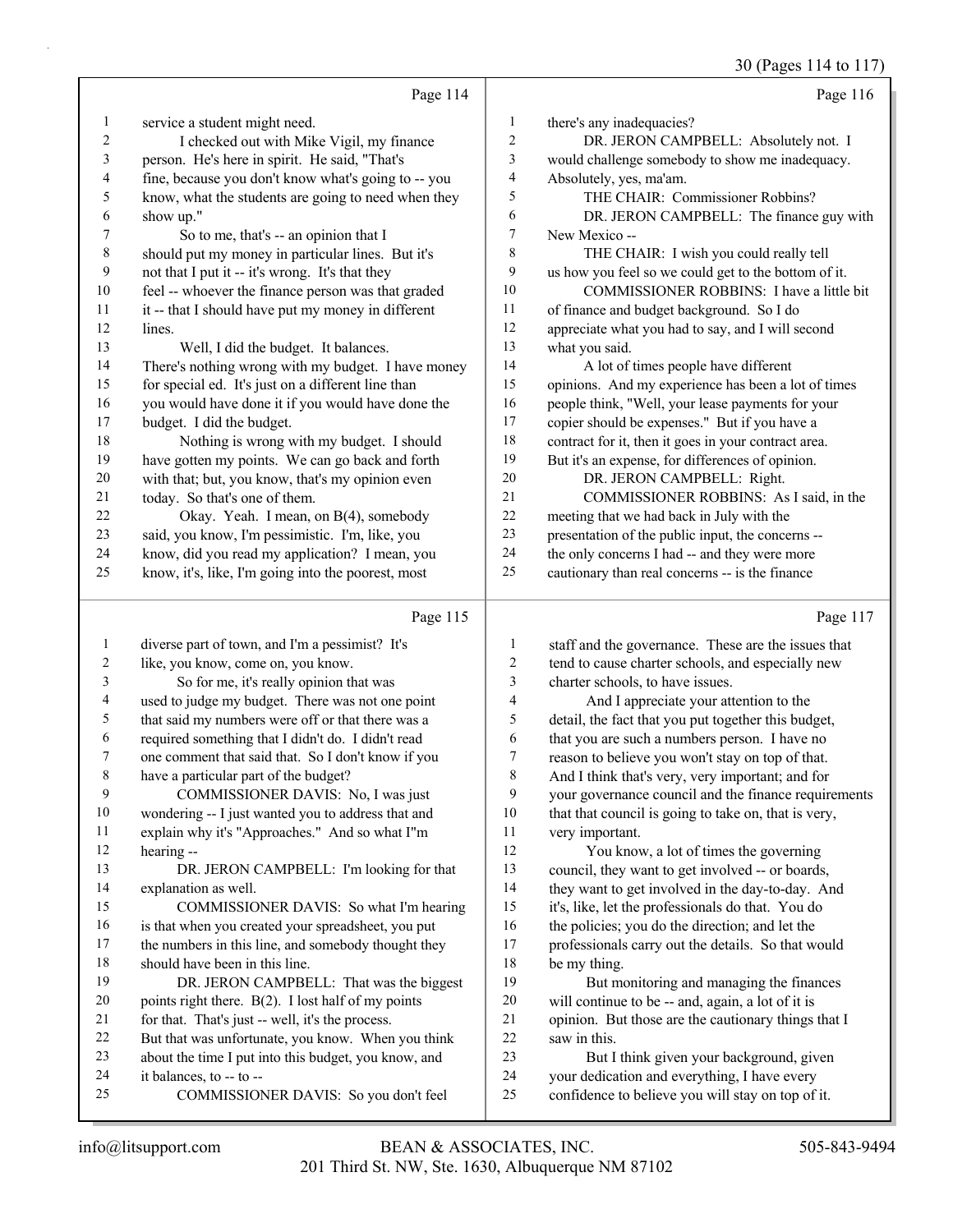## 31 (Pages 118 to 121)

|    | Page 118                                            |                | Page 120                                             |
|----|-----------------------------------------------------|----------------|------------------------------------------------------|
| 1  | And I have no reason to believe you won't.          | 1              | COMMISSIONER CABALLERO: Yes.                         |
| 2  | So thank you very much.                             | $\overline{c}$ | THE CHAIR: Motion passes, ten-zero.                  |
| 3  | DR. JERON CAMPBELL: Thank you, sir.                 | 3              | Thank you.                                           |
| 4  | THE CHAIR: And I don't remember. Did you            | $\overline{4}$ | (Closed Session conducted off the record.)           |
| 5  | indicate that you have already made any agreement   | 5              | THE CHAIR: So I move that the Public                 |
| 6  | with a management group to do your finances? Or no? | 6              | Education Commission end Closed Session. The         |
| 7  | DR. JERON CAMPBELL: Mike Vigil is where             | 7              | matters discussed in the closed meeting were limited |
| 8  | I'm leaning. We have not done a formal signed       | 8              | only to those specified in the Motion for Closure,   |
| 9  | agreement yet. But he's been supporting me through  | 9              | and no vote was taken during the Closed Session.     |
| 10 | the application process and will likely be the firm | 10             | COMMISSIONER RUIZ: Second.                           |
| 11 | I will continue with.                               | 11             | THE CHAIR: Thank you. There's a second               |
| 12 | THE CHAIR: All right. Thank you.                    | 12             | by Commissioner Ruiz.                                |
| 13 | Commissioners, any additional -- okay.              | 13             | COMMISSIONER RUIZ: Sorry.                            |
| 14 | I move that the Public Education                    | 14             | THE CHAIR: Roll call, please.                        |
| 15 | Commission enter into a Closed Session. The         | 15             | <b>COMMISSIONER ARMBRUSTER: Commissioner</b>         |
| 16 | subjects to be discussed are issues pertaining to   | 16             | Armbruster votes "Yes."                              |
| 17 | issuance, suspension, renewal, or revocation of a   | 17             | Commissioner Robbins.                                |
| 18 | charter license application, pursuant to NMSA 1978  | 18             | <b>COMMISSIONER ROBBINS: Yes.</b>                    |
| 19 | Section D-15-1(H)(1), specifically approval,        | 19             | <b>COMMISSIONER ARMBRUSTER: Commissioner</b>         |
| 20 | approval with conditions, or denial of ACES         | 20             | Voigt?                                               |
| 21 | Technical Charter School application.               | 21             | <b>COMMISSIONER VOIGT: Yes.</b>                      |
| 22 | COMMISSIONER RUIZ: Second.                          | 22             | <b>COMMISSIONER ARMBRUSTER: Commissioner</b>         |
| 23 | THE CHAIR: There's a second by                      | 23             | Caballero?                                           |
| 24 | Commissioner Ruiz. Roll call, please?               | 24             | COMMISSIONER CABALLERO: Yes.                         |
| 25 | <b>COMMISSIONER ARMBRUSTER: Commissioner</b>        | 25             | <b>COMMISSIONER ARMBRUSTER: Commissioner</b>         |
|    | Page 119                                            |                | Page 121                                             |
| 1  | Davis?                                              | $\mathbf{1}$   | Davis?                                               |
| 2  | COMMISSIONER DAVIS: Yes.                            | $\overline{c}$ | COMMISSIONER DAVIS: Yes.                             |
| 3  | COMMISSIONER ARMBRUSTER: Commissioner               | 3              | COMMISSIONER ARMBRUSTER: Commissioner                |
| 4  | Robbins?                                            | $\overline{4}$ | Chavez?                                              |
| 5  | COMMISSIONER ROBBINS: Yes.                          | 5              | COMMISSIONER CHAVEZ: Yes.                            |
| 6  | COMMISSIONER ARMBRUSTER: Commissioner               | 6              | COMMISSIONER ARMBRUSTER: Commissioner                |
| 7  | Voigt?                                              | 7              | Crone.                                               |
| 8  | COMMISSIONER VOIGT: Yes.                            | 8              | <b>COMMISSIONER CRONE: Yes.</b>                      |
| 9  | COMMISSIONER ARMBRUSTER: Commissioner               | 9              | <b>COMMISSIONER ARMBRUSTER: Commissioner</b>         |
| 10 | Armbruster votes "Yes." Commissioner Chavez?        | 10             | Gipson?                                              |
| 11 | COMMISSIONER CHAVEZ: Yes.                           | 11             | THE CHAIR: Yes.                                      |
| 12 | COMMISSIONER ARMBRUSTER: Commissioner               | 12             | <b>COMMISSIONER ARMBRUSTER: Commissioner</b>         |
| 13 | Ruiz?                                               | 13             | Raftery?                                             |
| 14 | COMMISSIONER RUIZ: Yes.                             | 14             | COMMISSIONER RAFTERY: Yes.                           |
| 15 | COMMISSIONER ARMBRUSTER: Commissioner               | 15             | COMMISSIONER ARMBRUSTER: Commissioner                |
| 16 | Gipson?                                             | 16             | Ruiz?                                                |
| 17 | THE CHAIR: Yes.                                     | 17             | COMMISSIONER RUIZ: Yes.                              |
| 18 | <b>COMMISSIONER ARMBRUSTER: Commissioner</b>        | 18             | COMMISSIONER ARMBRUSTER: I think I got               |
| 19 | Raftery?                                            | 19             | everybody.                                           |
| 20 | <b>COMMISSIONER RAFTERY: Yes.</b>                   | 20             | THE CHAIR: Okay. Motion passes,                      |
| 21 | <b>COMMISSIONER ARMBRUSTER: Commissioner</b>        | 21             | ten-zero.                                            |
| 22 | Crone?                                              | 22             | MS. VOIGT: Madam Chair, I move that the              |
| 23 | <b>COMMISSIONER CRONE: Yes.</b>                     | 23             | Public Education Commission approve the application  |
| 24 | <b>COMMISSIONER ARMBRUSTER: Commissioner</b>        | 24             | for ACES Technical Charter School.                   |
| 25 | Caballero?                                          | 25             | COMMISSIONER CABALLERO: Second.                      |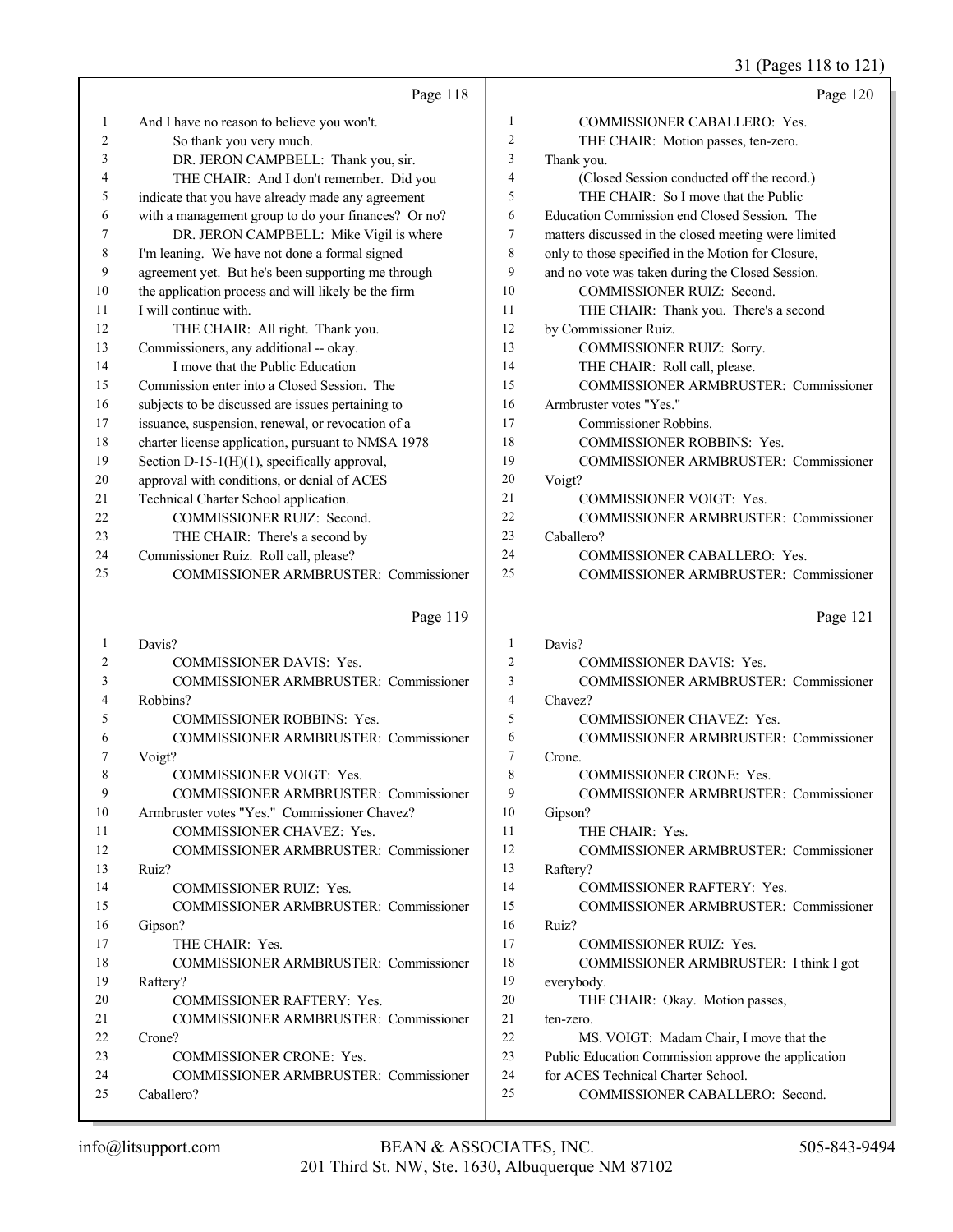32 (Pages 122 to 125)

|    | Page 122                                     |    | Page 124                                            |
|----|----------------------------------------------|----|-----------------------------------------------------|
| 1  | THE CHAIR: There's a motion by               | 1  | interpreter from the New Mexico Public Education    |
| 2  | Commissioner Voigt, a second by Commissioner | 2  | Department. Laura Henry will also support us during |
| 3  | Caballero.                                   | 3  | the public comment.                                 |
| 4  | Any discussion?                              | 4  | THE CHAIR: I need to know who's available           |
| 5  | If not, roll call, please.                   | 5  | on the phone, because I need to divide this time    |
| 6  | <b>COMMISSIONER ARMBRUSTER: Commissioner</b> | 6  | out. So we need to know, and also, for the record,  |
| 7  | Gipson?                                      | 7  | so we need to have it accurate who is speaking.     |
| 8  | THE CHAIR: Yes.                              | 8  | So -- I've got the people who are here,             |
| 9  | <b>COMMISSIONER ARMBRUSTER: Commissioner</b> | 9  | that I've got. It's the folks on the phone. I need  |
| 10 | Robbins?                                     | 10 | an accurate -- who is actually there on the phone.  |
| 11 | <b>COMMISSIONER ROBBINS: Yes.</b>            | 11 | MS. KAREN WOERNER: So, Elisha, you                  |
| 12 | <b>COMMISSIONER ARMBRUSTER: Commissioner</b> | 12 | mentioned to me that Ms. Jaramillo is a board       |
| 13 | Caballero?                                   | 13 | member, but she's not going to be able to stay and  |
| 14 | COMMISSIONER CABALLERO: Yes.                 | 14 | talk.                                               |
| 15 | <b>COMMISSIONER ARMBRUSTER: Commissioner</b> | 15 | MS. ELISHA VARELA: Yeah. She has a                  |
| 16 | Voigt?                                       | 16 | client coming in five minutes. She took the morning |
| 17 | <b>COMMISSIONER VOIGT: Yes.</b>              | 17 | off for us; but she can't take the afternoon off.   |
| 18 | COMMISSIONER ARMBRUSTER: Commissioner        | 18 | MS. KAREN WOERNER: So she will not be               |
| 19 | Raftery?                                     | 19 | speaking.                                           |
| 20 | <b>COMMISSIONER RAFTERY: Yes.</b>            | 20 | MS. ELISHA VARELA: She won't be able to,            |
| 21 | <b>COMMISSIONER ARMBRUSTER: Commissioner</b> | 21 | no.                                                 |
| 22 | Crone?                                       | 22 | MS. KAREN WOERNER: But the other board              |
| 23 | <b>COMMISSIONER CRONE: Yes.</b>              | 23 | members on the line will be able to speak?          |
| 24 | <b>COMMISSIONER ARMBRUSTER: Commissioner</b> | 24 | MS. ELISHA VARELA: There's one more on              |
| 25 | Armbruster votes "Yes."                      | 25 | the line waiting, yes.                              |
|    |                                              |    |                                                     |

#### Page 123 |

Page 125

| 1  | Commissioner Davis?                                  | 1              | MS. KAREN WOERNER: These were on earlier          |
|----|------------------------------------------------------|----------------|---------------------------------------------------|
| 2  | <b>COMMISSIONER DAVIS: Yes.</b>                      | $\overline{2}$ | but -- eight -- but are not there now.            |
| 3  | <b>COMMISSIONER ARMBRUSTER: Commissioner</b>         | 3              | THE CHAIR: This person is there now.              |
| 4  | Ruiz.                                                | 4              | MS. KAREN WOERNER: Yes.                           |
| 5  | <b>COMMISSIONER RUIZ: Yes.</b>                       | 5              | THE CHAIR: This person is not?                    |
| 6  | <b>COMMISSIONER ARMBRUSTER: Commissioner</b>         | 6              | MS. KAREN WOERNER: Correct.                       |
| 7  | Chavez?                                              | 7              | THE CHAIR: This person is not?                    |
| 8  | <b>COMMISSIONER CHAVEZ: Yes.</b>                     | 8              | <b>COMMISSIONER CRONE: Correct.</b>               |
| 9  | THE CHAIR: Ten-to-zero vote. The motion              | 9              | THE CHAIR: This person is not.                    |
| 10 | passes, ten-zero. Congratulations. Thank you very    | 10             | MS. KAREN WOERNER: Correct. And these             |
| 11 | much. You'll be receiving a letter from us           | 11             | are all --                                        |
| 12 | confirming that, and we look forward to the upcoming | 12             | (Chair consults with Ms. Woerner).                |
| 13 | year.                                                | 13             | MS. KAREN WOERNER: And I don't know if            |
| 14 | DR. JERON CAMPBELL: Thank you. Thank                 | 14             | Araceli Milner is still on the phone? Not.        |
| 15 | you, everyone.                                       | 15             | THE CHAIR: No?                                    |
| 16 | THE CHAIR: Thank you. And I'm going to               | 16             | MS. KAREN WOERNER: Okay. 16 divided by            |
| 17 | indulge everyone in a short break so I can run to    | 17             | 13.                                               |
| 18 | the ladies' room. Sorry.                             | 18             | THE CHAIR: So there are 13 people total           |
| 19 | (Recess taken, 2:09 p.m. to 2:18 p.m.)               | 19             | who have expressed an interest in speaking. So    |
| 20 | THE CHAIR: So the third school we have on            | 20             | there's approximately 1.2 seconds -- 1.2 minutes. |
| 21 | the agenda for today is Explore Academy-Las Cruces.  | 21             | MS. MELISSA BROWN: 1.15.                          |
| 22 | So folks can come down. And I don't have a sheet, a  | 22             | THE CHAIR: 1.15 minutes.                          |
| 23 | sign-up sheet.                                       | 23             | MS. MELISSA BROWN: If someone is speaking         |
| 24 | MR. ALAN BRAUER: Madam Chair, members of             | 24             | in Spanish, I'll pause and let the interpreter -- |
| 25 | the Commission, I also want to share that we have an | 25             | THE CHAIR: We do not count the time when          |
|    |                                                      |                |                                                   |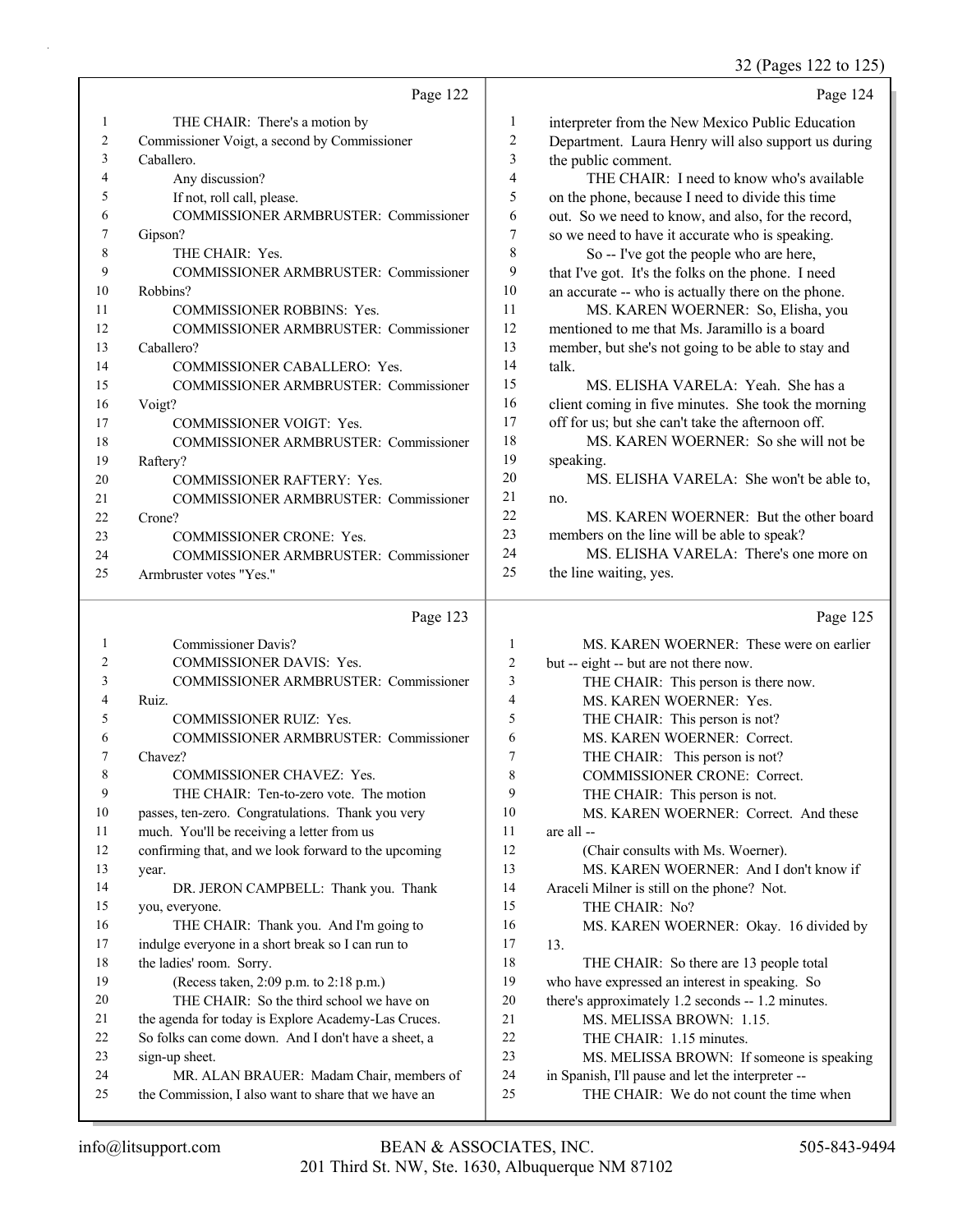#### 33 (Pages 126 to 129)

|              |                                                                                  |                | 33 (Pages 126 to 129                                                                        |
|--------------|----------------------------------------------------------------------------------|----------------|---------------------------------------------------------------------------------------------|
|              | Page 126                                                                         |                | Page 128                                                                                    |
| $\mathbf{1}$ | someone is yes -- yeah. Yeah.                                                    | $\mathbf{1}$   | on the line as well, on the list?                                                           |
| 2            | MS. KAREN WOERNER: So folks on the line?                                         | $\mathbf{2}$   | MS. KAREN WOERNER: Yes.                                                                     |
| 3            | THE CHAIR: How are we going to notify                                            | 3              | THE CHAIR: Yes.                                                                             |
| 4            | time-up for folks that can't -- well, she always has                             | 4              | TELEPHONIC SPEAKER: I don't want to make                                                    |
| 5            | a dinger on; but I don't know if the folks on the                                | 5              | a comment. I just want to listen in if that will be                                         |
| 6            | line will be able to hear as well. But they'll need                              | 6              | okay. I do have other things to attend to.                                                  |
| 7            | to know.                                                                         | 7              | THE INTERPRETER: Okay. Thank you.                                                           |
| $\,8\,$      | MS. MELISSA BROWN: I can change it to a                                          | 8              | THE CHAIR: So Maria is not.                                                                 |
| 9            | louder sound.                                                                    | 9              | COMMISSIONER ROBBINS: We're back up to                                                      |
| 10           | MS. KAREN WOERNER: Folks on the line,                                            | 10             | 69 seconds.                                                                                 |
| 11           | this is Karen Woerner. I just wanted to let you                                  | 11             | THE CHAIR: So we're back to the same                                                        |
| 12           | know, because 13 people have signed up to speak,                                 | 12             | time. Okay. So I'll jump a little out of order and                                          |
| 13           | both in person and on the phone, each person will be                             | 13             | Salvador may speak now.                                                                     |
| 14           | given one minute and two seconds to speak. It will                               | 14             | THE INTERPRETER: Is it okay that you                                                        |
| 15           | be timed, and we'll have to interrupt you when your                              | 15             | can't listen?                                                                               |
| 16           | time is up if you're on the phone.                                               | 16             | THE CHAIR: Yes. Okay.                                                                       |
| 17           | (Interpreter interprets.)                                                        | 17             | We're having challenges because there is a                                                  |
| 18           | FROM THE FLOOR: I don't want to talk.                                            | 18             | record being made of this. So we need to know what                                          |
| 19           | THE INTERPRETER: Okay. Can he speak now,                                         | 19             | people are saying.                                                                          |
| 20           | or will you let him know when he can speak?                                      | 20             | THE INTERPRETER: Yes. I will be                                                             |
| 21           | THE CHAIR: Is that Salvador? Will it be                                          | 21             | translating for Salvador.                                                                   |
| 22           | easier to let him go first? We can do that. That's                               | 22             | TELEPHONIC SPEAKER: My name is Salvador.                                                    |
| 23           | no problem. But did I also -- because I can't hear                               | 23             | I'm here in Las Cruces. And along with three or                                             |
| 24           | from that little box, really, at all.                                            | 24             | four other people, representing the school. I am                                            |
| 25           | But did I also hear someone say they                                             | 25             | here supporting the Explore Academy. I have two                                             |
|              | Page 127                                                                         |                | Page 129                                                                                    |
| $\mathbf{1}$ | didn't want to speak that was on this list? That's                               | 1              | children, and there aren't very many options here                                           |
| 2            | what I need to know.                                                             | $\overline{c}$ | where they can attend school. I want them to                                                |
| 3            | THE INTERPRETER: Yes.                                                            | 3              | receive a better education, and I believe that this                                         |
| 4            | THE CHAIR: I thought I heard someone say                                         | 4              | is the place where they can receive that education.                                         |
| 5            | they don't want to speak.                                                        | 5              | I believe it will be good for my children,                                                  |
| 6            | There isn't. Okay.                                                               | 6              | but not only my children, but other children to have                                        |
|              | MS. KAREN WOERNER: And also Araceli                                              | $\overline{7}$ | options for a better education.                                                             |
| 8            | Milner has joined again. She's been on all day                                   | 8              | That's it. That's it. Thank you.                                                            |
| 9            | waiting and just rejoined.                                                       | 9              | THE CHAIR: All right. Thank you very                                                        |
| 10           | THE CHAIR: Does she want to speak?                                               | 10             | much.                                                                                       |
| 11           | Because that's going to reduce the amount of time.                               | 11             | So first on the list is Araceli Milner.                                                     |
| 12           | THE INTERPRETER: Oh, I'm sorry. Did you                                          | 12             | THE INTERPRETER: Araceli? She just                                                          |
| 13           | want to provide a public comment today?                                          | 13             | asked, "Can I begin," and I said, "Yes."                                                    |
| 14           | TELEPHONIC SPEAKER: I did want to say                                            | 14             | TELEPHONIC SPEAKER: I just wanted to                                                        |
| 15           | that I'm --                                                                      | 15             | share that I also wish that the school passes,                                              |
| 16           | THE CHAIR: Not yet.                                                              | 16             | because here in Las Cruces, there are a lot of                                              |
| 17           | THE INTERPRETER: Not yet. But we're just                                         | 17             | schools that aren't doing the job that they should                                          |
| 18           | trying to figure out how many people are on the call                             | 18             | be doing, especially schools that do the PARCC                                              |
| 19           | so we can divide up the time accurately. So we just                              | 19             | testing.                                                                                    |
| 20           | need to know if you do want to provide a comment.                                | 20             | THE INTERPRETER: She said that she                                                          |
| 21           | Yes?                                                                             | 21<br>22       | believes that if this school opens up, they<br>mentioned that they would not be doing PARCC |
|              |                                                                                  |                |                                                                                             |
| 22           | THE CHAIR: So we can't add for one school                                        |                |                                                                                             |
| 23           | and not for another. That, we can't do.                                          | 23             | testing. I asked her to repeat the last thing that                                          |
| 24<br>25     | MS. KAREN WOERNER: So that makes 14.<br>FROM THE FLOOR: Do you have Maria Romero | 24<br>25       | she said.<br>She believes that the PARCC testing                                            |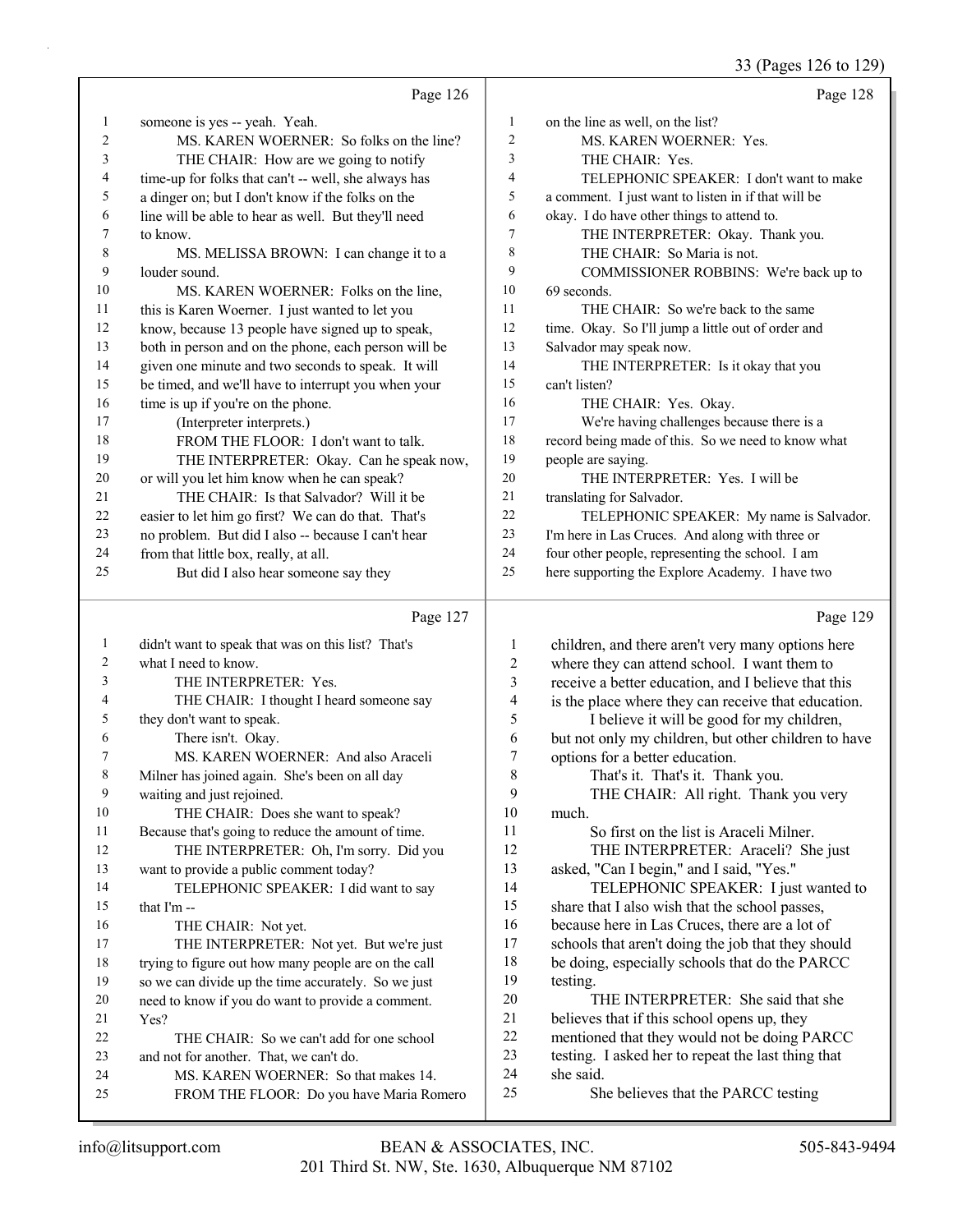34 (Pages 130 to 133)

|                  | Page 130                                                                  |                          | Page 132                                                                                          |
|------------------|---------------------------------------------------------------------------|--------------------------|---------------------------------------------------------------------------------------------------|
| $\mathbf{1}$     | renders their learning ability versus how they                            | $\mathbf{1}$             | Rebecca Nelson is going to be first,                                                              |
| $\overline{c}$   | learn. So she's against the PARCC testing.                                | $\overline{2}$           | according to their list. And she is currently                                                     |
| 3                | TELEPHONIC SPEAKER: And that is why I                                     | 3                        | muted. Ms. Nelson, can you hear me?                                                               |
| 4                | believe that Explore Academy will be a good option                        | 4                        | TELEPHONIC SPEAKER: I can.                                                                        |
| 5                | for students -- for children, for all students.                           | 5                        | MR. JUSTIN BAIARDO: Okay. Okay. You                                                               |
| 6                | THE INTERPRETER: Especially her son who                                   | 6                        | have 69 seconds, as they divided up the time among                                                |
| 7                | is in fifth grade, that's going to be entering sixth                      | $\boldsymbol{7}$         | all the speakers. So I'll let you go. Go ahead.                                                   |
| $\,$ $\,$        | grade this upcoming year. She believes it would be                        | $\,$ $\,$                | TELEPHONIC SPEAKER: It's been a very                                                              |
| 9                | a good opportunity.                                                       | 9                        | long -- originally, I'll just paraphrase some of it.                                              |
| 10               | THE CHAIR: Okay. Thank you.                                               | $10\,$                   | My three children are entering -- will be entering                                                |
| 11               | TELEPHONIC SPEAKER: That's all. Thank                                     | 11                       | ninth and sixth grade next year. And they're both                                                 |
| 12               | you.                                                                      | 12                       | very excited about the academy. [Inaudible] allows                                                |
| 13               | THE CHAIR: Thanks. Could we just check?                                   | 13                       | them to become more engaged in their education.                                                   |
| 14               | Is there anyone else, as long as you're there, that                       | 14                       | They are both frequently [inaudible] in                                                           |
| 15               | needs --                                                                  | 15                       | traditional public schooling, and there's not                                                     |
| 16               | MS. MELISSA BROWN: If I could let the                                     | 16                       | adequate ways for the teachers to address that in                                                 |
| 17               | Commissioners know, I'm only timing when the person                       | 17                       | large classrooms. Furthermore, children frequently                                                |
| 18               | is speaking and not when the interpreter is                               | 18                       | fall through the cracks as teachers just can't                                                    |
| 19               | speaking.                                                                 | 19                       | [inaudible] enough to know that bad things are                                                    |
| $20\,$           | TELEPHONIC SPEAKER: Hello. So sorry. I                                    | $20\,$                   | happening.                                                                                        |
| $21\,$           | actually couldn't hear the question. But my name is                       | 21                       | As far as school choice in Las Cruces, we                                                         |
| $22\,$           | Clara Graham, and I am the STEM program manager at                        | $22\,$                   | do not have enough options. Even with the four high                                               |
| 23               | the College of Engineering at New Mexico State                            | 23                       | schools that we have, you can really only go to the                                               |
| 24               | University.                                                               | 24                       | school that you're in-district for. And the -- two                                                |
| 25               | THE INTERPRETER: The question was if                                      | 25                       | of the charter schools are pretty specific, like the                                              |
|                  | Page 131                                                                  |                          | Page 133                                                                                          |
| $\mathbf{1}$     | anyone else needed interpretation services.                               | $\mathbf{1}$             | Alma d'Arte. J. Paul Taylor has a two-year waiting                                                |
| $\boldsymbol{2}$ | TELEPHONIC SPEAKER: Okay. Thank you so                                    | $\overline{c}$           | list.                                                                                             |
| 3                | much.                                                                     | 3                        | We just -- we don't have enough options                                                           |
| 4                | MR. ALAN BRAUER: Madam Chair, was Clara                                   | $\overline{\mathcal{A}}$ | other than one-size-fits-all in giant classrooms                                                  |
| 5                | on that list?                                                             | 5                        | [inaudible].                                                                                      |
| 6                | THE CHAIR: She is on that list to speak,                                  | 6                        | MR. JUSTIN BAIARDO: Thank you.                                                                    |
| 7                | yes.                                                                      | $\overline{7}$           | THE CHAIR: Thank you so much.                                                                     |
| 8                | MR. ALAN BRAUER: So we're good on the                                     | $\,$ $\,$                | TELEPHONIC SPEAKER: Thank you.                                                                    |
| 9                | interpretation.                                                           | 9                        | THE CHAIR: Kristen Chastine?                                                                      |
| $10\,$           | MS. KAREN WOERNER: Thank you.                                             | $10\,$                   | TELEPHONIC SPEAKER: Hi. My name is                                                                |
| 11               | THE CHAIR: Thank you so much. We                                          | 11<br>12                 | Kristen Chastine. And I am in support of the                                                      |
| 12               | appreciate it.                                                            | 13                       | Explore Academy coming to Las Cruces. I have a                                                    |
| 13<br>14         | So next I have Rebecca Nelson.                                            | 14                       | second-grader and also [inaudible] who will be                                                    |
| 15               | MS. KAREN WOERNER: She's on the phone,                                    | 15                       | entering middle school next year. And I just<br>believe this is a great opportunity for him. He's |
| 16               | but she's muted right now.                                                | 16                       | not a traditional inside-the-box kind of kid, and I                                               |
| 17               | MR. JUSTIN BAIARDO: If we put the mic<br>closer to this, would that help? | 17                       | think this is exactly what he needs and what so many                                              |
| 18               | THE CHAIR: Not too close. There's an                                      | 18                       | kids in Las Cruces can benefit from.                                                              |
| 19               | upset child up there.                                                     | 19                       | And I think our community would really                                                            |
| $20\,$           | MS. KAREN WOERNER: She's still muted if                                   | $20\,$                   | welcome and open their arms to a charter school like                                              |
| 21               | she's there.                                                              | 21                       | this. And I just also want to speak on behalf of                                                  |
| $22\,$           | MR. JUSTIN BAIARDO: Hi. We're looking to                                  | 22                       | the few parents that weren't able to be on this                                                   |
| 23               | see if Rebecca Nelson is there, and, if so, if she                        | 23                       | call. [Inaudible.]                                                                                |
| 24               | could unmute the phone or her side of the line.                           | 24                       | THE CHAIR: Unfortunately, we're -- are we                                                         |
| 25               | Rebecca Nelson?                                                           | 25                       | losing the whole connection, or just that                                                         |
|                  |                                                                           |                          |                                                                                                   |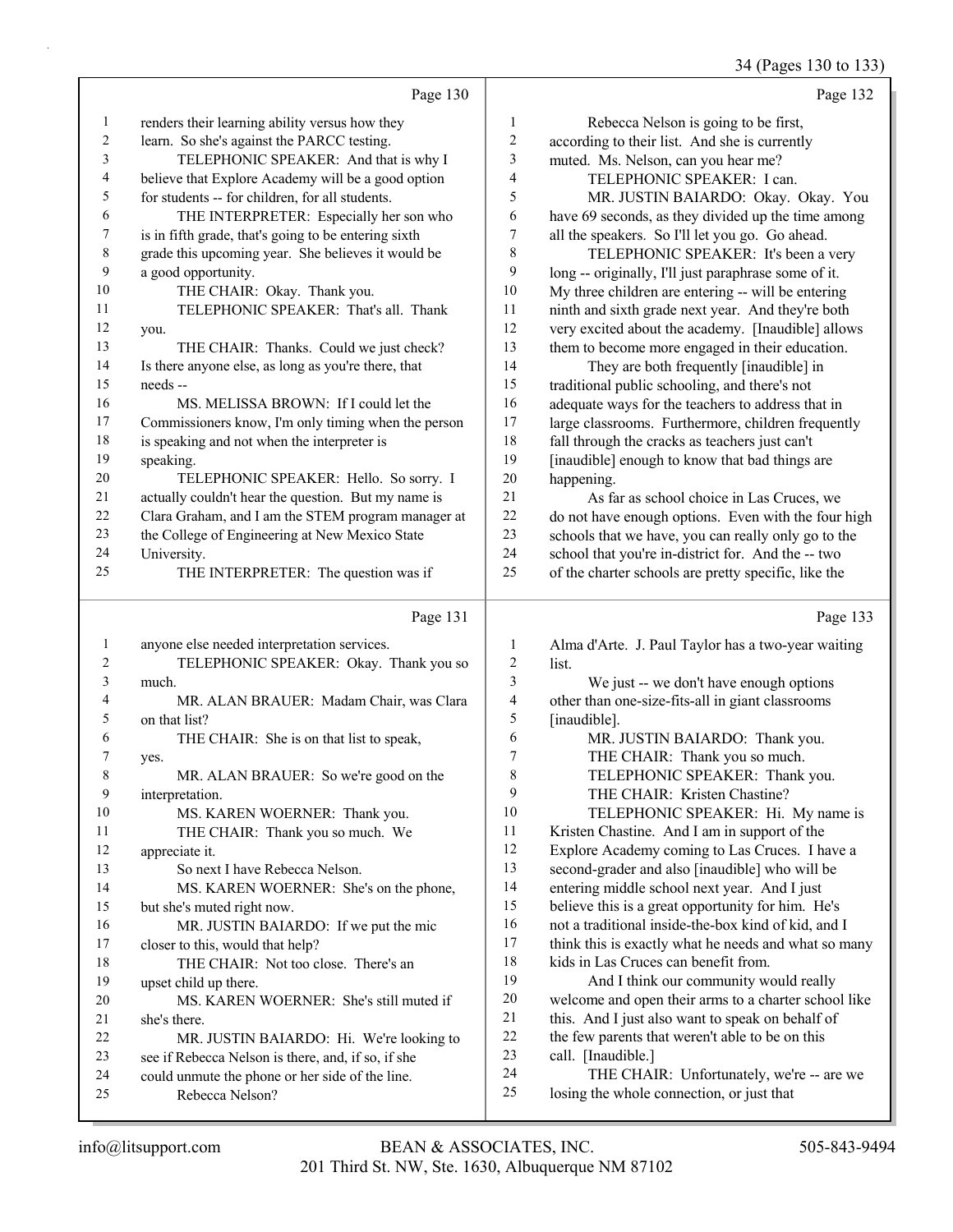35 (Pages 134 to 137)

|                |                                                      |                | 35 (Pages 134 to 137                                |
|----------------|------------------------------------------------------|----------------|-----------------------------------------------------|
|                | Page 134                                             |                | Page 136                                            |
| 1              | individual?                                          | 1              | TELEPHONIC SPEAKER: I am sorry. I am                |
| $\overline{2}$ | MS. KAREN WOERNER: Just her. We're good.             | 2              | very much in favor of the Explore Academy. My son   |
| 3              | MR. JUSTIN BAIARDO: Thank you.                       | 3              | has -- the public schools just haven't been able to |
| 4              | THE CHAIR: Yes, sorry.                               | 4              | serve him. This is the one school he's been excited |
| 5              | Joseph Lang.                                         | 5              | about. We've gone to the meetings, and there will   |
| 6              | MR. JUSTIN BAIARDO: Is Joseph Lang there?            | 6              | actually be subjects that he can relate to, and     |
| 7              | TELEPHONIC SPEAKER: Yes, I am.                       | 7              | that's got him excited about learning.              |
| 8              | MR. JUSTIN BAIARDO: All right. You're                | 8              | And so it's good to have it there for more          |
| 9              | up.                                                  | 9              | opportunities. Otherwise, I'm home-schooling him    |
| 10             | FROM THE FLOOR: Good afternoon. Thank                | 10             | right now, and I can continue. But he'd much rather |
| 11             | you for having me. My name is Joseph Lang. My wife   | 11             | go to Explore Academy.                              |
| 12             | and I have four children ranging from 13 to          | 12             | THE CHAIR: Thank you. The next is Claren            |
| 13             | 21 months old. And [inaudible] Explore Academy, and  | 13             | Wilson.                                             |
| 14             | this is exactly what we've been looking for. My      | 14             | MR. JUSTIN BAIARDO: Claren is on our                |
| 15             | wife and I have home-schooled; we've put our kids in | 15             | school board. She was going to speak during our --  |
| 16             | numerous private schools in town and public school   | 16             | during our time; so --                              |
| 17             | systems. And Explore Academy is what we've been      | 17             | MS. KAREN WOERNER: She's going to speak             |
| 18             | looking for.                                         | 18             | during the school portion.                          |
| 19             | So we are hoping and praying that you guys           | 19             | THE CHAIR: Oh, all right. Armando                   |
| 20             | approve it, and looking forward to being a part of   | $20\,$         | Vargas.                                             |
| 21             | this academy. [Inaudible] thank you.                 | 21             | MR. JUSTIN BAIARDO: Armando Vargas?                 |
| 22             | THE CHAIR: Thank you.                                | 22             | MS. KAREN WOERNER: He's got himself                 |
| 23             | Heather Eyer [ph].                                   | 23             | muted, and I can't unmute him.                      |
| 24             | MR. JUSTIN BAIARDO: Heather Eyer [ph]?               | 24             | MR. JUSTIN BAIARDO: Armando, it looks               |
| 25             | TELEPHONIC SPEAKER: We need to figure                | 25             | like you're muted on our end. If Armando Vargas is  |
|                | Page 135                                             |                | Page 137                                            |
| 1              | when we can all go out again. Hey. Have a good       | 1              | there, we need to unmute.                           |
| 2              | day.                                                 | $\overline{2}$ | MS. KAREN WOERNER: Someone else is not              |
| 3              | THE CHAIR: You, too. Oh, that didn't                 | 3              | muted; but Armando is.                              |
| 4              | sound good.                                          | 4              | MR. ALAN BRAUER: Maybe just ask him one             |
| 5              | MR. JUSTIN BAIARDO: Is there a Heather               | 5              | more time?                                          |
| 6              | Eyer [ph]? I think it's Eyer [ph]. It looks like     | 6              | MR. JUSTIN BAIARDO: Armando, are you                |
|                |                                                      |                |                                                     |

6 MR. JUSTIN BAIARDO: Armando, are you there? Armando, we see you on the line, but you are 8 muted currently.

9 THE CHAIR: Yeah. If -- 'cause he was the 10 last person on the list for phone.

11 MS. KAREN WOERNER: So since we have two 12 that didn't speak, do you want to make sure no one 13 else joined? 14 MR. JUSTIN BAIARDO: Is there anyone else

15 who joined recently who would care to speak?

- 16 TELEPHONIC SPEAKER: I would.
- 17 THE CHAIR: They can't; they didn't sign 18 up.

19 TELEPHONIC SPEAKER: Armando said his 20 computer will not let him unmute, no matter what he 21 does.

- 22 MS. KAREN WOERNER: I cannot control that.
- 23 THE CHAIR: If they did not sign up when
- 24 everyone else did, we can't.
- 25 MR. JUSTIN BAIARDO: Okay.

25 Are you ready?

7 E-Y-E-R or --

14 me?

20 up.

10 Is there anyone there?

8 MS. KAREN WOERNER: Is there a Heather? 9 MR. JUSTIN BAIARDO: Is there a Heather?

12 MR. JUSTIN BAIARDO: Is there a Heather? 13 TELEPHONIC SPEAKER: Hello. Can you hear

15 MR. JUSTIN BAIARDO: Are you Heather? 16 TELEPHONIC SPEAKER: Oh, sorry. Yes, I 17 am. Sorry. I do not have it on speaker because I 18 was picking up my daughter from school.

19 MR. JUSTIN BAIARDO: No problem. You're

22 MR. JUSTIN BAIARDO: Yeah. So going down 23 the list of speakers, you are up next, and you have 24 just over a minute to give a public comment.

11 TELEPHONIC SPEAKER: Hello.

21 TELEPHONIC SPEAKER: Oh.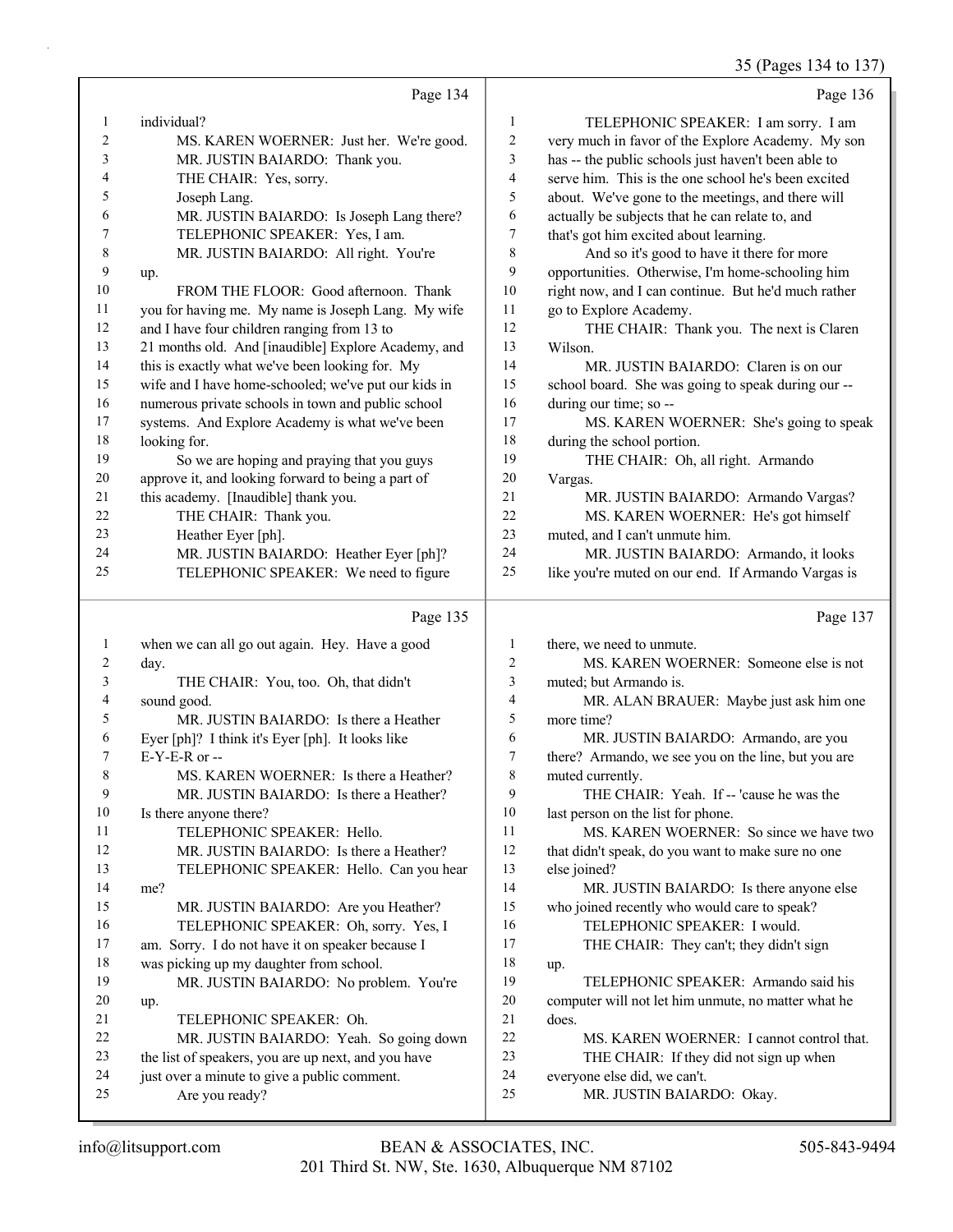36 (Pages 138 to 141)

|    |                                                      |    | 30 (Pages 138 to 14)                                 |
|----|------------------------------------------------------|----|------------------------------------------------------|
|    | Page 138                                             |    | Page 140                                             |
| 1  | THE CHAIR: Okay. They need to know that              | 1  | learn in a different way and for us to teach and let |
| 2  | they need to mute themselves; because we would like  | 2  | the kids have an opportunity to be creative inside   |
| 3  | some Pop Tarts as snacks as well.                    | 3  | the classroom, outside the classroom, let that       |
| 4  | MR. JUSTIN BAIARDO: All right. We are                | 4  | creativity grow.                                     |
| 5  | going to move the public comment to the folks who    | 5  | For my own children I have elementary and            |
| 6  | are here in person. And so they've muted the line.   | 6  | school-age children. The choice is amazing. It       |
| 7  | Claren, if you're there, we will unmute              | 7  | seems amazing. The accountability that's there --    |
| 8  | you during the school comment portion. How's that?   | 8  | as a math teacher, the foundation that will be built |
| 9  | MS. KAREN WOERNER: Do you know the last              | 9  | in not being able to move on just because it's a new |
| 10 | four of her phone number so I know which person on   | 10 | day, but really let them learn. And when they're     |
| 11 | here that is?                                        | 11 | not there, they get to redo it till they get it,     |
| 12 | FROM THE FLOOR: I have --                            | 12 | which is big. And small class sizes and flex         |
| 13 | MR. JUSTIN BAIARDO: -8555.                           | 13 | periods.                                             |
| 14 | THE CHAIR: The first one on the list here            | 14 | And I just feel in Las Cruces, we really             |
| 15 | is Kim Blanton.                                      | 15 | need opportunities like Santa Fe and Albuquerque     |
| 16 | FROM THE FLOOR: Hello. I'm Kim Blanton.              | 16 | seem to have a lot of choices. And down here         |
| 17 | I'm also speaking on behalf of the following         | 17 | sometimes it just doesn't seem like we have it all   |
| 18 | Las Cruces parents and families: [Various names      | 18 | the time.                                            |
| 19 | read.]                                               | 19 | So if we can open that up, that would be             |
| 20 | As a teacher, it would be a dream to have            | 20 | great. Thanks.                                       |
| 21 | Explore Academy in Las Cruces for all the creativity | 21 | THE CHAIR: Thank you. Next is Jessica                |
| 22 | and support that the teachers are given. Those       | 22 | Ortega.                                              |
| 23 | teachers produce critically thinking students.       | 23 | (A discussion was held off the record.)              |
| 24 | Their innovation will be concurrent with completely  | 24 | FROM THE FLOOR: Hello. My name is                    |
| 25 | standards-based outcomes.                            | 25 | Jessica Ortega. I am speaking on behalf of -- in     |
|    | Page 139                                             |    | Page 141                                             |

#### Page 139

|    | This model has a proven track record of              | 1  | favor of Explore Academy, and I'm also speaking in   |
|----|------------------------------------------------------|----|------------------------------------------------------|
| 2  | excellence for their own students and should not be  | 2  | favor of other family friends from Las Cruces: Tim   |
| 3  | overlooked. For my own child who is in elementary    | 3  | Burns, Heather Edgar, Raphael Lovato, Brittany       |
| 4  | school, she would benefit most from that transition  | 4  | Ortiz, Joseph Fermi and Cara Sena.                   |
| 5  | from middle school to high school and [inaudible]    | 5  | And as a parent, I feel that Explore                 |
| 6  | and culture initiative.                              | 6  | Academy is -- has a very intriguing philosophy. I    |
| 7  | She will also benefit from the choice                | 7  | think the idea of my child attending Explore Academy |
| 8  | offered.                                             | 8  | would be a really great option for her, especially   |
| 9  | Our kids need options. We keep doing                 | 9  | coming and making that transition from elementary to |
| 10 | things the same way, and we keep getting the same    | 10 | middle school, which is very difficult.              |
| 11 | results. So we need a school that can create career  | 11 | Middle school is a hard transition for               |
| 12 | and college-ready students and students who can      | 12 | students. I think the idea of choice in their        |
| 13 | think outside of the box.                            | 13 | learning and the idea of learning the standards      |
| 14 | I drove all the way here because I'm                 | 14 | through different topics and concepts is exciting to |
| 15 | passionate about education and giving students a     | 15 | her. The idea of having five classes of her core     |
| 16 | much higher chance at success. Thank you.            | 16 | classes and an elective out of the seven and two     |
| 17 | THE CHAIR: Thank you. Next is Felicia                | 17 | flex periods in which she could be working           |
| 18 | Blea.                                                | 18 | throughout the day and work on assignments and gets  |
| 19 | FROM THE FLOOR: Hello. So I'm Felicia                | 19 | help during the day at school, and not come home     |
| 20 | Blea, and I speak in support of a couple of people   | 20 | packed with homework and actually have family time   |
| 21 | as well: Deborah Hudson, the Ogas Family, Amy        | 21 | is intriguing and exciting to her.                   |
| 22 | Ramirez, the Roger [ph] family, Linda Davis, Linda   | 22 | THE CHAIR: Thank you. Is -- do we have               |
| 23 | Heckler, and Roberta McMillan.                       | 23 | Armando?                                             |
| 24 | And as a teacher as well, I think it's               | 24 | MR. JUSTIN BAIARDO: Armando, are you                 |
| 25 | just a great opportunity to give the kids freedom to | 25 | there?                                               |
|    |                                                      |    |                                                      |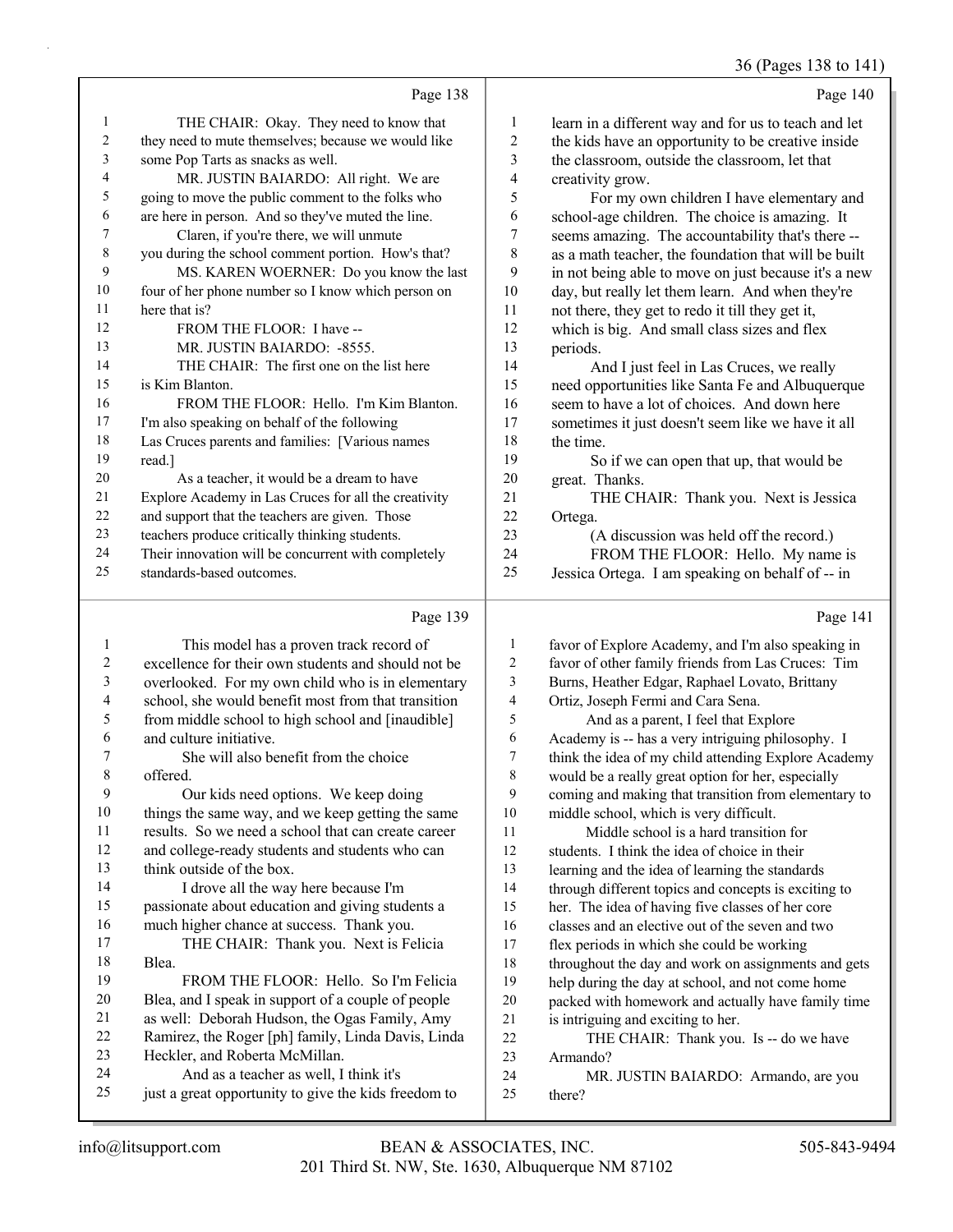#### 37 (Pages 142 to 145)

|                | Page 142                                             |                         | Page 144                                             |
|----------------|------------------------------------------------------|-------------------------|------------------------------------------------------|
| 1              | TELEPHONIC SPEAKER: Yes.                             | $\mathbf{1}$            | and -- let's see -- place -- geez -- and a great     |
| $\overline{c}$ | MR. JUSTIN BAIARDO: Armando is here. All             | $\mathfrak{2}$          | opportunity for smaller classes and more of          |
| 3              | right. Go for it.                                    | 3                       | individualized attention for each of the students.   |
| 4              | TELEPHONIC SPEAKER: 60 seconds. Okay.                | $\overline{\mathbf{4}}$ | Las Cruces needs more choices because                |
| 5              | Several of my opinions have already been spoken.     | 5                       | everyone needs more diversity. And a lot of people   |
| 6              | THE CHAIR: He's already hard to hear.                | 6                       | learn in different ways. Children do not learn in    |
| 7              | MR. JUSTIN BAIARDO: Can you speak louder,            | $\tau$                  | the same way. As a city in Las Cruces, Las Cruces    |
| $\,$ 8 $\,$    | please?                                              | 8                       | needs schools that support families and students in  |
| 9              | TELEPHONIC SPEAKER: Yes, yes. Is this                | 9                       | a non-traditional way.                               |
| 10             | better?                                              | 10                      | THE CHAIR: Thank you.                                |
| 11             | MR. JUSTIN BAIARDO: Go ahead.                        | 11                      | FROM THE FLOOR: Thank you.                           |
| 12             | TELEPHONIC SPEAKER: Yes. Several of my               | 12                      | THE CHAIR: And finally is Karla Ayala.               |
| 13             | opinions have been already said. We do need more     | 13                      | MS. ELISHA VARELA: She had to leave. She             |
| 14             | choice in Las Cruces. It does feel like we're sort   | 14                      | only had child care till 5:00 so she had to get back |
| 15             | of like the adopted child down in the south.         | 15                      | to town. It's a long way back, four-and-a-half       |
| 16             | But one thing that's really exciting is              | 16                      | hours.                                               |
| 17             | the idea of choice and the idea of learning in       | 17                      | THE CHAIR: So that concludes everyone who            |
| 18             | something you're interested. And in my experience    | 18                      | signed up. Good luck with this.                      |
| 19             | and work after college, I learned so much more on    | 19                      | All right. Thank you. So now you've got              |
| 20             | the job and doing things and getting my hands dirty. | 20                      | 15 minutes.                                          |
| 21             | And it's when I was interested in the subject that I | 21                      | MS. AMI JAEGER: Don't you want CSD to go             |
| 22             | learned more about it than I ever did in high school | 22                      | first?                                               |
| 23             | or college.                                          | 23                      | THE CHAIR: I'm sorry. This took so long,             |
| 24             | And being able to have that sort of style,           | 24                      | I've lost track of what we've done already. I        |
| 25             | where I made the choice because I'm interested in a  | 25                      | apologize. You'll have your 15 minutes. Thanks.      |
|                | Page 143                                             |                         | Page 145                                             |
| $\mathbf{1}$   | particular subject and the way it's taught is        | $\mathbf{1}$            | MS. KAREN WOERNER: Thank you, Madam Chair            |
| 2              | appealing to me because it's a hobby and an          | $\overline{c}$          | and Commissioners. And, of course, you've read all   |
| 3              | interest. It's a much better way to do it.           | 3                       | this; so -- but for the sake of the audience and the |
| 4              | I think that the more the school succeeds            | 4                       | school, Madam Chair, Commissioners, applicant team   |
| 5              | in Las Cruces, the more the public schools will have | 5                       | and guests, I'm going to go over the packet and      |
| 6              | to step up their game, or they'll start losing       | 6                       | recommendation from the CSD, the score and a little  |
| 7              | students. So it's sort of a win-win for the          | $\tau$                  | explanation.                                         |
| 8              | community.                                           | 8                       | I think most of you were here when we                |
| 9              | THE CHAIR: Thank you.                                | 9                       | explained for the prior school and then the summary  |
| 10             | MR. JUSTIN BAIARDO: Time's up. Thank                 | 10                      | recommendations.                                     |
| 11             | you.                                                 | 11                      | Commissioners, it's in your packet, of               |

12 THE CHAIR: And next is -- first name Beverly. I'm sorry. I can't read the last name. 14 FROM THE FLOOR: That's all right. My -- "Ms. Beverly" is what they all call me. So that works. Beverly Blea. 17 THE CHAIR: Can you wait till you get to the -- so we can hear? 19 FROM THE FLOOR: Beverly Blea. And I am

# here in representation of a few other families also. That would be the Roma Family, John Hill, Matthew Wallace, Denise Lopez, Leticia Fritz, and Teresa Ybarra.

24 And for the children in the elementary and middle school, Explore Academy would be an amazing

- course another yellow sheet. But if you're looking
- online it's on Page 327. It's the overall score
- sheet for Explore Academy-Las Cruces seeking to
- serve students, obviously, in Las Cruces.
- 16 The total points earned was 376 out of a total of 420 possible points, earning the school an 89.52 percent. And as was explained earlier, this process is, to -- recap, this process is one done by four peer reviewers.
- 21 The team of -- external team of reviewers
- is made up of a licensed New Mexico administrator, a
- licensed New Mexico teacher, school business
- official, and a team lead. And as indicated
- earlier, with the other schools, the point totals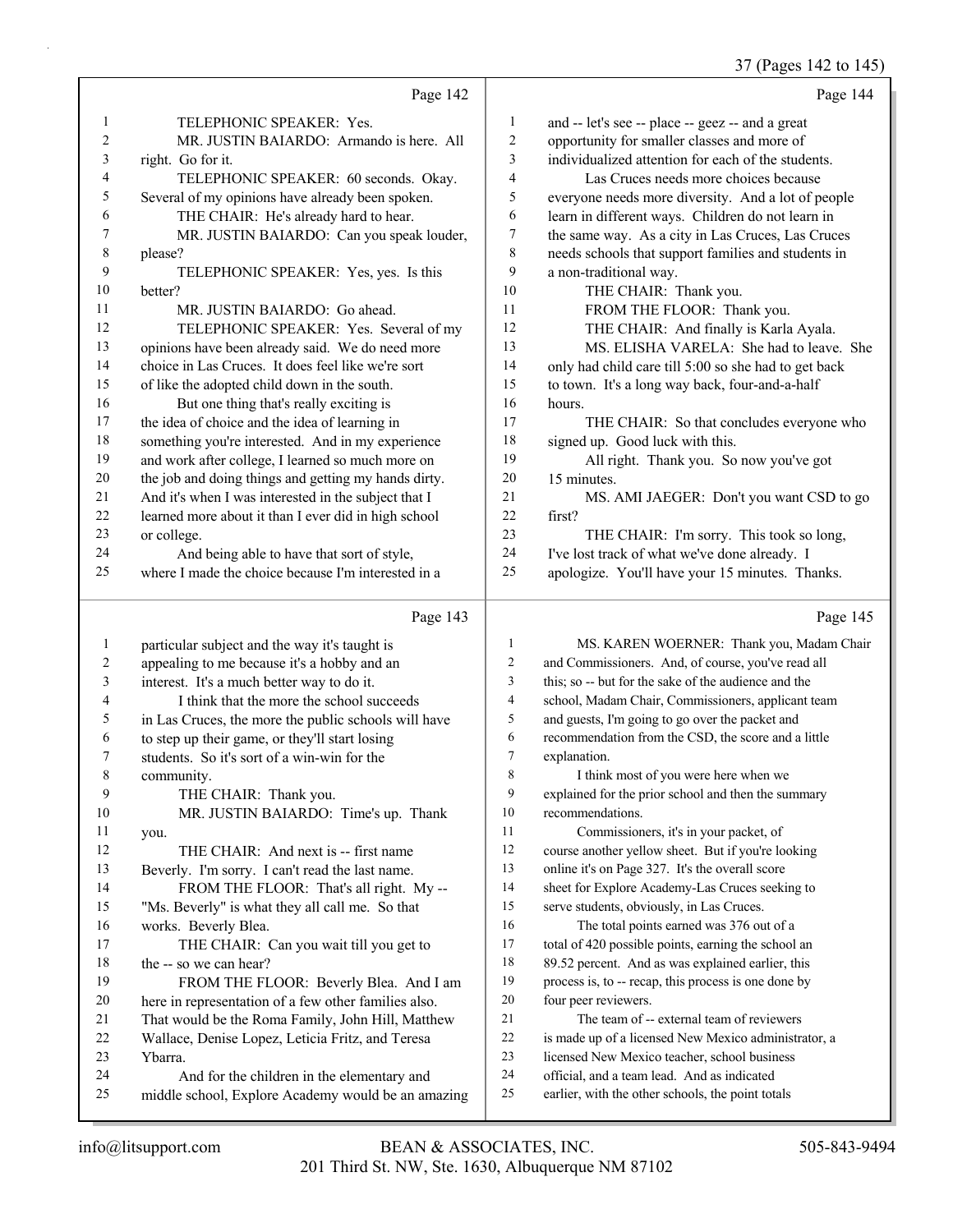#### 38 (Pages 146 to 149)

|                          |                                                      |                         | $50(1450)$ 110 to 119                                |
|--------------------------|------------------------------------------------------|-------------------------|------------------------------------------------------|
|                          | Page 146                                             |                         | Page 148                                             |
| 1                        | may vary from other schools' totals based on the     | $\mathbf{1}$            | And five responses were scored as                    |
| $\overline{c}$           | parts of the application that apply to each school.  | $\sqrt{2}$              | Approaches in the financial section.                 |
| 3                        | In some cases, there is different areas that do not  | 3                       | All responses to the capacity interview              |
| $\overline{\mathcal{L}}$ | apply. As a good example is the graduation rates     | $\overline{\mathbf{4}}$ | questions were rated as Meets the criteria, and the  |
| 5                        | wouldn't apply to an elementary school.              | 5                       | peer review team determined that the responses by    |
| 6                        | But, however, on the score sheet, there's            | 6                       | the school during the capacity interview adequately  |
| $\overline{7}$           | a score sheet in your packet. It got a little wet;   | $\tau$                  | addressed the concerns identified during the review  |
| $\,$ 8 $\,$              | but it looks like this. It's the list of all the     | $\,$ $\,$               | of the written application.                          |
| 9                        | questions on the application, the total possible     | 9                       | The applicant team has clearly                       |
| 10                       | points the school could have earned, the points      | 10                      | demonstrated their preparedness to open a            |
| 11                       | earned, and then a score of Meets, Approaches or     | 11                      | high-quality charter school, and the CSD recommends  |
| 12                       | Falls Far Below.                                     | 12                      | approval of the application.                         |
| 13                       | Any of those in the first column that are            | 13                      | I just want to make sure on these                    |
| 14                       | written out rather than the numeric number are ones  | 14                      | numbers -- it's four in the academic section. It is  |
| 15                       | that were not included in this school's score.       | 15                      | eight in organizational, and five in finance.        |
| 16                       | Transportation and food service, the                 | 16                      | Something was repeated there that's incorrect.       |
| $17$                     | school did earn bonus points for their answers on    | 17                      | Continuing, Page 338 is the cover sheet              |
| 18                       | trying to provide that.                              | 18                      | for the letters of support received from the Bureau. |
| 19                       | Moving forward in the application, all the           | 19                      | In those three days following the community input    |
| 20                       | sections where they did not Meets are described in   | 20                      | hearing, there were 17 in support and none received  |
| 21                       | here. These are actual quotes from the peer review   | $21\,$                  | in opposition. Also, petitions that were provided,   |
| 22                       | team's evaluation of the written application.        | 22                      | both handwritten and then an online petition with    |
| 23                       | Moving over to Page 14 of this                       | 23                      | 101 signatures, are also provided in your packet.    |
| 24                       | recommendation is the summary. And it says,          | 24                      | After that, there's another yellow sheet,            |
| 25                       | "Overall, the application is complete and adequate.  | 25                      | Commissioners, followed by -- and this, online, is   |
|                          |                                                      |                         |                                                      |
|                          | Page 147                                             |                         | Page 149                                             |
| 1                        | During both the capacity interview and the community | $\mathbf{1}$            | Page 362. That's the response from the school to     |
| $\overline{c}$           | input hearing, the applicant team demonstrated the   | $\sqrt{2}$              | the CSD recommendation packet. Thank you.            |
| $\overline{\mathbf{3}}$  | capacity to implement the educational,               | 3                       | THE CHAIR: Thank you. Whenever you're                |
| $\overline{\mathcal{A}}$ | organizational, governance, and financial plans as   | 4                       | ready.                                               |
| 5                        | described in the application. The team is strong     | 5                       | MR. JUSTIN BAIARDO: Oh, sorry. Didn't                |
| 6                        | and represented by experts in the finance, legal,    | 6                       | know if there was a segue there.                     |
| $\boldsymbol{7}$         | and educational arenas with strong community         | $\boldsymbol{7}$        | MS. ELISHA VARELA: We were waiting to                |
| 8                        | support."                                            | $\,$ $\,$               | unmute.                                              |
| 9                        | The minimum scoring expectation set by the           | 9                       | MR. JUSTIN BAIARDO: Thank you, members of            |

 Public Education Commission from Page 3 of the application are, "No scoring area received a score of Falls Far Below. No more than three responses were evaluated as Approaches the criteria in any one section. And the applicant must earn at least 80 percent of the available points to receive a positive recommendation by the independent reviewers." 18 As I said, this application scored 89.52 percent, received no Falls Far Below ratings. On the written application, five were scored as Approaches in the organizational section. Four were scored as Approaches in the academic section. Eight

- were scored -- how can that be? -- I'll have to go
- check -- why is that repeated? I have to check
- this. There's a mistake here.

 the Commission. Thank you very much. We appreciate your consideration of the application for Explore Academy-Las Cruces. We appreciate the CSD staff recommendation, are humbled by the high application score awarded by the independent review team. 15 We would like to take today to provide greater insight as to the benefits that Explore Academy would provide to the community. 18 To begin, I'd actually like to discuss the genesis of this entire initiative, as I'm not sure

we've mentioned that yet.

21 As a team, we've been approached by Las Cruces parents for a few years, as relatives of students and families who are enrolled at our

 Albuquerque campus, having seen the innovation and student success within our learning model, they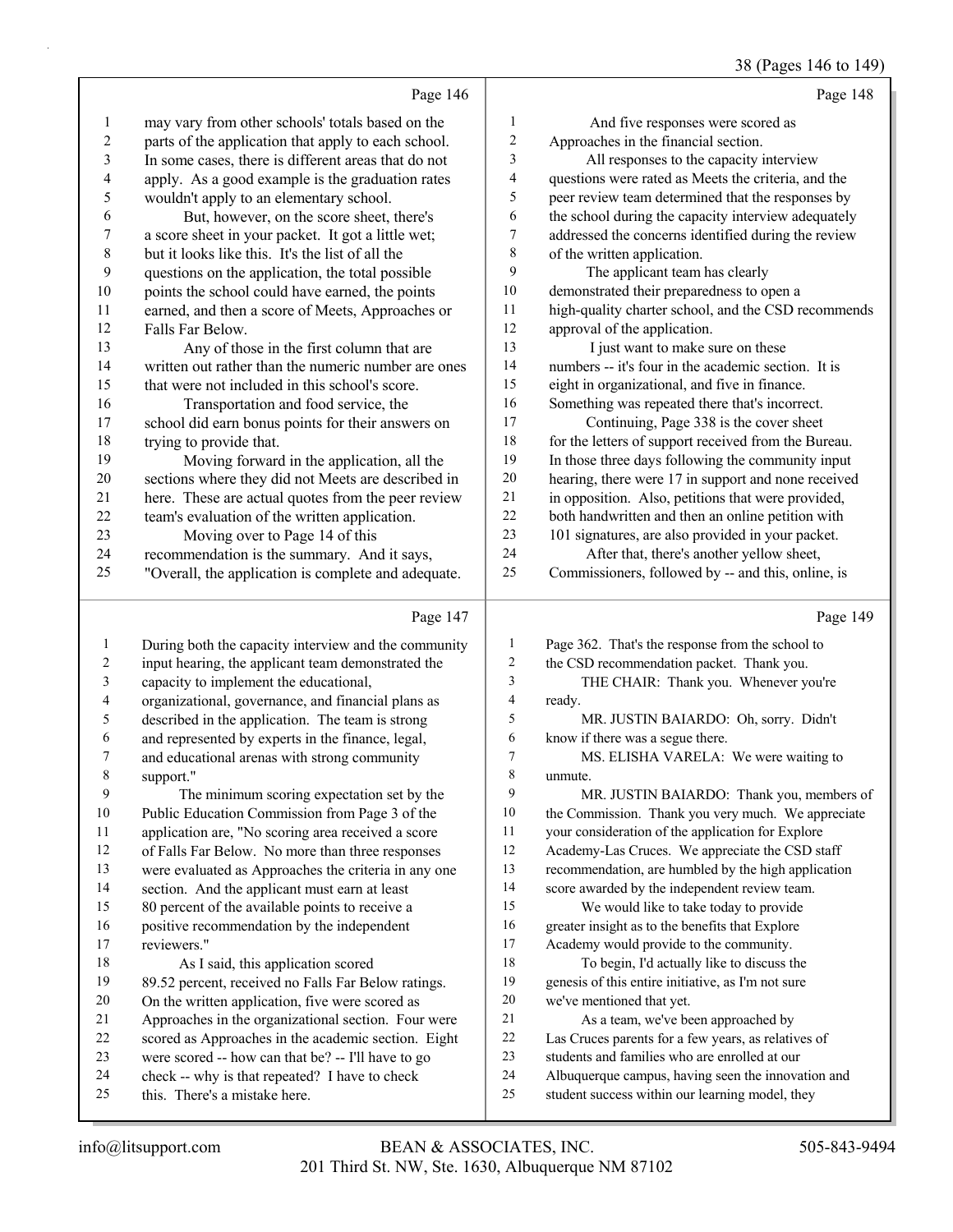|                |                                                      |                | 39 (Pages 150 to 153)                                |
|----------------|------------------------------------------------------|----------------|------------------------------------------------------|
|                | Page 150                                             |                | Page 152                                             |
| 1              | haven't been shy, actually, about asking us if we    | 1              | member of the founding governing council. I am, in   |
| $\overline{c}$ | could open a campus down south to allow them and     | $\overline{2}$ | fact, located up here in Albuquerque. But a          |
| 3              | other families to benefit from the particular        | 3              | Las Cruces campus would be an ideal way to return to |
| 4              | innovative model.                                    | $\overline{4}$ | old stomping grounds.                                |
| 5              | Coinciding with this was a strategic                 | 5              | For a number of years, I was director of             |
| 6              | forecasting initiative that we took part of that was | 6              | immunology and virology on the Primate Research      |
| 7              | paid through a grant from Excellent Schools          | $\tau$         | Institute campus on Holloman Air Force Base and had  |
| $\,$ $\,$      | New Mexico, where the Bellwether Education Partners  | $\,$ 8 $\,$    | a faculty appointment with New Mexico State          |
| 9              | group was contacted to help us investigate the       | 9              | University.                                          |
| $10\,$         | potential for an expansion.                          | 10             | So this is something of a dream to be                |
| 11             | As a result of the initial interest                  | 11             | reconnected with Las Cruces and participate in the   |
| 12             | previously mentioned, we added Las Cruces to the     | 12             | education of kiddos in the city. Thank you.          |
| 13             | location within this analysis.                       | 13             | MR. JUSTIN BAIARDO: And, Claren,                     |
| 14             | From the result of this study, which ran             | 14             | Ms. Wilson, is on --                                 |
| 15             | across several months, Bellwether reported           | 15             | Claren, are you there?                               |
| 16             | Las Cruces as having a, quote, unquote, "high        | 16             | MS. CLAREN WILSON: Yes, I am. Can you                |
| 17             | support for expansion based on their multifaceted    | 17             | hear me?                                             |
| 18             | analysis centered around fit, demand, and            | 18             | MR. JUSTIN BAIARDO: Can you speak a                  |
| 19             | feasibility."                                        | 19             | little louder?                                       |
| 20             | This prompted us to take it a step further           | 20             | MS. CLAREN WILSON: Yes, I can.                       |
| 21             | and to expand our investigation and pursue a level   | 21             | All right. Thank you all for having me.              |
| 22             | of outreach to engage parents and to reach out to    | 22             | My name is Claren Wilson. I am speaking in support   |
| 23             | potential school leaders. We wanted this endeavor    | 23             | of Explore Academy here in Las Cruces, New Mexico.   |
| 24             | to be very much an organic enterprise -- and I want  | 24             | I'm honored to be able [inaudible]. I                |
| 25             | to emphasize that -- with local citizens leading the | 25             | [inaudible] many years ago in support of Explore     |
|                | Page 151                                             |                | Page 153                                             |
| $\mathbf{1}$   | charge in bringing this campus into existence.       | $\mathbf{1}$   | Academy in Albuquerque.                              |
| $\overline{c}$ | Our Albuquerque campus was pretty much the           | 2              | Before Justin Baiardo founded Explore                |
|                |                                                      | $\sim$         |                                                      |

 same, and we would want to see the same for a new school coming into existence. We spent over a year engaging with families and teachers in Las Cruces in order to better understand if Explore Academy could meet the demands that the families and teachers were outlining for us. 9 These discussions and requests are what led us to this application process and gave us the motivation to envision what may become Explore Academy-Las Cruces. We were also fortunate to have board members who joined our founding team early in the process. 15 Two of the members helped gather information and feedback from the community very early on. We are excited to have one board member who assisted in the entire writing process of the application. And we'd like to take a moment to allow Mr. Lou Loffredo and Ms. Claren Wilson to express their support for the school at this point. 22 MR. LOU LOFFREDO: I'll go first. You go first. 24 Good afternoon, Madam Chair and Commissioners. My name is Lou Loffredo. I am a Academy, he was a teacher. In fact, he was my teacher. Mr. Baiardo has always had the ability to tailor his teaching style and his message to gain greater interests and comprehension from his students. 8 He has been able to take his students' abilities from a single classroom to an entire class, with the focus of fitting an education system to a child, rather than the child to an education system. 13 As a small business operator here in Las Cruces, I am very excited about what this school can bring to this community. I am an active member of this community. I frequently have the opportunity to engage with a lot of youth. And I see where an academy like this could foster excitement and steepen advances in public knowledge and could catalyze students' untapped potential. 21 I hope you find this opportunity for Las Cruces as exciting as I do, and I hope that excitement is reflected in your votes today. Thank you. 25 MR. JUSTIN BAIARDO: As founders within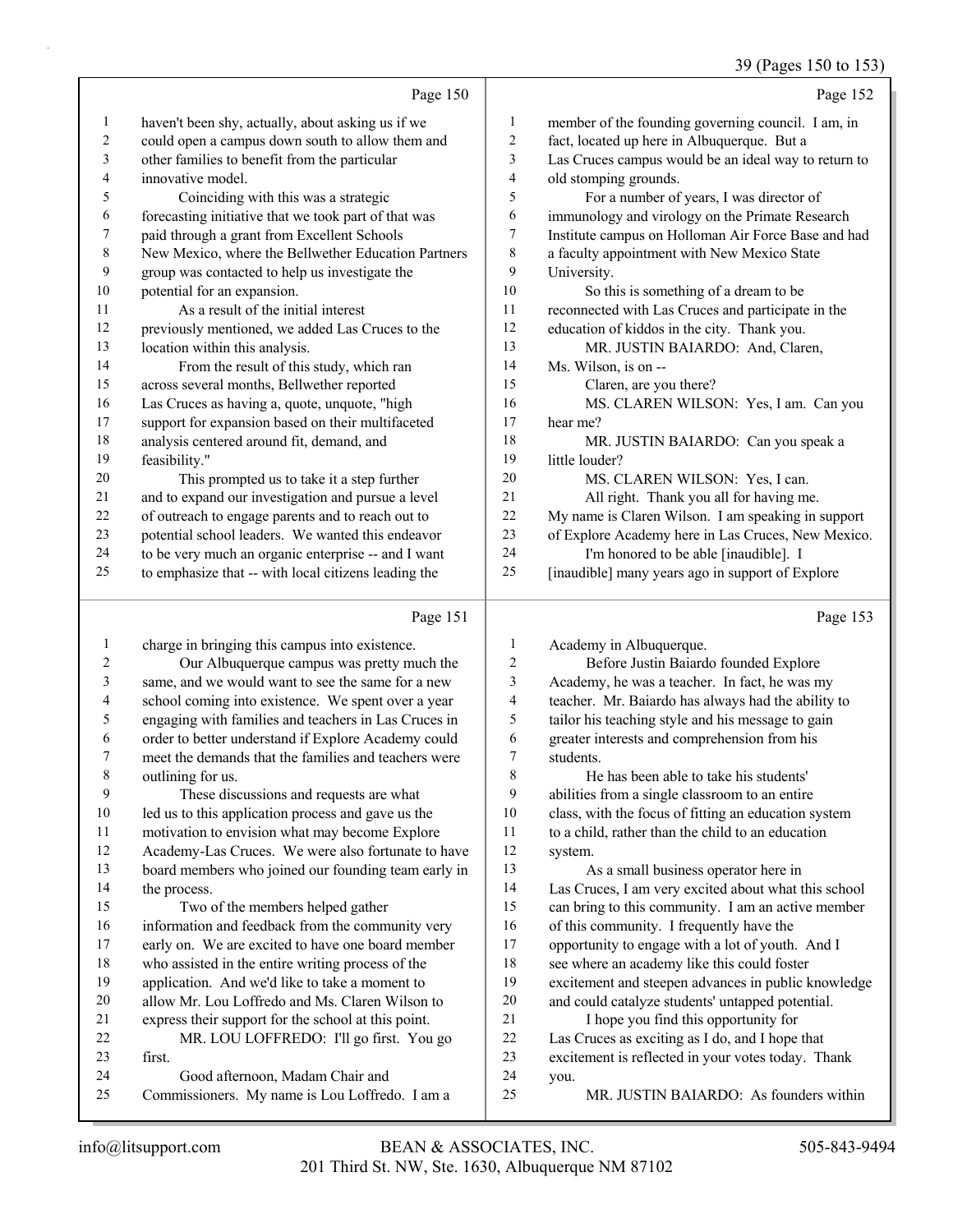# 40 (Pages 154 to 157)

|    | Page 154                                             |    | Page 156                                             |
|----|------------------------------------------------------|----|------------------------------------------------------|
| 1  | this initiative, we felt it crucial to find a school | 1  | We're excited to see the personality of              |
| 2  | leader who would believe in the cause as much as we  | 2  | the school take shape as the founding team forms.    |
| 3  | would, as much as we once did. Without that, we      | 3  | We merely seek to provide the clay.                  |
| 4  | felt there was no use proceeding, in all honesty, as | 4  | With a diverse selection of choice for               |
| 5  | we firmly believe the success of a new school is     | 5  | students in charting their own learning pathways     |
| 6  | largely earned by the people who pull it into        | 6  | from a near infinite set of choice combinations, a   |
| 7  | existence.                                           | 7  | schedule that allows for tutoring and academic       |
| 8  | This led to the illustrious Dr. Toni Hull,           | 8  | support on site during the school day, a level of    |
| 9  | who is seated to my right, who is an educational     | 9  | accountability that promotes standards-based         |
| 10 | leader of innovative and creativity in Las Cruces,   | 10 | learning and course breakdown which focuses on fewer |
| 11 | who inspires students and staff to think outside the | 11 | concepts at a given time, this educational model has |
| 12 | box when it comes to the learning process. I think   | 12 | the potential to provide a rich educational          |
| 13 | it's safe to say that her ideas for the different    | 13 | experience and something truly innovative and unique |
| 14 | ways education can look and remain effective align   | 14 | to Las Cruces students and their families.           |
| 15 | our focus towards the same goal.                     | 15 | As the founding team, we are simply                  |
| 16 | In our initial discussions, it was very              | 16 | providing this unique model so it can function as a  |
| 17 | exciting to hear Dr. Hull begin to adapt our model   | 17 | sandbox in which a diverse curriculum can be built.  |
| 18 | to her style of leadership, to her vision of a       | 18 | It's a different role for us. But we feel            |
| 19 | school community and culture, and to the Las Cruces  | 19 | that through our experience and the systems that     |
| 20 | students that she has come to know through her       | 20 | we've built over the last several years, many of     |
| 21 | experience. It was fun to watch a new vision of      | 21 | which the CSD staff has seen in action in their site |
| 22 | Explore Academy come to light, as we've really only  | 22 | visits, we can provide a level of support that will  |
| 23 | known the one we've been building for the last five  | 23 | ensure a smooth start and efficient operational      |
| 24 | years in Albuquerque.                                | 24 | success as the school gets up and running.           |
| 25 | And that's the point of what we are doing.           | 25 | We're happy that our success in operating            |
|    | Page 155                                             |    | Page 157                                             |

#### Page 155 |

| 1              | And I want to emphasize this. We seek to put an      | 1  | our Albuquerque campus will afford Explore           |
|----------------|------------------------------------------------------|----|------------------------------------------------------|
| $\overline{c}$ | innovative model in the hands of a passionate school | 2  | Academy-Las Cruces with the credit to earn a market  |
| 3              | leader and let them run with it and build something  | 3  | bond rating, allowing the school, through its        |
| 4              | that, in their vision, is best for their students.   | 4  | foundation, to design, construct, and own its own    |
| 5              | The Explore learning model has a proven              | 5  | building from day one, thereby satisfying            |
| 6              | track record of success and has helped hundreds of   | 6  | requirements set forth in House Bill 283 and         |
| 7              | students achieve unmatched levels of academic        | 7  | allowing for property tax abatements and approval of |
| 8              | growth. Teachers are given the freedom and creative  | 8  | a lease purchase agreement with the Public Education |
| 9              | license to create customized curricula designed      | 9  | Department.                                          |
| 10             | specifically for their own students. This            | 10 | We are fortunate to have a board member              |
| 11             | curriculum brings the spark back into education for  | 11 | who is the director of NAI First Valley, the largest |
| 12             | students and teachers alike.                         | 12 | commercial real estate group in Las Cruces, who has  |
| 13             | And since teachers are able to create and            | 13 | helped in allowing the school to choose from six     |
| 14             | teach through inventive and differentiated           | 14 | prospective land sites throughout the four corners   |
| 15             | practices, students are more engaged than ever       | 15 | of the city. I wish we had had this in Albuquerque   |
| 16             | before. We've already received over a dozen resumes  | 16 | six years ago.                                       |
| 17             | from teachers who want to join the founding teaching | 17 | Ultimately, however, this school belongs             |
| 18             | staff and help shape the school. And this level of   | 18 | to the Las Cruces community and will evolve its own  |
| 19             | enthusiasm in the teachers is a huge part of what    | 19 | personality and culture through the influence of its |
| 20             | has made, and hopefully will continue to make, the   | 20 | leadership staff and family. Starting today with     |
| 21             | model successful.                                    | 21 | your vote of approval, we begin the process of       |
| 22             | And the customized curriculum designed by            | 22 | handing over the creative reins to the board, the    |
| 23             | its own teachers is an integral component of the     | 23 | staff, and, ultimately, the students.                |
| 24             | school's model. It is also what will make Explore    | 24 | Before I hand it over to Dr. Hull, I'd               |
| 25             | Academy unlike any school in Las Cruces.             | 25 | like to discuss the support we've received from the  |
|                |                                                      |    |                                                      |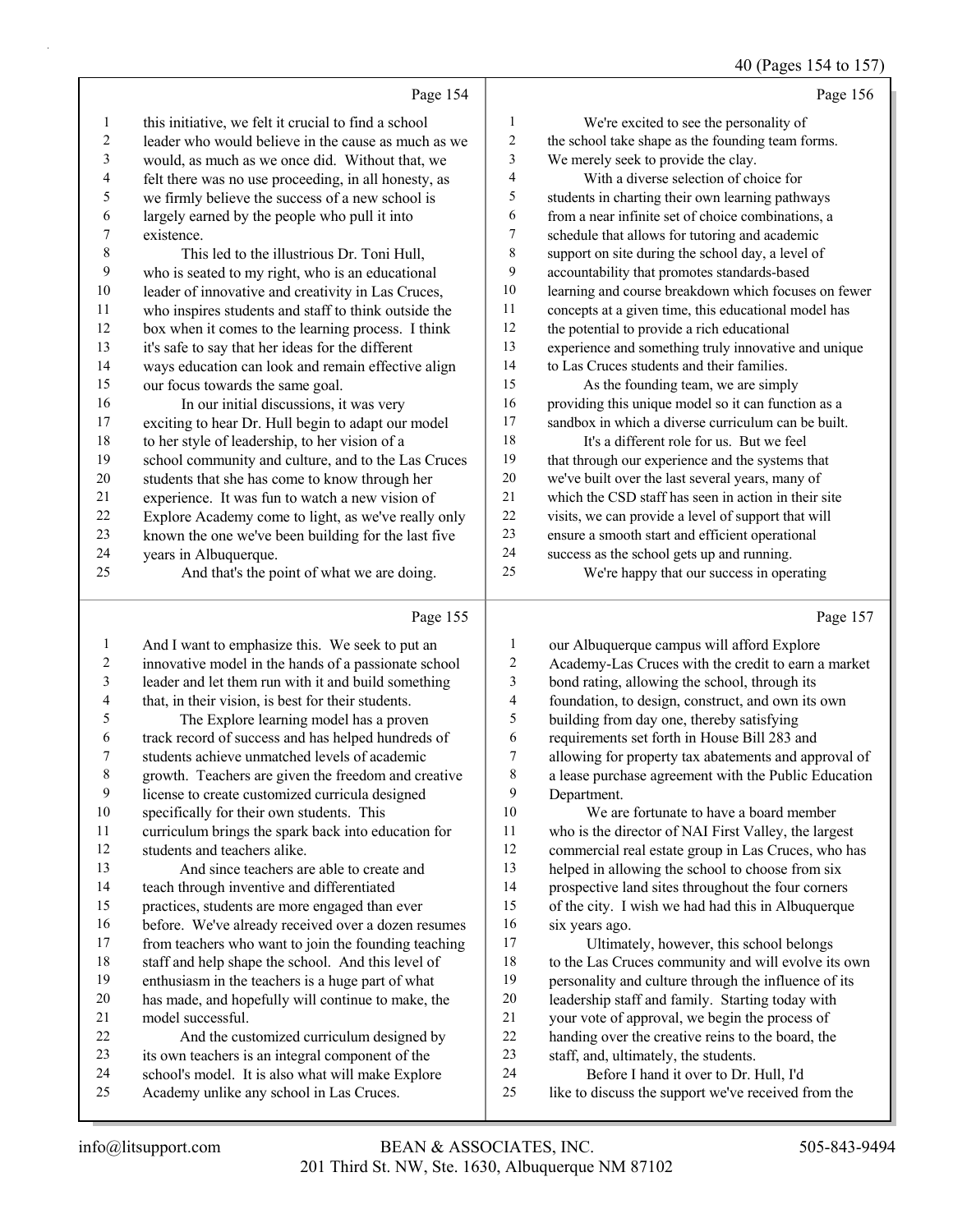41 (Pages 158 to 161)

|                         |                                                      |        | $11 \text{ (1460)} 100 \text{ W} 101$               |
|-------------------------|------------------------------------------------------|--------|-----------------------------------------------------|
|                         | Page 158                                             |        | Page 160                                            |
| 1                       | community, as I feel that's been a primary driver in | 1      | said, "Yeah. This is my first day as principal."    |
| $\overline{c}$          | our intent to follow through with the application    | 2      | And he says, "Well, I heard you're a                |
| 3                       | process.                                             | 3      | pretty good principal."                             |
| $\overline{\mathbf{4}}$ | In our time in meeting with Las Cruces               | 4      | I said, "Well, thanks." I said, "Can you            |
| 5                       | families, we've held several family information      | 5      | tell me a little bit about your school?"            |
| 6                       | events where we've focused on gauging interest in    | 6      | And he said, "Well, I don't know why                |
| 7                       | the community. After three community events, which   | 7      | you're here, because we're the bad kids. Why would  |
| $\,$ 8 $\,$             | had audience filling the venue to capacity with      | 8      | you be here with us?"                               |
| 9                       | standing room only, I feel confident in saying that  | 9      | And I said -- well, I didn't know what to           |
| 10                      | there is significant interest in our innovative      | 10     | say to him at that moment.                          |
| 11                      | model. In addition to the in-person turnout, we've   | 11     | And I said, "What do you mean?" And I               |
| 12                      | received over 100 interest forms online from a       | 12     | really wanted to know more.                         |
| 13                      | diverse sampling of Las Cruces families, bringing    | 13     | And there are so many students that feel            |
| 14                      | together student interest from every corner of the   | 14     | unconnected to their learning. They feel like they  |
| 15                      | city.                                                | 15     | cannot achieve. Whether it be, you know, the        |
| 16                      | I want to express my appreciation for the            | 16     | environments, whether it be what they're learning   |
| $17\,$                  | parents, grandparents, and guardians who drove up    | 17     | about, whether it be peers, to how the instruction  |
| 18                      | from down south today, along with the dozens who     | 18     | is being delivered, they feel that way.             |
| 19                      | pulled away from their jobs to call in and stay on   | 19     | That's my "why." That's why I start with            |
| 20                      | the phone at some point throughout the day.          | $20\,$ | that story and I -- you know, since that day, that  |
| 21                      | In meeting the parents, the one common               | 21     | student is who I think about every single day. And  |
| $22\,$                  | theme you repeatedly heard were that there was not   | 22     | no matter what, in my school, I make sure that each |
| 23                      | enough options for families. The options available   | 23     | student feels connected in some way. If they're not |
| 24                      | are all very traditional in nature. In looking into  | 24     | connected, I figure out how they're going to get    |
| 25                      | this, we realized this to be true.                   | 25     | connected.                                          |
|                         | Page 159                                             |        | Page 161                                            |
|                         | The analysis of this was included on                 | -1     | Live want to tell you a little hit about            |

| 1  | The analysis of this was included on                 | 1                       |
|----|------------------------------------------------------|-------------------------|
| 2  | Page 3 of the response we submitted to the Charter   | $\overline{2}$          |
| 3  | School Division recommendation, which is included in | 3                       |
| 4  | our final analysis.                                  | $\overline{\mathbf{4}}$ |
| 5  | In summary, Albuquerque and Santa Fe both            | 5                       |
| 6  | have an almost equivalent number of charter schools  | 6                       |
| 7  | per student within the local district. In contrast,  | $\tau$                  |
| 8  | Las Cruces has over twice as many students per       | 8                       |
| 9  | charter, meaning that there are roughly half as many | 9                       |
| 10 | options for families proportionately when scaling to | 10                      |
| 11 | the size of the district.                            | 11                      |
| 12 | We felt this in the massive sentiment that           | 12                      |
| 13 | we heard from parents and teachers. With that, I'll  | 13                      |
| 14 | turn it over to our school leader, Dr. Toni Hull.    | 14                      |
| 15 | DR. TONI HULL: Thank you, Justin. Thank              | 15                      |
| 16 | you, members of the Commission, for allowing me to   | 16                      |
| 17 | speak.                                               | 17                      |
| 18 | I just want to start off with a story.               | 18                      |
| 19 | When I first became a principal, my first            | 19                      |
| 20 | day I walked down the hallway -- and this was a      | 20                      |
| 21 | school I didn't know a lot about, and I was put      | 21                      |
| 22 | there.                                               | 22                      |
| 23 | And I walked over to a student, and I                | 23                      |
| 24 | said, "Hi." And I said, "Nice to meet you."          | 24                      |
| 25 | And he said, "Are you Dr. Hull?" And I               | 25                      |
|    |                                                      |                         |

1 I just want to tell you a little bit about myself before I continue. This is my 27th year as an educator. And I -- I knew I wanted to be a teacher from my -- my own teachers, my science teacher. You know, those students that don't connect to learning, I've always been connected; but there are so many that are not. And so giving students the option is so

critical, because they need to find their value in what they're learning and how it connects to their life. And that's what I feel the Explore Academy model does.

Now, of course, that student I'm talking about, you can't start without relationships. And so it was my mission to build relationship with students and to figure out how, if they like basketball, there might be a way that I can get them excited about learning math; because there's math in there. And so over the last 12 years, I've served

students in Southern New Mexico in the capacity of teacher, instructional specialist. I've served teachers in doing professional development in Deming and in Las Cruces. I currently am the principal of a school in Las Cruces that had 45 students that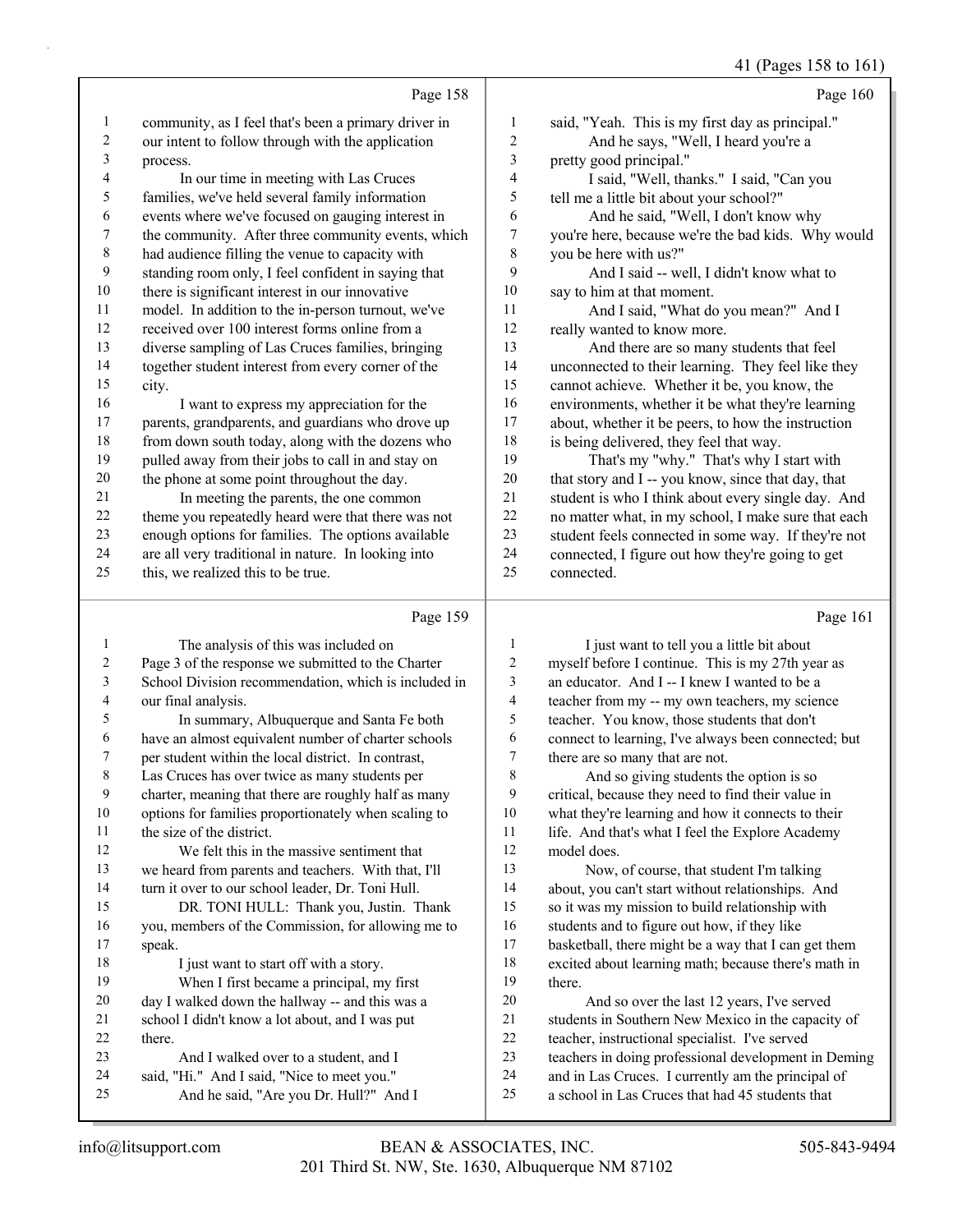# 42 (Pages 162 to 165)

|                  | Page 162                                                                                                 |                  | Page 164                                                                                               |
|------------------|----------------------------------------------------------------------------------------------------------|------------------|--------------------------------------------------------------------------------------------------------|
| $\mathbf{1}$     | felt like they didn't deserve a good education. And                                                      | 1                | level of research and a level of -- we've done our                                                     |
| $\overline{c}$   | now there's 96 students that do deserve a good                                                           | 2                | homework on the area and what facility needs we                                                        |
| 3                | education. It's because we have built a culture.                                                         | 3                | would need.                                                                                            |
| 4                | When I met Explore Academy, and I saw                                                                    | 4                | I would refer to sections $L(1)$ and $L(2)$ in                                                         |
| 5                | their model, it was like a pair -- it was a pair. I                                                      | 5                | that we scored perfectly and met all necessary                                                         |
| 6                | am an expert when it comes to the culture and                                                            | 6                | objectives in the application in terms of what we                                                      |
| $\boldsymbol{7}$ | building relationships and students in Las Cruces.                                                       | 7                | needed to do for facilities up to this point.                                                          |
| $\,$ 8 $\,$      | They are innovative; they're creative; they're                                                           | 8                | That being said, we know that we need to                                                               |
| 9                | outspoken; they're connected. They're very                                                               | 9                | do more than that to have a school open by next                                                        |
| 10               | exuberant. They need a learning -- they need a                                                           | 10               | fall. And we have.                                                                                     |
| 11               | learning facility that is like that to thrive.                                                           | 11               | We currently have -- currently have six                                                                |
| 12               | Now, of course, the Explore model is the                                                                 | 12               | sites, three of which have letters of interest                                                         |
| 13               | missing piece that I've been looking for. It's the                                                       | 13               | engaged with -- with the ownership of certain                                                          |
| 14               | missing piece that goes with the culture piece that                                                      | 14               | parcels of land. I can go over the exact areas if                                                      |
| 15               | I know Las Cruces students want. That's what they                                                        | 15               | need be. We have purchase agreements drafted for                                                       |
| 16               | want. And we have built connections with them                                                            | 16               | them, and we have three as backup.                                                                     |
| 17               | because of those qualities.                                                                              | 17               | We have done our due diligence up to this                                                              |
| 18               | I want to end with this. I carry this                                                                    | 18               | point to an extent that we can afford, which is not                                                    |
| 19               | note around from a student, and I carry it around,                                                       | 19               | much. Let's be honest, I think. As you go through                                                      |
| $20\,$           | and I put it in this so it doesn't get messed up.                                                        | 20               | this process, until we're official, we can't engage                                                    |
| 21               | It says, "To Dr. Hull. Thank you for giving me an                                                        | 21               | an architect or civil engineering to do it. But                                                        |
| $22\,$           | opportunity to learn the way I learn."                                                                   | 22<br>23         | we've had folks who have engaged the city and looked                                                   |
| 23<br>24         | Explore Academy will give them the                                                                       | 24               | at permitting and entitlements and the process of<br>timelines behind those.                           |
| 25               | opportunity to learn the way they learn.<br>Thank you.                                                   | 25               | And it's going to be -- it'll be tight.                                                                |
|                  |                                                                                                          |                  |                                                                                                        |
|                  |                                                                                                          |                  |                                                                                                        |
|                  | Page 163                                                                                                 |                  | Page 165                                                                                               |
| 1                | THE CHAIR: Thanks. Are we good?                                                                          | 1                | But given that approvals happen in mid-August, we                                                      |
| 2                | Okay. Thank you so much.                                                                                 | $\boldsymbol{2}$ | have to deal with the timelines we're provided.                                                        |
| 3                | And so as I start with everything, we                                                                    | 3                | But considering that, with the three                                                                   |
| 4                | appreciate all the time and effort and energy that                                                       | 4                | areas -- and I guess to back up a couple of steps --                                                   |
| 5                | you -- that you put into it and thank everyone who                                                       | 5                | we are intent on building a facility. We are. We                                                       |
| 6                | did travel and patience on the phone.                                                                    | 6                | feel like we have the -- the investment that we can                                                    |
| 7                | These are always difficult days, because                                                                 | $\tau$           | make or the investment that we can be able to pull                                                     |
| 8                | people want to know what time; and it's just really                                                      | 8                | in to provide a brand new facility for students in                                                     |
| 9                | difficult for us to figure that out.                                                                     | 9                | Las Cruces, provide the best type of facility for                                                      |
| 10               | So we also want to thank you for indulging                                                               | 10               | students.                                                                                              |
| 11               | us in our lack of flexibility in that sense. So I                                                        | 11               | And I think all students deserve that.                                                                 |
| 12               | do appreciate that.                                                                                      | 12               | They deserve to come into a school and feel welcome                                                    |
| 13               | So any -- any questions?                                                                                 | 13               | and feel like their school looks like a school and                                                     |
| 14               | (No response.)                                                                                           | 14<br>15         | functions like a school.                                                                               |
| 15               | THE CHAIR: I have -- well, I obviously                                                                   | 16               | Granted, I think there's obviously                                                                     |
| 16<br>17         | still have a concern about facility; because                                                             | 17               | financial compromises there. You have to be able to                                                    |
| 18               | there's -- there is that concern to just say, 'Well,                                                     | 18               | afford it. You can't build the Taj Mahal. But at<br>the same time, we feel the phased approach that we |
| 19               | we identified six spots" isn't really sufficient for<br>us. It isn't. Sure.                              | 19               | were planning with our architect team looks at doing                                                   |
| 20               | MR. JUSTIN BAIARDO: Yeah. I can speak to                                                                 | $20\,$           | an initial phase, which will be ready by next fall,                                                    |
| 21               | that in a very specific sense and a general sense.                                                       | 21               | pending approval today, starting work tomorrow with                                                    |
| 22               | I think in terms of the application, I --                                                                | $22\,$           | a site plan that we've already mapped out, some of                                                     |
| 23               | I'd like to start, I guess, with referring back to                                                       | 23               | the preliminary work we've already done.                                                               |
| 24<br>25         | the application. We -- what's put in front of us as<br>applicants is to provide, certainly, obviously, a | 24<br>$25\,$     | We move to a very, very specific site plan<br>right away, which gets us into submitting for            |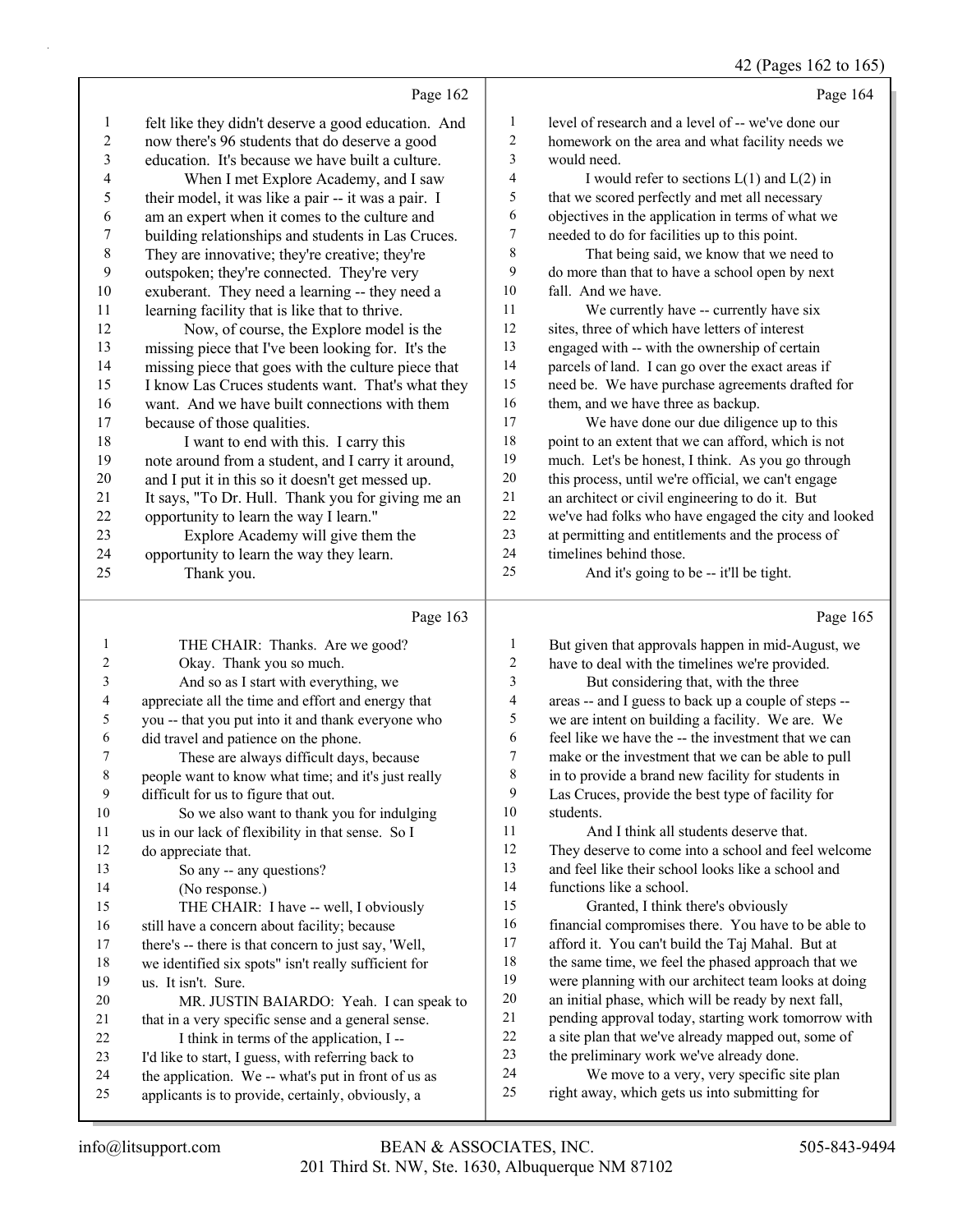43 (Pages 166 to 169)

|                | Page 166                                                                                            |              | Page 168                                                                      |
|----------------|-----------------------------------------------------------------------------------------------------|--------------|-------------------------------------------------------------------------------|
| $\mathbf{1}$   | entitlements and permits within the next five to six                                                | $\mathbf{1}$ | MR. JUSTIN BAIARDO: Rinconada one is                                          |
| $\overline{c}$ | weeks. Dirt work begins first and permits come back                                                 | 2            | still there, absolutely. There's one at Pioneer                               |
| 3              | just after the first of January, which gets us into                                                 | 3            | Place, which is on Burn Lane [verbatim] and Amador,                           |
| 4              | the building right at the end of July.                                                              | 4            | about 10 acres, which is southern Las Cruces.                                 |
| 5              | It's obviously a very tight timeline. We                                                            | 5            | Southern Las Cruces -- south and west is a lot of                             |
| 6              | do have a modular solution as a temporary option in                                                 | 6            | farmland, because that is one we felt as a -- you                             |
| 7              | case we have to put students in portables for what                                                  | 7            | know, going north with the Rinconada one, we also                             |
| $\,8\,$        | we feel like maybe for August and September. It's                                                   | $\,$ $\,$    | wanted to find one that was somewhat in the opposite                          |
| 9              | not ideal. But if -- I think if parents accept that                                                 | 9            | end of town.                                                                  |
| 10             | a new facility is being built for their students,                                                   | 10           | And so between the Amador and the --                                          |
| 11             | you know, six weeks in a portable, I feel like                                                      | 11           | sorry -- the Rinconada, which is a north and a south                          |
| 12             | everyone can handle that.                                                                           | 12           | facility.                                                                     |
| 13             | So -- but I feel like, yes, we have done                                                            | 13           | The other one is more the east side which                                     |
| 14             | everything we need to fulfill the obligations set                                                   | 14           | is on Walnut and Lohman, more like the east-central                           |
| 15             | forth in the application for having this -- we don't                                                | 15           | part of Las Cruces.                                                           |
| 16             | have to have a facility identified or, obviously,                                                   | 16           | Those are the ones that we have the                                           |
| 17             | any occupancy or lease signed until we into the                                                     | 17           | purchase agreements drafted for at this point.                                |
| 18             | planning year.                                                                                      | 18           | The other three are the far west part of                                      |
| 19<br>$20\,$   | But more than just what we are required to                                                          | 19<br>20     | Las Cruces, which is Motel and Bruin [verbatim]                               |
| 21             | have by the end of May when we submitted our<br>application, we have what we feel are six pieces of | 21           | Lane.<br>There is one on the far east, which is                               |
| $22\,$         | land, three that, like I say, we've already gone                                                    | $22\,$       | near to the Sonoma golf course, Sonoma Ranch and                              |
| 23             | through the steps of talking ownership, submitting                                                  | 23           | Sonoma Springs.                                                               |
| 24             | letters of intent, negotiating on price per square                                                  | 24           | And there is one that's north central on                                      |
| 25             | foot, price per acre, making sure the civil                                                         | 25           | Northeast Street and Solano, which is also one, I                             |
|                |                                                                                                     |              |                                                                               |
|                | Page 167                                                                                            |              | Page 169                                                                      |
| $\mathbf{1}$   | engineers and the architects, to the degree that we                                                 | 1            | believe, with the old golf course, which has since                            |
| $\overline{c}$ | can have them look at those sites, have done so and                                                 | 2            | gone belly-up.                                                                |
| 3              | done their due diligence, and with purchase                                                         | 3            | So those are the six.                                                         |
| 4              | agreements drafted for all three ready to go for                                                    |              |                                                                               |
| 5              |                                                                                                     | 4            | THE CHAIR: So you've talked to the                                            |
|                | tomorrow.                                                                                           | 5            | property folks with the -- that's building the                                |
| 6              | And so with three as the backup -- and                                                              | 6            | hospital there.                                                               |
| 7              | these six, we did feel like we wanted to make sure                                                  | 7            | MR. JUSTIN BAIARDO: For the Sonoma Ranch                                      |
| $\,8\,$        | were representative of the community. So we did                                                     | 8            | and Sonoma Springs?                                                           |
| 9              | actually pick one that's far west Las Cruces, far                                                   | 9            | THE CHAIR: No, the North Main and Solano.                                     |
| 10             | east Las Cruces, east central, north central, and in                                                | 10           | That's where they're building -- that's the old golf                          |
| 11             | southern Las Cruces as well, all of which are, we                                                   | 11           | course.                                                                       |
| 12             | feel, based on the zoning, the size, price and the                                                  | 12           | MR. JUSTIN BAIARDO: Correct. That's                                           |
| 13             | availability of utilities, all would be options.                                                    | 13           | right. And there's -- that's one that is -- because                           |
| 14             | We picked the best three that we felt like                                                          | 14           | it's a backup, because they are still trying to                               |
| 15             | were -- would lead to the best sense of timeliness                                                  | 15           | figure out where -- what part they would carve out                            |
| 16<br>17       | in terms of being able to open and be up and running                                                | 16<br>17     | for us.                                                                       |
| 18             | by the end of July for next year.<br>But having six that we've worked and done                      | 18           | THE CHAIR: It's been a mess, yeah.<br>MR. JUSTIN BAIARDO: We know the medical |
| 19             | due diligence on over the last two to three months,                                                 | 19           | center is going up. We've asked for about eight                               |
| 20             | we feel like we are in a -- in a place where we can                                                 | $20\,$       | acres. And, of course, if they're not willing to                              |
| 21             | start moving very quickly pending your approval.                                                    | 21           | move at our speed, we can't afford to go at their                             |
| 22             | THE CHAIR: So where are your top three?                                                             | 22           | speed, too; so, yeah.                                                         |
| 23             | MR. JUSTIN BAIARDO: The top three are, as                                                           | 23           | THE CHAIR: Just because permitting has                                        |
| 24             | mentioned, the --                                                                                   | 24           | been bad for them.                                                            |
| 25             | THE CHAIR: The Rinconada one?                                                                       | $25\,$       | MR. JUSTIN BAIARDO: The architect firm                                        |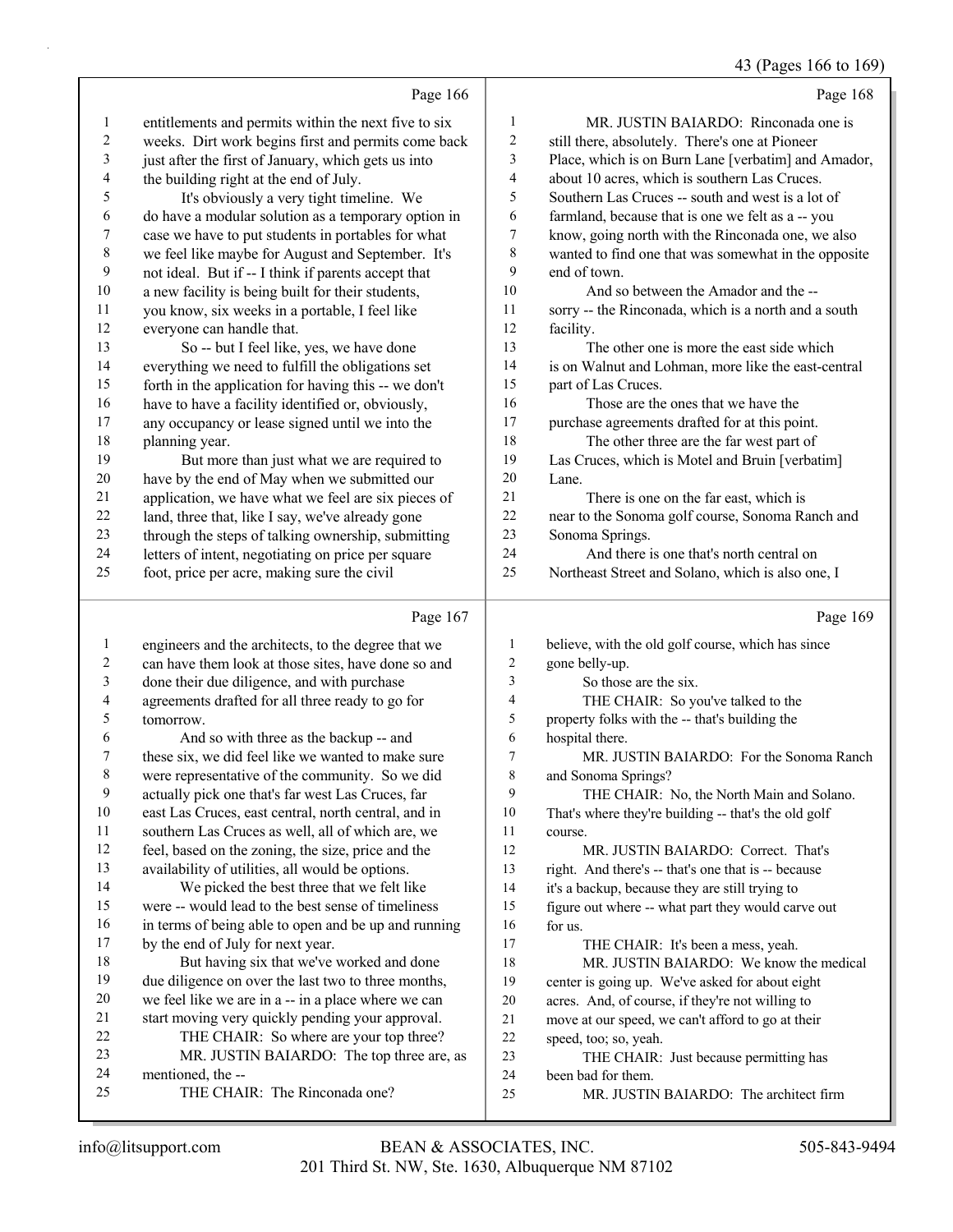#### 44 (Pages 170 to 173)

|    | Page 170                                             |                | Page 172                                             |
|----|------------------------------------------------------|----------------|------------------------------------------------------|
| 1  | we're working with in Las Cruces has a Las Cruces    | 1              | schools, assuming one can afford tuition and arrange |
| 2  | branch. And so I think they have a good pulse on     | 2              | transportation. A large portion of our district is   |
| 3  | how entitlements and permitting, the timelines are   | $\mathfrak{Z}$ | impoverished and just barely scraping by. Private    |
| 4  | going.                                               | $\overline{4}$ | school is not a realistic option for us.             |
| 5  | And there's no expedi- -- expediation.               | 5              | Furthermore" -- and so she goes on to say,           |
| 6  | Like, in Albuquerque, there's a -- in Albuquerque,   | 6              | "Therefore, transportation" -- transporting their    |
| 7  | you can pay for an expedited permit. It doesn't      | 7              | children to school every day further limits their    |
| 8  | happen in Las Cruces. So the times are the times.    | 8              | options.                                             |
| 9  | So I feel like that's our due diligence at this      | 9              | And so what I've heard from you before and           |
| 10 | point.                                               | 10             | at the meeting is the whole notion of options. Your  |
| 11 | COMMISSIONER CABALLERO: Madam Chair?                 | 11             | support is in Albuquerque. There's so many charter   |
| 12 | THE CHAIR: Commissioner Caballero?                   | 12             | schools per child. In Santa Fe, there are so many    |
| 13 | COMMISSIONER CABALLERO: This is my                   | 13             | charter schools per child. But I don't think it's    |
| 14 | concern. This school is pretty much going to be a    | 14             | just options alone. I don't think it's options       |
| 15 | replica of what's here in Albuquerque. And I do      | 15             | alone.                                               |
| 16 | remember looking at your -- the composition of the   | 16             | I grew up in El Paso. And the only ones              |
| 17 | school and you being here before.                    | 17             | with options were the affluent folks, white and      |
| 18 | And you had some -- some proposed                    | 18             | Hispanic. The rest of us had no options. We were     |
| 19 | percentages, especially in Hispanic, which never     | 19             | relegated to the bottom with very little resources.  |
| 20 | materialized. You were -- you didn't have enough.    | 20             | And so I believe that charter schools                |
| 21 | And I do remember you were in one location here, and | 21             | should provide options and also provide the options  |
| 22 | you moved to another location. And so I looked at    | 22             | to those that need it the most. We have not talked   |
| 23 | the income in your new location, and you're the --   | 23             | about what are the targets, where is it lacking in   |
| 24 | the charter school way, way north -- northeast.      | 24             | Las Cruces, where the most need in Las Cruces. And   |
| 25 | And so I looked at the income around that            | 25             | you had targeted -- or you had mentioned that in     |
|    | Page 171                                             |                | Page 173                                             |

#### Page

| 1  | area, and it is very high. And so I look at your --  | 1     | your meeting in Las Cruces. But then you decided    |
|----|------------------------------------------------------|-------|-----------------------------------------------------|
| 2  | at your breakdown. And my contention has been that   | 2     | that you were going to go elsewhere.                |
| 3  | there's charter schools amongst us that do whatever  | 3     | I don't know where all these other options          |
| 4  | needs to with done to be well-balanced, so they're   | 4     | are. But I'm concerned that families that really    |
| 5  | not heavy-laden with -- with the challenges of -- of | 5     | need it are not going to have a realistic option to |
| 6  | kids at the very low end, kids that need a lot of    | 6     | go to your school because of transportation.        |
| 7  | people, kids that are bilingual only.                | 7     | So the closer you are to them, the more             |
| 8  | Those schools -- you can see them in                 | $8\,$ | satisfied we are going to be, to be able to offer   |
| 9  | downtown and in the minority areas, minority         | 9     | options to the very, very poor. And those folks are |
| 10 | districts. And they're heavy-laden. And some of --   | 10    | the ones with limited resources, and those are the  |
| 11 | we've lost some of those charter schools.            | 11    | kids that really are going to need your new system  |
| 12 | But the schools in the more affluent --              | 12    | of education.                                       |
| 13 | and we can say that people can find us, can get to   | 13    | If you do again what you did in                     |
| 14 | us. But it's not that real. That is not that real.   | 14    | Albuquerque, you're in a section of Albuquerque,    |
| 15 | Because I went through that. I was able to take my   | 15    | they don't need it. Yes, you're providing options   |
| 16 | son to a magnet school. But not everybody else.      | 16    | to those affluent families. It's fine, fine. And    |
| 17 | I had the means to do it. And so it                  | 17    | we look at your statistics, your breakdown, your    |
| 18 | became a school just for the affluent. I didn't      | 18    | scores. They're wonderful. They're wonderful        |
| 19 | have the money; but I sure had the time and energy   | 19    | scores.                                             |
| 20 | and the flexibility for me and my wife to be taking  | 20    | And so I don't want a repeat of that. I             |
| 21 | him there.                                           | 21    | want to be able to see somewhere close -- even if   |
| 22 | I do have a letter here by one of your --            | 22    | it's in the periphery of low income, where you're   |
| 23 | your folks that says -- and this is from Devega [ph] | 23    | going to get slapped around with Spanish-only kids  |
| 24 | Nelson -- that says that it isn't much of a choice   | 24    | at a good percentage.                               |
| 25 | at all. "There's, of course, several private         | 25    | And I don't want to inundate your school            |
|    |                                                      |       |                                                     |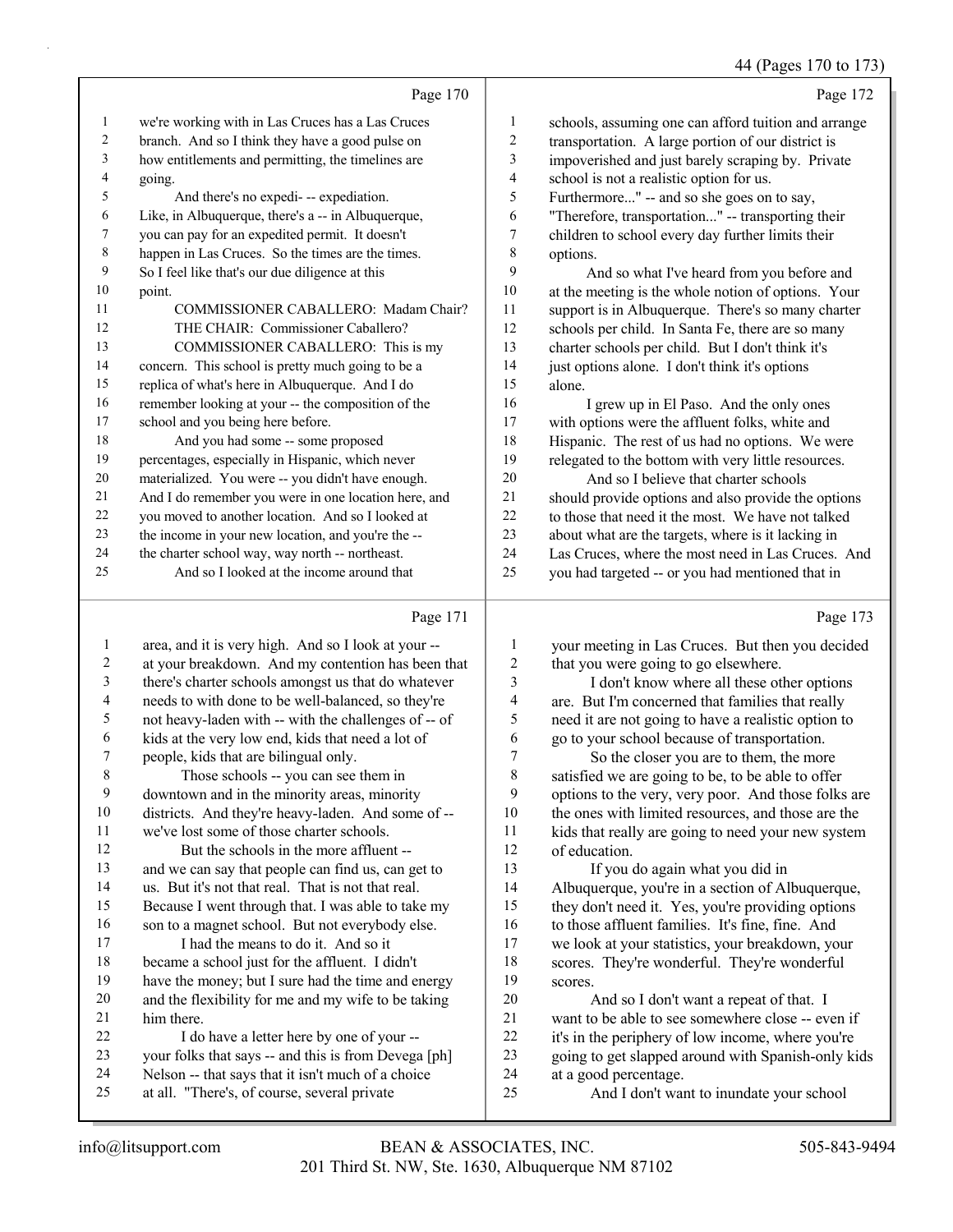45 (Pages 174 to 177)

|    | Page 174                                             |    | Page 176                                             |
|----|------------------------------------------------------|----|------------------------------------------------------|
| 1  | with just that, because I know that the schools that | 1  | compared to our Albuquerque campus when --.          |
| 2  | have 100 percent are having difficulty.              | 2  | THE CHAIR: Oh, I'm sorry. Could you                  |
| 3  | But it should be a school where kids with            | 3  | introduce yourself?                                  |
| 4  | money and kids with no money, Anglo, Hispanic,       | 4  | MS. ELISHA VARELA: Elisha Varela. It's               |
| 5  | Native, Black, all converge and learn from each      | 5  | hard to keep getting compared or criticized about    |
| 6  | other. Because the learning that kids have when      | 6  | our Albuquerque campus when it's not the school      |
| 7  | they have other type of children is tremendous. You  | 7  | we're talking about in this moment.                  |
| 8  | take it everywhere when you grow up.                 | 8  | Our Albuquerque demographic, when compared           |
| 9  | So that's my main concern, Madam Chair.              | 9  | to the schools directly around us, is strikingly     |
| 10 | THE CHAIR: Okay. Thank you.                          | 10 | different, because we do represent the district. We  |
| 11 | COMMISSIONER CABALLERO: I don't know if              | 11 | have kids from all corners of the city. We have      |
| 12 | there's any solution to that.                        | 12 | eight buses. Sometimes kids come from 75 minutes     |
| 13 | THE CHAIR: Okay. Thank you, I appreciate             | 13 | away from the South Valley or from the pueblos.      |
| 14 | it.                                                  | 14 | We do not do anything that would                     |
| 15 | DR. TONI HULL: I'd like to speak to that.            | 15 | discourage it. In fact, we promote it. Our           |
| 16 | So currently, I'm the principal of a school in       | 16 | technology is available, so that if technology is an |
| 17 | Las Cruces that is a school of choice; and, yes, we  | 17 | issue, that is not an issue. And that's the same as  |
| 18 | do have transportation. But half of the students --  | 18 | what we will do for the Las Cruces campus.           |
| 19 | so out of that 96, about half get picked up.         | 19 | Part of this did come from parents. Even             |
| 20 | And so our school is Title I. Everyone               | 20 | some of the parents who actually talked today, their |
| 21 | gets free lunch and breakfast and is a variety of    | 21 | biggest concern is not transportation; it's          |
| 22 | backgrounds when it comes to ethnicity.              | 22 | supplies. They want to know, "Can you help us with   |
| 23 | And so you're right. I mean, I definitely            | 23 | the Chromebook? Can you get us uniforms?" Those      |
| 24 | agree. We want kids to -- diversity is so important  | 24 | are the things that are 90 percent of their concern. |
| 25 | and actually is one of our tenets at the school.     | 25 | They'll be happy to bring the kids to                |
|    |                                                      |    |                                                      |

# Page 175

|    | Page 175                                             |    | Page 177                                            |
|----|------------------------------------------------------|----|-----------------------------------------------------|
| 1  | The problem is that -- the resources to              | 1  | school, a lot of them. And we also mapped the       |
| 2  | grow that. I mean, right now we have 96 kids. I      | 2  | addresses. We looked at all our interest forms from |
| 3  | could have 296, but I can't because of -- you know,  | 3  | Las Cruces. And with Toni's help, we mapped them    |
| 4  | just lack of resources when it comes to what we need | 4  | out and looked at where the families are coming     |
| 5  | to expand and staffing and things like that. And     | 5  | from, and where the families -- where are the       |
| 6  | there are just some limitations.                     | 6  | schools -- particularly in middle schools, where    |
| 7  | But the district has done everything they            | 7  | there is a big drop in proficiency between middle   |
| 8  | can, you know.                                       | 8  | and high school, where are the more [inaudible]     |
| 9  | And so we do have that. And we've                    | 9  | ones, and are those students needing more options.  |
| 10 | moved -- this is our third location. So I did want   | 10 | And so a lot of thought goes into that.             |
| 11 | to speak to that, too. It's just -- so the third     | 11 | And, yes, we are [inaudible] at facilities.         |
| 12 | location. And kids are so resilient and parents      | 12 | Everybody is, I think, to an extent. It's           |
| 13 | have found us in all those locations. So that group  | 13 | frustrating. But our goal, and our goal for         |
| 14 | of students that I'm the principal of kind of is in  | 14 | Albuquerque, since, apparently, that's also called  |
| 15 | flux and finding different places. And that is the   | 15 | into question here, and Las Cruces, is always going |
| 16 | group, very diverse group. And they find us and      | 16 | to be, "Do you look like the district around you?"  |
| 17 | they do get to us.                                   | 17 | Because -- and I think I said this at the           |
| 18 | And I do have some students that we                  | 18 | community input hearing. Because if you don't       |
| 19 | luckily have a bus stop right there. So that's kind  | 19 | represent the district around you, your demographic |
| 20 | of handy, too, that they can take the bus as well.   | 20 | will look wildly different.                         |
| 21 | But I agree with you. We do want a mix,              | 21 | In that sense, we can't look at the                 |
| 22 | definitely.                                          | 22 | Albuquerque school's demographic and then say,      |
| 23 | MS. ELISHA VARELA: I guess -- I think                | 23 | "That's what Las Cruces will look like," because    |
| 24 | I -- also, I want to start my response to this       | 24 | Albuquerque and Las Cruces do not look alike. They  |
| 25 | with -- it's really difficult to keep getting        | 25 | don't have the same demographic.                    |
|    |                                                      |    |                                                     |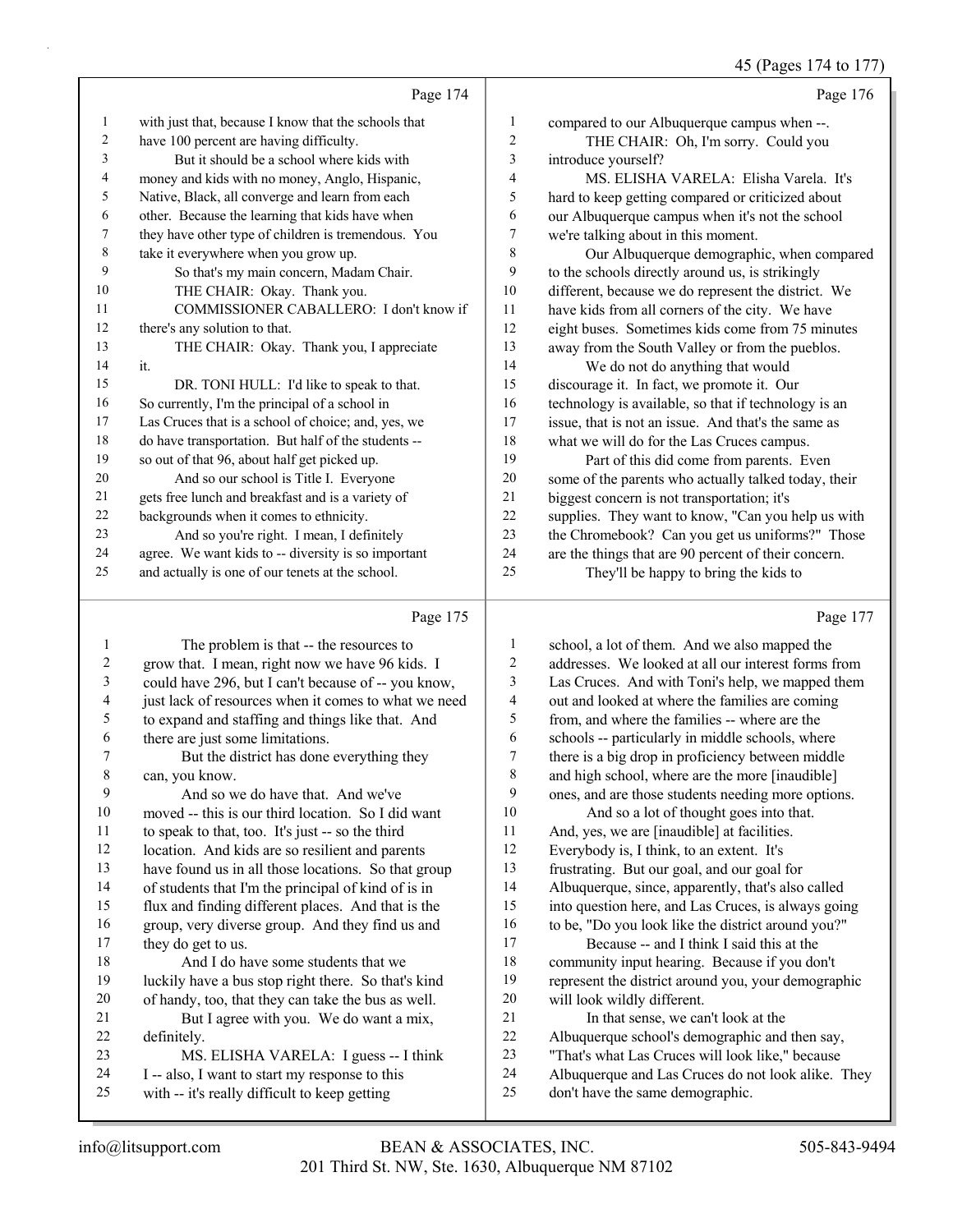46 (Pages 178 to 181)

|                |                                                      |                         | 46 (Pages 178 to 18)                                 |
|----------------|------------------------------------------------------|-------------------------|------------------------------------------------------|
|                | Page 178                                             |                         | Page 180                                             |
| 1              | So I think that that's important to look             | $\mathbf{1}$            | about an Albuquerque expansion into Las Cruces. And  |
| 2              | at is the facility that we have here and the campus  | 2                       | I fail to see where that's organic.                  |
| 3              | we have going here is very different, because        | 3                       | And then your own words just a second ago            |
| 4              | Albuquerque is very different than Las Cruces.       | 4                       | stated that, "If we come in." And so it's hard --    |
| 5              | They're not the same place.                          | 5                       | you're expressing concern about being compared to    |
| 6              | But as far as diversity when looking at              | 6                       | Albuquerque and what goes on in Albuquerque; yet     |
| 7              | programming, actually inundates us with ELLs. This   | $\tau$                  | some of the things that -- even that you're          |
| 8              | model is actually perfect for it. It can completely  | $\,$ 8 $\,$             | communicating is expressing that, "if we come in."   |
| 9              | be tailored to a school that's 50 percent ELL. It's  | 9                       | And I have a real concern with that.                 |
| 10             | kind of the beauty of the model that attracted me in | 10                      | MR. JUSTIN BAIARDO: Can I speak to that?             |
| 11             | the first place six years ago, something that can    | 11                      | THE CHAIR: Yes.                                      |
| 12             | really be tailored to meet the needs of the students | 12                      | MR. JUSTIN BAIARDO: All right. I would               |
| 13             | that walk in the door and then change year to year   | 13                      | like to address this, this fundamental               |
| 14             | if need be. You don't get that pretty much           | 14                      | misunderstanding. And I think it goes back to the    |
| 15             | anywhere.                                            | 15                      | specifics of our model, which were outlined in the   |
| 16             | So that's one of the things that I think             | 16                      | application. Because our model is non-traditional,   |
| 17             | makes this model the most special and that Dr. Hull  | 17                      | to say the least.                                    |
| 18             | will be available to kind of run with, because the   | 18                      | What Explore Academy -- or what we've                |
| 19             | whole school should be tailored to the kids. And it  | 19                      | called the Explore Learning Model -- is a framework. |
| 20             | should match the district around it.                 | 20                      | And I mentioned in my speech, it is sandbox in which |
| 21             | If we come into a school and have                    | $21\,$                  | a school can be built with its own personality.      |
| 22             | 60 percent Caucasians students in Las Cruces, I      | 22                      | I would echo the same sentiment for                  |
| 23             | would be wondering what's going on in the school,    | 23                      | Dr. Hull. We feel like she is the perfect fit for a  |
| 24             | when Las Cruces is very different population-wise.   | 24                      | school leader in that community, and exactly the     |
| 25             | But 40 or 50 percent Caucasian in Albuquerque, that  | 25                      | kind of culture that she envisions is one that we    |
|                | Page 179                                             |                         | Page 181                                             |
| 1              | looks like the district schools around us.           | 1                       | feel would meet well with our model.                 |
| 2              | And not everything in the center of town             | 2                       | What exists in Albuquerque is a function             |
| 3              | is affluent. If you walk down Montgomery, which the  | 3                       | of the teachers that teach in Albuquerque. And I     |
| $\overline{4}$ | closest high school to us is Del Norte, not the same | $\overline{\mathbf{4}}$ | want to be very, very clear about that. What the     |
| 5              | picture as La Cueva.                                 | 5                       | teachers have brought into existence in Albuquerque  |

6 So it's definitely depending on where

- you're looking. Las Cruces is not Albuquerque.
- We're aware of it, and that is one of our biggest
- goals is representative population. 10 THE CHAIR: Thank you.
- 11 Commissioner Chavez?

12 COMMISSIONER CHAVEZ: Madam Chair. Gosh,

- where do I start? Let me just start with I have the
- utmost respect for Dr. Toni Hull. And she's an incredible leader. I've known her for about
- 15 years now, and just a remarkable person. And so
- I have no doubt in her leadership ability and being
- able to run a successful school. I think her record
- shows that and speaks for itself. 20 However, I want to just kind of echo
- Commissioner Caballero's concerns, and with -- with
- 22 the whole school. And I have a hard time
- understanding -- I've heard this before, even the
- community input hearing. This term about organic.
- This is an organic situation, and yet we're talking

 teachers have brought into existence in Albuquerque with the flavors and the community and the curriculum that they have built is all within a box. Our box just happens to be really big, where they have a lot of flexibility and latitude in what they teach, as long as they're anchoring to the standards. 12 This curriculum, the beauty of it, if you

 get down into the weeds -- and it does require -- 14 our application does specify this -- in terms of what the curriculum is. We've had a couple of 16 Commissioners visit the school. We have -- CSD comes every year. And it's something that it's cool to see in action; but at the same time, we are not replicating.

20 We are not replicating at all. This is a framework that can be applied to a novel environment with novel students, with a passionate leader, to make it what he, or she, in this case, feels is best for that community. And so filling in that box and filling that frame and that framework is going to be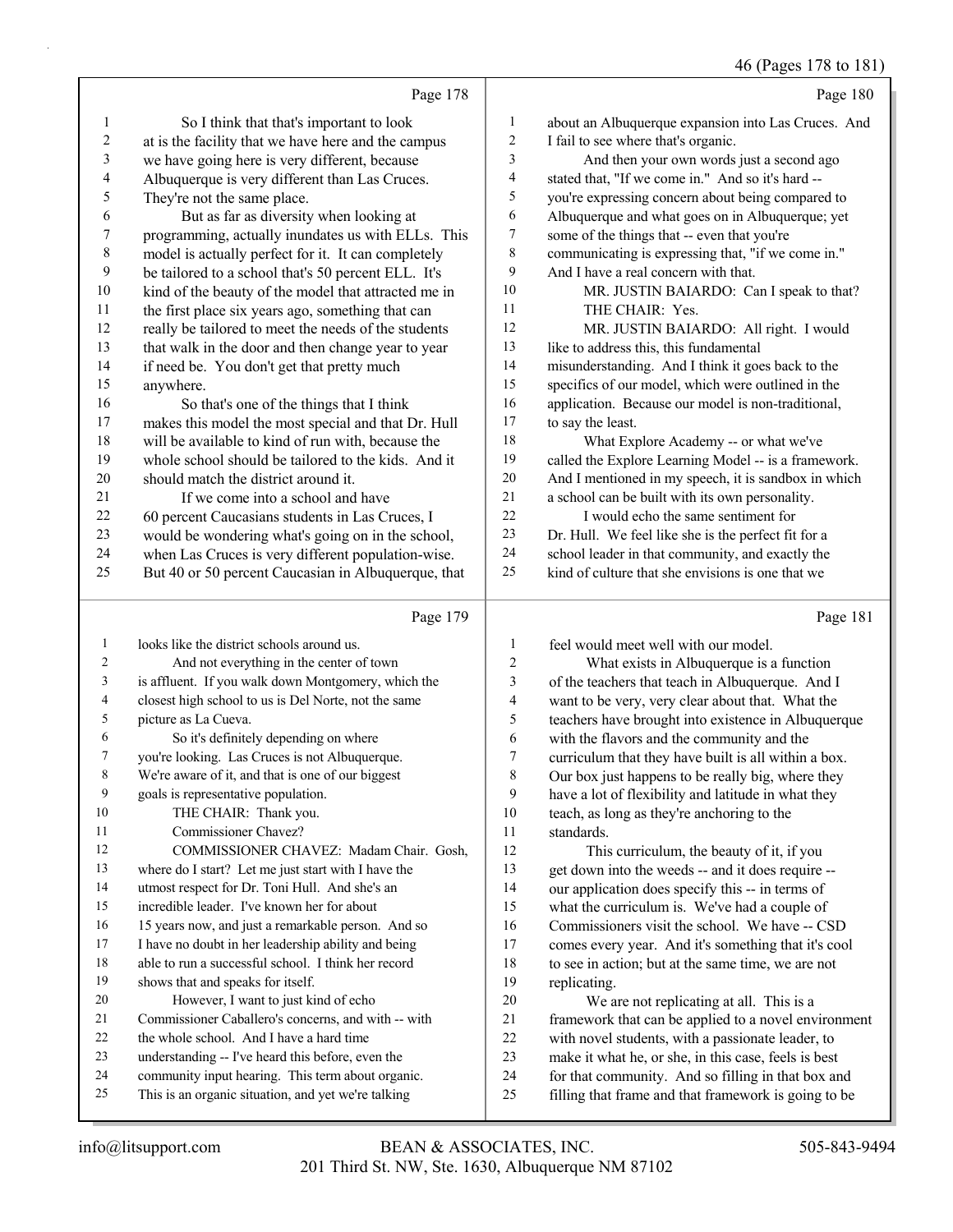#### 47 (Pages 182 to 185)

|                                  |                                                                                                      |                               | 4/ (Pages 182 to 185                                                                              |
|----------------------------------|------------------------------------------------------------------------------------------------------|-------------------------------|---------------------------------------------------------------------------------------------------|
|                                  | Page 182                                                                                             |                               | Page 184                                                                                          |
| $\mathbf{1}$                     | up to the staff and the leader and the teachers that                                                 | 1                             | COMMISSIONER CHAVEZ: One other concern                                                            |
| $\boldsymbol{2}$                 | bring it into existence.                                                                             | 2                             | I'd like to bring to the table is I appreciate your                                               |
| $\mathfrak{Z}$                   | What it's going to look like is going to                                                             | 3                             | Spanish-speaking parents that you had on the phone,                                               |
| $\overline{\mathcal{A}}$         | be phenomenally different than what is in                                                            | $\overline{\mathcal{A}}$      | which you didn't have any during the community input                                              |
| 5                                | Albuquerque. The culture in Albuquerque is largely                                                   | 5                             | session. But going back to the review sheet, it                                                   |
| 6                                | driven by our founding staff. The staff that came                                                    | 6                             | specifically states here, the response that you gave                                              |
| $\boldsymbol{7}$                 | on that initial year largely created the personality                                                 | $\tau$                        | to letter C, "Bilingual, multicultural, Indian                                                    |
| $\,$ $\,$                        | of what is now the -- the school moving forward.                                                     | $\,$ 8 $\,$                   | education and Hispanic education," "The response                                                  |
| 9                                | That is not what we're bringing to                                                                   | 9                             | does not indicate where or how students' families                                                 |
| $10\,$                           | Las Cruces. What we're bringing is a framework that                                                  | 10                            | will be involved or give an indication of the                                                     |
| 11                               | can be applied with an innovative and passionate                                                     | 11                            | supports to be given to help students with the home                                               |
| 12                               | leader and innovative and passionate teachers to                                                     | 12                            | language that is not English achieved at a high                                                   |
| 13                               | fill in all of that information, to engage students                                                  | 13                            | level."                                                                                           |
| 14                               | and create a culture in that community that works                                                    | 14                            | And so we keep talking about -- you know,                                                         |
| 15                               | for those students.                                                                                  | 15                            | you're trying to make this some type of model or for                                              |
| 16                               | And so I want to be very clear on that,                                                              | 16                            | success; yet -- yet it's even in the review here                                                  |
| 17                               | because that is not a replication in any sense.                                                      | 17                            | that it lacks in that area.                                                                       |
| 18                               | This is us -- we are experts on the framework. We                                                    | 18                            | And so I'm thinking about the                                                                     |
| 19                               | are not experts on Las Cruces. Dr. Hull can create                                                   | 19                            | Spanish-speaking parents that you just -- that you                                                |
| $20\,$                           | a community that we are excited to watch come into                                                   | $20\,$                        | had speaking in support. And yet my question is how                                               |
| 21                               | existence within that.                                                                               | $21\,$                        | are you going to meet the needs of those kids?                                                    |
| 22                               | And what it gives her and her teachers the                                                           | 22                            | MR. JUSTIN BAIARDO: Give me a second. I                                                           |
| 23                               | ability to do is to create again. What they create                                                   | 23                            | will -- before Ms. Varela takes the microphone on                                                 |
| 24                               | is going to be best for their students. And when                                                     | 24                            | this, I would like to at least point out that the                                                 |
| 25                               | you compare, let's say, five years down the road,                                                    | 25                            | application, in conjunction with our capacity                                                     |
|                                  | Page 183                                                                                             |                               | Page 185                                                                                          |
|                                  |                                                                                                      |                               |                                                                                                   |
| $\mathbf{1}$                     | you compare the two schools, ultimately, they should                                                 | 1                             | interview -- this was asked by our review team. It                                                |
| $\overline{c}$<br>$\mathfrak{Z}$ | look different. They should be absolutely                                                            | $\overline{c}$<br>3           | was one thing that was asked specifically of us,                                                  |
|                                  | different, because they are tailored to two student                                                  |                               | because it was an area in the application where                                                   |
| $\overline{\mathcal{L}}$<br>5    | populations.                                                                                         | $\overline{\mathcal{L}}$<br>5 | obviously, there was some scoring deductions that                                                 |
| 6                                | And that's the beauty of the model. As                                                               | $\sqrt{6}$                    | took place.                                                                                       |
| 7                                | Ms. Varela said, if it is 50 percent ELL, the model                                                  | $\overline{7}$                | But as in the final recommendation, the                                                           |
| $\,$ 8 $\,$                      | can support that. It can have a significant ELL                                                      | 8                             | review team determined that the responses by us, the                                              |
| 9                                | component. We have the flex times built into the                                                     | 9                             | school, during the capacity interview adequately<br>addressed the concerns in that section of the |
| $10\,$                           | academic support, the different flavors of classes                                                   | 10                            | written application.                                                                              |
| 11                               | that can lend themselves to dual language; all of<br>that is within a frame that can be filled in by | 11                            | So, I mean, we did address it.                                                                    |
| 12                               | those who bring the school into existence.                                                           | 12                            | I'll let Ms. Varela address it again right                                                        |
| 13                               | We are at the very, very infancy stage of                                                            | 13                            | now. But I did want to say that inclusion with                                                    |
| 14                               | creating the school. The framework is what it is.                                                    | 14                            | the -- what was packaged as our final application                                                 |
| 15                               | But what's going to happen over the next year is the                                                 | 15                            | with the -- with the capacity interview included, we                                              |
| 16                               | creation of a brand new culture and personalities of                                                 | 16                            | feel like that was addressed.                                                                     |
| 17                               | a school that fits perfectly for the school leader,                                                  | 17                            | And I'll let you address it some more.                                                            |
| 18                               | the staff, and the students who come to enroll in                                                    | 18                            | MS. ELISHA VARELA: Yeah. During our                                                               |
| 19                               | that model.                                                                                          | 19                            | capacity interview, some of the reviewers actually                                                |
| 20                               | I do want to say that this is an                                                                     | $20\,$                        | mentioned that the rubric in the section was                                                      |
| 21                               | application for Las Cruces. And I want to make sure                                                  | 21                            | identical to the rubric in another section, which is                                              |
| 22                               | that we do remain tethered to that in a sense.                                                       | 22                            | something that we always pointed out, because the                                                 |
|                                  |                                                                                                      |                               |                                                                                                   |

- 23 Theorie didn't 100 p<br>
24 questions were.<br>
25 But in talkin
	- But in talking with them, I think part of

our track record in Albuquerque, because this is a

novel endeavor altogether; so...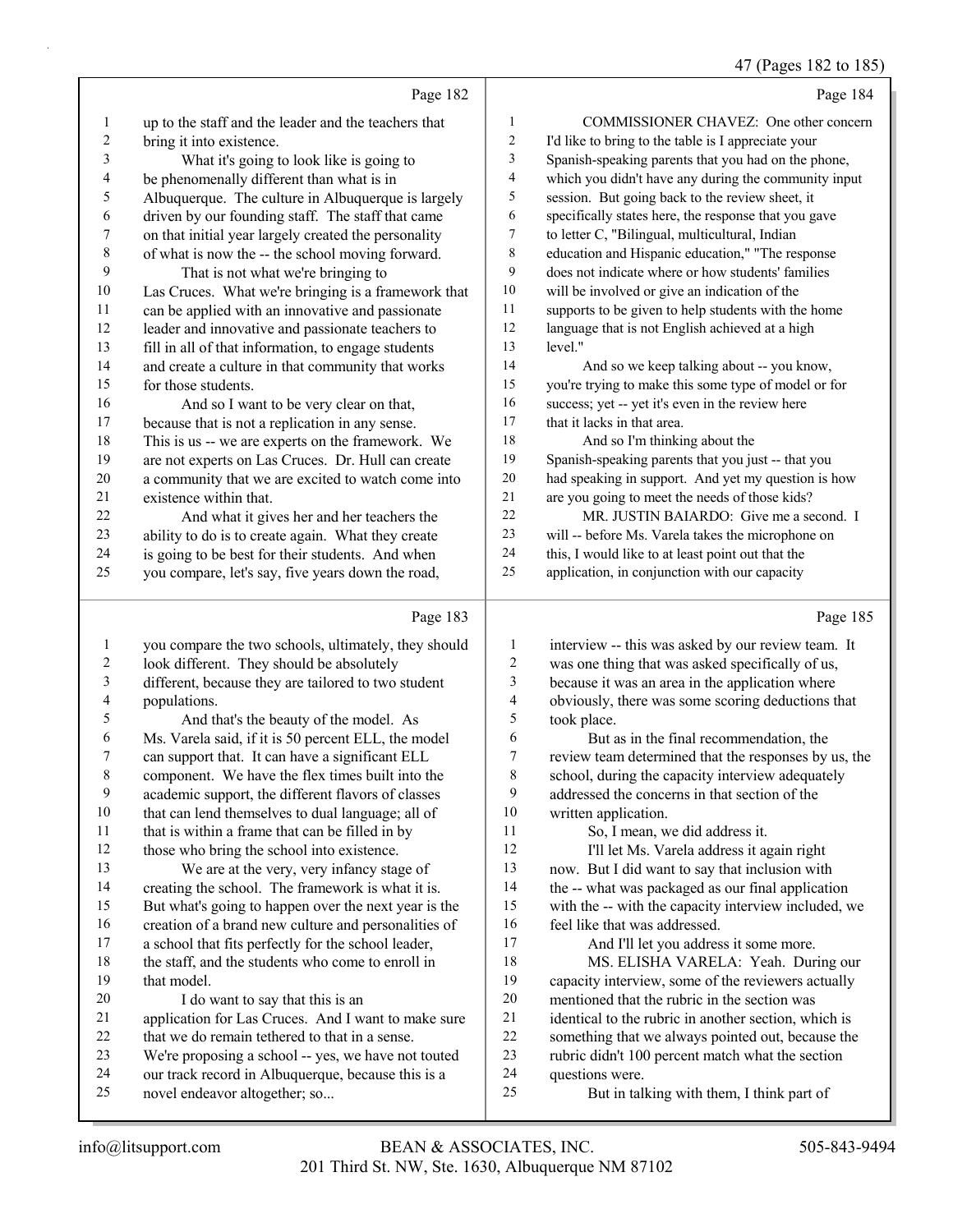#### 48 (Pages 186 to 189)

|                          |                                                      |                  | 48 (Pages 180 to 189)                               |
|--------------------------|------------------------------------------------------|------------------|-----------------------------------------------------|
|                          | Page 186                                             |                  | Page 188                                            |
| $\mathbf{1}$             | it had to do with when they read our application,    | 1                | quickly exit ELL, partially because we don't let    |
| $\sqrt{2}$               | there were certain things that they made assumptions | 2                | them just kind of flail in an ELD class and get     |
| $\sqrt{3}$               | on that when we -- they asked us directly, we were   | 3                | English language arts credit. They also need to     |
| $\overline{\mathcal{A}}$ | like, "Well, that was an assumption."                | $\overline{4}$   | know English language arts and grade-level biology  |
| 5                        | So one of them was the idea of input. So             | 5                | and grade-level quadratics. All of those things are |
| 6                        | when reading it, they didn't take into account the   | 6                | super-important.                                    |
| 7                        | PTO, or the parent organizations, or the teachers    | $\overline{7}$   | That is part of the reason why, when we             |
| $\,$ $\,$                | creating their flavors, and the surveying that we do | 8                | discussed this section and they looked at the       |
| 9                        | for parents. They didn't take any of that into       | 9                | different things that we had stated, I think that   |
| $10\,$                   | account when they read it. And then when we brought  | $10\,$           | was some of the confusion. And it was one of the    |
| 11                       | it, they were like, "Oh, yeah, we did see that."     | 11               | things I was most hurt about when I read the        |
| 12                       | And so the other part that I think either            | 12               | reviews, because I worked so hard on that section,  |
| 13                       | was not stated heavily enough, but then I -- at the  | 13               | and we did so much work together to make sure we    |
| 14                       | community input hearing, I felt I was slightly       | 14               | were conveying what the school can do and what it   |
| 15                       | criticized for really pounding it home that          | 15               | can do in the population that we are anticipating.  |
| 16                       | everything should be equitable -- the ELD component  | 16               | But it is not something that is brushed             |
| 17                       | that works within our school and that can be         | 17               | off in any way. And I don't want that to be a       |
| 18                       | expanded is really, really effective in getting      | 18               | perception. Because it's a focus. And our flex      |
| 19                       | students to not only develop academic English but    | 19               | periods and our support work so well for it that    |
| 20                       | simultaneously not lose content.                     | $20\,$           | it's one of the things actually, I'm the most proud |
| 21                       | I think that is a misstep that I see in so           | 21               | of the school model.                                |
| 22                       | many schools, where they focus so hard on developing | 22               | COMMISSIONER CHAVEZ: You keep using the             |
| 23                       | the English language, they forget these are also     | 23               | word "equitable." But there is a difference between |
| 24                       | children that are at grade level, and they deserve   | $24\,$           | being equitable and having equity.                  |
| 25                       | the science and the math and the social studies and  | 25               | MS. ELISHA VARELA: Correct.                         |
|                          | Page 187                                             |                  | Page 189                                            |
| $\mathbf{1}$             | the language arts to be on par.                      | $\mathbf{1}$     | COMMISSIONER CHAVEZ: I mentioned, even at           |
| 2                        | That takes a lot of finesse, really,                 | $\boldsymbol{2}$ | the community hearing, that even Lau v. Nichols is  |
| 3                        | because you have to look at their level of academic  | 3                | all about "equitable" versus "equity". So I have a  |
| 4                        | English, pair it with where they have to be          | $\overline{4}$   | concern with still the focus on "equitable."        |
| 5                        | grade-wise and not let those slip.                   | 5                | THE CHAIR: Commissioner Chavez, do you              |
| 6                        | And I know that is definitely not a                  | 6                | have a mic?                                         |
| 7                        | perfect science for anyone; but it's crucial and     | 7                | COMMISSIONER CHAVEZ: Yes, I do. Can you             |
| 8                        | it's part of the thing that we've kind of woven into | 8                | hear me now?                                        |
| 9                        | the model for our flex periods.                      | 9                | THE CHAIR: This gentleman is having great           |
| 10                       | We don't like pulling students who are not           | 10               | difficulty in hearing.                              |
| 11                       | sufficient in English from their content classes.    | 11               | COMMISSIONER CHAVEZ: I'll just repeat my            |
| 12                       | Having a structure where we can accommodate and      | 12               | comment. There is a difference between being        |
| 13                       | modify and make sure they're able to access the      | 13               | equitable and equity. That's what Lau v. Nichols is |
| 14                       | information, everything is accessible in their home  | 14               | all about. And my concern is that we continue to    |
| 15                       | language, which in Las Cruces, majority will be      | 15               | use the word "equitable" as opposed to "equity."    |

outcome.

 Spanish, and then simultaneously receive the English language development instruction; those two

19 And maybe it was not stated clearly enough in the application section. But during the

 interview, when we were discussing this, it was one of the things that was kind of the most positive

students who enter Explore Academy-Albuquerque very

24 We like that model for that reason. The

components are so crucial.

thing.

16 MR. JUSTIN BAIARDO: I think the difference between equality and equity --

 Ms. Var- -- we do function to support students in a way that is suitable for -- which is focusing on equitable, yes, which -- giving every student the same level of support does not benefit students that some need more support than others. That is equity. 23 Equality means you give everyone the same<br>24 thing.

25 We have mentioned, and she has mentioned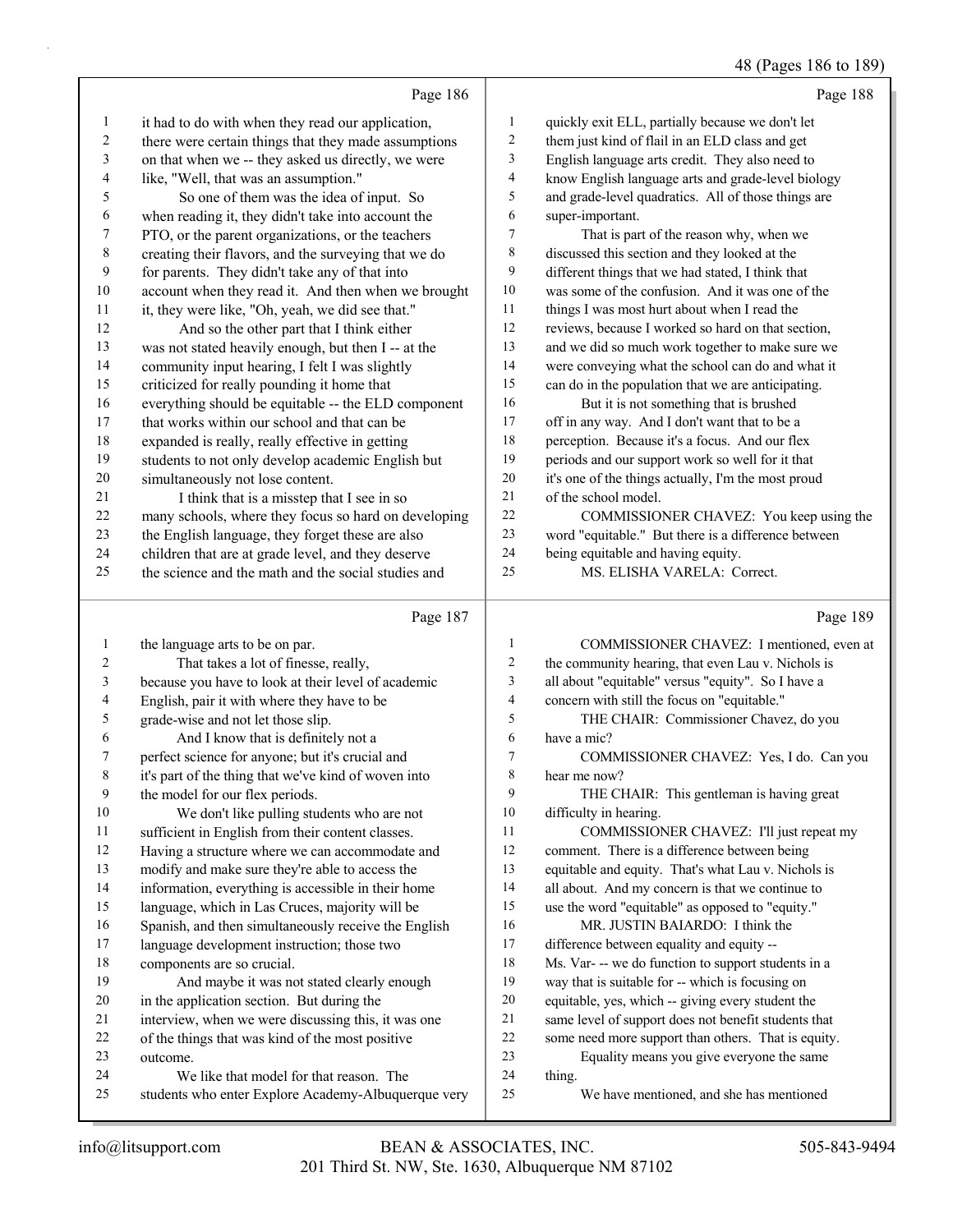49 (Pages 190 to 193)

Page 190 equity. That is our model; equity. Not every student needs the same level of support as another student, which is why our support systems are very personal to the student, okay? 5 THE CHAIR: Commissioner Caballero? 6 COMMISSIONER CABALLERO: Yes. I don't want you to misunderstand my -- my point that I'm trying to get across. I'm not making any negative judgments of your teaching methodology, your approach teaching children. 11 What I'm concerned about is -- and the comparison to Albuquerque, whether you resent it or not -- is that you had a goal to meet for -- the language learners, and you didn't meet that. You didn't have hardly any of those here in Albuquerque. And you lost a lot of those when you moved from one side to the other. 18 So my position was, these guys moved away from that population. And so when I was in Las Cruces, I expected targeting areas. And I brought it up a little while ago. "Where are you going to be located? How are you going to solve this? You're moving away? How can you be in the periphery of the very poor?" 25 And I didn't hear a word on how you're Page 192 El Paso got involved. They put a lot of money. It ended up a school for the affluent, because it was put into a place where nobody could reach it other than people that had cars. 5 And so 80 -- 60 percent were from Juarez, very, very affluent, the rest of us, middle class-ish from El Paso. 8 So I don't want that to happen again in Las Cruces. We're at an early stage where I can say no. I can say no, because I brought -- I brought it up in Las Cruces, that I don't hear anything about, "This is the area that needs, we're going to do it here," or, "This is our closest site to be -- to have a bigger impact on where the need is very great." 16 I don't hear that. I just hear options, options for the affluent, options for the rich. Options. 19 It's not all. Charter schools in this state was made to -- to offer options for those that really need it and offer the public schools an option to new methodology. 23 You're providing an option for new<br>24 methodology But at the same time you've methodology. But at the same time, you've got to show that you can get kids that really need it and Page 193

#### Page 191

| 1           | going to approach that. You have a bunch of sites.   | 1              | are at the bottom and bring them up to the top.      |
|-------------|------------------------------------------------------|----------------|------------------------------------------------------|
| 2           | A bunch of those, I don't know if they're in there   | 2              | Those are real options. And then you prove it, and   |
| 3           | somewhere.                                           | 3              | then our public schools can replicate.               |
| 4           | So my concern is really that when we                 | $\overline{4}$ | Otherwise, we're just financing private              |
| 5           | finished the meeting, there were two ladies,         | 5              | schools for the affluent at public expense if we     |
| 6           | Spanish-speaking ladies in the crowd that didn't     | 6              | don't push for service to those that really need it. |
| 7           | speak. And I went over, and I said, "How do you      | 7              | You could have said -- are we going to               |
| $\,$ 8 $\,$ | think" -- well, they were excited about the          | 8              | provide transportation to 60 percent of the          |
| 9           | Explore. They understood it was coming to the        | 9              | students? I don't know how you're going to do that.  |
| 10          | community.                                           | 10             | But that's about the only way, if you go into a very |
| 11          | And so they were a little confused as to             | 11             | affluent part of Las Cruces. You managed it in       |
| 12          | the discussion of -- that you were going to go       | 12             | Albuquerque. It's there. Nobody's put a stop to      |
| 13          | somewhere, that they kind of understood that you     | 13             | it. Nobody said anything.                            |
| 14          | wanted to buy.                                       | 14             | But it's early enough in Las Cruces -- for           |
| 15          | So I don't know whether -- when you got              | 15             | me, I'm the only one of ten that can say no, this is |
| 16          | support from parents, especially Hispanic parents,   | 16             | not going to happen, unless you provide this option  |
| 17          | they were fully aware that you were going to be      | 17             | to those that really need it.                        |
| 18          | located in northeast Las Cruces or where.            | 18             | Thank you, Madam Chair.                              |
| 19          | And people get excited. But very poor,               | 19             | COMMISSIONER ARMBRUSTER: Madam Chair?                |
| 20          | limited folks that -- that need your -- your type of | 20             | THE CHAIR: I'm going to be brief.                    |
| 21          | charter school are not going to be able to -- to     | 21             | COMMISSIONER ARMBRUSTER: I wanted to ask             |
| 22          | reach your school.                                   | 22             | you a question. That's fine.                         |
| 23          | There's a lot of good intentions. My son             | 23             | THE CHAIR: And I'm -- this is going to be            |
| 24          | went to a magnet school, and it was done with a lot  | 24             | quick. My concern has always been that in the        |
| 25          | of good intentions. Some of the key people in        | 25             | application and at the community input hearing,      |
|             |                                                      |                |                                                      |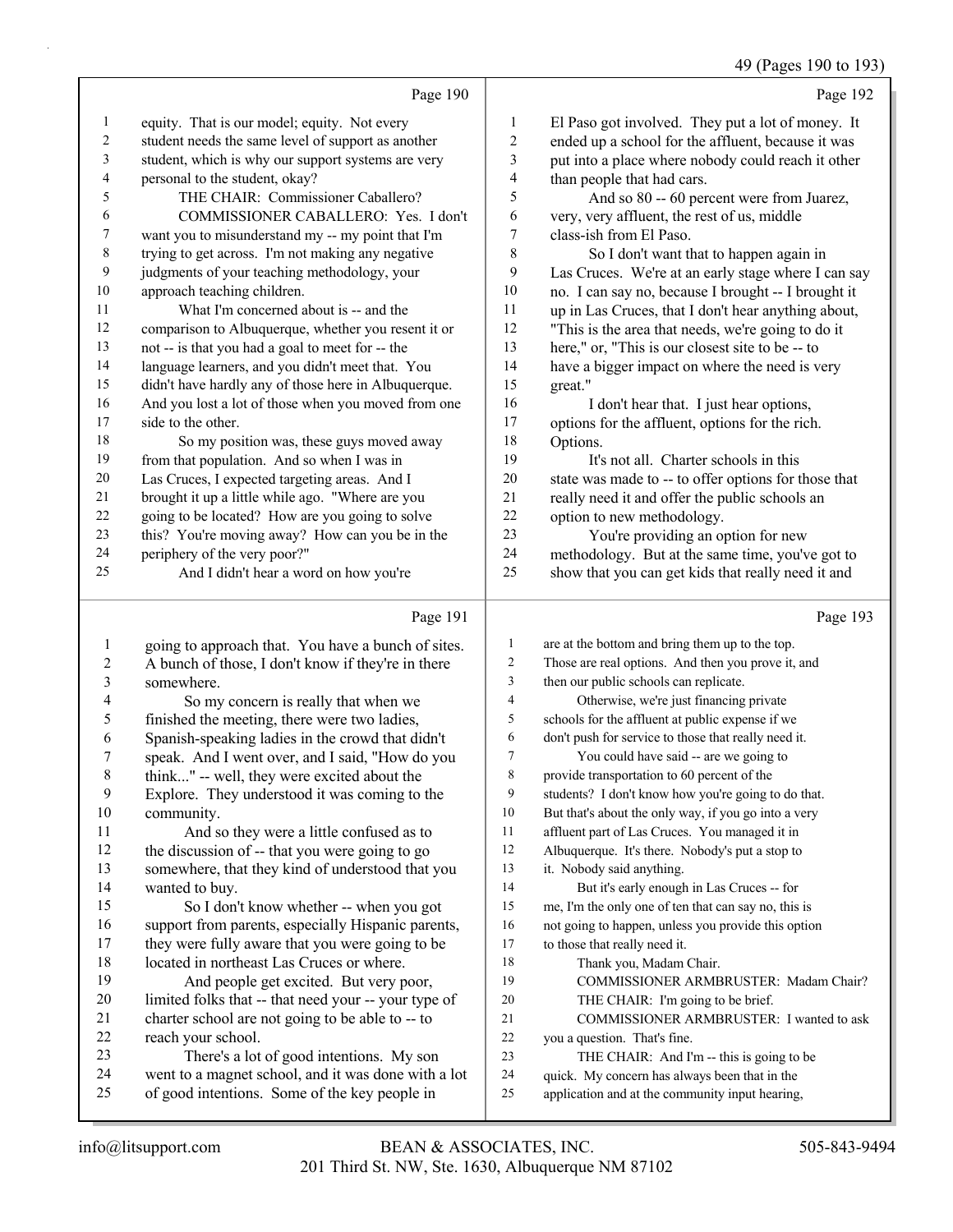# 50 (Pages 194 to 197)

|          | Page 194                                             |                | Page 196                                                      |
|----------|------------------------------------------------------|----------------|---------------------------------------------------------------|
| 1        | there was no indication that there truly was         | $\mathbf{1}$   | tell them where to locate.                                    |
| 2        | community participation in the application.          | $\overline{2}$ | COMMISSIONER ARMBRUSTER: I just want to                       |
| 3        | And there obvious -- this school is the              | 3              | know, are all of these in the super-rich part --              |
| 4        | first school whose community input hearing that I    | $\overline{4}$ | THE CHAIR: They're not. They're not.                          |
| 5        | have participated in, that there was not the         | 5              | But until we know that that's where they're going to          |
| 6        | founding -- there wasn't anyone locally sitting      | 6              | be, it's just pure conjecture.                                |
| 7        | there on the founding team that was part of the      | $\overline{7}$ | COMMISSIONER ARMBRUSTER: Okay. Because I                      |
| 8        | community.                                           | 8              | don't know anything about Las Cruces.                         |
| 9        | So that when Commissioner Chavez makes a             | 9              | THE CHAIR: Right. And I understand that.                      |
| 10       | reference to this school being organically grown, I  | 10             | But we're talking in what-ifs at -- because we don't          |
| 11       | don't -- I absolutely did not see it in the          | 11             | know where they're going to be. And that's the                |
| 12       | application, and it certainly was not representative | 12             | concern that's being raised.                                  |
| 13       | at that community input hearing. It was completely   | 13             | COMMISSIONER ARMBRUSTER: So in                                |
| 14       | lacking.                                             | 14             | Las Cruces, in general, I guess -- because it's not           |
| 15       | And I'm sorry if I'm -- if I'm offending             | 15             | every school -- what is the free and reduced lunch            |
| 16       | you or anything at this point in time, but           | 16             | kind of rate that Las Cruces, in general -- we're             |
| 17       | DR. TONI HULL: No, no, no, definitely                | 17             | talking about a community; right?                             |
| 18       | not.                                                 | 18             | THE CHAIR: It's high. It's high.                              |
| 19       | THE CHAIR: But it's just a statement.                | 19             | COMMISSIONER ARMBRUSTER: High as in,                          |
| 20       | It's just a statement. It's a statement.             | 20             | like, over 50? 60? 80?                                        |
| 21       | DR. TONI HULL: Okay.                                 | 21             | THE CHAIR: I can tell you that each one                       |
| 22       | THE CHAIR: Commissioner Armbruster?                  | 22             | of our charter schools has -- I think every one of            |
| 23       | COMMISSIONER ARMBRUSTER: I just have a               | 23             | our charters has 100. It is -- yeah. Yeah.                    |
| 24       | question to ask you, because I have no idea about    | 24             | COMMISSIONER DAVIS: How many charter                          |
| 25       | Las Cruces.                                          | 25             | schools are in Las Cruces?                                    |
|          |                                                      |                |                                                               |
|          | Page 195                                             |                | Page 197                                                      |
| 1        | THE CHAIR: Oh. I'm sorry.                            | 1              | THE CHAIR: We have five. I always have                        |
| 2        | COMMISSIONER ARMBRUSTER: And my question             | $\overline{c}$ | to count them. We have La Academia Dolores Huerta             |
| 3        | is, these places that Mr. Baiardo just talked about, | 3              | which is a middle school. We have J. Paul Taylor              |
| 4        | which I have no idea, are all of those upper income  | $\overline{4}$ | which is K-through-8. We have Alma d'Arte, which is           |
| 5        | areas?                                               | 5              | a high school. We have La Montañas, which is a high           |
| 6        | THE CHAIR: Well, no. But I'll also say               | 6              | school. And we have New Americas, which is a high             |
| 7        | this. Until a site is absolutely identified, it's    | $\tau$         | school.                                                       |
| 8        | too hard to say -- and I'll agree. I have an issue   | $\,$ 8 $\,$    | COMMISSIONER DAVIS: So is there --                            |
| 9        | with that, because we've had -- Las Cruces is        | 9              | COMMISSIONER CABALLERO: Raíces.                               |
| 10       | smaller. We get it. And it's not Albuquerque. And    | 10             | THE CHAIR: And Raíces, which just opened.                     |
| 11       | I am not comparing Albuquerque and Las Cruces.       | 11             | I think they're opening. But they just currently              |
| 12       | However, it's large enough that there --             | 12             | opened, which is an elementary.                               |
| 13       | that there are certain communities that you would be | 13             | COMMISSIONER DAVIS: So is there a need                        |
| 14       | serving. And without knowing the location -- and     | 14             | for another charter school?                                   |
| 15       | we're dealing with schools, as Commissioner          | 15             | THE CHAIR: That's a -- that's a question                      |
| 16       | Caballero mentioned; not necessarily this school,    | 16             | to be answered.                                               |
| 17       | but also other schools that might have moved.        | 17             | COMMISSIONER DAVIS: To be determined?                         |
| 18       | So without saying -- knowing the intention           | 18             | THE CHAIR: Right. Right.                                      |
| 19       | of where it's going to be built, it is impossible to | 19             | Are there any other questions? If not --                      |
| 20       | say who they're going to be serving. But they're     | 20             | okay.                                                         |
| 21       | not -- but we don't know. Until they tell us where   | 21             | COMMISSIONER DAVIS: Is there someone in                       |
| 22       | they're going to be, we're conjecturing.             | 22             | the audience?                                                 |
| 23       | COMMISSIONER ARMBRUSTER: But are these               | 23             | THE CHAIR: No, I'm sorry. The                                 |
| 24<br>25 | three --<br>THE CHAIR: They're not all. But we can't | 24<br>25       | opportunity for public comment has -- has already<br>expired. |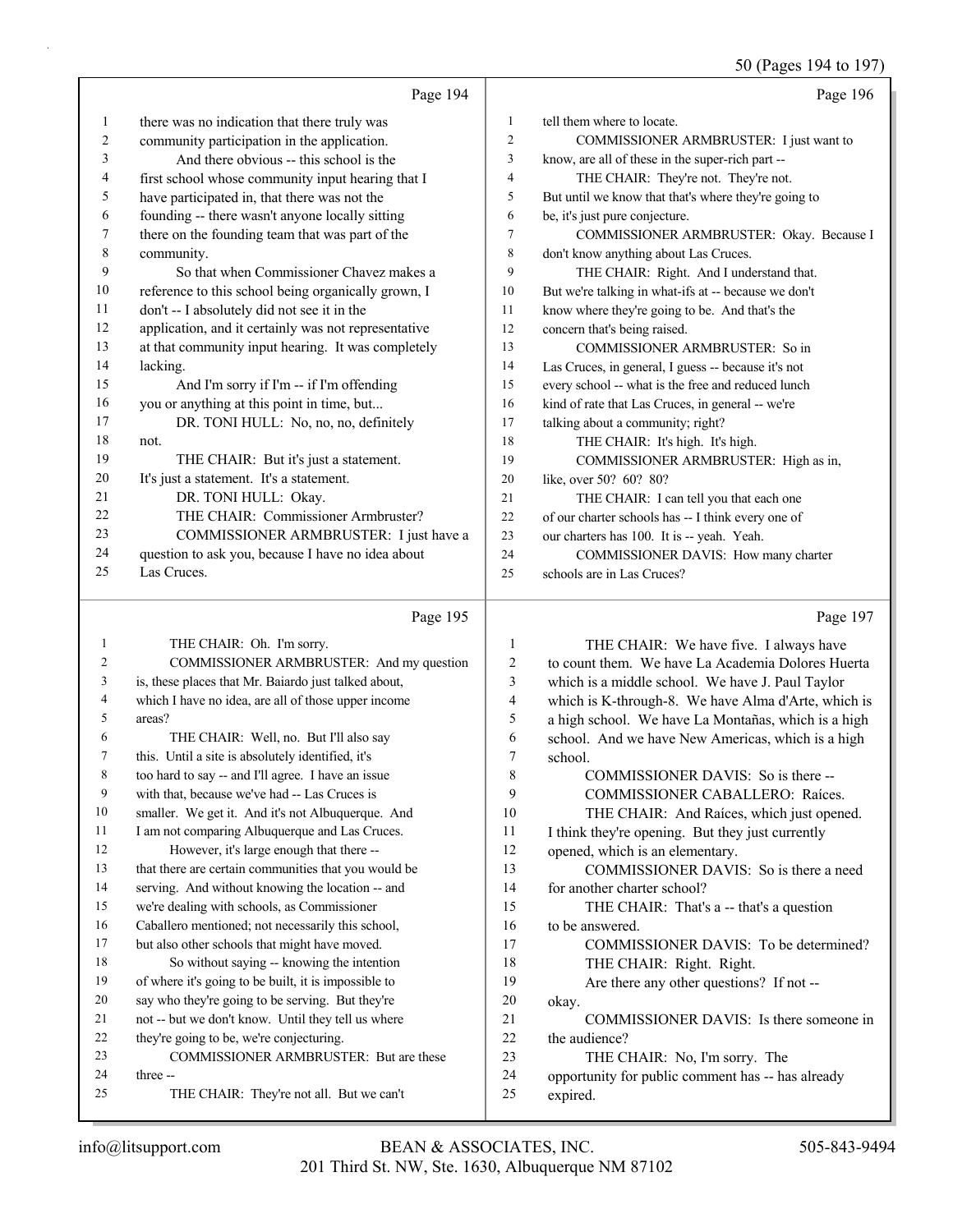51 (Pages 198 to 201)

|          | Page 198                                                 |                | Page 200                                             |
|----------|----------------------------------------------------------|----------------|------------------------------------------------------|
| 1        | FROM THE FLOOR: I'm just asking a                        | 1              | THE CHAIR: So I move that the Public                 |
| 2        | question about what do you mean by organic? You can      | $\overline{2}$ | Education Commission come out of Closed Session.     |
| 3        | plant a seed in Position A and Position B.               | 3              | The matters discussed in the closed meeting were     |
| 4        | THE CHAIR: I'm sorry. We can't.                          | $\overline{4}$ | limited only to those specified in the motion for    |
| 5        | FROM THE FLOOR: Okay. Well, I don't                      | 5              | closure -- excuse me -- and no vote was taken during |
| 6        | think you understand what the whole principle --         | 6              | the Closed Session.                                  |
| 7        | THE CHAIR: I -- I'm going to move that                   | 7              | <b>COMMISSIONER RUIZ: Second.</b>                    |
| 8        | the Public Education Commission enter into a Closed      | 8              | THE CHAIR: So second by Commissioner                 |
| 9        | Session. The subjects to be discussed are issues         | 9              | Ruiz. Roll call, please.                             |
| 10       | pertaining to issuance, suspension, renewal, or          | 10             | COMMISSIONER ARMBRUSTER: Commissioner                |
| 11       | revocation of a charter license application,             | 11             | Robbins?                                             |
| 12       | pursuant to NMSA 1978 Section 10-15-1(H)(1),             | 12             | <b>COMMISSIONER ROBBINS: Yes.</b>                    |
| 13       | specifically approval, approval with conditions, or      | 13             | COMMISSIONER ARMBRUSTER: Commissioner                |
| 14       | denial of Explore Charter School application.            | 14             | Voigt?                                               |
| 15       | COMMISSIONER RUIZ: Second.                               | 15             | <b>COMMISSIONER VOIGT: Yes.</b>                      |
| 16       | THE CHAIR: There's a second by                           | 16             | <b>COMMISSIONER ARMBRUSTER: Commissioner</b>         |
| 17       | Commissioner Ruiz.                                       | 17             | Armbruster votes "Yes."                              |
| 18       | Roll call, please?                                       | 18             | <b>Commissioner Davis?</b>                           |
| 19       | COMMISSIONER ARMBRUSTER: Commissioner                    | 19             | COMMISSIONER DAVIS: Yes.                             |
| 20       | Raftery?                                                 | 20             | <b>COMMISSIONER ARMBRUSTER: Commissioner</b>         |
| 21       | COMMISSIONER RAFTERY: Yes.                               | 21             | Chavez?                                              |
| 22       | COMMISSIONER ARMBRUSTER: Commissioner                    | 22             | <b>COMMISSIONER CHAVEZ: Yes.</b>                     |
| 23       | Gipson?                                                  | 23             | COMMISSIONER ARMBRUSTER: Commissioner                |
| 24       | THE CHAIR: Yes.                                          | 24             | Gipson?                                              |
| 25       | COMMISSIONER ARMBRUSTER: Commissioner                    | 25             | THE CHAIR: Yes.                                      |
|          |                                                          |                |                                                      |
|          | Page 199                                                 |                | Page 201                                             |
| 1        | Crone?                                                   | 1              | COMMISSIONER ARMBRUSTER: Commissioner                |
| 2        | COMMISSIONER CRONE: Yes.                                 | 2              | Raftery?                                             |
| 3        | COMMISSIONER ARMBRUSTER: Commissioner                    | 3              | COMMISSIONER RAFTERY: Yes.                           |
| 4        | Chavez?                                                  | 4              | COMMISSIONER ARMBRUSTER: Commissioner                |
| 5        | COMMISSIONER CHAVEZ: Yes.                                | 5              | Crone?                                               |
| 6        | COMMISSIONER ARMBRUSTER: Commissioner                    | 6              | COMMISSIONER CRONE: Yes.                             |
| 7        | Ruiz?                                                    | 7              | <b>COMMISSIONER ARMBRUSTER: Commissioner</b>         |
| $\circ$  | COMMISSIONER RUIZ: Yes.                                  | 8              | Ruiz?                                                |
| 9        | <b>COMMISSIONER ARMBRUSTER: Commissioner</b>             | 9              | COMMISSIONER RUIZ: Yes.                              |
| 10       | Davis?                                                   | 10             | <b>COMMISSIONER ARMBRUSTER: Commissioner</b>         |
| 11       | COMMISSIONER DAVIS: Yes.                                 | 11             | Caballero?                                           |
| 12       | <b>COMMISSIONER ARMBRUSTER: Commissioner</b>             | 12             | COMMISSIONER CABALLERO: Yes.                         |
| 13       | Caballero?                                               | 13             | COMMISSIONER ARMBRUSTER: We are out,                 |
| 14       | COMMISSIONER CABALLERO: Yes.                             | 14             | ten-to-zero.                                         |
| 15       | COMMISSIONER ARMBRUSTER: Commissioner                    | 15             | MS. KAREN WOERNER: Can I just check if               |
| 16       | Armbruster votes "Yes."                                  | 16             | they can hear us?                                    |
| 17       | Commissioner Voigt?                                      | 17             | Can those of you on the line hear us? I'm            |
| 18       | COMMISSIONER VOIGT: Yes.                                 | 18             | not seeing this phone on that display.               |
| 19       | <b>COMMISSIONER ARMBRUSTER: Commissioner</b>             | 19             | (A discussion was held off the record.)              |
| 20       | Robbins?                                                 | 20             | THE CHAIR: Okay. Are we --                           |
| 21       | COMMISSIONER ROBBINS: Yes.                               | 21             | MS. KAREN WOERNER: We can't seem to get              |
| 22       | COMMISSIONER ARMBRUSTER: Ten. Passes.                    | 22             | it.                                                  |
| 23       | THE CHAIR: Motion passes, ten-zero.                      | 23             | MR. ALAN BRAUER: I think we should just              |
| 24<br>25 | Thank you.<br>(Closed Session conducted off the record.) | 24<br>25       | move on, Chair.<br>COMMISSIONER RUIZ: Madam Chair?   |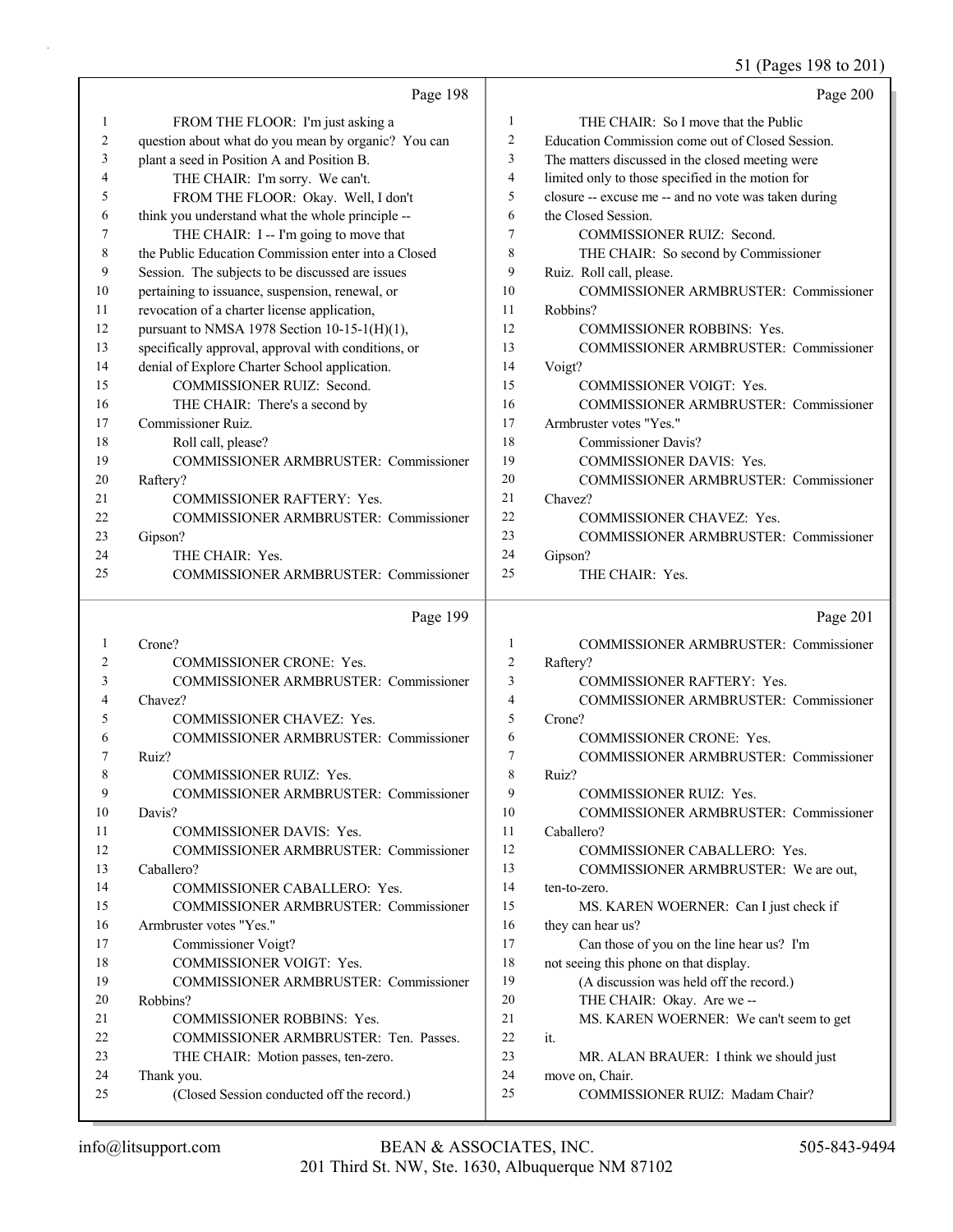52 (Pages 202 to 205)

|          | Page 202                                                                  |                | Page 204                                                                                                |
|----------|---------------------------------------------------------------------------|----------------|---------------------------------------------------------------------------------------------------------|
| 1        | THE CHAIR: Yes.                                                           | 1              | seven-to-three.                                                                                         |
| 2        | COMMISSIONER RUIZ: I move that the Public                                 | 2              | Okay. Thank you. And we do absolutely                                                                   |
| 3        | Education deny the application for Explore Charter                        | 3              | thank you for the time and effort that you've --                                                        |
| 4        | School for the following -- the Public Education                          | 4              | that you've put in.                                                                                     |
| 5        | Commission -- I'm sorry -- deny the application for                       | 5              | So are we done?                                                                                         |
| 6        | Explore Charter School for the following reasons:                         | 6              | COMMISSIONER DAVIS: He's done.                                                                          |
| 7        | The application does not offer an                                         | 7              | COMMISSIONER CABALLERO: I'm done.                                                                       |
| 8        | educational program consistent with the requirements                      | 8              | THE CHAIR: So we're in recess until                                                                     |
| 9        | and purposes of the Charter Schools Act.                                  | 9              | tomorrow morning at 9:00.                                                                               |
| 10       | The application is contrary to the best                                   | 10             | (Proceedings in recess at 4:45 p.m.)                                                                    |
| 11       | interests of the Charter School's projected                               | 11             |                                                                                                         |
| 12       | students, local community, or local school district.                      | 12             |                                                                                                         |
| 13       | And the application does not offer a clear                                | 13             |                                                                                                         |
| 14       | plan for facilities.                                                      | 14             |                                                                                                         |
| 15       | COMMISSIONER CRONE: Second.                                               | 15             |                                                                                                         |
| 16       | THE CHAIR: There's a motion by                                            | 16             |                                                                                                         |
| 17       | Commissioner Ruiz, a second by Commissioner Crone.                        | 17             |                                                                                                         |
| 18       | Any discussion?                                                           | 18             |                                                                                                         |
| 19       | (No response.)                                                            | 19             |                                                                                                         |
| 20       | THE CHAIR: Roll call, please.                                             | 20             |                                                                                                         |
| 21       | COMMISSIONER ARMBRUSTER: Commissioner                                     | 21             |                                                                                                         |
| 22       | Gipson?                                                                   | 22             |                                                                                                         |
| 23       | THE CHAIR: Yes.                                                           | 23             |                                                                                                         |
| 24       | COMMISSIONER ARMBRUSTER: Commissioner                                     | 24             |                                                                                                         |
| 25       | Davis?                                                                    | 25             |                                                                                                         |
|          |                                                                           |                |                                                                                                         |
|          |                                                                           |                |                                                                                                         |
|          | Page 203                                                                  |                | Page 205                                                                                                |
| 1        | <b>COMMISSIONER DAVIS: Yes.</b>                                           | 1              | BEFORE THE PUBLIC EDUCATION COMMISSION                                                                  |
| 2        | COMMISSIONER ARMBRUSTER: Commissioner                                     | $\overline{2}$ | <b>STATE OF NEW MEXICO</b>                                                                              |
| 3        | Voigt?                                                                    | $\mathfrak{Z}$ |                                                                                                         |
| 4        | COMMISSIONER VOIGT: No.                                                   | 4              |                                                                                                         |
| 5        | <b>COMMISSIONER ARMBRUSTER: Commissioner</b>                              | 5              |                                                                                                         |
| 6        | Chavez?                                                                   | 6              |                                                                                                         |
| 7        | COMMISSIONER CHAVEZ: Yes.                                                 | $\tau$<br>8    | REPORTER'S CERTIFICATE                                                                                  |
|          | <b>COMMISSIONER ARMBRUSTER: Commissioner</b>                              | 9              | I, Cynthia C. Chapman, RMR, CCR #219, Certified<br>Court Reporter in the State of New Mexico, do hereby |
| 9        | Raftery?                                                                  | 10             | certify that the foregoing pages constitute a true                                                      |
| 10       | <b>COMMISSIONER RAFTERY: Yes.</b>                                         | 11             | transcript of proceedings had before the said                                                           |
| 11       | COMMISSIONER ARMBRUSTER: Commissioner                                     | 12             | NEW MEXICO PUBLIC EDUCATION COMMISSION, held in the                                                     |
| 12       | Armbruster votes "No."                                                    | 13             | State of New Mexico, County of Santa Fe, in the                                                         |
| 13       | Commissioner Robbins?                                                     | 14             | matter therein stated.                                                                                  |
| 14       | <b>COMMISSIONER ROBBINS: No.</b>                                          | 15             | In testimony whereof, I have hereunto set my                                                            |
| 15       | COMMISSIONER ARMBRUSTER: Commissioner                                     | 16             | hand on August 30, 2019.                                                                                |
| 16       | Crone?                                                                    | 17             |                                                                                                         |
| 17       | <b>COMMISSIONER CRONE: Yes.</b>                                           | 18             |                                                                                                         |
| 18       | COMMISSIONER ARMBRUSTER: Commissioner                                     | 19             |                                                                                                         |
| 19       | Ruiz?                                                                     | 20             | Cynthia C. Chapman, RMR-CRR, NM CCR #219                                                                |
| 20       | <b>COMMISSIONER RUIZ: Yes.</b>                                            |                | BEAN & ASSOCIATES, INC.                                                                                 |
| 21       | COMMISSIONER ARMBRUSTER: Commissioner                                     | 21             | 201 Third Street, NW, Suite 1630<br>Albuquerque, New Mexico 87102                                       |
| 22       | Caballero?                                                                | 22             |                                                                                                         |
| 23       | COMMISSIONER CABALLERO: Yes.                                              | 23             |                                                                                                         |
| 24<br>25 | COMMISSIONER ARMBRUSTER: Seven to three.<br>THE CHAIR: The motion passes, | 24<br>25       | Job No.: 2364N (CC)                                                                                     |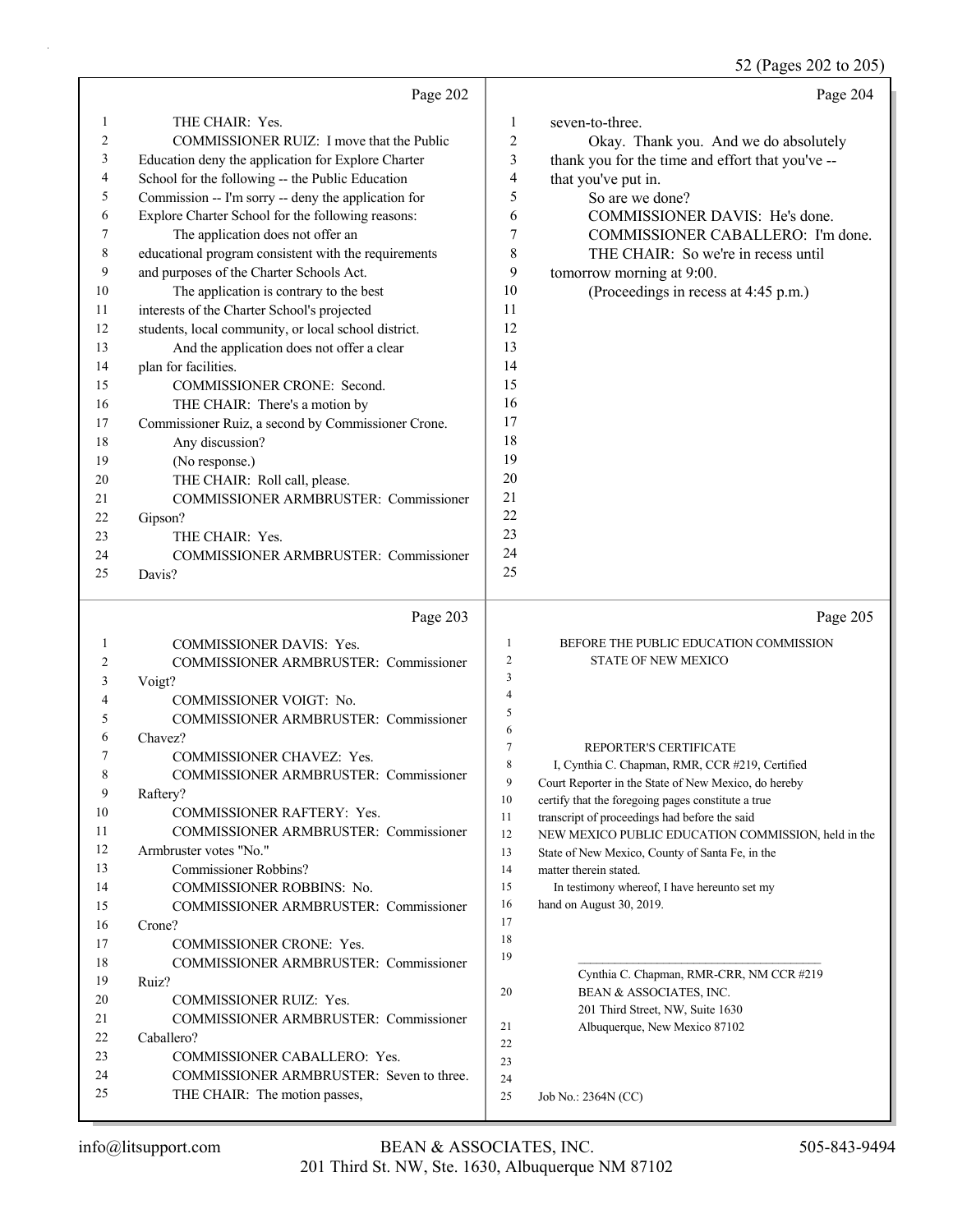|                | Page 206                                           |  |
|----------------|----------------------------------------------------|--|
| $\mathbf{1}$   | <b>RECEIPT</b>                                     |  |
| $\overline{2}$ | JOB NUMBER: 2364N CC Date: 8/22/19                 |  |
| 3              | PROCEEDINGS: OPEN PUBLIC MEETING, Volume One       |  |
| 4              | CASE CAPTION: In re: Public Meeting of the Public  |  |
| 5              | <b>Education Commission</b>                        |  |
| 6              | **************************                         |  |
| 7              | ATTORNEY: MS. BEVERLY FRIEDMAN - PED               |  |
| 8              | DOCUMENT: Transcript / Exhibits / Disks / Other    |  |
| 9              |                                                    |  |
| 10             | $RECD BY:$ TIME:                                   |  |
| 11             | **************************                         |  |
| 12             | ATTORNEY:                                          |  |
| 13             | DOCUMENT: Transcript / Exhibits / Disks / Other    |  |
| 14             | DATE DELIVERED: ______________DEL'D BY: __________ |  |
| 15             | REC'D BY: $\qquad \qquad \qquad$ TIME:             |  |
| 16             | ***************************                        |  |
| 17             | <b>ATTORNEY:</b>                                   |  |
| 18             | DOCUMENT: Transcript / Exhibits / Disks / Other    |  |
| 19<br>20       | DATE DELIVERED: ______________DEL'D BY: __________ |  |
| 21             | ***************************                        |  |
| 22             | ATTORNEY:                                          |  |
| 23             | DOCUMENT: Transcript / Exhibits / Disks / Other    |  |
| 24             |                                                    |  |
| 25             |                                                    |  |
|                |                                                    |  |
|                |                                                    |  |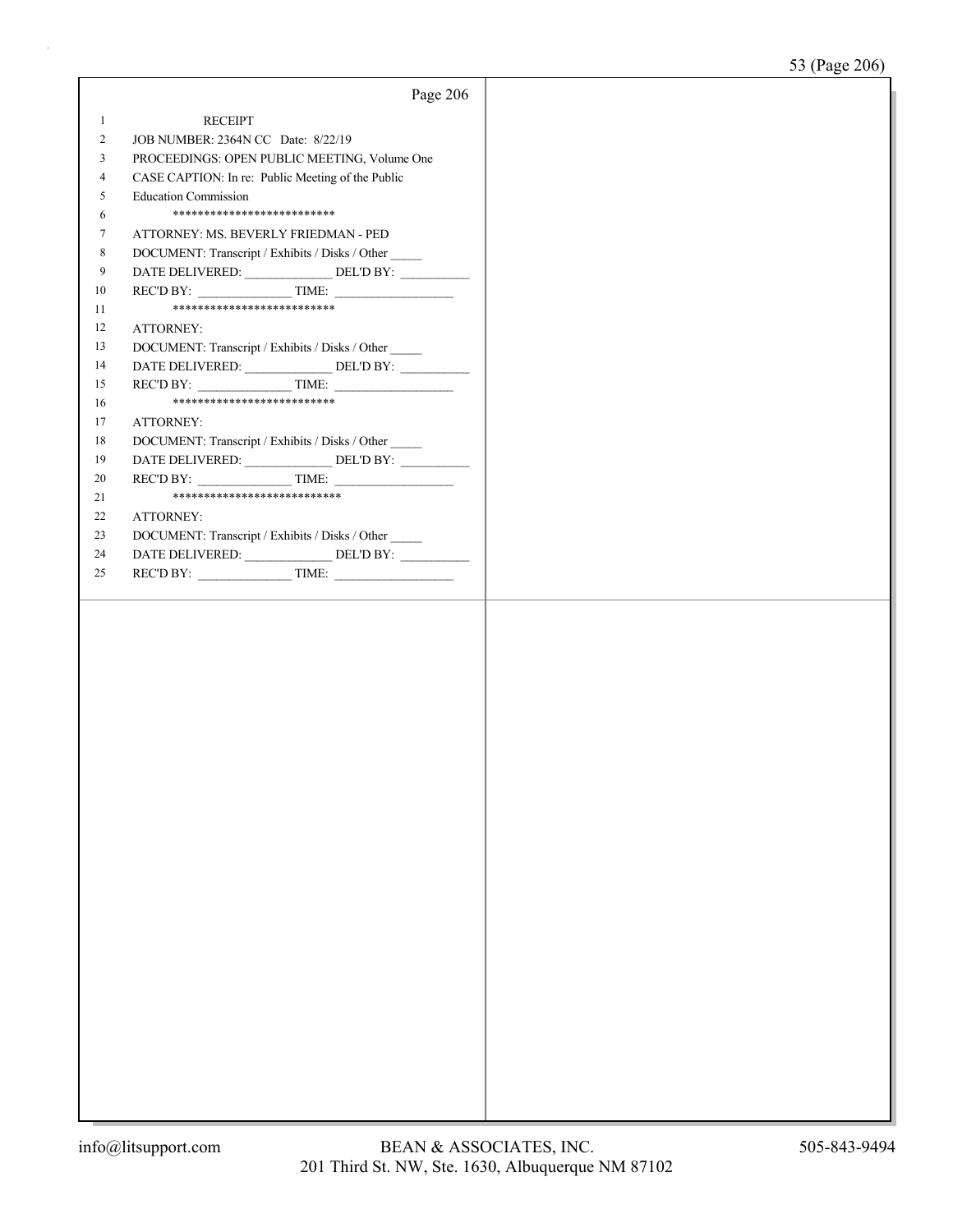| A                                | 86:21 87:7 88:4 90:10,20 92:6       | adverse 26:12                                                    |
|----------------------------------|-------------------------------------|------------------------------------------------------------------|
| A&M 107:16,17                    | 97:9,16 99:19 101:12 106:6          | advise 30:2                                                      |
| $a.m$ 1:12 4:4 82:20             | 108:24 109:16 110:6 118:20          | advisory 29:22                                                   |
| abatements 157:7                 | 121:24                              | advocate 89:3 90:4                                               |
| abilities 153:9                  | achieve 48:5 106:8,21 155:7         | advocating 88:4                                                  |
| ability 7:20 50:4 86:23 108:3    | 160:15                              | affect 95:18                                                     |
| 130:1 153:4 179:17 182:23        | achieved 95:16 184:12               | affluent 25:8 33:9 59:17 171:12                                  |
| able 22:9 34:14 37:12 38:25 39:1 | acre 166:25                         | 171:18 172:17 173:16 179:3                                       |
| 39:15 41:10 51:19 53:4 54:6      | acres 168:4 169:20                  | 192:2,6,17 193:5,11                                              |
| 56:5 68:11 98:2 99:15 101:3      | act 72:17 80:10 202:9               | afford 157:1 164:18 165:17                                       |
| 102:23 104:14 106:1 107:23       | Acting 2:9                          | 169:21 172:1                                                     |
| 110:7 124:13,20,23 126:6         | action 3:7,9 10:11 156:21 181:18    | African 86:7                                                     |
| 133:22 136:3 140:9 142:24        | active 153:15                       | Africana 107:7                                                   |
| 152:24 153:8 155:13 165:7,16     | <b>Activities 6:22</b>              | afternoon 8:5 83:22 86:3 87:18                                   |
| 167:16 171:15 173:8,21 179:18    | actual 34:3 146:21                  | 107:2 110:5 124:17 134:10                                        |
| 187:13 191:21                    | adapt 27:16 154:17                  | 151:24                                                           |
| absolutely 45:10 54:4 67:24,25   | add 51:19 53:20 54:25 95:14,15      | age 58:25 87:21 106:12                                           |
| 96:6 105:10 116:2,4 168:2        | 112:11 127:22                       | agenda 3:4,5 5:22,23,24 6:7,11                                   |
| 183:2 194:11 195:7 204:2         | added 36:21,22,25 96:10 150:12      | 7:10,21 8:13,14,22 9:25 83:4                                     |
| Academia 197:2                   | adding 65:9                         | 123:21                                                           |
| academic 18:12 147:22 148:14     | addition 19:20 29:20 57:3 84:17     | ago 21:15 152:25 157:16 178:11                                   |
| 155:7 156:7 183:9 186:19 187:3   | 101:16 158:11                       | 180:3 190:21                                                     |
| academically 106:20              | additional 17:6,7 23:17 32:14       | agree 51:20 52:8 67:23 98:3                                      |
| academy 69:10 128:25 130:4       | 34:15 65:8 91:17 118:13             | 174:24 175:21 195:8                                              |
| 132:12 133:12 134:13,17,21       | address 22:2 43:6 44:13,15 49:16    | agreed 29:21 105:15,18                                           |
| 136:2,11 138:21 141:1,6,7        | 51:6 57:2 69:13 101:1 103:6         | agreement 118:5,9 157:8                                          |
| 143:25 149:17 151:6 152:23       | 115:10 132:16 180:13 185:11         | agreements 164:15 167:4 168:17                                   |
| 153:1,3,18 154:22 155:25         | 185:12,17                           | ahead 102:18 132:7 142:11                                        |
| 161:11 162:4,23 180:18           | addressed 28:2 52:15 56:19 71:9     | aid 23:19                                                        |
| Academy-Albuquerque 187:25       | 94:10 148:7 185:9,16                | Air 152:7                                                        |
| Academy-Las 3:13,19 123:21       | addresses 177:2                     | Alamos 3:11 21:8,10 23:16,19                                     |
| 145:14 149:12 151:12 157:2       | addressing 28:1 51:7,13             | 24:9,20 25:8 26:4 31:3 32:22                                     |
| accept 9:25 34:14 38:7 42:5,7    | adds 112:12                         | 33:7 34:8, 12, 17 35:2, 7 38:18, 19                              |
| 166:9                            | adequate 56:3 93:11 132:16          | 39:10,24 40:11,11,12,16,23                                       |
| acceptance 64:25 69:12           | 146:25                              | 42:3,4 43:8,13,24,25 45:18 46:4                                  |
| accepted 42:10 50:8 69:19        | adequately 94:10 148:6 185:8        | 46:17,20 47:1,12 49:23 51:7,11                                   |
| accepting 64:10                  | adjust $55:15$                      | 51:15, 18, 24 56:17 57:15, 20                                    |
| access 26:3 87:3 187:13          | adjusted 17:19<br>adjustments 112:3 | 58:5,6,14,22 59:16,18,19 60:14<br>60:15,17,21 61:15 63:3,18 64:9 |
| accessible 187:14                | administration 17:5 91:14           | 64:23 65:4,14 66:21 68:1,5,6,9                                   |
| accommodate 187:12               | administrator 2:12 17:3 27:3,5      | 68:23 69:2,11,18,19 70:22 71:7                                   |
| accomplish 103:4                 | 91:11 145:22                        | 71:24 72:13,19 73:13                                             |
| accomplished 72:9 101:3          | admit 108:17                        | Alan 2:9 16:6 76:10 90:13 91:1                                   |
| account 186:6,10                 | <b>adopt</b> 8:22 63:6              | 97:21 123:24 131:4,8 137:4                                       |
| accountability 140:7 156:9       | adopted 6:11 7:11 142:15            | 201:23                                                           |
| accurate 124:7,10                | advance 89:15,21,25                 | <b>Albuquerque</b> 1:22 5:24 6:3,23                              |
| accurately 127:19                | advances 153:19                     | 11:18 83:25 84:15 86:8 90:12                                     |
| ACES 3:12,17 83:6 84:10 86:9     | advantages 40:21                    | 97:10 99:21,22 100:12 109:15                                     |
|                                  |                                     |                                                                  |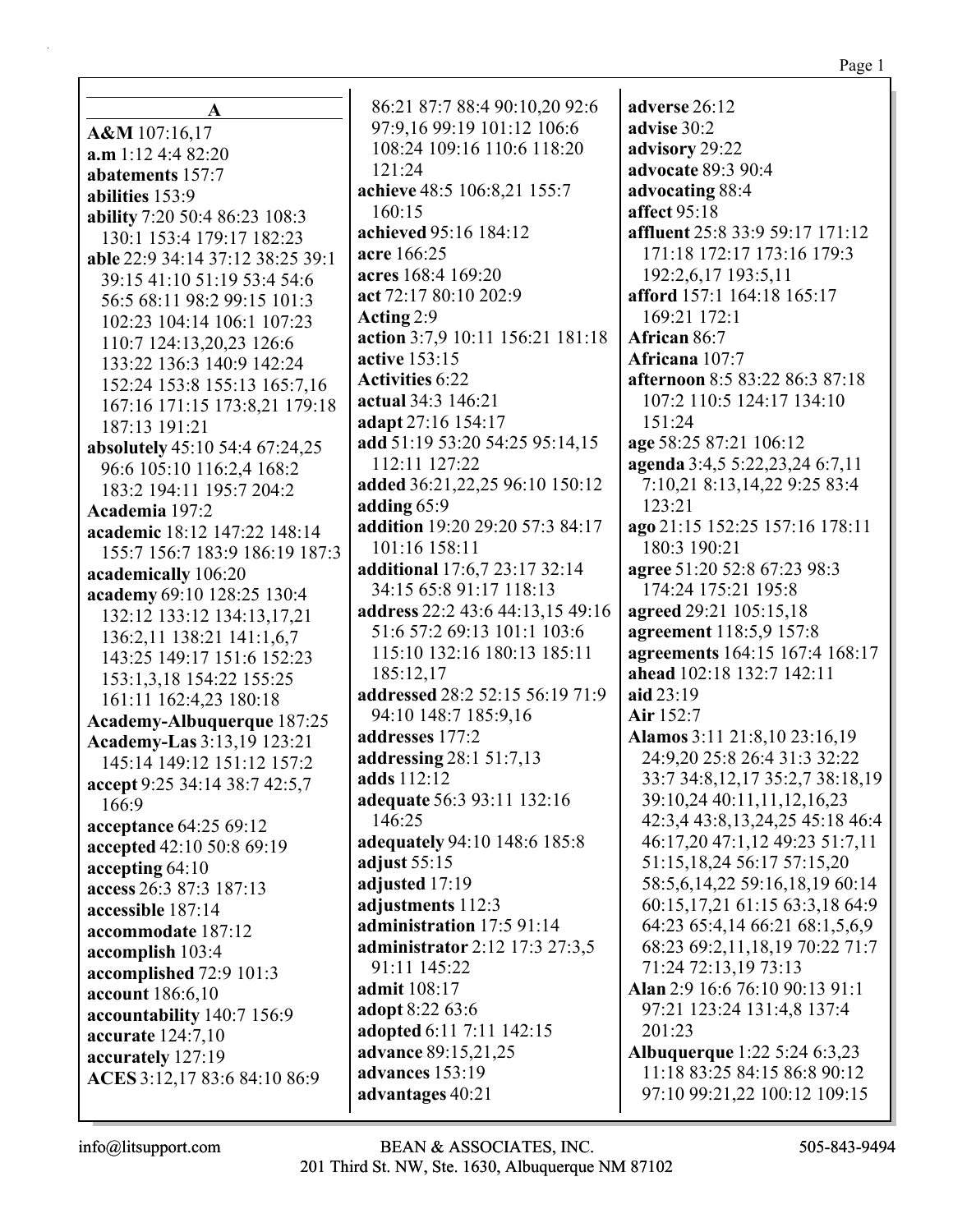140:15 149:24 151:2 152:2 153:1 154:24 157:1,15 159:5 170:6,6,15 172:11 173:14,14 176:1,6,8 177:14,22,24 178:4 178:25 179:7 180:1,6,6 181:2,3 181:5 182:5,5 183:24 190:12,15 193:12 195:10.11 205:21 **Alcalde** 45:19 46:5 align  $154:14$ alike 155:12 177:24 **Allegiance 3:3 5:17,19** allocate 55:1 113:13 allotted 83:11 allow 64:12 150:2 151:20 allowed 34:13 allowing 28:11 157:3,7,13 159:16 allows 38:7 132:12 156:7 Alma 7:18 8:14 133:1 197:4 alternative 69:20 alternatives 52:11 altogether 183:25 **Altura** 7:17 8:14 **Amador** 168:3.10 amazing 36:6,6 140:6,7 143:25 **amended** 6:21 8:23 **American** 47:7 67:6 86:7 Americas 197:6 AMI 2:14 11:11 144:21 amount 27:13,14 28:16,20 48:17  $127:11$ amounts 27:10 Amy 109:10 139:21 analysis 16:16 17:10 91:2 150:13 150:18 159:1.4 anchoring 181:10 **Ancon** 40:1 69:21 **Anglo** 174:4  $ANN 2:4$ **Anna** 36:25 answer 17:14 39:22,22 64:7 66:24 72:17 91:24 96:17 98:14 answered 197:16 answering 74:6 answers 53:11 146:17 anti-art  $101:8$ anti-music 101:9 anticipate  $48:13\,50:4$ anticipated 38:16

anticipating  $102:8$  188:15 Anton 31:6 36:5 anybody 42:5 57:23 anymore 69:19 anyplace 55:20 anyway  $36:1$ apiece 83:18 Apodaca 1:12 apologize 144:25 apparently 177:14 appealing 143:2 appeared 48:6 **Appendix 27:20 28:14** applicable 91:25 92:1,21 applicant 15:22 17:13,15,16 18:23 19:11 90:9 91:23 93:12 93:23 94:15 95:1 145:4 147:2 147:14 148:9 **applicants** 16:9 57:11 163:25 application 16:18,24 17:20,23 18:3, 14, 20, 22 19:5, 10, 24 20:5 26:8, 10, 13, 19 27: 20 28: 22 29: 7 29:11 36:16 38:14 44:10 53:22 55:20 59:22 74:11,14 78:9 80:5 80:7,8,11,14 82:4 91:3,9 92:13 93:5, 10, 15, 20 94: 3, 12, 17, 18, 19 95:4 98:8 102:11 104:19 114:24 118:10,18,21 121:23 146:2,9,19 146:22,25 147:5,11,18,20 148:8 148:12 149:11,13 151:10,19 158:2 163:22,24 164:6 166:15 166:21 180:16 181:14 183:21 184:25 185:3,10,14 186:1 187:20 193:25 194:2,12 198:11 198:14 202:3,5,7,10,13 applications 3:10 15:21 32:5 55:14 59:12 60:1 applied 25:23 59:8 61:2 70:19 181:21 182:11 apply 17:15 57:20 60:22 92:20 146:2,4,5 applying 59:7 60:12,18 appointment 152:8 appreciate 10:23 32:4,7 41:13 47:19 70:25 71:14 78:3 82:13 82:15 86:1 97:2 110:12,24,25 111:8,8 116:12 117:4 131:12 149:10,12 163:4,12 174:13

 $184:2$ appreciated 110:18 appreciation  $44:8$  158:16 appreciative 97:7 apprenticeship 89:17 approach 24:21 41:12 165:18 190:10 191:1 **approached** 29:2 149:21 approaches 18:19 19:9,18,20 49:10 92:15 93:23 94:4,5,7 111:24 115:11 146:11 147:13 147:21.22 148:2 **Approaching 48:4 49:7,8** appropriate 94:21 approval 3:5,10 5:21 52:8 74:13 74:13 95:4 118:19,20 148:12 157:7,21 165:21 167:21 198:13 198:13 approvals 165:1 approve 11:6,16 13:24 78:9 121:23 134:20 approximately 33:21,22 34:22 125:20 APS 108:23 Araceli 125:14 127:7 129:11.12 architect 164:21 165:19 169:25 architects 167:1 area 19:6 33:9, 16, 16 48:1 56:10 90:12 93:21 100:10 113:16,17 116:18 147:11 164:2 171:1 184:17 185:3 192:12 areas 46:20 47:20 49:6 61:23 62:6 89:22 93:6 99:24 146:3 164:14 165:4 171:9 190:20  $195:5$ arenas 93:17 147:7 argue 42:2 arguing 68:13 112:24 argument 49:9 Armando 136:19,21,24,25 137:3 137:6,7,19 141:23,24 142:2 **Armbruster** 2:4 4:9,10,13,16,17  $4:20,23\;5:2,5,8,11,16\;7:12,15$ 7:23 8:17,25 9:3 12:6,9,12,15 12:18,21,24,25 13:3,6 14:13,16 14:19,22,25 15:3,4,7,10,14 51:17 56:8,9,14 58:19 60:11 61:6 71:16,17,18 73:2 74:21,24

 $info@$ litsupport.com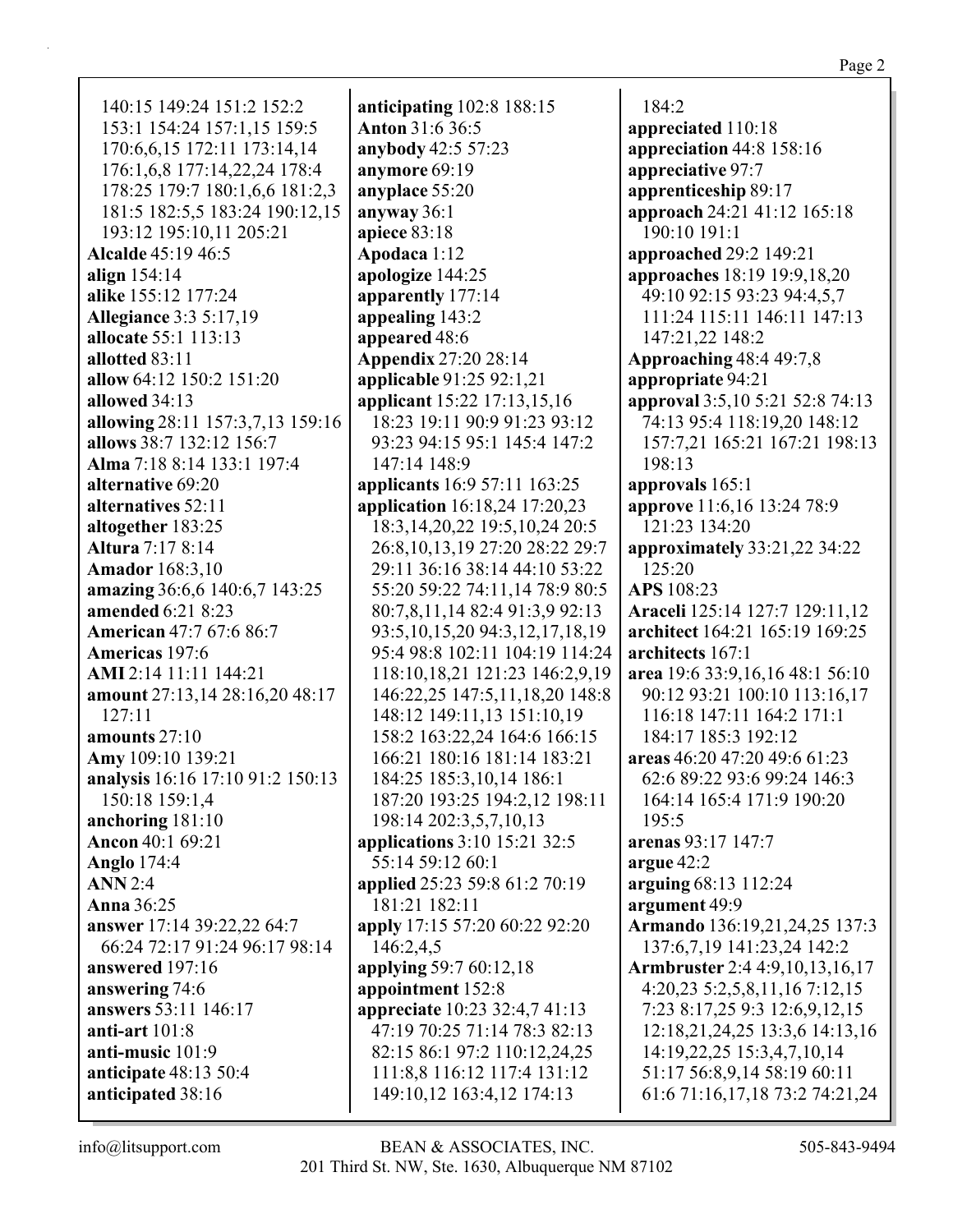75:2,5,8,13,16,19,22,23 76:1,4 76:22,25 77:3,4,7,10,13,16,19 77:22,25 78:20,23 79:1,4,7,10 79:13,16,19,22,23 80:22,25 81:3,6,9,10,13,16,19,22 82:16 118:25 119:3,6,9,10,12,15,18 119:21,24 120:15,16,19,22,25 121:3,6,9,12,15,18 122:6,9,12 122:15,18,21,24,25 123:3,6 193:19,21 194:22,23 195:2,23 196:2,7,13,19 198:19,22,25 199:3,6,9,12,15,16,19,22 200:10,13,16,17,20,23 201:1,4 201:7,10,13 202:21,24 203:2,5 203:8,11,12,15,18,21,24 **arms** 133:20 **arrange** 172:1 **arrive** 28:5 94:23 **Arrow** 104:21 **articles** 39:7 **arts** 46:6 53:15 101:13,14 187:1 188:3,4 **asked** 18:17 27:18 107:11 129:13 129:23 169:19 185:1,2 186:3 **asking** 150:1 198:1 **aspect** 43:6 **aspects** 23:14 **Aspen** 40:18 **asserted** 29:1 **assertion** 28:7 **assignments** 141:18 **assist** 51:24 **assisted** 151:18 **associated** 50:16 **Associates** 1:20 205:20 **Association** 6:22 **associations** 104:20 **assume** 33:3 **assumed** 27:12 **assuming** 172:1 **assumption** 186:4 **assumptions** 186:2 **assurance** 53:23 **at-risk** 23:19 **ate** 40:5 **ATTACHMENTS** 3:15 **attempts** 25:16 **attend** 40:19 58:12 91:22 128:6

129:2 **attendance** 25:24 **attending** 141:7 **attention** 57:10 95:25 117:4 144:3 **attitude** 99:18 **attorney** 2:14 62:24 206:7,12,17 206:22 **attorneys** 62:21 **attract** 64:24 **attracted** 108:14 178:10 **audience** 9:21 90:14 91:8 98:11 145:3 158:8 197:22 **August** 1:11 4:3 166:8 205:16 **authority** 95:25 **authorized** 61:3,5 64:2 70:18 **authorizers** 31:21 **availability** 167:13 **available** 18:5 19:12 52:10 55:11 62:21 101:11 105:13 124:4 147:15 158:23 176:16 178:18 **average** 21:21 22:21,22 100:13 100:14 **avoid** 33:4 **awarded** 70:18 149:14 **aware** 61:21 69:25 108:18 179:8 191:17 **Ayala** 144:12 **B B** 3:12 6:4 13:21 198:3 **B(2)** 112:20 113:7,8,9,11 115:20 **B(4)** 114:22 **back** 40:16 71:3 82:15,18,22 83:4 114:19 116:22 128:9,11 144:14 144:15 155:11 163:23 165:4 166:2 180:14 184:5 **background** 116:11 117:23 **backgrounds** 56:22 72:2 174:22 **backup** 164:16 167:6 169:14 **bad** 57:14 132:19 160:7 169:24 **Baiardo** 131:16,22 132:5 133:6 134:3,6,8,24 135:5,9,12,15,19 135:22 136:14,21,24 137:6,14 137:25 138:4,13 141:24 142:2,7 142:11 143:10 149:5,9 152:13 152:18 153:2,4,25 163:20 167:23 168:1 169:7,12,18,25

180:10,12 184:22 189:16 195:3 **balanced** 28:10,13,23 48:19,20 48:23,24 **balances** 114:13 115:24 **barely** 172:3 **barrier** 41:1 **Base** 152:7 **based** 26:9 39:23 55:7 67:9 91:15 112:24 146:1 150:17 167:12 **basic** 54:15 55:23,24 61:12 **basically** 23:22 49:14 89:1 **basis** 35:5,24 57:7 102:17 **basketball** 161:17 **Bean** 1:20 205:20 **beautiful** 31:9 **beauty** 46:25 178:10 181:12 183:5 **becoming** 61:21 104:6 **beginning** 75:10 82:25 **begins** 166:2 **behalf** 133:21 138:17 140:25 **behave** 72:17 **belief** 106:7 **believe** 28:22 31:4 35:25 55:19 58:3 71:11 88:7 101:5 105:10 106:19 117:7,25 118:1 129:3,5 130:4 133:15 154:2,5 169:1 172:20 **believes** 129:21,25 130:8 **Bellwether** 150:8,15 **belly-up** 169:2 **belongs** 157:17 **benefit** 31:3,5 68:10 133:18 139:4,7 150:3 189:21 **benefited** 72:22 **benefits** 30:20 49:4 86:13 149:16 **best** 8:4 22:7 65:7,23 70:11 80:11 155:4 165:9 167:14,15 181:23 182:24 202:10 **better** 22:21 36:8 60:22 61:24 65:10,19 89:13 98:16 100:8 129:3,7 142:10 143:3 151:6 **Beverly** 143:13,15,16,19 206:7 **beyond** 87:10 **Biehl** 109:10 **big** 140:12 177:7 181:8 **bigger** 70:16 192:14 **biggest** 115:19 176:21 179:8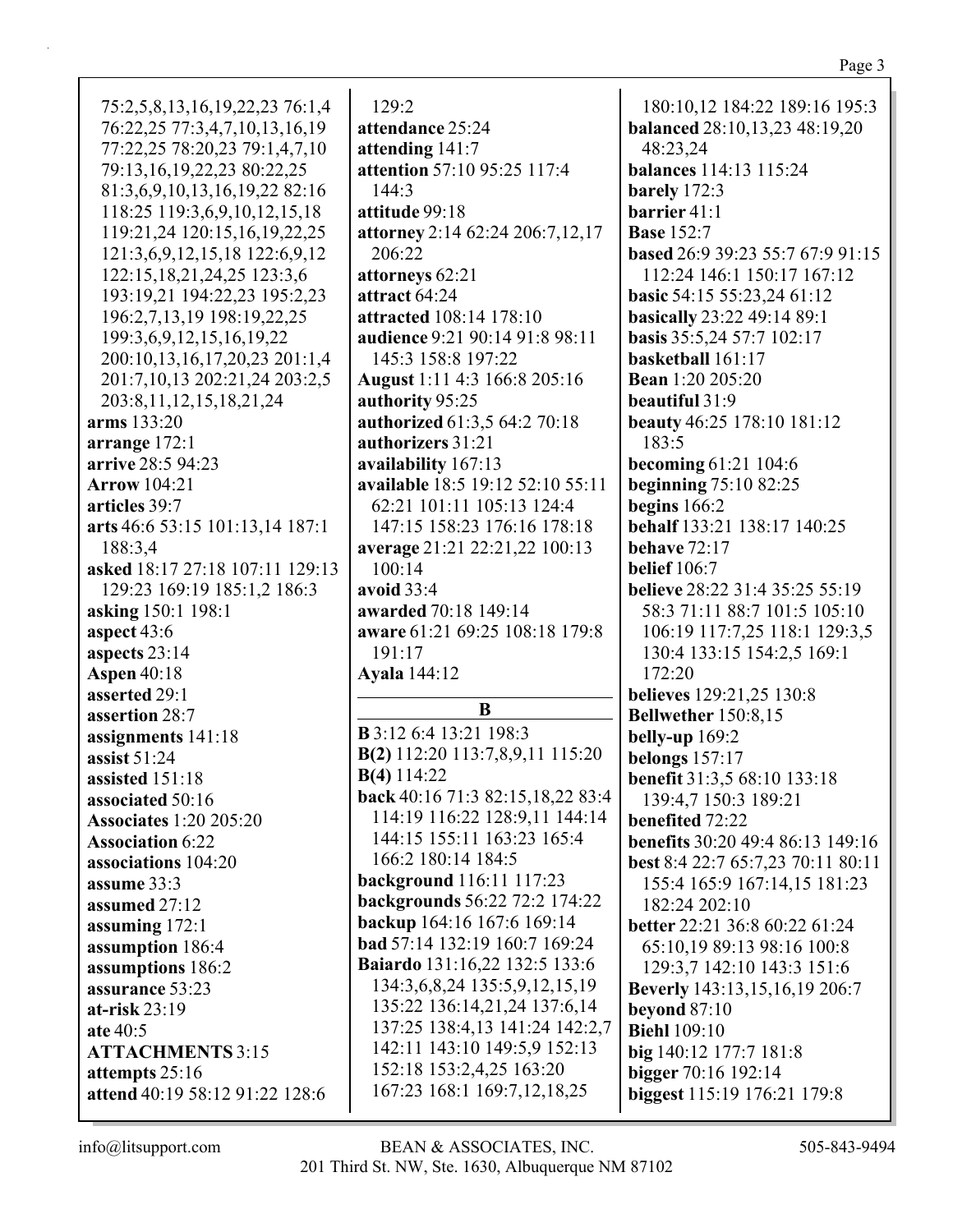| <b>bilingual</b> 171:7 184:7            | bring 34:18 40:24 65:6 66:20                                      | $\mathbf C$                         |
|-----------------------------------------|-------------------------------------------------------------------|-------------------------------------|
| Bill 20:21,25 21:3,5 31:24 33:18        | 72:1 73:12 86:16,21 99:18                                         | C 1:20 2:1 3:1,13 18:14 184:7       |
| 35:6 39:21 41:25 46:1,18 54:11          | 101:21 108:5,13 111:4 153:15                                      | 205:8,19                            |
| 59:6 60:7 62:18 63:24 67:16,19          | 176:25 182:2 183:12 184:2                                         | C(3) 27:8                           |
| 68:15 157:6                             | 193:1                                                             | $C(4)$ 27:6                         |
| biology 188:4                           | bringing 40:12 67:3 71:15 72:20                                   | Caballero 2:4 5:12 9:11,12 12:7     |
| bit 21:2 23:7 48:15 52:21,25            | 82:22 110:1 151:1 158:13 182:9                                    | 12:8 13:12,15,17,20,22 14:3,6       |
| 90:14 92:7 94:24 116:10 160:5           | 182:10                                                            | 14:17,18 32:9,16,17 34:25           |
| 161:1                                   | brings $155:11$                                                   | 35:11,14 36:9 62:4,5 64:6 67:18     |
| <b>Black 84:3 174:5</b>                 | <b>Brittany</b> 141:3                                             | 75:17,18 77:23,24 79:20,21          |
| blank $92:21$                           | <b>broad</b> 106:15                                               | 81:23,24 83:2 85:7,21,22 88:23      |
| <b>Blanton</b> 138:15,16                | broader 46:22                                                     | 119:25 120:1,23,24 121:25           |
| Blea 139:18,20 143:16,19                | brought 65:5 72:25 109:12 181:5                                   |                                     |
| <b>bless</b> 112:13                     | 186:10 190:21 192:10,10                                           | 122:3, 13, 14 170: 11, 12, 13       |
| <b>block</b> 102:12                     | <b>Brown</b> 2:12 20:16 71:20 125:21                              | 174:11 190:5,6 195:16 197:9         |
| board 6:4 21:9 26:24,25 29:19           | 125:23 126:8 130:16                                               | 199:13,14 201:11,12 203:22,23       |
| 36:23 62:8,16,19,21 63:3,8,10           | <b>Bruin</b> 168:19                                               | 204:7                               |
| 63:18 68:16 69:10 71:20 84:13           | brushed 188:16                                                    | Caballero's 179:21                  |
| 97:19 107:12 109:5,8,10,13              | bubble $71:25$                                                    | calculations 28:17                  |
| 124:12,22 136:15 151:13,17              | budget 27:15,25 28:8,21,23                                        | calculator 96:7                     |
| 157:10,22                               | 29:25 48:18 53:9,17 54:12,17                                      | calendar 27:24                      |
| <b>board's</b> 107:12                   | 55:6,7,9,15 64:25 65:1 68:19                                      | California 84:2                     |
|                                         | 112:3,3,10,20 113:20 114:13,14                                    | call 3:3,3 4:2,9 7:3 14:12 15:12    |
| boards 63:2,13,21 64:2 109:9<br>117:13  |                                                                   | 60:17 74:20 76:21 78:18 80:20       |
| bold 30:17 31:17                        | 114:17,17,18 115:4,8,23 116:11<br>117:5                           | 102:14 118:24 120:14 122:5          |
|                                         |                                                                   | 127:18 133:23 143:15 158:19         |
| <b>bolts</b> 109:6                      | <b>build</b> 28:11 56:25 155:3 161:15<br>165:17                   | 198:18 200:9 202:20                 |
| <b>bond</b> 157:3<br>bonds $44:2$       |                                                                   | called 43:11 103:15 104:4 177:14    |
|                                         | building 1:12 58:22 111:4 154:23<br>157:5 162:7 165:5 166:4 169:5 | 180:19                              |
| <b>bonus</b> 146:17                     | 169:10                                                            | calling 66:10 102:9                 |
| book 88:8 90:18                         | builds $48:20$                                                    | campaign 67:2                       |
| <b>books</b> 45:12<br><b>boom</b> 68:5  | built 69:2 73:11 103:14 106:6                                     | Campbell 83:23 88:12 89:5           |
|                                         |                                                                   | 96:21 97:5,15,16,20,23 98:5         |
| bottom 116:9 172:19 193:1               | 140:8 156:17,20 162:3,16                                          | 109:3 110:10,13 111:22,25           |
| <b>bought</b> 109:20                    | 166:10 180:21 181:7 183:8                                         | 112:6,9,14,19 115:13,19 116:2       |
| <b>bound</b> 109:2                      | 195:19                                                            | 116:6,20 118:3,7 123:14             |
| box 126:24 139:13 154:12 181:7          | <b>bulk</b> 15:20                                                 | Campbell's 83:24                    |
| 181:8,24                                | bunch 191:1,2                                                     | campus 149:24 150:2 151:1,2         |
| <b>branch</b> 45:17,19 170:2            | <b>Bureau</b> 148:18                                              | 152:3,7 157:1 176:1,6,18 178:2      |
| <b>brand</b> 165:8 183:16               | <b>Burn</b> 168:3                                                 | capacity 16:19,25 18:3,15,16,23     |
| <b>Brauer</b> 2:9 16:6 76:10 91:1 97:21 | <b>Burns</b> 141:3                                                | 18:24 19:22 51:19 91:4,9 93:11      |
| 123:24 131:4,8 137:4 201:23             | bus 175:19,20                                                     | 93:13 94:6, 9, 14 147:1, 3 148:3, 6 |
| break 82:6,10,10 123:17                 | <b>buses</b> 176:12                                               | 158:8 161:21 184:25 185:8,15        |
| breakdown 18:1 33:12,19 34:2            | business 17:4 18:25 91:13 145:23                                  | 185:19                              |
| 156:10 171:2 173:17                     | 153:13                                                            | <b>CAPTION 206:4</b>                |
| breakfast 174:21                        | businesses 100:4                                                  | captivating 109:18                  |
| bridge $43:15$                          | buy 191:14                                                        | car $40:3$                          |
| <b>brief</b> 193:20                     | <b>Bye</b> 76:11                                                  | Cara 141:4                          |
| briefly 17:24                           |                                                                   |                                     |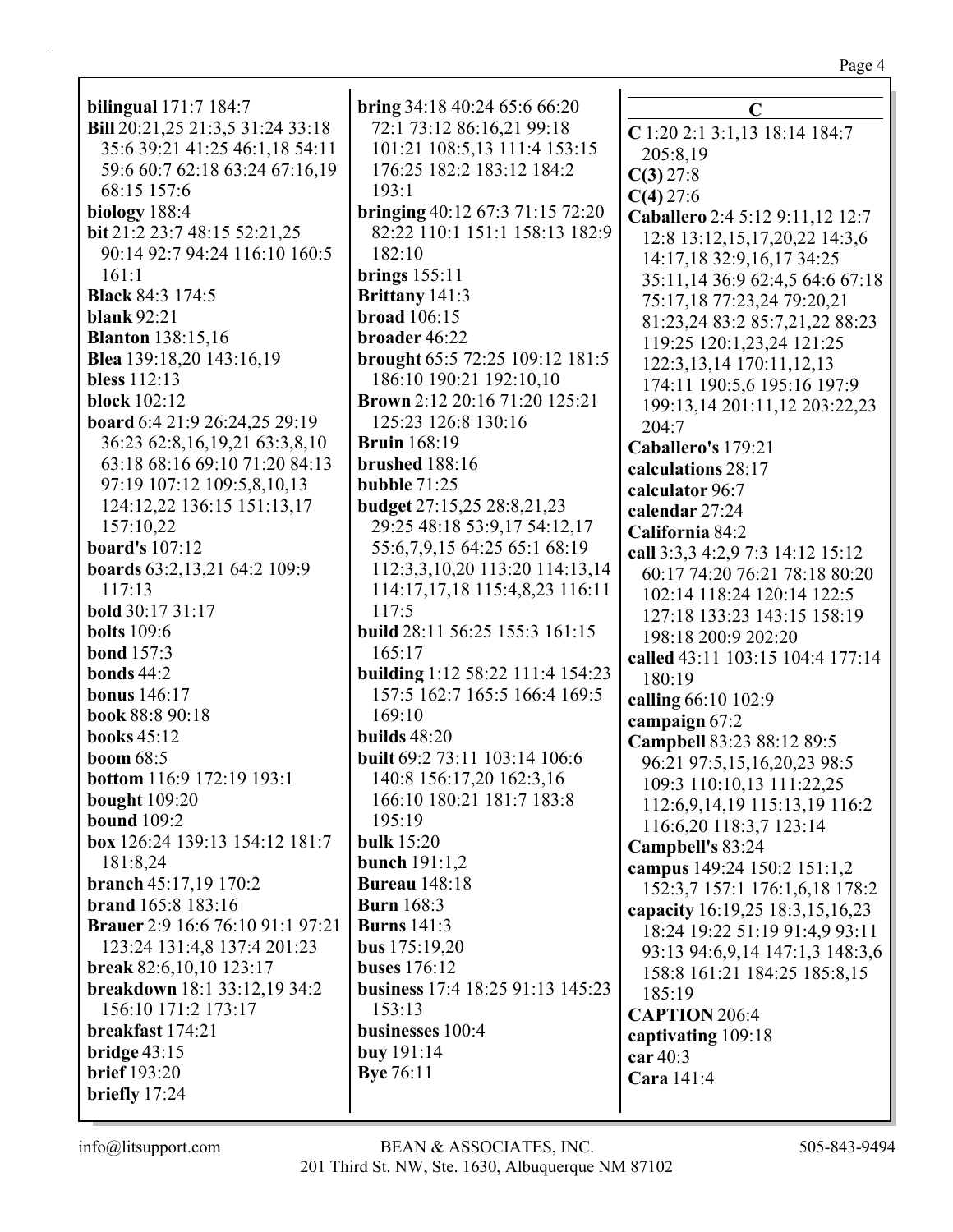| card 92:9                         | 20:14, 17, 22, 24 21:1, 4 25: 7 32: 1 | Chapman 1:20 205:8,19           |
|-----------------------------------|---------------------------------------|---------------------------------|
| cards $61:14$                     | 32:10,18 35:19 36:10,11 38:10         | character 101:24                |
| care 101:23 109:7 137:15 144:14   | 38:13 41:13 44:5,6 47:14,17           | charge 151:1                    |
| career 89:10,15,25 106:22         | 52:18 55:18 56:7 58:17 62:4           | charges 28:18                   |
| 139:11                            | 67:12,21 71:16,17 73:18,21,24         | chart 22:11                     |
| careful 29:11                     | 74:3,7,16,20 75:1 76:5,7,11,13        | charter 3:7,10,11,12,18 6:8,9   |
| <b>CARLOS</b> 2:4                 | 76:19 77:12 78:2,4,5,14,18 79:3       | 10:11 11:16 13:24 15:21,23      |
| carry 117:17 162:18,19            | 79:25 80:4,16,20 81:12,25 82:8        | 16:4,8,10,17 17:18 18:21 19:2,5 |
| cars 192:4                        | 82:17,22 83:9,15,21 85:13,19          | 19:23 20:9 21:6 25:23 29:6      |
| Carson 86:2,5 87:17,19            | 86:1,4 87:16 90:6,8 95:10 96:8        | 30:20 34:17 35:3,4,7 38:7 51:23 |
| cart 52:9                         | 96:14,23 97:2,6,13,22,24 98:4         | 57:16 60:19 65:4 74:11,14       |
| carve 169:15                      | 110:9, 11, 14 111:19 112:13           | 78:10 80:6,10,12 90:10 92:6     |
| case 166:7 181:23 206:4           | 116:5,8 118:4,12,23 119:17            | 93:20 95:3,7 97:9,16 98:2,13    |
| cases 22:19,20,21 23:2 146:3      | 120:2,5,11,14 121:11,20,22            | 109:8 117:2,3 118:18,21 121:24  |
| catalyze 153:20                   | 122:1,8 123:9,16,20,24 124:4          | 132:25 133:20 148:11 159:2,6,9  |
| category 87:21                    | 125:3,5,7,9,12,15,18,22,25            | 170:24 171:3,11 172:11,13,20    |
| Caucasian 178:25                  | 126:3,21 127:4,10,16,22 128:3         | 191:21 192:19 196:22,24         |
| Caucasians 178:22                 | 128:8, 11, 16 129:9 130:10, 13        | 197:14 198:11,14 202:3,6,9,11   |
| cause 95:21 96:2 117:2 137:9      | 131:4,6,11,18 133:7,9,24 134:4        | charters 196:23                 |
| 154:2                             | 134:22 135:3 136:12,19 137:9          | charting 156:5                  |
| caused 92:7                       | 137:17,23 138:1,14 139:17             | charts 22:3,25 23:21 24:18      |
| cautionary 116:25 117:21          | 140:21 141:22 142:6 143:9,12          | <b>Chastine 133:9,11</b>        |
| CC 1:25 205:25 206:2              | 143:17 144:10,12,17,23 145:1,4        | Chavez 2:5 4:21 75:9,14,15 77:8 |
| CCR 1:20 205:8,19                 | 149:3 151:24 163:1,15 167:22          | 77:9 78:24,25 81:1,2 82:24      |
| cell 28:15                        | 167:25 169:4,9,17,23 170:11,12        | 119:10,11 121:4,5 123:7,8       |
| cello 101:10                      | 174:9,10,13 176:2 179:10,12           | 179:11,12 184:1 188:22 189:1,5  |
| census $64:15$                    | 180:11 189:5,9 190:5 193:18,19        | 189:7,11 194:9 199:4,5 200:21   |
| center 84:1 105:2 169:19 179:2    | 193:20,23 194:19,22 195:1,6,25        | 200:22 203:6,7                  |
| centered 150:18                   | 196:4, 9, 18, 21 197:1, 10, 15, 18    | cheat 96:8                      |
| central 167:10,10 168:24          | 197:23 198:4,7,16,24 199:23           | check 95:21 96:22 130:13 147:24 |
| Century 87:10                     | 200:1,8,25 201:20,24,25 202:1         | 147:24 201:15                   |
| <b>CEO 86:7</b>                   | 202:16,20,23 203:25 204:8             | checked 96:19 114:2             |
| certain 45:14 56:1,1 164:13       | chairs 15:25                          | Chicanitos 65:19                |
| 186:2 195:13                      | chairwoman $58:2$ $105:2$             | chicken-and-the-egg 52:9        |
| certainly 46:20 73:13 110:18      | challenge 64:9 116:3                  | Chico 31:7 36:5                 |
| 111:11 163:25 194:12              | challenges 30:6,8 84:7,8,8,9,15       | child 38:23 41:23 72:7 88:21    |
| <b>CERTIFICATE 3:14 205:7</b>     | 86:25 128:17 171:5                    | 131:19 139:3 141:7 142:15       |
| certification 105:19,25           | challenging 65:15                     | 144:14 153:11,11 172:12,13      |
| certifications 105:21,22 106:2,4  | <b>Chama</b> 31:6                     | child's 87:4                    |
| Certified 205:8                   | <b>Chamber 86:7</b>                   | child-bearing 58:25             |
| certify $205:10$                  | chance 44:1 61:18 88:21 139:16        | children 33:7 58:7 61:8 64:21   |
| cetera 107:21                     | change 6:4,15,18 7:16,17 24:4         | 72:1 73:14 84:6,6 85:1 87:3     |
| chafes $108:6$                    | 28:9 30:18,19,22 55:6,12,13           | 88:14 89:24 129:1,5,6,6 130:5   |
| Chair 2:3,3 4:1 5:1,14,21 6:10,12 | 67:11 101:2,5 126:8 178:13            | 132:10,17 134:12 140:5,6        |
| 6:14 7:1,6,8,14,19 8:1,10,19 9:1  | changed $4:57:17$                     | 143:24 144:6 172:7 174:7        |
| 9:4,8,13,18 10:2,6,8 11:9,12,13   | changes 5:22 6:5 27:16 28:20          | 186:24 190:10                   |
| 11:24 12:4,20 13:8,13,16,19,21    | 50:2,4                                | children's 71:12                |
| 14:2,5,8,12 15:6,18 16:2,4,7      | changing 31:18 57:19                  | choice 42:16 61:13 132:21 139:7 |
|                                   |                                       |                                 |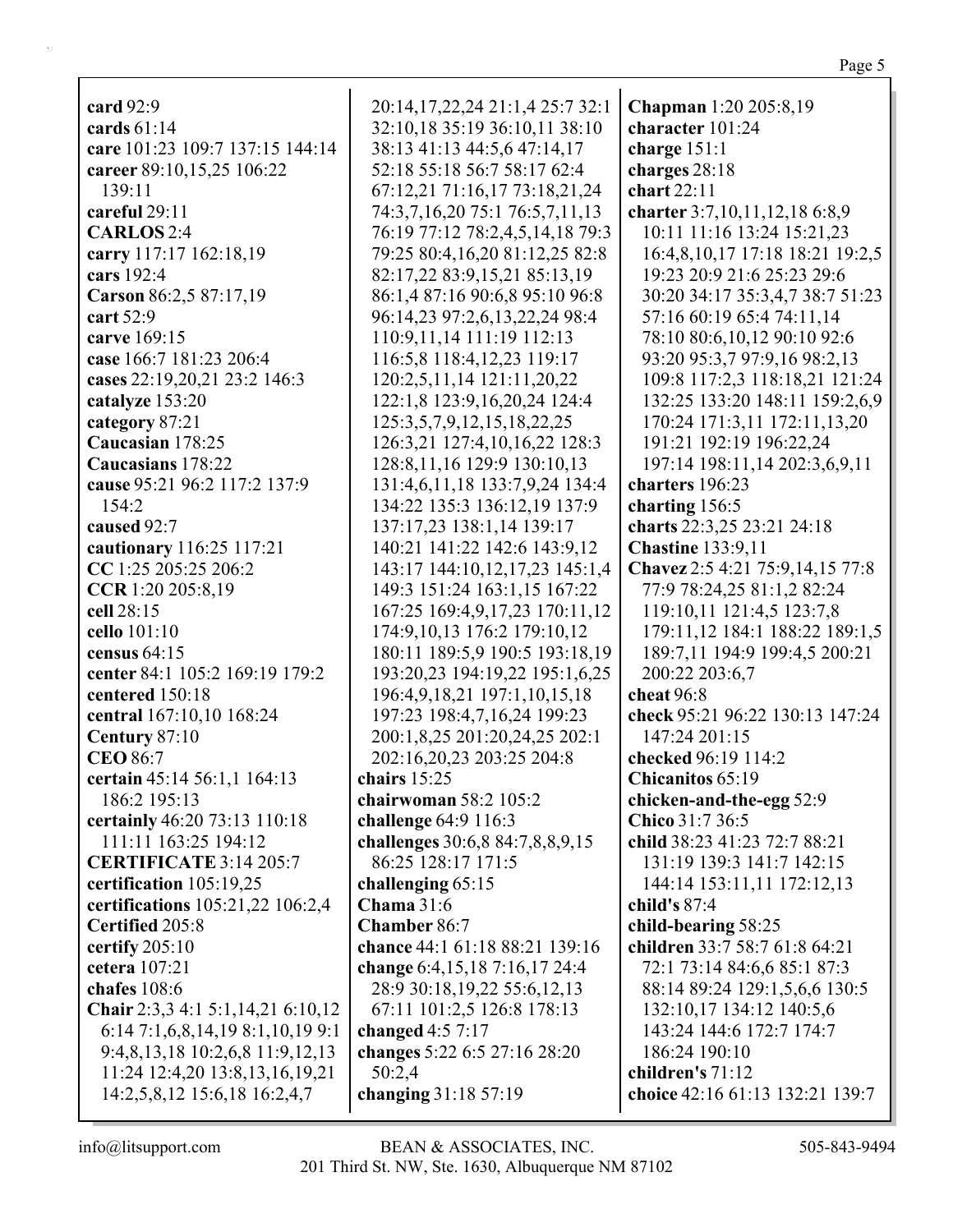140:6 141:12 142:14,17,25 156:4,6 171:24 174:17 **choices** 39:13 45:11,12,13 61:10 140:16 144:4 **choir** 88:25 **choose** 42:1,18 66:11 95:7 157:13 **chose** 67:25 **Chromebook** 103:25 176:23 **Cindy** 75:9 **citizens** 90:2 150:25 **city** 47:2 98:20 99:20 144:7 152:12 157:15 158:15 164:22 176:11 **civil** 164:21 166:25 **Clara** 130:22 131:4 **Claren** 136:12,14 138:7 151:20 152:13,15,16,20,22 **class** 66:2,4 96:1 140:12 153:10 188:2 **class-ish** 192:7 **classes** 26:25 72:16 141:15,16 144:2 183:9 187:11 **classroom** 110:1 140:3,3 153:9 **classrooms** 132:17 133:4 **clay** 156:3 **clear** 21:8 53:21 54:8 76:9,10 80:14 95:17,19 96:19 181:4 182:16 202:13 **clearer** 111:15 **clearly** 22:13 27:13,15 72:12 95:1 148:9 187:19 **client** 124:16 **climate** 25:12 **clock** 4:5 **close** 16:12 20:7 73:25 131:18 173:21 **closed** 74:4,8 76:12,14,15,17 118:15 120:4,6,7,9 198:8 199:25 200:2,3,6 **closer** 21:2 131:17 173:7 **closest** 179:4 192:13 **closing** 64:18 106:6 **closure** 76:16 120:8 200:5 **coasted** 66:15 **code** 25:25 87:4 **codes** 100:11 **coding** 104:2 **cohort** 38:25 51:2

**Coinciding** 150:5 **Coleman** 97:18 106:25 107:1 **collaborators** 31:22 **colleagues** 84:25 **college** 85:3 88:4 99:4 106:3,22 107:8,9 110:1 130:23 142:19,23 **college-ready** 139:12 **Collins** 88:9 **Collins'** 88:8 **color** 56:21 84:5 **color-coded** 92:10,15 **column** 92:11,13,17,20 146:13 **combinations** 156:6 **come** 7:24 11:1 15:24 22:17 34:23 38:17 45:1,2 46:21 57:20 65:16 82:17 83:7 84:13 102:6 103:2,14 108:2,16 109:14 115:2 123:22 141:19 154:20,22 165:12 166:2 176:12,19 178:21 180:4,8 182:20 183:18 200:2 **comes** 7:22 18:6 37:18 103:17 154:12 162:6 174:22 175:4 181:17 **coming** 4:23 8:2 39:10 44:19 45:9 52:12 58:24 66:22,22 99:9 99:10 108:21 124:16 133:12 141:9 151:4 177:4 191:9 **comment** 38:19 46:2 111:9 113:10 115:7 124:3 127:13,20 128:5 135:24 138:5,8 189:12 197:24 **commented** 94:13 **comments** 29:5 32:21 37:25 38:5 67:14 93:7 110:15 **commercial** 157:12 **Commission** 1:1 4:3 11:12,16 13:24 16:2,7 17:25 19:4 20:1 31:21 35:2 52:1 73:20 74:8 76:14 78:9 82:23 90:15 93:19 94:22 107:3 118:15 120:6 121:23 123:25 147:10 149:10 159:16 198:8 200:2 202:5 205:1 205:12 206:5 **Commissioner** 4:8,10,10,12,13 4:13,15,16,16,18,19,20,20,23 4:25 5:2,2,4,5,5,7,8,8,10,11,11 5:16 6:10,13 7:2,10,12,15,23 8:17,23,25 9:3,10,11,12 10:1,3

10:3 11:8,10,15,20,21,23,25,25 12:6,6,8,9,9,11,12,12,14,15,15 12:17,18,18,21,21,23,24,24 13:1,2,3,3,5,6,12,15,17,20,22 14:3,6,7,8,13,13,15,16,16,18,19 14:19,21,22,22,24,25,25 15:2,3 15:3,5,7,7,9,10,12,14,16,17 32:9,16,17 34:25 35:11,14 36:9 36:12,13 38:9 44:5,6,7 47:14,16 47:18 51:17 55:5 56:8,9,14 58:19 60:11 61:6 62:4,5 64:6 67:18 70:25 71:16,17,18 73:2 73:19,22 74:1,5,15,17,21,21,23 74:24,24 75:2,2,4,5,5,7,8,13,14 75:15,16,16,18,19,19,21,22,22 75:24 76:1,1,3,4,18,20,22,22,24 76:25,25 77:2,3,3,5,6,7,7,9,10 77:10,13,13,15,16,16,18,19,19 77:21,22,22,24,25 78:4,5,6,13 78:14,15,20,20,22,23,23,25 79:1,1,4,4,6,7,7,9,10,10,12,13 79:13,15,16,16,18,19,19,21,22 79:22 80:3,15,17,17,22,22,24 80:25,25 81:2,3,3,5,6,6,8,9,9,11 81:13,13,15,16,16,18,19,19,21 81:22,22,24 82:16,24 83:2,14 85:7,20,22 111:18,20,23 112:1 112:8,18 115:9,15,25 116:5,10 116:21 118:22,24,25,25 119:2,3 119:3,5,6,6,8,9,9,10,11,12,12 119:14,15,15,18,18,20,21,21,23 119:24,24 120:1,10,12,13,15,15 120:17,18,19,19,21,22,22,24,25 120:25 121:2,3,3,5,6,6,8,9,9,12 121:12,14,15,15,17,18,25 122:2 122:2,6,6,9,9,11,12,12,14,15,15 122:17,18,18,20,21,21,23,24,24 123:1,2,3,3,5,6,6,8 125:8 128:9 170:11,12,13 174:11 179:11,12 179:21 184:1 188:22 189:1,5,7 189:11 190:5,6 193:19,21 194:9 194:22,23 195:2,15,23 196:2,7 196:13,19,24 197:8,9,13,17,21 198:15,17,19,19,21,22,22,25,25 199:2,3,3,5,6,6,8,9,9,11,12,12 199:14,15,15,17,18,19,19,21,22 200:7,8,10,10,12,13,13,15,16 200:16,18,19,20,20,22,23,23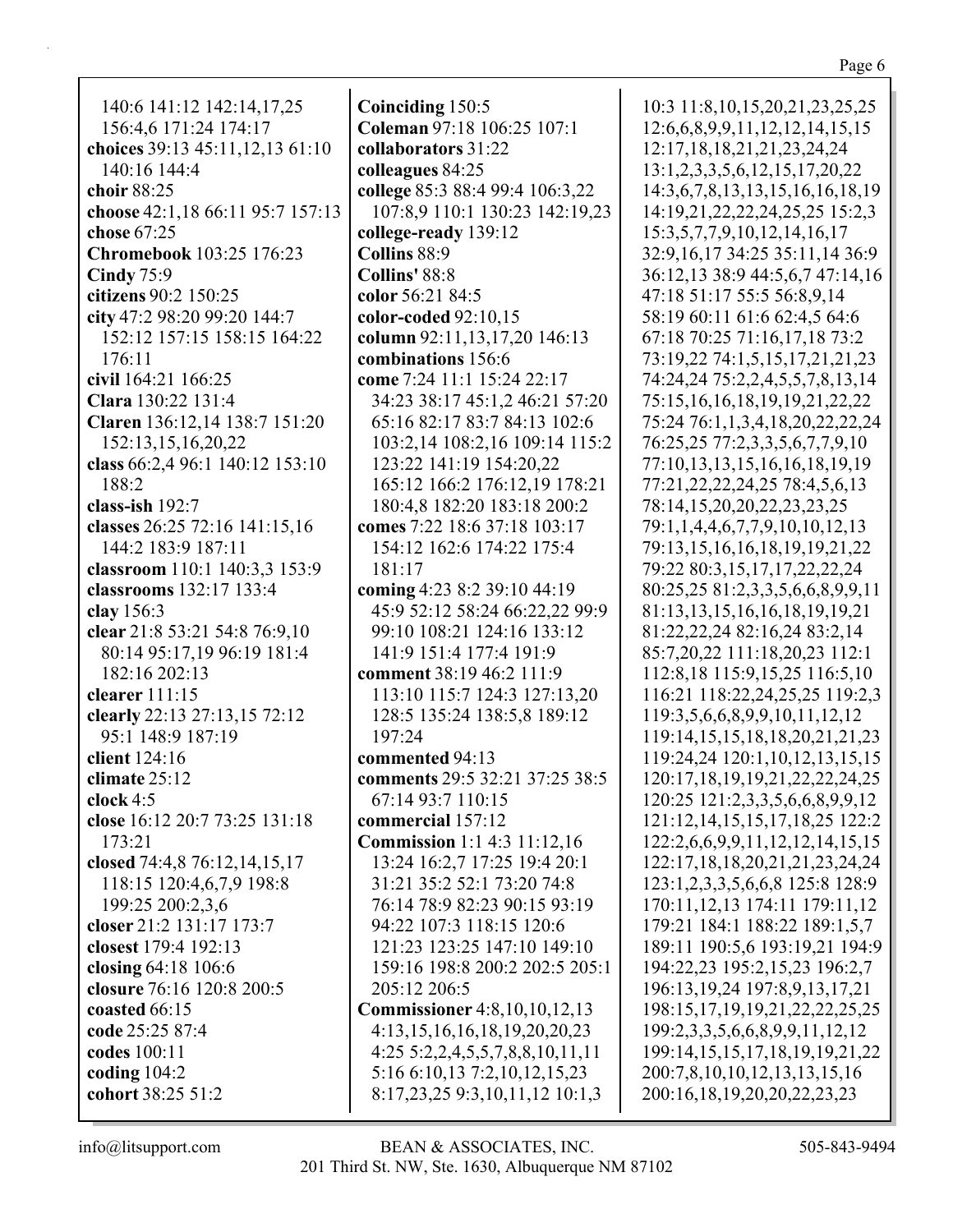201:1,1,3,4,4,6,7,7,9,10,10,12 201:13,25 202:2,15,17,17,21,21 202:24,24 203:1,2,2,4,5,5,7,8,8 203:10,11,11,13,14,15,15,17,18 203:18,20,21,21,23,24 204:6,7 **Commissioners** 2:2 5:14 7:5 10:5 10:18 11:3 20:22 21:4 25:7 32:8 67:13 70:3,25 73:18 82:7 82:13 86:4 90:9,21 91:21 93:4 107:4 110:14 118:13 130:17 145:2,4,11 148:25 151:25 181:16 **commitment** 78:12 **committed** 29:15 30:5 **committee** 26:11 **committing** 29:12 **common** 104:6 158:21 **communicating** 180:8 **communities** 31:4,12 36:4 45:8 60:15 70:7,22 84:14 195:13 **community** 6:1,17 10:15 16:20 17:8 20:11 25:2,9 32:11,13 33:21 35:24 39:18 44:24 45:1,6 45:7 46:19 47:4,5,9,12 52:20,22 53:3 57:12,13 59:25 61:16 69:17,23 70:9,10,21 80:13 91:6 91:18 93:12 94:23 98:9 104:18 104:19 105:6 109:14,23 110:19 133:19 143:8 147:1,7 148:19 149:17 151:16 153:15,16 154:19 157:18 158:1,7,7 167:8 177:18 179:24 180:24 181:6,24 182:14,20 184:4 186:14 189:2 191:10 193:25 194:2,4,8,13 196:17 202:12 **community-based** 32:25 67:1 **commuted** 40:2,2,4 **compare** 96:9 182:25 183:1 **compared** 176:1,5,8 180:5 **comparing** 195:11 **comparison** 190:12 **compel** 38:22 **competition** 64:22 **complaint** 112:22 **complete** 18:21 28:23 93:10 105:19,22 146:25 **completely** 96:17 138:24 178:8 194:13

**completing** 44:9 105:21 **complex** 86:14,25 **component** 155:23 183:8 186:16 **components** 16:22 18:2,11,18 187:18 **composition** 170:16 **comprehension** 153:6 **comprehensive** 101:7 106:14,14 **compromises** 165:16 **CompTIA** 105:25 **computer** 103:15,17,25 104:6 137:20 **computers** 103:14 **concentrate** 65:14 **concept** 41:13 57:3 **concepts** 141:14 156:11 **concern** 32:24 50:6 65:3 163:16 163:17 170:14 174:9 176:21,24 180:5,9 184:1 189:4,14 191:4 193:24 196:12 **concerned** 51:6 52:5 66:19 173:4 190:11 **concerns** 61:8 94:11 110:21 116:23,24,25 148:7 179:21 185:9 **concludes** 144:17 **conclusion** 94:23 **concurrent** 138:24 **condition** 78:10 **conditions** 74:13 118:20 198:13 **conducive** 84:18 **conducted** 5:20 76:12 120:4 199:25 **confer** 16:2 **confidence** 21:24 117:25 **confident** 158:9 **confirm** 98:1 **confirming** 123:12 **conflict** 62:25 63:14 **conflict-of-interest** 63:4,9 **confused** 191:11 **confusion** 92:8 188:10 **Congratulations** 123:10 **conjecture** 196:6 **conjecturing** 195:22 **conjunction** 184:25 **connect** 161:6 **connected** 160:23,24,25 161:6

162:9 **connection** 133:25 **connections** 162:16 **connects** 161:10 **Consent** 3:4 5:23,24 9:25 **conservative** 113:20 **consider** 37:23 42:15 49:4 **consideration** 37:21 49:19 51:4 149:11 **considerations** 17:7,8 91:17 **considered** 16:17 25:8 91:3 **considering** 165:3 **consistent** 80:9 202:8 **consistently** 26:19 **constant** 66:4 **constitute** 205:10 **construct** 157:4 **construction** 69:9 **constructs** 84:19 **consulted** 62:24 **consults** 11:12 125:12 **contacted** 150:9 **contains** 28:22 **content** 186:20 187:11 **contention** 171:2 **continue** 34:13 37:23 38:25 52:3 60:4 64:4 82:3 110:4 117:20 118:11 136:10 155:20 161:2 189:14 **Continuing** 148:17 **contract** 10:23 11:17 13:24 29:13 39:7 113:13 116:18,18 **contracts** 3:8 10:12 11:7 92:23 **contrary** 80:11 202:10 **contrast** 159:7 **contribution** 27:10,11 **contributions** 48:12 **control** 137:22 **converge** 174:5 **conversations** 8:10 **conveying** 27:2 188:14 **convinced** 110:7 **cool** 181:17 **cooperative** 10:17 **copier** 116:17 **core** 101:17 104:15 141:15 **corner** 158:14 **corners** 157:14 176:11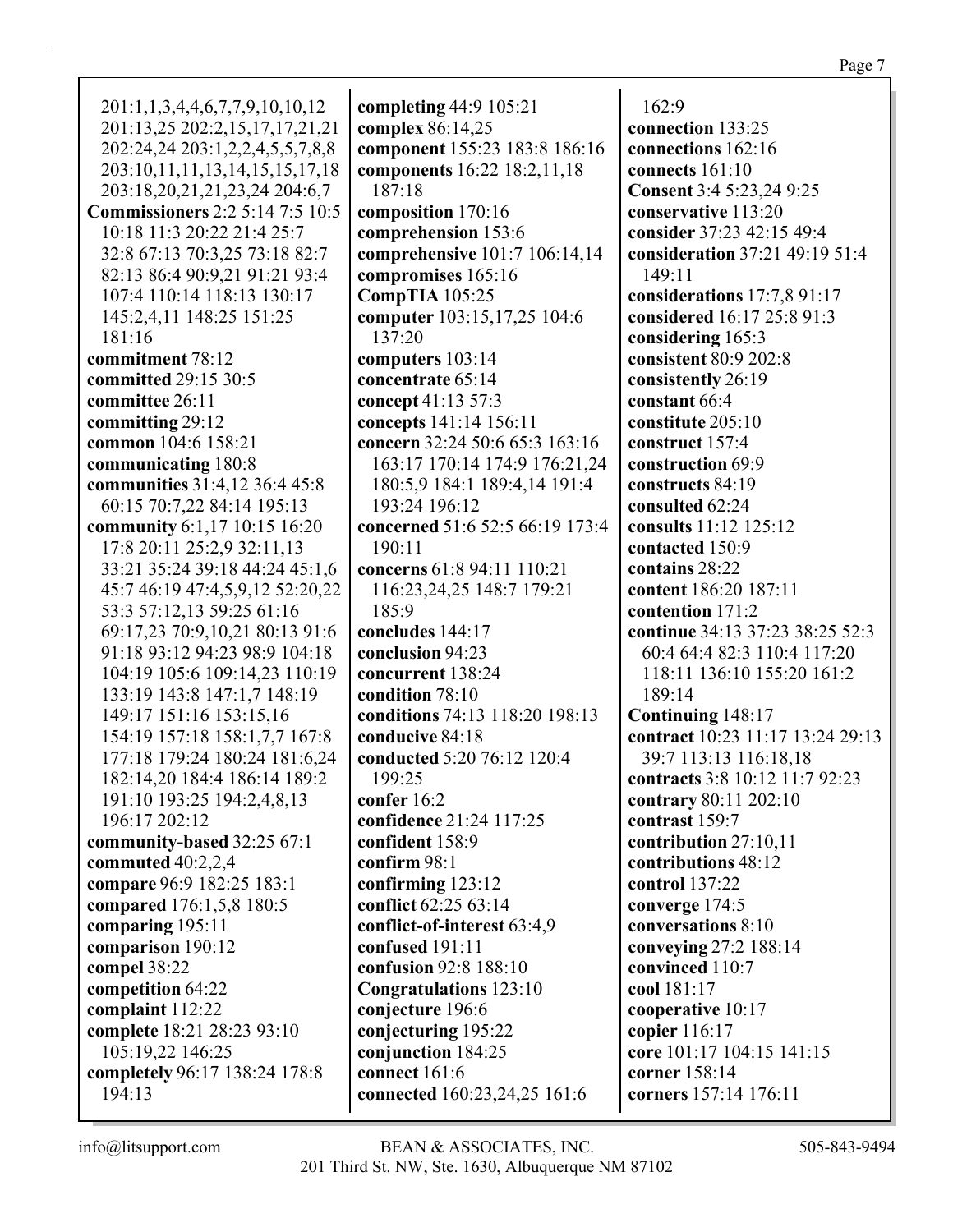| corporate 24:2                      | 154:10,19 155:25 156:14 157:2                     | <b>David</b> 2:7 36:25          |
|-------------------------------------|---------------------------------------------------|---------------------------------|
| correct 28:16 42:14 47:25 60:11     | 157:12,18 158:4,13 159:8                          | Davis 2:6 4:18,19 12:22,23 15:8 |
| 125:6,8,10 169:12 188:25            | 161:24,25 162:7,15 165:9 167:9                    | 15:9 73:19,22 74:1,5 76:2,3     |
| cost 54:12                          | 167:10,11 168:4,5,15,19 170:1                     | 77:5,6 78:13,15,21,22 81:4,5    |
| council 29:17 117:9,10,13 152:1     | 170:1,8 172:24,24 173:1 174:17                    | 111:18,20,23 112:1,8,18 115:9   |
| counsel 2:13 11:12 16:2 97:22       | 176:18 177:3,15,23,24 178:4,22                    | 115:15,25 119:1,2 121:1,2       |
| count 92:2,25 125:25 197:2          | 178:24 179:7 180:1 182:10,19                      | 123:1,2 139:22 196:24 197:8,13  |
| country 98:20 104:7                 | 183:21 187:15 190:20 191:18                       | 197:17,21 199:10,11 200:18,19   |
| county 29:17 205:13                 | 192:9,11 193:11,14 194:25                         | 202:25 203:1 204:6              |
| couple 36:18 52:18 57:2 68:19       | 195:9,11 196:8,14,16,25                           | day 15:21,23 24:7 26:2 34:24    |
| 85:10 139:20 165:4 181:15           | crucial 65:22,22 154:1 187:7,18                   | 40:8 66:11,11 76:6 102:13,17    |
| course 91:25 93:5 99:23 109:6       |                                                   | 103:8,13 104:10 112:25 127:8    |
|                                     | crunching 52:25<br>CSD 26:9 90:7 91:3 95:3 144:21 |                                 |
| 145:2,12 156:10 161:13 162:12       |                                                   | 135:2 140:10 141:18,19 156:8    |
| 168:22 169:1,11,20 171:25           | 145:6 148:11 149:2,12 156:21                      | 157:5 158:20 159:20 160:1,20    |
| Court 1:21 71:21 205:9              | 181:16                                            | 160:21 172:7                    |
| cover 49:3 54:12 148:17             | CSD's 26:12 47:19 91:14                           | day-to-day 117:14               |
| covered 49:5 66:1                   | CSP 28:12 59:4 70:19                              | days 27:22 148:19 163:7         |
| cracks 71:8 132:18                  | Cueva 179:5                                       | deal 32:25 61:20,23 62:15 69:8  |
| create 139:11 155:9,13 182:14,19    | cultural 37:7 43:15                               | 165:2                           |
| 182:23,23                           | culture 24:1,1,4,8,8,10 45:14                     | dealing 61:16,17 195:15         |
| created 87:9 115:16 182:7           | 47:3,7,8 50:13 139:6 154:19                       | dealt 50:18                     |
| creating 183:14 186:8               | 157:19 162:3,6,14 180:25 182:5                    | Dean 104:25 107:8               |
| creation 183:16                     | 182:14 183:16                                     | Deborah 139:21                  |
| creative 140:2 155:8 157:22         | cultures 31:10 50:10 56:22 72:21                  | decade 43:21                    |
| 162:8                               | current 25:11                                     | December 78:11                  |
| creativity 138:21 140:4 154:10      | currently 24:9 29:14 34:11,12                     | decided 8:6 87:23 99:1 173:1    |
| credit 157:2 188:3                  | 42:4 60:13 86:6 107:9 132:2                       | decision 8:11 41:17,18,22 52:2  |
| criteria 19:7,9,17,18,21 26:16      | 137:8 161:24 164:11,11 174:16                     | 63:25 64:3 71:22                |
| 27:7 28:24 29:2 53:22 63:9          | 197:11                                            | decisions 69:10 86:19           |
| 147:13 148:4                        | curricula 84:12 155:9                             | declining 73:15                 |
| critical 67:23,24 161:9             | curriculum 103:10 109:24,25                       | decreas-23:2                    |
| critically 138:23                   | 155:11,22 156:17 181:7,12,15                      | decreasing 21:22                |
| criticize 26:18                     | cushion 49:3                                      | dedicate 63:21                  |
| criticized 176:5 186:15             | customized 155:9,22                               | dedicated 30:23                 |
| Crone 2:5 5:6,7 9:10 12:13,14       | Cynthia 1:20 205:8,19                             | dedication 117:24               |
| 15:1,2 75:3,4 77:17,18 79:14,15     |                                                   | deductions 185:4                |
| 80:15,17 81:17,18 119:22,23         | D                                                 | define 45:6                     |
| 121:7,8 122:22,23 125:8 199:1       | $D$ 3:1,1 27:12                                   | definitely 174:23 175:22 179:6  |
| 199:2 201:5,6 202:15,17 203:16      | d'Arte 133:1 197:4                                | 187:6 194:17                    |
| 203:17                              | $D-15-1(H)(1) 118:19$                             | degree 39:17 56:6 106:3 167:1   |
| crowd 191:6                         | daily $102:17$                                    | degrees 99:6                    |
| crown $58:2$                        | Dan 97:22                                         | del 5:25 6:5,9 179:4            |
| Cruces 3:13,19 39:9,9 123:21        | Dance 46:6                                        | DEL'D 206:9,14,19,24            |
| 128:23 129:16 132:21 133:12         | dangerous 99:11                                   | deliver 30:14                   |
| 133:18 138:18,21 140:14 141:2       | data 22:4 84:11 99:22                             | delivered 160:18 206:9,14,19,24 |
| 142:14 143:5 144:4,7,7 145:14       | Date 206:2,9,14,19,24                             | delivery 24:14                  |
| 145:15 149:12,22 150:12,16          | dates 13:14                                       | demand 51:24 150:18             |
| 151:5, 12 152:3, 11, 23 153: 14, 22 | daughter 39:24 135:18                             | demands 87:1 151:7              |
|                                     |                                                   |                                 |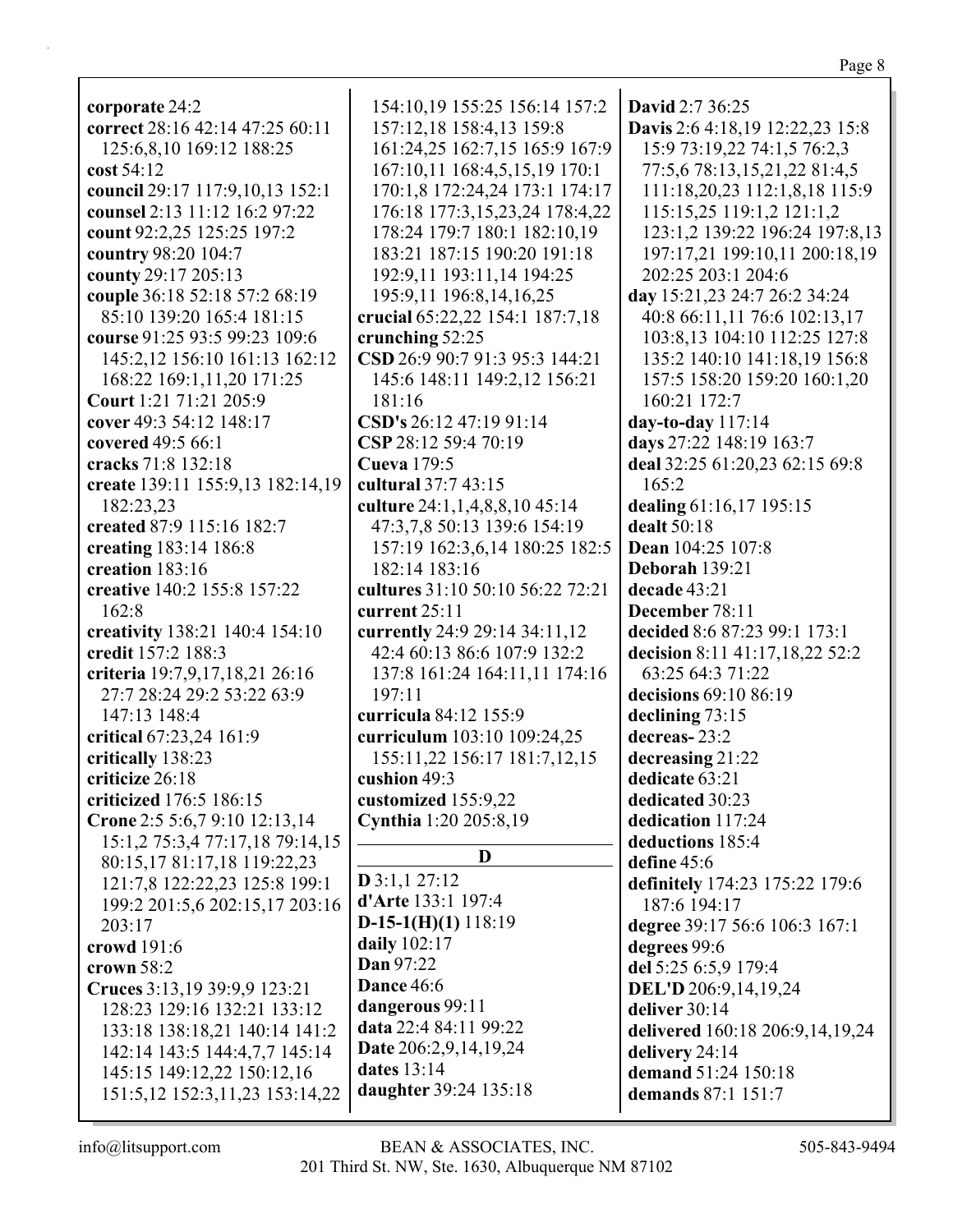**Deming** 161:23 **demographic** 59:14 176:8 177:19 177:22,25 **demographics** 59:18,25 60:19 99:23 **demonstrate** 18:24 25:5 31:11 **demonstrated** 50:3 93:13 95:2 147:2 148:10 **denial** 3:10 19:24 26:9 47:21 49:9,13 74:14 118:20 198:14 **denied** 49:14 **Denise** 143:22 **deny** 80:5 202:3,5 **depart-** 90:17 **Department** 22:18 30:11 124:2 157:9 **depend** 56:6 **depending** 21:11 33:22 54:25 179:6 **Deputy** 2:11 8:3 **describe** 25:9 **described** 93:15 94:19 146:20 147:5 **describes** 30:17 **description** 47:22,24 48:2 **deserve** 30:15 162:1,2 165:11,12 186:24 **deserved** 98:24 **design** 31:13 157:4 **designated** 102:13,14 **designed** 23:25 155:9,22 **desire** 48:21 **despite** 26:1 29:5 **detail** 29:3 117:5 **detailed** 18:10 **details** 17:12 117:17 **determine** 87:5 **determined** 25:24 94:8 148:5 185:7 197:17 **Detroit** 84:3 98:19 99:10 **Devega** 171:23 **develop** 102:2 186:19 **developing** 25:2 44:25 106:13 186:22 **development** 24:6 27:23 28:2 48:3 94:20 161:23 187:17 **devolved** 85:12 **diagnostician** 113:18,23,23,25

**diagnosticians** 113:14,15 **difference** 43:19 71:2,12 88:22 90:3 92:4 188:23 189:12,17 **differences** 37:13 116:19 **different** 18:2,11 24:8,21 36:2 37:8 47:11 50:10,12,13,19,20 50:24 55:4,13 56:22 57:4 58:15 58:21 60:21 72:2,3,21 88:6 89:7 89:10 96:17 110:20,23 114:11 114:15 116:14 140:1 141:14 144:6 146:3 154:13 156:18 175:15 176:10 177:20 178:3,4 178:24 182:4 183:2,3,9 188:9 **differentiated** 155:14 **differently** 113:3 **difficult** 24:2 30:19 52:7,7 141:10 163:7,9 175:25 **difficulty** 174:2 189:10 **dig** 108:23 **diligence** 164:17 167:3,19 170:9 **dinger** 126:5 **direct** 24:25 107:7 **direction** 100:24 117:16 **directly** 108:8 176:9 186:3 **director** 2:9,11 8:3 29:18 152:5 157:11 **Dirt** 166:2 **dirty** 142:20 **disability** 27:19 **disagree** 26:11 28:25 **disagreed** 112:7 **disappointed** 33:2 113:1 **discourage** 176:15 **discrepancies** 49:4 **discrepancy** 96:5 **discuss** 111:10 149:18 157:25 **discussed** 46:2,6,10 73:7 74:9 76:15 118:16 120:7 188:8 198:9 200:3 **discussing** 187:21 **discussion** 3:7,9 8:2 10:11 12:2 14:10 42:25 43:5 74:18 78:16 80:18 83:8 122:4 140:23 191:12 201:19 202:18 **discussions** 151:9 154:16 **Disks** 206:8,13,18,23 **dismissing** 41:15 **display** 201:18

**displays** 28:15 **dissatisfied** 89:21 **district** 6:6 24:4,9 26:3 33:7,25 34:5,8,14 35:3 38:20,23 41:5,19 42:25 60:21 64:9 68:25 73:14 80:13 159:7,11 172:2 175:7 176:10 177:16,19 178:20 179:1 202:12 **districts** 65:17 171:10 **disturbing** 22:24 **diverse** 38:8 39:20 99:21 115:1 156:4,17 158:13 175:16 **diversity** 36:3,23 37:5,18 38:1 56:20 57:10 144:5 174:24 178:6 **divide** 124:5 127:19 **divided** 125:16 132:6 **division** 16:4,10,17 17:19 19:23 20:10 90:17 95:7 98:2 159:3 **doctorate** 99:7 **document** 17:11 63:6 206:8,13 206:18,23 **documents** 20:12 **DOE** 87:13 **doing** 57:1 65:17 67:2 70:14,14 100:8 102:19 105:17 108:25 129:17,18,22 139:9 142:20 154:25 161:23 165:19 **dollar** 27:14 **Dolores** 9:17 197:2 **door** 178:13 **doors** 67:2 **double-check** 95:11 96:7 **doubt** 110:16 179:17 **doughnuts** 40:6 **downtown** 171:9 **dozen** 155:16 **dozens** 158:18 **Dr** 30:10 36:25 88:12 89:5 96:21 97:5,15,20,23 98:5 105:3 106:24 107:1 109:3 110:10,13 111:22,25 112:6,9,14,19 115:13 115:19 116:2,6,20 118:3,7 123:14 154:8,17 157:24 159:14 159:15,25 162:21 174:15 178:17 179:14 180:23 182:19 194:17,21 **draft** 68:21 **drafted** 27:12 164:15 167:4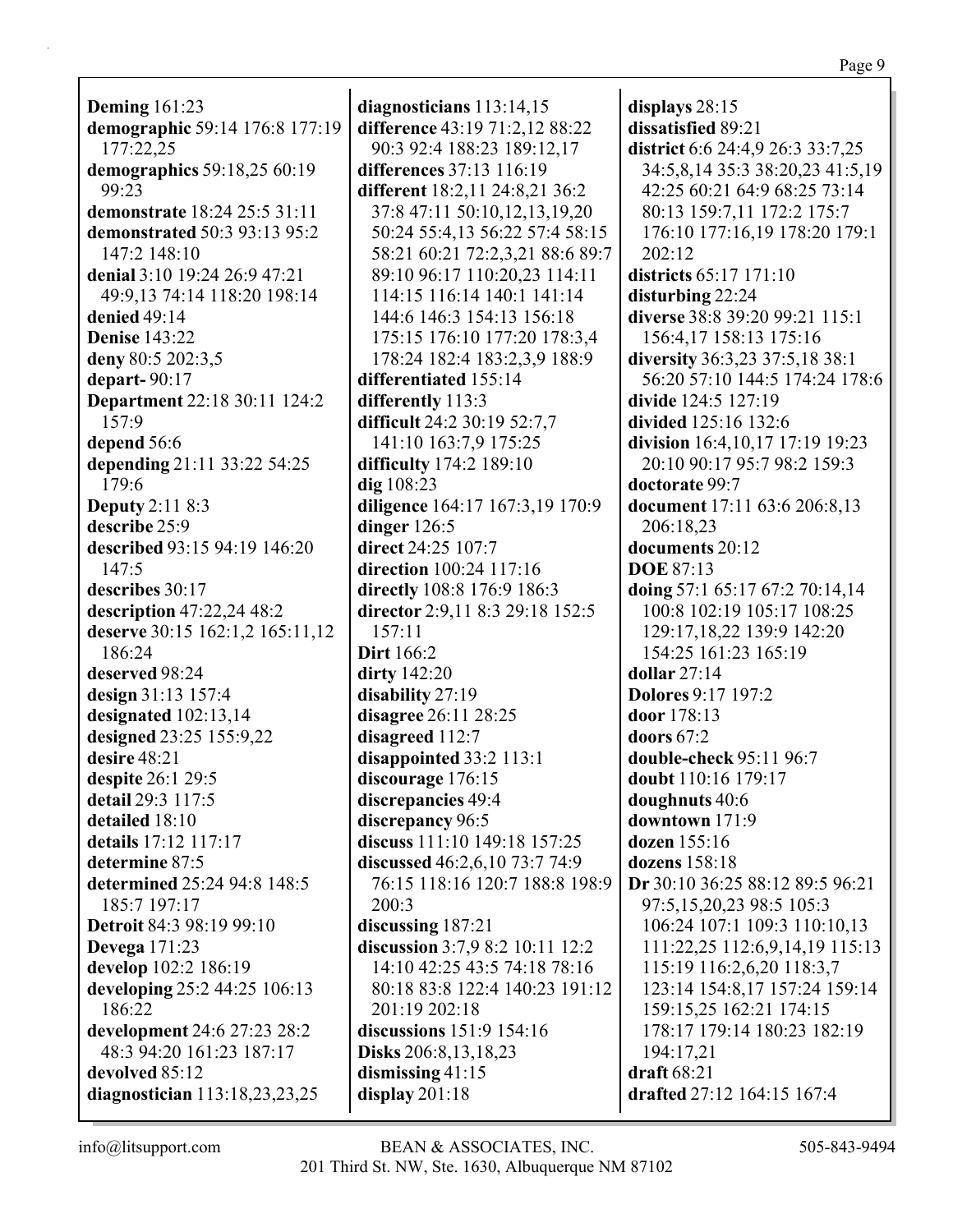$168:17$ drafts  $22:16$ drank  $109:20$  $$ dream 138:20 152:10 drive 26:2 40:16,19 50:12 66:23  $111:14$ driven  $182:6$ driver  $158:1$ driving  $40:750:11$ drop  $66:23$  177:7 dropouts  $67:10$ dropped 64:19 drove 87:22 139:14 158:17 **dual** 183:10 due 164:17 167:3,19 170:9 **Dylan** 96:7,12 dynamic 87:1

 $\mathbf{E}$  $E$  2:1.1 3:1.1.1  $E-Y-E-R$  135:7 earlier 55:21 90:13 91:2 93:25 94:25 98:18 125:1 145:18,25 early 8:5 68:18 106:12 151:13,17 192:9 193:14 earn 19:11 93:1,24 106:5 146:17 147:14 157:2 earned 90:23 92:14 96:15,16 145:16 146:10,11 154:6 earning  $145:17$ earth  $73:1$ easier  $126:22$ easily  $27:13$ east 167:10,10 168:13,21 east-central 168:14 easy 13:18 66:23 echo 179:20 180:22 economic 67:8 ed 53:9 113:16,16 114:15 **Edgar** 141:3 **EdTec** 29:24 54:19 educate 65:7 67:7 education 1:1,12 4:3 11:16 13:23 19:4 20:1 24:3 25:19 30:11 31:5, 18, 21 33:10 35:1, 23, 25 44:12 58:5,6 59:11 61:25 65:20 71:21 72:15 74:8 76:14 78:8

80:5 82:23 85:5 88:11,13 89:2 89:21 93:17,19 94:22 99:7 101:24 118:14 120:6 121:23 124:1 129:3,4,7 132:13 139:15 147:10 150:8 152:12 153:10.11 154:14 155:11 157:8 162:1,3 173:12 184:8.8 198:8 200:2 202:3.4 205:1.12 206:5 educational 24:11 46:12 51:5 54:16 65:15 80:9 84:9 93:14 98:16 101:19 108:7 147:3,7 154:9 156:11,12 202:8 educator 88:10 161:3 educators 88:19 effective 24:17,19 154:14 186:18 efficient 156:23 effort 32:5 110:17 163:4 204:3 eight 5:13,14 58:7 86:11 125:2 147:22 148:15 169:19 176:12 eighth  $41:9$ eighth-grade 41:4 eighth-graders 45:22 either 18:18 23:1 34:20 35:10 42:10 49:18 61:18 92:21 186:12 El 64:17 65:6 172:16 192:1.7 ELA 22:9 100:13,20 elaborate 35:16 ELD 186:16 188:2 **Elder** 104:22 elective  $141:16$ elementary 17:16 39:25 50:15,17 51:9 64:18 69:3 100:13,16 139:3 140:5 141:9 143:24 146:5  $197:12$ eleven-page 112:23 Elisha 124:11,15,20,24 144:13 149:7 175:23 176:4,4 185:18 188:25 Elizabeth 25:7 ELL 102:2 104:13 178:9 183:6,7  $188:1$ ELLs 102:7 178:7 embarrassing 56:10 emotional 23:4,14 24:22 31:1  $101:20$ emotionally 25:17 empathize 50:6 emphasize 54:13 150:25 155:1

encourage 46:12 51:25 82:3 endeavor 150:23 183:25 ended 66:5 192:2 energized 109:13 energy 32:5 110:17 163:4 171:19 engage 31:11 45:1 150:22 153:17 164:20 182:13 engaged 29:24 105:7,13 132:13 155:15 164:13,22 engaging  $151:5$ engineer 99:1 engineering 99:6 104:25 105:25 130:23 164:21 engineers  $66:3$  167:1 English 104:11 184:12 186:19,23 187:4.11.16 188:3.4 enhance 54:25 enhancements 55:23 enormous 30:5 enroll 183:18 enrolled 34:12 149:23 enrollment 34:9 73:15 ensure 84:20 156:23 ensuring 106:21 enter 20:1 74:8 118:15 187:25  $198:8$ entering 130:7 132:10,10 133:14 enterprise 150:24 entertain  $7:9$  13:10 entertaining  $21:5$ enthusiasm 155:19 entire 99:10 149:19 151:18 153:9 entitlements 164:23 166:1 170:3 environment 35:23 84:18 101:19 106:16,20 181:21 environmental 84:8 environments 31:9 87:4 160:16 envision  $151:11$ envisions 180:25 equal 48:25 49:1 71:22 equality 189:17,23 equitable 186:16 188:23,24 189:3.4.13.15.20 equity 188:24 189:3,13,15,17,22 190:1.1 equivalent 159:6 ERB 27:10,11 48:11 52:25 55:13 error 28:14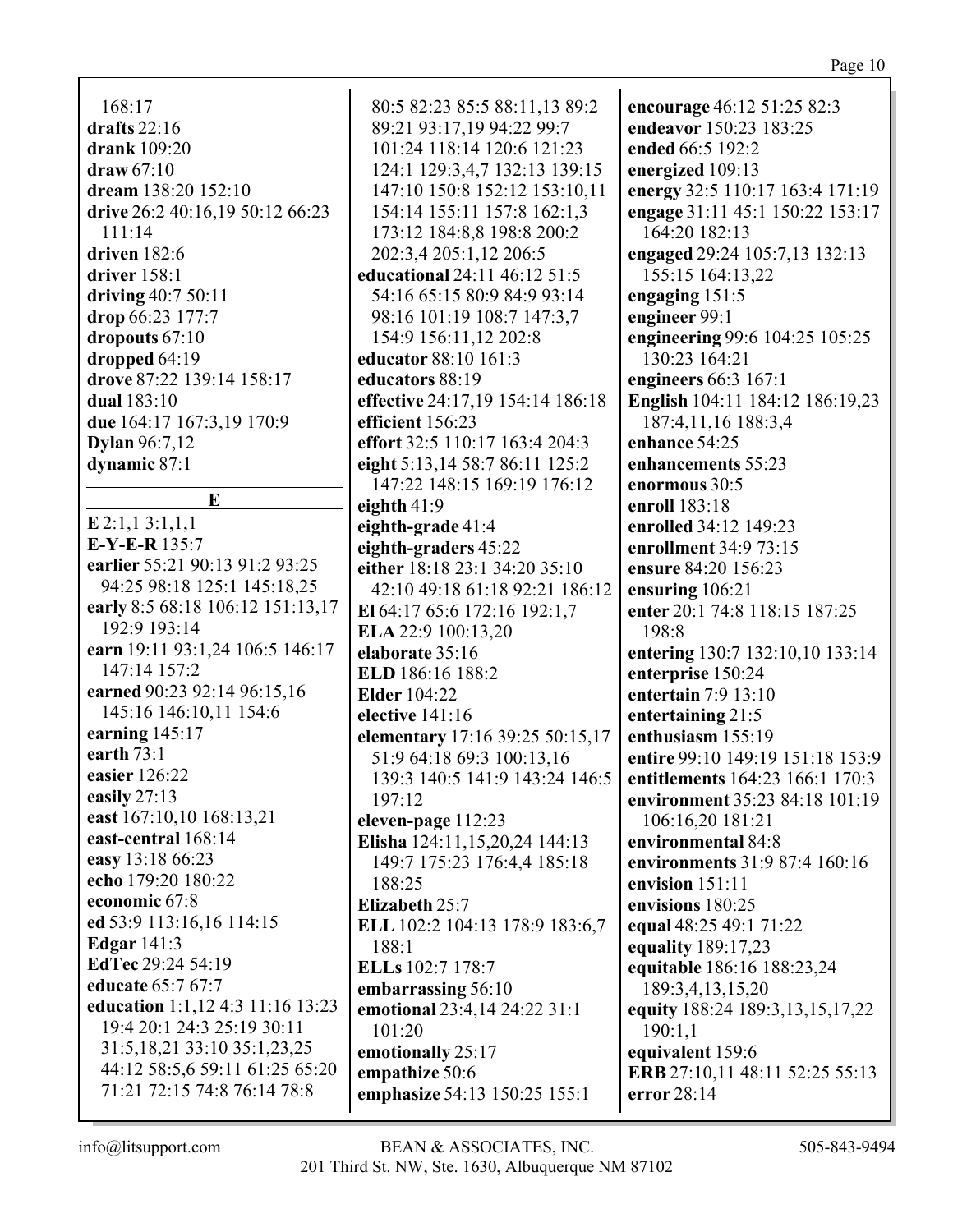**Española** 26:6 43:9,12 46:7 especially 30:21 117:2 129:18 130:6 141:8 170:19 191:16 essentially 102:11 establish 45:7 estate 157:12 et  $107:21$ ethically 63:13 ethnicities 37:22 ethnicity 174:22 evaluate 86:18 evaluated 19:9 26:15 93:22  $147:13$ evaluation 16:18 20:4 26:12 111:24 113:9 146:22 evaluations 16:24 29:1 91:9 evaluator  $27:1.9.18$ evaluators 26:17 evaluators' 29:5 events 158:6,7 ever-changing 86:14 everybody 65:10 121:19 171:16  $177:12$ evidence 18:13 86:18 evolve 157:18 evolving 87:1 exact 164:14 exactly 109:24 133:17 134:14 180:24 example 21:13 22:9 40:15 53:14 92:22 103:12 146:4 exceed 28:11 excellence 11:19 139:2 **Excellent 59:8 150:7** exception 69:4 exceptional 71:4 excited 25:22 60:4 97:8 132:12 136:4.7 151:17 153:14 156:1 161:18 182:20 191:8,19 excitement 109:15 153:19,23 exciting 141:14,21 142:16 153:22 154:17 excuse 47:6 67:18 90:9 200:5 executive 29:18 **Exhibits** 206:8,13,18,23 exist  $60:14$ existed  $43:16$ existence 151:1,4 154:7 181:5

182:2.21 183:12 existing 63:9 exists  $181:2$ exit 188:1 expand 46:22 69:11 150:21  $175:5$ expanded 186:18 expansion 150:10,17 180:1 expect 49:1 expectation 19:3,25 93:19 147:9 expected 60:13 190:20 expedi- $170:5$ expediation 170:5 expedited 170:7 expenditures  $28:11,13$ expense 28:19 116:19 193:5 expenses 48:25 49:2 116:17 experience 17:5 29:19 30:7 39:20 39:23 40:10 43:7 44:4 65:16 66:17 91:14 101:4 107:14 108:12 116:15 142:18 154:21 156:13,19 experienced 30:23 experiences 24:23 25:3 30:25  $65:24$ expert 29:25 162:6 experts 93:17 147:6 182:18,19 expired  $197:25$ explain 23:7 37:12 90:14 92:7 93:2 115:11 explained 91:1 145:9,18 explains 93:18 explanation 16:14 115:14 145:7 exploded 68:19 **Explore** 3:13,19 123:21 128:25 130:4 133:12 134:13.17 136:2 136:11 138:21 141:1,5,7 143:25 145:14 149:11,16 151:6,11 152:23,25 153:2 154:22 155:5 155:24 157:1 161:11 162:4.12 162:23 180:18,19 187:25 191:9 198:14 202:3,6 expose 106:9,11 exposed 88:5 89:9,11 101:15 exposing  $106:15$ exposure 84:19 express 151:21 158:16 expressed 125:19

expressing 180:5,8 **Extension 28:7** extensive 59:7 extent 164:18 177:12 external 17:1 91:10 145:21 extreme  $61:23$ extremely 108:15 exuberant 162:10 eye 99:16 Eyer 134:23,24 135:6,6 eyes 85:11

### $\mathbf{F}$

face 84:16 facilities 46:3.12 69:13 87:13 111:1 164:7 177:11 202:14 facility 29:8 53:23 54:7,9,10 68:17,21 78:11 80:14 162:11 163:16 164:2 165:5,8,9 166:10 166:16 168:12 178:2 facing  $111:6$ fact 26:18 32:21 51:1 57:17 73:5 104:9 107:19 110:25 117:5 152:2 153:3 176:15 factor  $41:22$ faculty 107:5,6,10 152:8 fail 180:2 **failed** 27:1 48:8 failing  $26:1549:17,1851:12$ 85:11 fails 49:11,15 80:1 failure 108:25 failures 25:14 fairly  $48:16$ faith  $35:19$ faith-based 35:15 fall 132:18 164:10 165:20 falling  $71:8$ Falls 18:19 19:6,17 92:15 93:21 94:1 146:12 147:12,19 fame 97:3 **familiar** 98:7 104:4 families 2:10,11,13 34:19 40:21 51:13 59:20 60:17 99:20 138:18 143:20 144:8 149:23 150:3 151:5,7 156:14 158:5,13,23 159:10 173:4,16 177:4,5 184:9 family 38:22 99:3 139:21,22

# $info@$ litsupport.com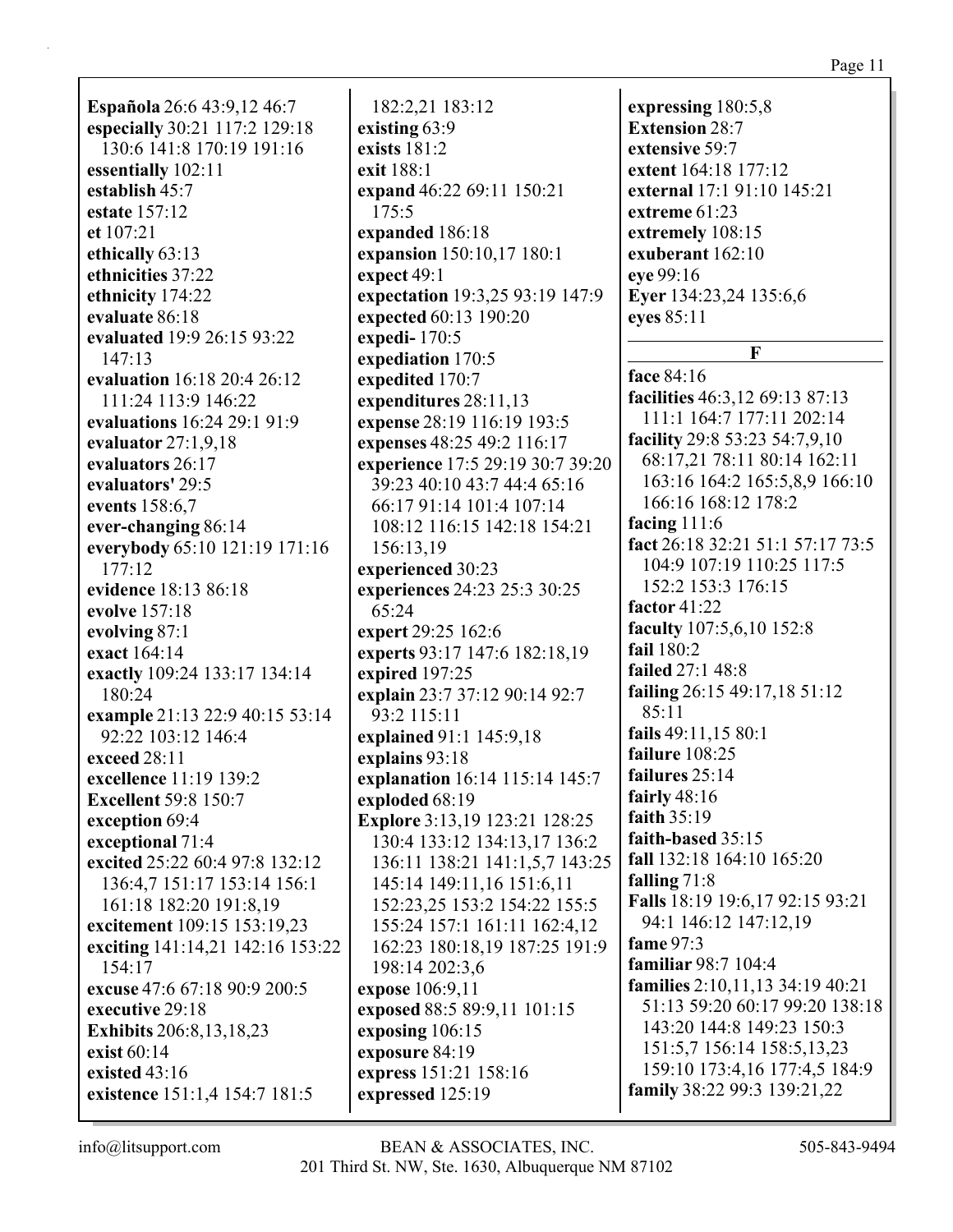141:2.20 143:21 157:20 158:5 far 18:19 19:7,17 51:17 68:22 88:4 92:16 93:21 94:1 110:3 132:21 146:12 147:12,19 167:9 167:9 168:18,21 178:6 **Farmington** 31:6 farmland 168:6 fast 35:22 73:10 104:6 favor 7:4 10:4 87:6 136:2 141:1,2 favorable 43:2 Fe 1:13 46:11 73:11 140:15 159:5 172:12 205:13 feasibility 150:19 **features** 102:10 105:20 feedback 16:20 20:4 91:5 151:16 feeding  $50:21$ feel 33:8 34:18 55:9 112:25 114:10 115:25 116:9 140:14 141:5 142:14 156:18 158:1,9 160:13,14,18 161:11 165:6,12 165:13,18 166:8,11,13,21 167:7 167:12,20 170:9 180:23 181:1 185:16 feeling  $110:22$ feels 160:23 181:23 **Felicia** 139:17.19 felt 52:23 113:2 154:1.4 159:12 162:1 167:14 168:6 186:14 **Fermi** 141:4 fewer  $156:10$ field 85:2 fifth  $130:7$ fight  $66:10,12$ fighting  $71:7$ figure 96:4 127:18 134:25 160:24 161:16 163:9 169:15  $fill 182:13$ **filled** 183:11 filling  $158:8$   $181:24,25$ final 8:11 16:16 17:10 68:21 159:4 185:6,14 finally 8:20 87:16 90:16 144:12 **finance** 93:17 112:15 114:2,10 116:6, 11, 25 117:9 147:6 148:15 **finances**  $52:21,24$   $54:19$   $117:19$ 118:6 **financial** 18:13 84:8 93:15 94:6 111:21 112:3,4 147:4 148:2

 $165:16$ financing 193:4 find 7:18 38:16 103:15 105:6 153:21 154:1 161:9 168:8 171:13 175:16 finding  $61:20$  175:15 fine 113:5 114:4 173:16,16 193:22 finesse  $187:2$ finished  $191:5$ Finnie 97:18 106:24 107:1 firm  $118:10169:25$ firmly  $154:5$ first 15:22 17:8 23:10 24:1 32:19 67:22 70:5 83:18 90:18 92:11 92:17 97:25 99:3.12 102:24 108:17 126:22 129:11 132:1 138:14 143:12 144:22 146:13 151:22,23 157:11 159:19,19 160:1 166:2,3 178:11 194:4 first-generation 84:6 85:3 first-time 85:3 firsthand  $86:12$ fiscal  $49:21,22$ fit 31:14 150:18 180:23 fits 183:17 fitting  $153:10$ five  $21:15,21$  40:19 68:3,23 83:14 83:15,17,17 94:3,5 108:17 111:23 124:16 141:15 147:20 148:1,15 154:23 166:1 182:25  $197:1$ five-year 48:18 55:6 68:17 89:16 112:3.20 fixing  $111:12$ Flag  $3:35:18,20$ flail 188:2 flat 21:22 23:1,22 110:21 flavors 181:6 183:9 186:8 flex 140:12 141:17 183:8 187:9 188:18 flexibility 51:22 163:11 171:20 181:9 FLOOR 83:19,22 85:9,15,23 86:3 87:18 97:18 126:18 127:25 134:10 138:12,16 139:19 140:24 143:14,19 144:11 198:1 198:5

flourished 66:7 fluctuations 53:1 fluency 87:5 flux  $175:15$ focus  $101:20$   $153:10$   $154:15$ 186:22 188:18 189:4 **focused** 86:13 158:6 **focuses** 24:22 156:10 focusing 47:11 189:19 folks  $15:23,2582:8,1283:6,11$ 100:5 123:22 124:9 126:2,4,5 126:10 138:5 164:22 169:5 171:23 172:17 173:9 191:20 follow  $26:21.23$  158:2 followed 148:25 following 16:22 78:10 80:6 138:17 148:19 202:4,6 **follows** 19:5 82:21 food  $146:16$ foot 166:25 **Force 152:7** forecasting 150:6 forefront  $71:15$ foregoing  $205:10$ forever  $72:15$ forget 186:23 formal  $118:8$ format  $92:19$ former 29:17 forms 156:2 158:12 177:2 forth 114:19 157:6 166:15 fortunate 100:6 151:12 157:10 Forum 3:6 9:5,7 forward 15:24 25:25 26:5 54:2 123:12 134:20 146:19 182:8 foster  $153:18$ **found** 17:21 175:13 **foundation** 53:3,12,13,17 54:14 55:3,14,22 56:6 59:9 60:23 140:8 157:4 **foundations** 53:7 59:10,17 founded 153:2 **founder** 84:13 97:16 founders 153:25 founding  $62:897:18151:13$ 152:1 155:17 156:2,15 182:6 194:6.7 four 17:1 19:17 91:11 94:6

 $info@$ litsupport.com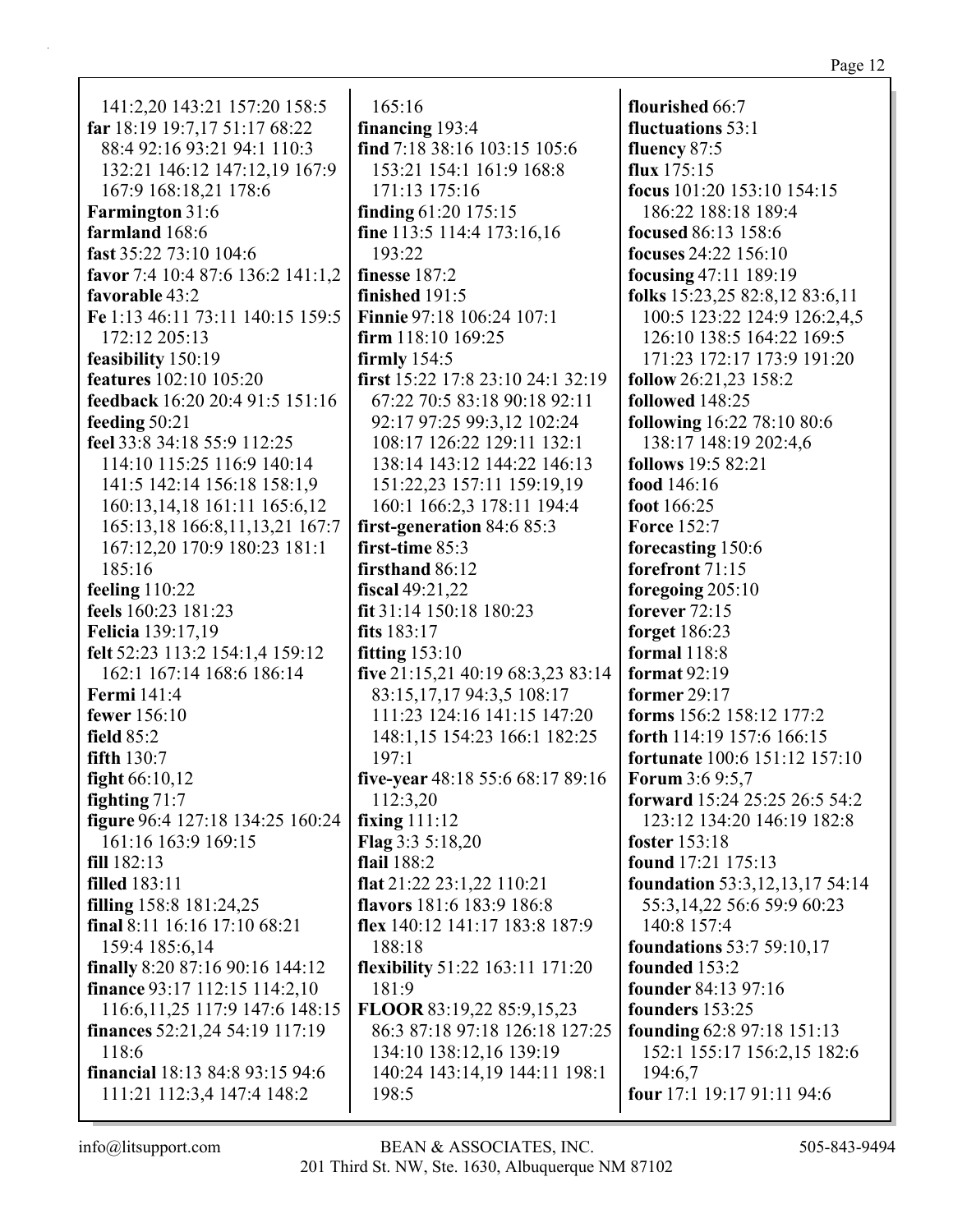| ٦. |  |
|----|--|
|    |  |

| 101:17 128:24 132:22 134:12      | gangs 66:9                                               | 99:3 154:15 177:13,13 190:13         |
|----------------------------------|----------------------------------------------------------|--------------------------------------|
| 138:10 145:20 147:21 148:14      | gap 108:20                                               | goals 3:8 10:13 11:4,18 13:25        |
| 157:14                           | gaps 43:15                                               | 94:21 179:9                          |
| four-and-a-half $144:15$         | Garcia 83:18,23                                          | God 112:13                           |
| four-to-six $79:24$              | gather 151:15                                            | goes 32:5,6 44:9 100:15,17 103:2     |
| fragmented 24:16                 | gauging 158:6                                            | 105:8 116:18 162:14 172:5            |
| frame 181:25 183:11              | geez 144:1                                               | 177:10 180:6,14                      |
| framework 11:17 13:25 18:12,12   | general 24:3 62:11 113:17,22,24                          | going 4:2,8 5:16 6:19 16:8 21:1      |
| 18:13 23:15 30:3,24 31:2,10,18   | 163:21 196:14,16                                         | 33:16 36:1 38:17,19,24 39:1,4        |
| 44:25 111:15,21 180:19 181:21    | generation 99:12                                         | 39:14,14,19 41:4 42:21 45:4,5        |
| 181:25 182:10,18 183:14          | genesis 149:19                                           | 46:19 48:13 50:19 51:1,18 53:4       |
| Frameworks 3:8 10:12             | gentleman 189:9                                          | 53:12,12 54:2 55:6 56:11 59:1,3      |
| free 174:21 196:15               | <b>GEORGINA 2:6</b>                                      | 60:6 62:9, 10, 11, 14, 15, 17 64: 22 |
| freedom 103:1 139:25 155:8       | getting 23:2 39:16 41:16 43:3                            | 64:24 65:1,13,19 66:19,25 67:2       |
| frequently 132:14,17 153:16      | 139:10 142:20 175:25 176:5                               | 67:8 68:4,4,7,10,13 71:11 73:14      |
| freshman 107:9                   | 186:18                                                   | 74:3 76:8 80:2 82:5,12 85:1          |
| freshmen 108:8,10,11 109:24      | giant $133:4$                                            | 90:12 95:10,24 96:18 99:2            |
| <b>Friday 8:7,13,15</b>          | Gibson 42:22,22 46:18 55:19                              | 100:24 101:6,18,19 102:7,12,21       |
| FRIEDMAN 206:7                   | gift $106:10$                                            | 103:1,3,6,10,25 104:10 105:4         |
| friends 39:12,14 43:22 44:2      | gifts 106:9,13                                           | 105:12 110:7,22 111:12 113:21        |
| 141:2                            | Gipson 2:3 4:25 12:19 15:5 58:2                          | 114:4,5,25 117:10 123:16             |
| <b>Fritz</b> 143:22              | 74:25 77:11 79:2 81:11 119:16                            | 124:13 126:3 127:11 130:7            |
| front 90:15 163:24               | 121:10 122:7 198:23 200:24                               | 132:1 135:22 136:15,17 138:5         |
| frustrating 177:13               | 202:22                                                   | 145:5 160:24 164:25 168:7            |
| fulfill 166:14                   | girls $84:5$                                             | 169:19 170:4,14 173:2,5,8,11         |
| full 83:17 91:20                 | $giv - 55:10$                                            | 173:23 177:15 178:3,23 181:25        |
| fully 191:17                     | give 8:5 25:4 31:16 61:8,12 63:25                        | 182:3,3,24 183:15 184:5,21           |
| fun 66:15 154:21                 | 96:8 98:15,23 103:12 111:15                              | 190:22,22 191:1,12,17,21             |
| function 156:16 181:2 189:18     | 135:24 139:25 162:23 184:10                              | 192:12 193:7,9,16,20,23 195:19       |
| functions 165:14                 | 184:22 189:23                                            | 195:20,22 196:5,11 198:7             |
| fundamental 180:13               |                                                          |                                      |
|                                  | given 55:10 58:2 117:23,23<br>126:14 138:22 155:8 156:11 | golf 168:22 169:1,10                 |
| funding 54:20 55:1,10 56:3 60:23 |                                                          | good 4:1 8:20 11:24 16:6 20:21       |
| 70:20                            | 165:1 184:11                                             | 21:3, 10, 19 25: 6 36: 13 57: 14     |
| funds $59:5$                     | gives 72:4,6 182:22                                      | 58:5,6,17 62:22 65:11 68:8           |
| funny $48:11$                    | giving 45:11 60:3 139:15 161:8                           | 71:23 83:22 85:23 86:3 87:7,18       |
| further 17:12 59:23 95:5 101:9   | 162:21 189:20                                            | 107:1 109:7,18 112:20 129:5          |
| 150:20 172:7                     | glad 36:24 37:9,10,12                                    | 130:4,9 131:8 134:2,10 135:1,4       |
| <b>Furthermore</b> 132:17 172:5  | <b>GLENNA 2:7</b>                                        | 136:8 144:18 146:4 151:24            |
| future 42:2 48:14 60:24 86:22    | go 22:4, 20, 25 23:7 27:17 41:12                         | 160:3 162:1,2 163:1 170:2            |
| 87:12 104:17                     | 42:3 43:24 50:15,19 52:16 58:7                           | 173:24 191:23,25                     |
| G                                | 58:9,11 70:9,21 71:4 72:4 74:4                           | <b>Googled</b> 103:14                |
| G 3:1 27:20 28:14                | 87:23,24 88:3 90:13 99:4 100:7                           | Gosh 179:12                          |
| $G-I-B-S-O-N$ 42:23              | 114:19 126:22 132:7,7,23 135:1                           | gotten 64:17 100:23 114:19           |
| gain $153:5$                     | 136:11 142:3,11 144:21 145:5                             | governance 18:25 93:14 112:4         |
|                                  | 147:23 151:22,22 164:14,19                               | 117:1,9 147:4                        |
| Gallup 83:25                     | 167:4 169:21 173:2,6 191:12                              | governing 6:2,4 117:12 152:1         |
| game 143:6                       | 193:10                                                   | <b>Governor</b> 30:9,17              |
| gang 66:9 71:7                   | goal 45:16,21 52:3 53:18 61:24                           | grade 41:9 42:19 104:8 130:7,8       |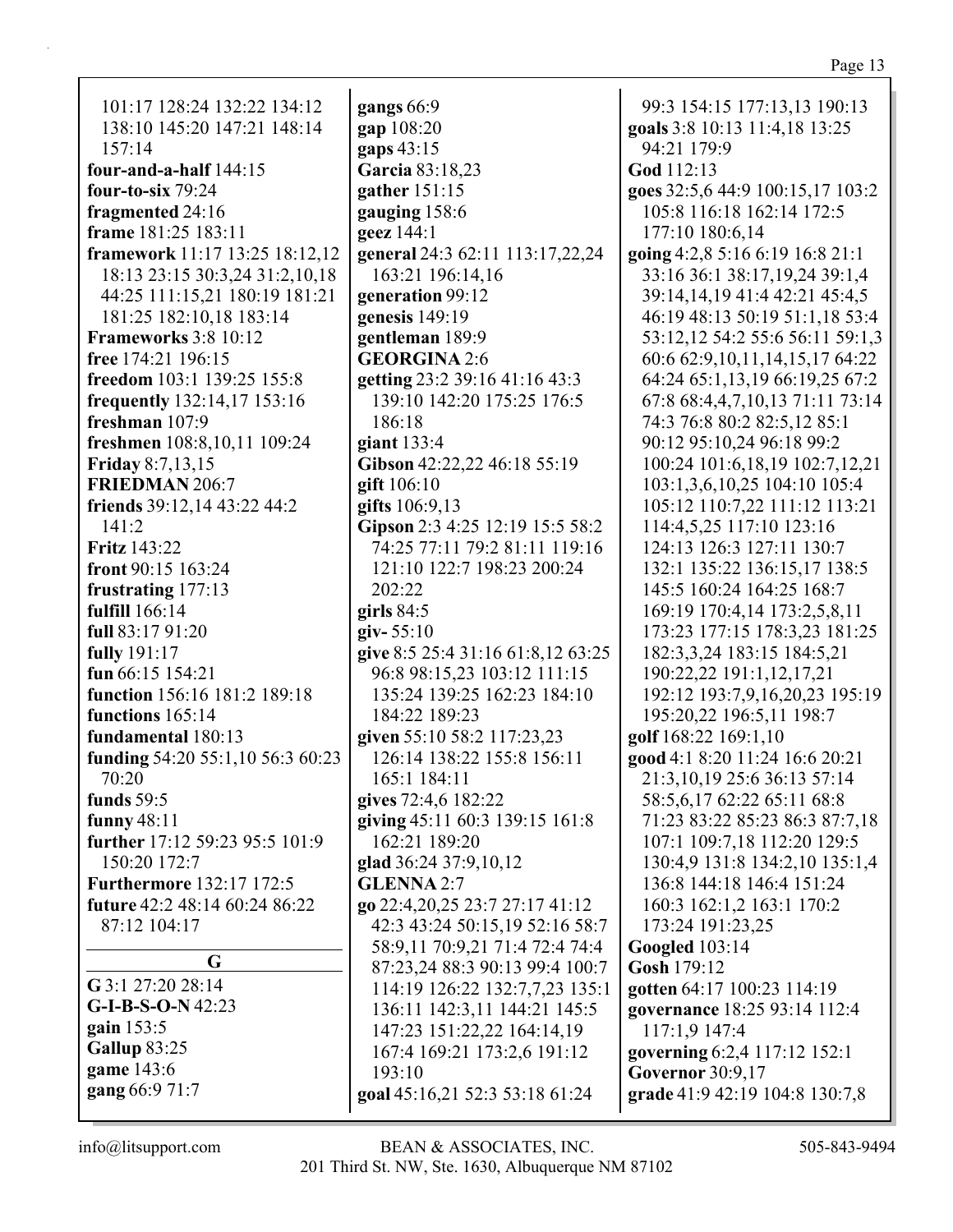132:11 186:24 **grade-level** 188:4,5 **grade-wise** 187:5 **graded** 114:10 **grades** 67:25 90:11 **graduate** 21:20,23 25:15 33:8,13 41:11 106:23 **graduated** 99:6 **graduates** 43:1 **graduation** 33:20 34:3 146:4 **graduation-related** 17:18 **Graham** 130:22 **grandparents** 158:17 **grant** 28:12 55:4,14 59:4,5,11 60:1,3 70:19 150:7 **granted** 58:8 165:15 **grants** 59:7 60:6 61:2 **great** 36:3 57:1 67:5 74:5 133:15 139:25 140:20 141:8 144:1 189:9 192:15 **greater** 149:16 153:6 **green** 20:24 83:21 **grew** 98:18 172:16 **Grisham** 30:9 **ground** 67:1 **grounds** 152:4 **group** 29:21 118:6 150:9 157:12 175:13,16,16 **grow** 68:23 73:4 140:4 174:8 175:2 **growing** 34:8 38:21 73:14 **grown** 194:10 **growth** 39:6,8 51:23 52:12 60:13 155:8 **growths** 51:14 **guardians** 158:17 **guess** 37:2 163:23 165:4 175:23 196:14 **guests** 90:10 145:5 **Gutierrez** 37:1 **guy** 66:12 109:18 116:6 **guys** 62:14 134:19 190:18 **H half** 53:17 100:16 102:13,13 112:21 115:20 159:9 174:18,19

**hallway** 159:20 **hand** 47:15 157:24 205:16 **handing** 157:22 **handle** 166:12 **handouts** 32:20 **hands** 142:20 155:2 **Hands-On** 86:11 **handwriting** 85:12 **handwritten** 148:22 **handy** 175:20 **happen** 39:5 42:21 43:4 48:13 58:12 73:8,10 99:5 165:1 170:8 183:15 192:8 193:16 **happened** 59:21 **happening** 39:5 52:13 64:17 132:20 **happens** 181:8 **happy** 57:1 156:25 176:25 **hard** 61:20 141:11 142:6 176:5 179:22 180:4 186:22 188:12 195:8 **hard-hit** 64:17 **harder** 63:17 **hardware** 104:1 **Hargraves** 20:21,25 21:3,6 31:24 33:18 35:6 39:21 41:25 46:1 54:11 59:6 60:7 62:18 63:24 67:16,19 68:15 **Harvard** 99:8 **hate** 33:3 **He'll** 4:23 96:22 **head** 27:3,4 34:2 **heads-up** 8:5 **health** 22:18 23:4 105:2 **health-care** 85:2 105:23 **Healthy** 21:14 **hear** 8:18 25:14 48:11 83:5 108:6 126:6,23,25 130:21 132:3 135:13 142:6 143:18 152:17 154:17 189:8 190:25 192:11,16 192:16 201:16,17 **heard** 35:2 68:2 98:11 127:4 158:22 159:13 160:2 172:9 179:23 **hearing** 6:17 7:8 10:8,15 16:21 17:8 32:11,13 52:20,22 53:3 57:18 63:5 78:18 80:20 82:25 91:6,18 93:12 94:24 98:9

110:19 115:12,15 147:2 148:20 177:18 179:24 186:14 189:2,10 193:25 194:4,13 **hearings** 55:21 **heart** 37:25 38:5 **Heather** 134:23,24 135:5,8,9,12 135:15 141:3 **heavily** 186:13 **heavy-laden** 171:5,10 **Heckler** 139:23 **held** 83:8 140:23 158:5 201:19 205:12 **Hello** 130:20 135:11,13 138:16 139:19 140:24 **help** 24:24 31:12,18,22 45:2,23 61:5 89:14,25 90:2 106:20 111:14 112:5 131:17 141:19 150:9 155:18 176:22 177:3 184:11 **helped** 54:19 72:23 151:15 155:6 157:13 **helpful** 36:2 **helping** 29:16 87:7 **helps** 65:2 **Henry** 124:2 **hereunto** 205:15 **Hey** 135:1 **Hi** 131:22 133:10 159:24 **high** 29:6 35:9 39:2,16 41:5,11 41:17,24 42:4,4,5,9,11 43:3,24 50:8,9,10,19,20,22,24 51:3,7,10 51:12 58:9,11 64:11,13,23 65:5 65:25 66:5,6,14 67:9 71:3 87:24 100:23 106:1,8 109:10 132:22 139:5 142:22 149:13 150:16 171:1 177:8 179:4 184:12 196:18,18,19 197:5,5,6 **high-achieving** 25:10 **high-performing** 103:7 **high-quality** 95:3 99:19 148:11 **higher** 85:4 95:25 139:16 **Hill** 34:19 47:9 57:24 97:22 143:21 **Hills** 104:21 **hindrance** 68:11 **hire** 68:1 70:8,20 **Hispanic** 22:12 32:22 33:1,1,13 33:17,20,23 47:7 67:6 170:19

**half-a-day** 40:17 **Hall** 1:12 6:22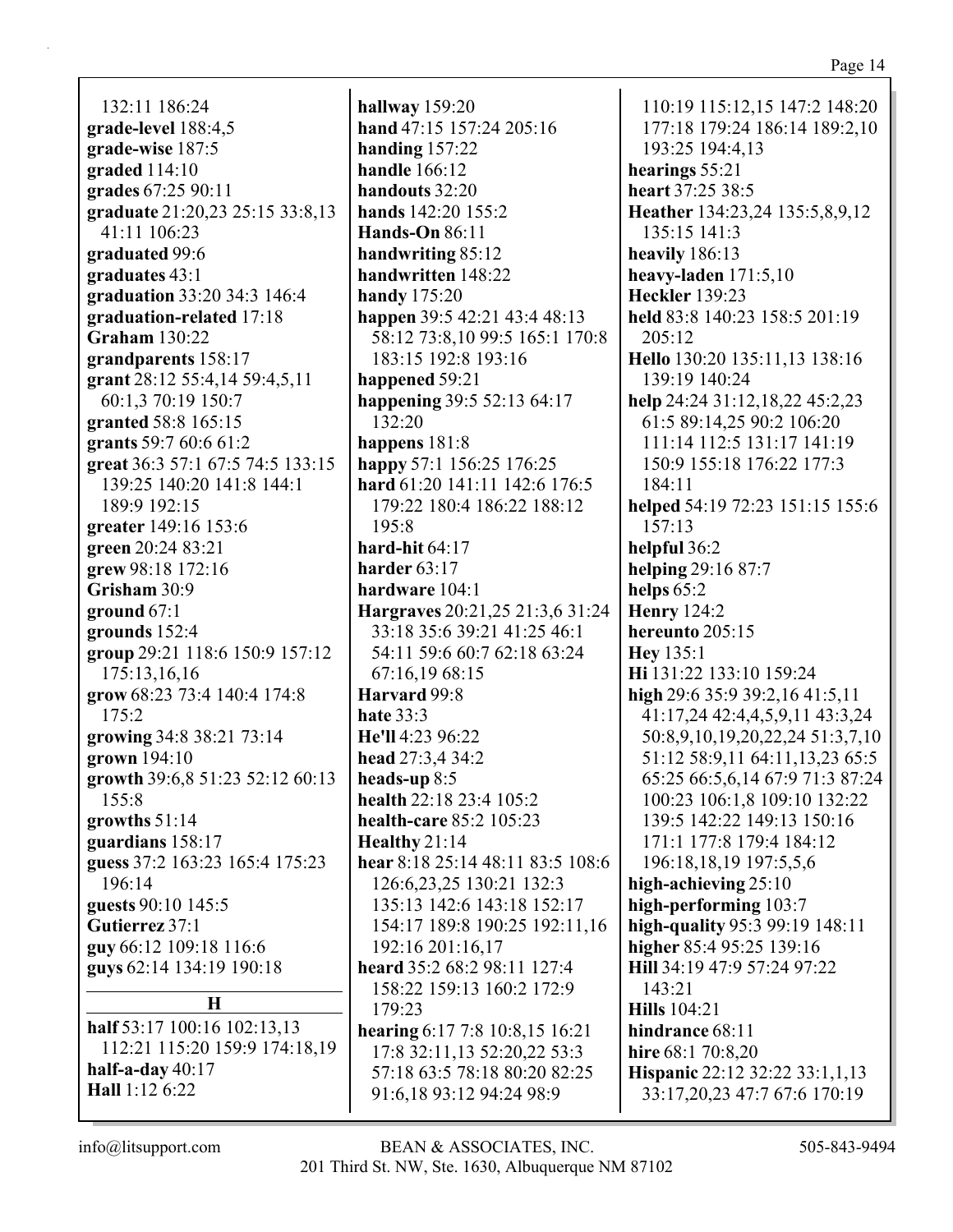172:18 174:4 184:8 191:16 **Hispanos** 65:19 **Historical** 46:4 **historically** 47:1 53:6 **hit** 46:18 62:6 71:1 85:16 **hobby** 143:2 **Hold** 11:11 **Holloman** 152:7 **Holmes** 46:24 70:24,24 **home** 40:9 41:4 42:20 71:1 141:19 184:11 186:15 187:14 **home-schooled** 134:15 **home-schooling** 136:9 **Homestead** 104:22 **homework** 63:12 141:20 164:2 **honest** 164:19 **honesty** 154:4 **Honor** 6:23 **honored** 152:24 **honors** 107:16 **hope** 11:2 29:3 37:2 38:24 46:22 71:11 87:11 110:5 153:21,22 **hopefully** 34:12 110:4,6 155:20 **hoping** 37:23 57:16 134:19 **hospital** 169:6 **hospitals** 100:3 **hot** 72:24 **hour** 102:12 **hours** 144:16 **house** 9:11 69:2 157:6 **houses** 73:10 **housing** 58:22 **How's** 138:8 **Hudson** 139:21 **Huerta** 197:2 **huge** 43:19 155:19 **Hull** 154:8,17 157:24 159:14,15 159:25 162:21 174:15 178:17 179:14 180:23 182:19 194:17 194:21 **humbled** 149:13 **hundreds** 155:6 **hurdle** 111:6 **hurt** 188:11 **hysteric** 47:6 **I I"m** 115:11

**idea** 30:4 44:25 102:4 113:7 141:7,12,13,15 142:17,17 186:5 194:24 195:4 **ideal** 49:17 152:3 166:9 **ideas** 103:13 154:13 **ideation** 56:24 **identical** 185:21 **identified** 27:13,24 56:2 78:11 94:11 148:7 163:18 166:16 195:7 **identify** 20:19 23:10 27:2 38:14 97:14 **Ildefonso** 38:2 **illustrious** 154:8 **immediately** 59:16,20,21 **immunology** 152:6 **impact** 192:14 **impacted** 27:14 **implement** 18:24 24:15 31:17 53:10 63:6 93:13 147:3 **implementation** 20:1 87:6 **implementing** 30:3 54:12 **implements** 23:19 **important** 23:3 38:1 49:21 50:1 51:3 52:6 61:11 84:4 86:15 101:14 104:16 105:16 108:12 108:15 117:8,11 174:24 178:1 **impossible** 195:19 **impoverished** 84:5 172:3 **improve** 21:15 23:8 41:6 56:24 **improvement** 22:14 23:3,6,23 42:20 **improving** 21:22 **in-district** 34:10 42:6 69:12 132:24 **in-person** 158:11 **inability** 54:6 **inadequacies** 116:1 **inadequacy** 116:3 **inadequate** 18:21 26:10 80:8 **inaudible** 132:12,14,19 133:5,13 133:23 134:13,21 139:5 152:24 152:25 177:8,11 **include** 26:18 **included** 23:15 27:8,24 49:10 91:7 93:7 146:15 159:1,3 185:15 **includes** 18:15 28:5 29:17 30:24

**including** 3:8 10:12 11:17 13:25 26:24 27:5 29:22 46:4 55:14 **inclusion** 56:21 72:16 185:13 **inclusive** 37:11 **inclusiveness** 37:20 **income** 99:24 170:23,25 173:22 195:4 **incoming** 109:23 **incomplete** 26:10 80:7 **incorrect** 6:17 27:10 28:15 148:16 **increase** 65:1 108:19 **increased** 27:11 **increasing** 48:12 58:23 **increasingly** 86:14 **incredible** 179:15 **incredibly** 10:17 **incubator** 30:22 **independent** 19:13 147:16 149:14 **Indian** 84:1 184:7 **indicate** 7:5 10:5 82:7 85:20 118:5 184:9 **indicated** 55:21 90:23 98:18 110:19 145:24 **indicates** 9:16 69:25 85:22 **indication** 184:10 194:1 **indicators** 19:16 27:5 92:18 **individual** 24:10,25 134:1 **individualized** 144:3 **individually** 11:14 **individuals** 9:7 49:23,25 **indulge** 123:17 **indulging** 163:10 **industry** 85:6 105:23 **infancy** 183:13 **infectious** 109:5 **infinite** 156:6 **influence** 157:19 **information** 17:11 86:18 151:16 158:5 182:13 187:14 **initial** 20:9 36:24 150:11 154:16 165:20 182:7 **Initially** 109:17 **initiative** 21:14 31:17 139:6 149:19 150:6 154:1 **initiatives** 30:17 **innovation** 30:22 138:24 149:24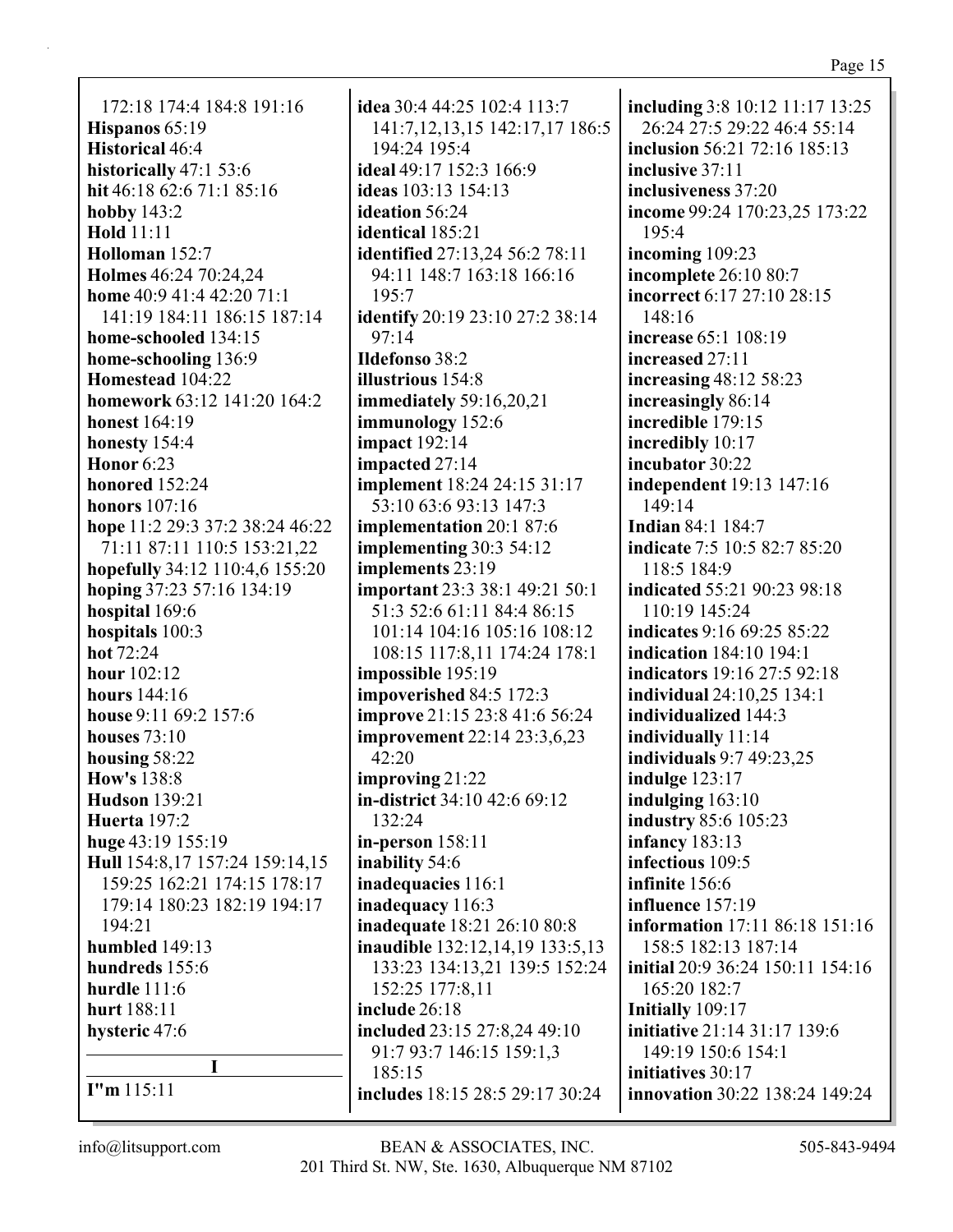|                                                  | joining 107:12                                                                                                                                                                                                                                                                                                                                                                                                                                                                              |
|--------------------------------------------------|---------------------------------------------------------------------------------------------------------------------------------------------------------------------------------------------------------------------------------------------------------------------------------------------------------------------------------------------------------------------------------------------------------------------------------------------------------------------------------------------|
|                                                  | Joseph 134:5,6,11 141:4                                                                                                                                                                                                                                                                                                                                                                                                                                                                     |
|                                                  | journeys 24:12,12 25:1                                                                                                                                                                                                                                                                                                                                                                                                                                                                      |
|                                                  | <b>Juarez</b> 192:5                                                                                                                                                                                                                                                                                                                                                                                                                                                                         |
|                                                  | judge 115:4                                                                                                                                                                                                                                                                                                                                                                                                                                                                                 |
|                                                  |                                                                                                                                                                                                                                                                                                                                                                                                                                                                                             |
|                                                  | judgments 190:9                                                                                                                                                                                                                                                                                                                                                                                                                                                                             |
|                                                  | July 6:16,20 49:21 116:22 166:4                                                                                                                                                                                                                                                                                                                                                                                                                                                             |
|                                                  | 167:17                                                                                                                                                                                                                                                                                                                                                                                                                                                                                      |
|                                                  | jump 128:12                                                                                                                                                                                                                                                                                                                                                                                                                                                                                 |
|                                                  | junior $50:22$                                                                                                                                                                                                                                                                                                                                                                                                                                                                              |
|                                                  | <b>Juntos 43:11</b>                                                                                                                                                                                                                                                                                                                                                                                                                                                                         |
|                                                  | Justin 131:16,22 132:5 133:6                                                                                                                                                                                                                                                                                                                                                                                                                                                                |
|                                                  | 134:3,6,8,24 135:5,9,12,15,19                                                                                                                                                                                                                                                                                                                                                                                                                                                               |
|                                                  | 135:22 136:14,21,24 137:6,14                                                                                                                                                                                                                                                                                                                                                                                                                                                                |
|                                                  | 137:25 138:4,13 141:24 142:2,7                                                                                                                                                                                                                                                                                                                                                                                                                                                              |
|                                                  | 142:11 143:10 149:5,9 152:13                                                                                                                                                                                                                                                                                                                                                                                                                                                                |
|                                                  | 152:18 153:2,25 159:15 163:20                                                                                                                                                                                                                                                                                                                                                                                                                                                               |
| <b>issuance</b> 74:10 118:17 198:10              | 167:23 168:1 169:7,12,18,25                                                                                                                                                                                                                                                                                                                                                                                                                                                                 |
| issue 11:2 57:10 61:2 176:17,17                  | 180:10,12 184:22 189:16                                                                                                                                                                                                                                                                                                                                                                                                                                                                     |
| 195:8                                            |                                                                                                                                                                                                                                                                                                                                                                                                                                                                                             |
| <b>issues</b> 42:16 56:19 74:9 117:1,3           | K                                                                                                                                                                                                                                                                                                                                                                                                                                                                                           |
| 118:16 198:9                                     | K42:7                                                                                                                                                                                                                                                                                                                                                                                                                                                                                       |
| it'll 60:8 111:15 164:25                         | <b>K-through-8</b> 197:4                                                                                                                                                                                                                                                                                                                                                                                                                                                                    |
| <b>Item 6:7 9:24 10:10 13:19 15:19</b>           | K-to-12 98:22 101:4                                                                                                                                                                                                                                                                                                                                                                                                                                                                         |
| 90:19                                            | K-to-5 100:10                                                                                                                                                                                                                                                                                                                                                                                                                                                                               |
| items 17:21 55:22                                | Kano 103:15 104:10                                                                                                                                                                                                                                                                                                                                                                                                                                                                          |
|                                                  | <b>Kansas</b> 71:21                                                                                                                                                                                                                                                                                                                                                                                                                                                                         |
|                                                  | Karen 2:11 8:8 9:6,17 76:6 90:8                                                                                                                                                                                                                                                                                                                                                                                                                                                             |
| J 133:1 197:3                                    | 96:6,22,25 124:11,18,22 125:1                                                                                                                                                                                                                                                                                                                                                                                                                                                               |
| JAEGER 2:14 11:11 144:21                         | 125:4,6,10,13,16 126:2,10,11                                                                                                                                                                                                                                                                                                                                                                                                                                                                |
| January 166:3                                    | 127:7,24 128:2 131:10,14,20                                                                                                                                                                                                                                                                                                                                                                                                                                                                 |
| Jaramillo 124:12                                 | 134:2 135:8 136:17,22 137:2,11                                                                                                                                                                                                                                                                                                                                                                                                                                                              |
| <b>Jefferson</b> 66:5                            | 137:22 138:9 145:1 201:15,21                                                                                                                                                                                                                                                                                                                                                                                                                                                                |
|                                                  | <b>Karla</b> 144:12                                                                                                                                                                                                                                                                                                                                                                                                                                                                         |
|                                                  | <b>KARYL2:4</b>                                                                                                                                                                                                                                                                                                                                                                                                                                                                             |
|                                                  | Katie 54:18,18 70:3                                                                                                                                                                                                                                                                                                                                                                                                                                                                         |
|                                                  |                                                                                                                                                                                                                                                                                                                                                                                                                                                                                             |
|                                                  |                                                                                                                                                                                                                                                                                                                                                                                                                                                                                             |
| 110:7, 10, 13 111:22, 25 112:6, 9                | keep 39:15 64:25 139:9,10                                                                                                                                                                                                                                                                                                                                                                                                                                                                   |
| 112:14,19 115:13,19 116:2,6,20                   | 175:25 176:5 184:14 188:22                                                                                                                                                                                                                                                                                                                                                                                                                                                                  |
| 118:3,7 123:14                                   | <b>Ken</b> 46:24 70:24,24                                                                                                                                                                                                                                                                                                                                                                                                                                                                   |
| <b>Jerry</b> 1:12                                | <b>kept</b> 37:15                                                                                                                                                                                                                                                                                                                                                                                                                                                                           |
| <b>Jessica</b> 140:21,25                         | key 85:17 191:25                                                                                                                                                                                                                                                                                                                                                                                                                                                                            |
| job 1:25 47:22 91:14 100:8                       | kid 106:11 133:16                                                                                                                                                                                                                                                                                                                                                                                                                                                                           |
| 129:17 142:20 205:25 206:2                       | kiddos 152:12                                                                                                                                                                                                                                                                                                                                                                                                                                                                               |
| jobs 87:8 100:2 106:2 158:19                     | kids 34:4,6,10,11,15 37:19 40:2,6                                                                                                                                                                                                                                                                                                                                                                                                                                                           |
| <b>John</b> 143:21                               | 40:13,24,25 41:6 42:3,5,10                                                                                                                                                                                                                                                                                                                                                                                                                                                                  |
| join 155:17                                      | 43:12,17,18,19,24 44:1 46:13                                                                                                                                                                                                                                                                                                                                                                                                                                                                |
| joined 30:2 109:17 127:8 137:13<br>137:15 151:13 | 50:15 57:20 58:5 61:12,13<br>64:16 65:16 67:3 69:18 71:25                                                                                                                                                                                                                                                                                                                                                                                                                                   |
|                                                  | 187:21<br>interviewers 18:17<br>intriguing $141:6,21$<br>introduce 176:3<br>introduction 30:11<br>inundate 173:25<br>inundates 178:7<br>inventive 155:14<br>investigate 150:9<br>investigation 150:21<br>investment 32:6 165:6,7<br>involve 46:16<br>involved 44:9,9,17 105:13 117:13<br>117:14 184:10 192:1<br>involvement 46:8 105:10,12<br>involves 45:8<br>irrelevant 104:12<br>$\mathbf{J}$<br><b>Jemez</b> 26:6 57:25<br>Jeron 83:23 84:3 96:21 97:5,15<br>97:15,20,23 98:5 109:11,17 |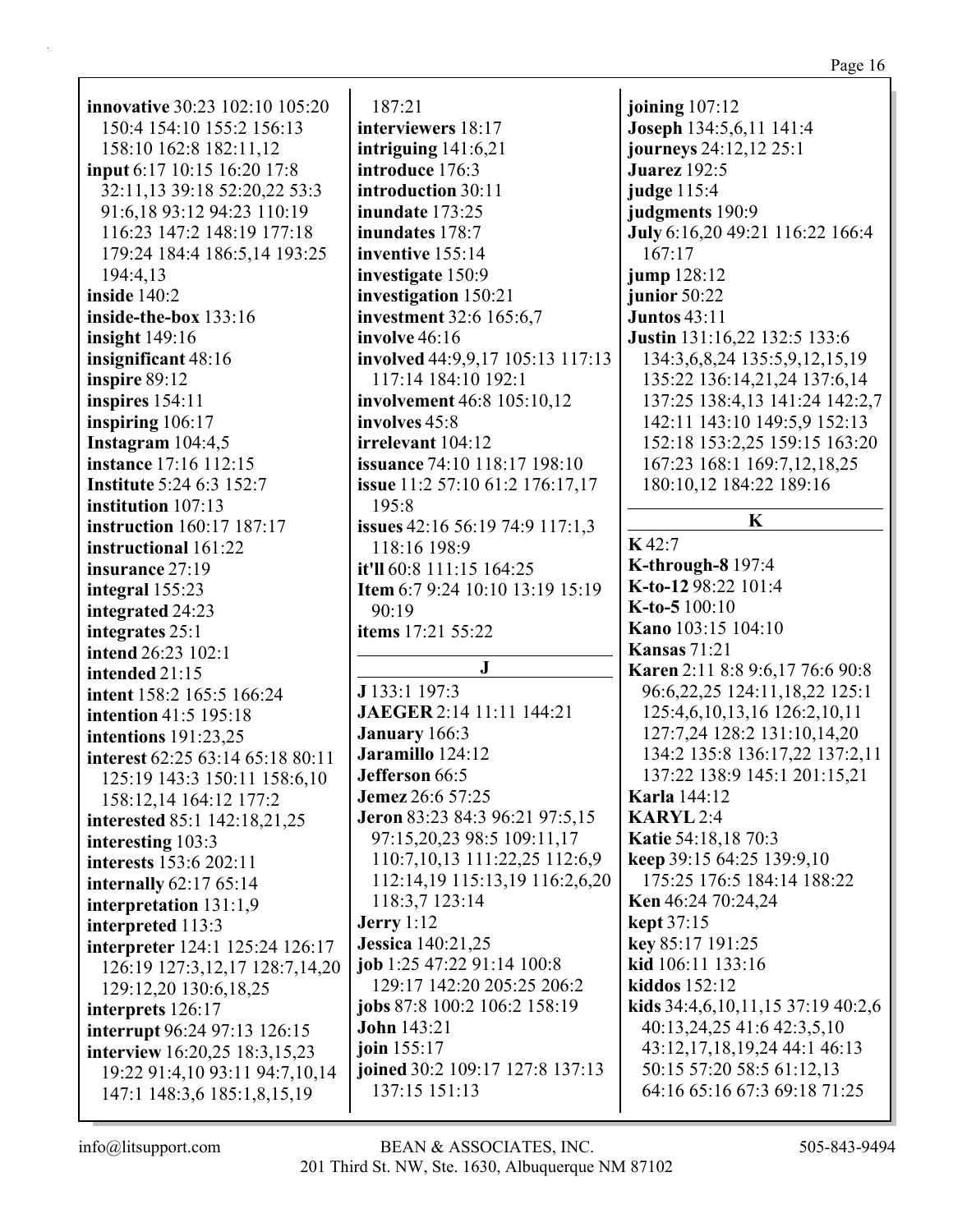72:6,16,23 73:12 84:15 101:22 L 102:6 103:13 111:5 113:21  $L(1)$  164:4 133:18 134:15 139:9,25 140:2  $L(2)$  164:4 160:7 171:6,6,7 173:11,23 La 104:20 179:5 197:2,5 174:3,4,6,24 175:2,12 176:11 Lab  $34:23$ 176:12,25 178:19 184:21 labor  $100:2$ 192:25 **Laboratories** 86:6 **Kim** 138:15.16 Laboratories' 86:10 kind 39:11 45:12,13,17 58:20 **laboratory** 34:20 68:18 59:20 70:22 84:7 102:25 109:25 labs 58:23 100:5.5 113:12 133:16 175:14,19 lack 36:23 163:11 175:4 178:10,18 179:20 180:25 187:8 lacking 172:23 194:14 187:22 188:2 191:13 196:16 lacks 184:17 kinds  $27:1667:3$ ladies 191:5,6 Kirtland 104:21 **ladies'** 123:18  $kit 103:17$ land 157:14 164:14 166:22 knew 54:21 89:12 161:3 **Lane 168:3.20** knocking 67:2 Lang 134:5,6,11 know 9:5 30:18 31:3 32:4 33:11 language 104:6 183:10 184:12 33:19,21 37:4,6,10,13,18,19,21 186:23 187:1,15,17 188:3,4 39:11, 13, 18 41: 23 42: 2 43: 4, 13  $190:14$ 43:14,18 45:22 46:25 49:13,22 LAPS  $57:1$ 50:15 51:11,25 52:1,5,14,24 large 28:20 90:2 98:20 132:17 53:16 54:21 55:7,25 56:10 57:9 172:2 195:12 58:4,25 59:3 62:1,25 64:8,11 largely 154:6 182:5,7 65:5 66:20 68:3 69:23 72:11,15 larger 25:15 69:17 73:9,12,13 82:12,14,14 84:3 largest 157:11 88:9,19 89:11 90:10 98:23 99:4 Las 39:9.9 128:23 129:16 132:21 99:15,25 101:20 102:6,24 133:12,18 138:18,21 140:14 103:21 104:11,18 106:10 141:2 142:14 143:5 144:4,7,7 110:15,22 111:2,2 113:9,21 145:15 149:22 150:12,16 151:5 114:4,5,20,23,24,25 115:2,2,7 152:3, 11, 23 153: 14, 22 154: 10 115:22,23 117:12 124:4,6 154:19 155:25 156:14 157:12 125:13 126:5,7,12,20 127:2,20 157:18 158:4,13 159:8 161:24 128:18 130:17 132:19 138:1,9 161:25 162:7,15 165:9 167:9,10 138:10 149:6 154:20 159:21 167:11 168:4,5,15,19 170:1,1,8 160:6,9,12,15,20 161:5 162:15 172:24,24 173:1 174:17 176:18 163:8 164:8 166:11 168:7 177:3,15,23,24 178:4,22,24 169:18 173:3 174:1,11 175:3,8 179:7 180:1 182:10,19 183:21 176:22 184:14 187:6 188:4 187:15 190:20 191:18 192:9,11 191:2,15 193:9 195:21 196:3,5 193:11,14 194:25 195:9,11 196:8,11 196:8, 14, 16, 25 knowing  $195:14.18$ Latina  $84:3$ knowledge 86:16 153:19 latitude 181:9 known 154:23 179:15 Lau 189:2,13 **knows** 73:9 **Laura** 124:2 **Kool-Aid** 109:20 Law  $2:14$ **Kristen** 133:9,11

lawyer 29:22 lead 5:17 94:20 97:16 145:24  $167:15$ leader 17:5 91:13 154:2,10 155:3 159:14 179:15 180:24 181:22 182:1.12 183:17 leaders 29:19 86:23 150:23 leadership 154:18 157:20 179:17 leading  $150:25$ leads  $47:21$ leaning  $118:8$ learn 10:21 61:10 103:18 104:12 104:14 130:2 140:1,10 144:6,6 162:22,22,24,24 174:5 learned 69:15 142:19,22  $learners$  190:14 **learning** 23:15,24 24:22,24,25 25:1 30:25 31:1 35:24 57:6 71:9 84:18 87:3 101:20 102:22 103:22 104:9 130:1 136:7 141:13,13 142:17 149:25 154:12 155:5 156:5,10 160:14 160:16 161:6,10,18 162:10,11 174:6 180:19 lease 116:16 157:8 166:17 leave 26:22 41:9 58:16 95:25 105:23 144:13 leaving  $41:3$ led 151:10 154:8 left  $66:6$ legal 26:21 93:17 147:6 legally  $29:12\,63:13$ legislature 27:11 lend  $183:10$ let's 21:7 26:14 144:1 164:19  $182:25$ **Leticia** 143:22 letter 105:1,3 123:11 171:22  $184:7$ letters 16:21 91:6 95:5 104:19 148:18 164:12 166:24 level 35:10 42:11 100:23 150:21 155:18 156:8.22 164:1.1 184:13 186:24 187:3 189:21 190:2 levels  $37:22$  42:19 61:16 106:8  $155:7$ leverage 36:7 license 74:11 118:18 155:9

# $info@$ litsupport.com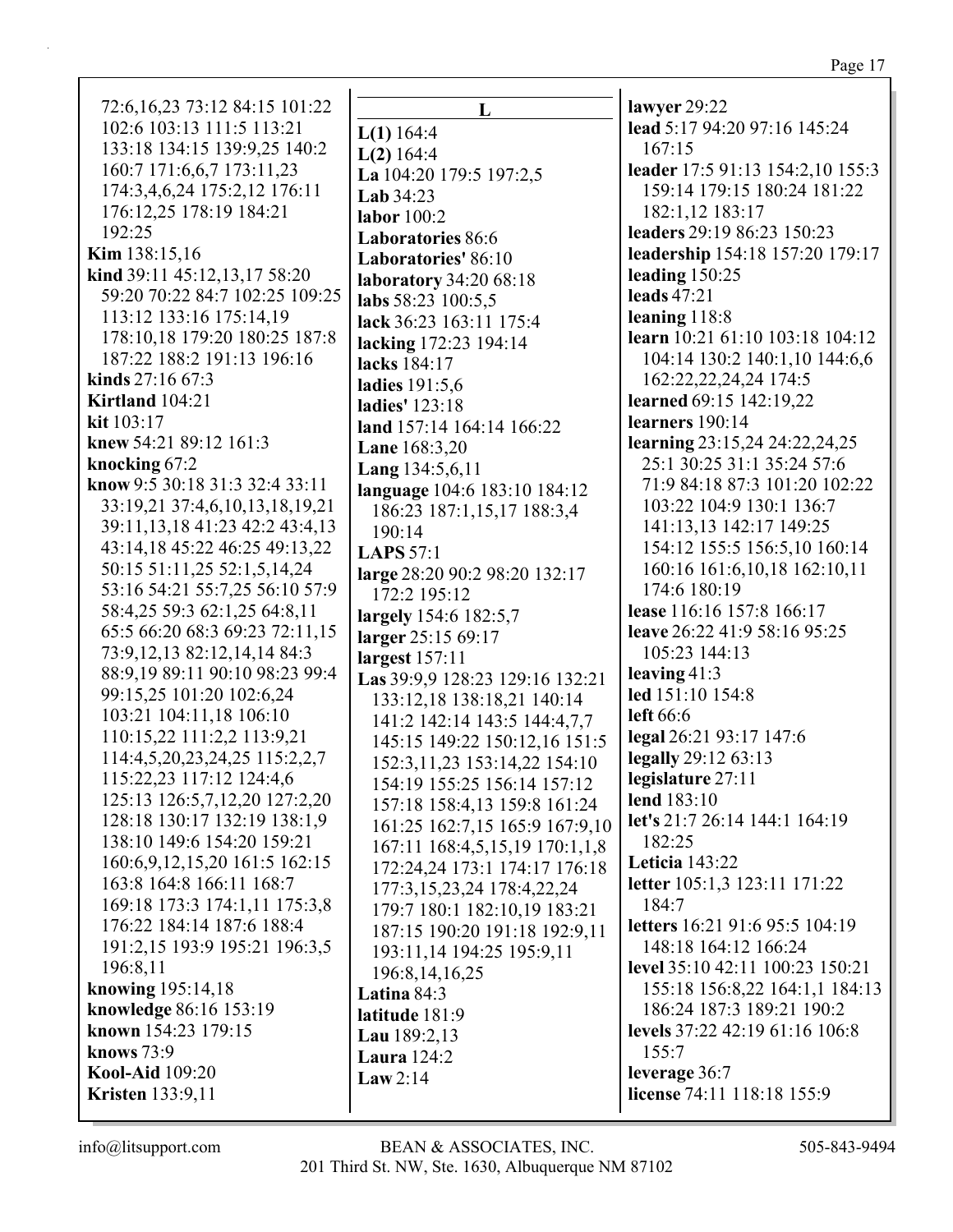198:11 **licensed** 17:2,3,4 91:11,12,12 145:22,23 **life** 24:13 25:1 27:18 58:1 71:13 161:11 **light** 20:24 154:22 **lightly** 112:10 **liked** 98:25 **likelihood** 39:19 **limitations** 175:6 **limited** 76:15 120:7 173:10 191:20 200:4 **limiting** 41:19 **limits** 51:15,16,20 172:7 **Linda** 139:22,22 **line** 23:22 113:17 114:15 115:17 115:18 124:23,25 126:2,6,10 128:1 131:24 137:7 138:6 201:17 **lines** 114:8,12 **linguistic** 84:9 **list** 38:4 40:23 92:10 127:1 128:1 129:11 131:5,6 132:2 133:2 135:23 137:10 138:14 146:8 **listed** 27:18,20 **listen** 128:5,15 **listened** 88:23 **listening** 71:19 **literally** 38:24 **little** 21:2 23:3,7 26:22 33:2 48:15 52:21,25 58:21 66:20 73:3 90:14 94:24 116:10 126:24 128:12 145:6 146:7 152:19 160:5 161:1 172:19 190:21 191:11 **live** 37:6 58:8 72:8 73:11 87:3 **lived** 39:25 71:25 **lives** 22:1 23:15 41:11 43:8 71:12 **living** 61:8 **LIZ** 25:6 35:8,18,21 37:24 42:13 44:20 45:10 56:12 60:2,25 67:22 72:25 **local** 45:17,18,24 46:15 70:21 80:12,13 87:12 150:25 159:7 202:12,12 **locally** 194:6

191:18 **location** 6:6,17,21 29:12 43:21 52:6 59:15 150:13 170:21,22,23 175:10,12 195:14 **locations** 29:16 36:6 52:11 175:13 **Loffredo** 151:20,22,25 **Lohman** 168:14 **long** 43:16 44:3 45:14 130:14 132:9 144:15,23 181:10 **long-term** 27:19 **look** 11:3 22:3 23:18 24:18 26:5 31:13 48:18 49:6 57:23 59:4,17 64:14 69:19 72:5 73:7 89:6 92:20 98:19 99:16,22 100:12,19 101:22 111:12 113:7 123:12 154:14 167:2 171:1 173:17 177:16,20,21,23,24 178:1 182:3 183:2 187:3 **looked** 29:8 37:14 112:14 164:22 170:22,25 177:2,4 188:8 **looking** 25:25 37:15 39:3 73:23 90:18 95:12,17 100:3,4,11 101:23 103:21 111:20 115:13 131:22 134:14,18,20 145:12 158:24 162:13 170:16 178:6 179:7 **looks** 49:14 135:6 136:24 146:8 165:13,19 179:1 **Lopez** 143:22 **Los** 21:8,10 23:16,19 24:9,20 25:8 26:4 31:3 32:22 33:7 34:8 34:12,17 35:2,7 38:18,19 39:10 39:24 40:11,11,12,16,23 42:3,4 43:8,13,24,25 45:18 46:4,4,17 46:20 47:1,12 49:23 51:7,11,15 51:18,24 56:17 57:15,20 58:5,6 58:14,22 59:16,18,19 60:14,15 60:17,21 61:15 63:3,18 64:9,23 65:4,14 66:21 68:1,5,6,9,23 69:2,11,18,19 70:22 71:7,24 72:13,19 73:13 **lose** 93:2 186:20 **losing** 133:25 143:6 **lost** 112:16 115:20 144:24 171:11 190:16 **lot** 10:21 35:3 39:8 49:9,24 52:10 56:4,19 66:15 69:23 72:12

87:22 88:18 98:17,23 100:1,7 101:7,21 112:11 116:14,15 117:12,20 129:16 140:16 144:5 153:17 159:21 168:5 171:6 177:1,10 181:9 187:2 190:16 191:23,24 192:1 **lots** 62:2,2 **Lou** 151:20,22,25 **louder** 126:9 142:7 152:19 **Lovato** 141:3 **love** 53:16 **low** 171:6 173:22 **low-income** 59:19 **low-performing** 103:6 **low-rate** 108:6 **lower** 22:12 **lowest** 99:23 **Luceros** 46:4 **luck** 144:18 **luckily** 175:19 **Lujan** 30:9 **lunch** 82:6 102:13 174:21 196:15 **M**

**M** 2:6 **ma'am** 96:25 110:10 116:4 **Mabry** 1:12 **machines** 104:10 **Madam** 6:10 16:7 20:22 21:4 25:7 32:18 36:10 44:5 71:16 78:4 80:4 86:4 90:8 97:6,24 121:22 123:24 131:4 145:1,4 151:24 170:11 174:9 179:12 193:18,19 201:25 **magnet** 171:16 191:24 **Mahal** 165:17 **main** 29:20 169:9 174:9 **major** 24:23 104:3 **majority** 61:9 94:10 187:15 **makeup** 50:13 **making** 26:24 41:22 141:9 166:25 190:8 **man** 107:23 **managed** 193:11 **management** 89:18 118:6 **manager** 86:5,10 87:19 130:22 **managing** 117:19 **mandatory** 102:16

**located** 59:15 152:2 190:22

**locate** 196:1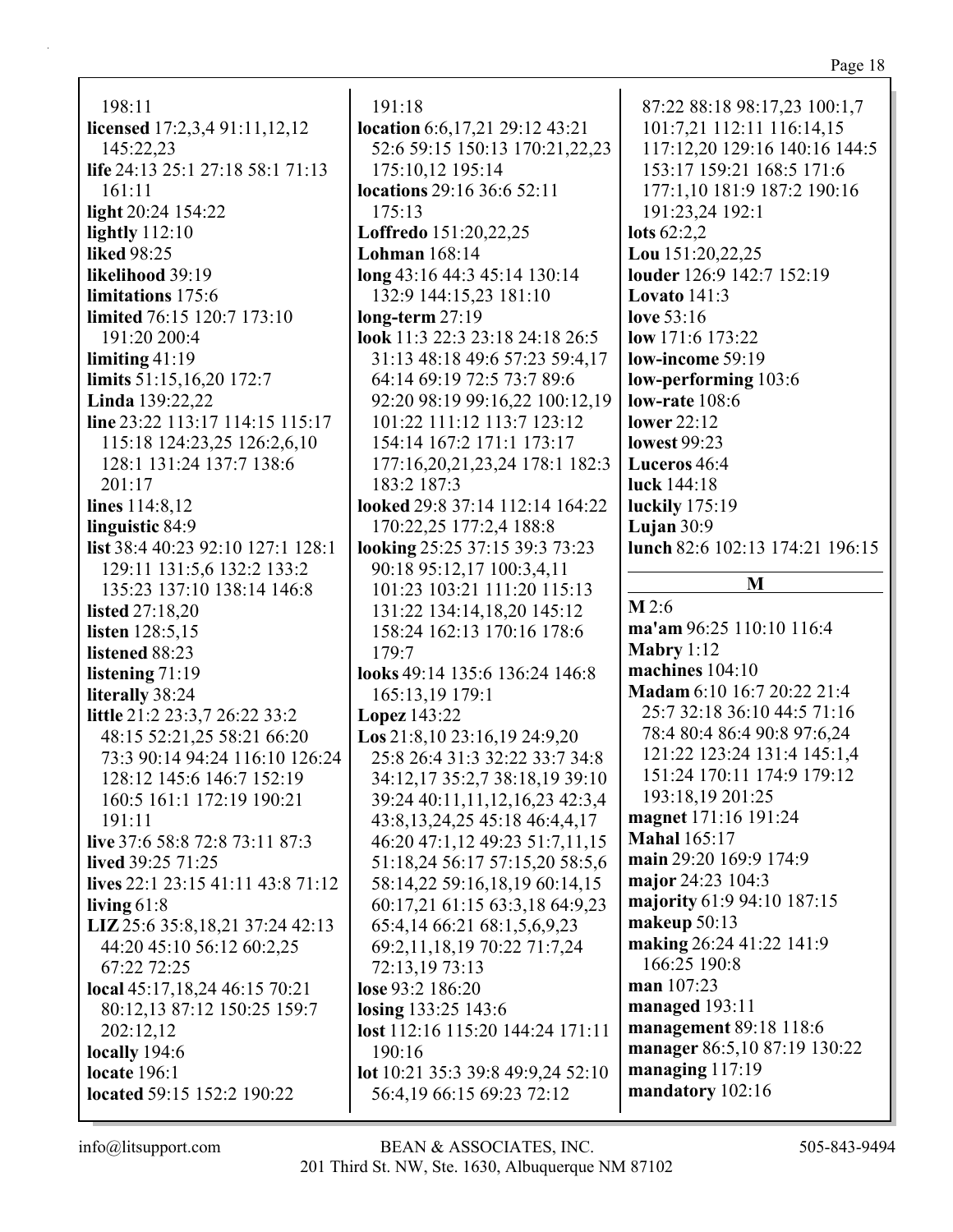**Manhattan** 47:1 **mapped** 165:22 177:1,3 **Maria** 127:25 128:8 **market** 157:2 **Marshall** 107:20 **Martineau** 25:6,8 35:8,18,21 37:24 42:13 44:20 45:10 56:12 60:2,25 67:22 72:25 **MARTUCCIO** 35:13 44:24 63:23 69:22 **Marva** 88:8,9 **massive** 159:12 **master** 68:17,21 **mastery** 30:25 **match** 178:20 185:23 **material** 62:7 66:16 **materialized** 170:20 **materials** 17:25 **math** 5:24 6:3 66:2,4 83:16 95:13 96:1 100:14,21 112:11 140:8 161:18,18 186:25 **matter** 24:2 87:2 137:20 160:22 205:14 **matters** 25:19 76:15 120:7 200:3 **Matthew** 143:21 **McCurdy** 6:8 **McMillan** 139:23 **mean** 36:5 40:16 42:21 50:20 60:8 114:22,24 160:11 174:23 175:2 185:11 198:2 **meaning** 159:9 **meaningful** 45:3 **means** 69:1 85:4 106:7 171:17 189:23 **meant** 40:18 **measure** 21:11 **measurements** 23:23 **measures** 23:4 **medical** 84:1 169:18 **medicine** 84:25 **meet** 19:25 23:11 24:1 25:12 26:15 28:24 29:25 30:8 34:17 45:4,5 51:5 55:16 87:1 151:7 159:24 178:12 181:1 184:21 190:13,14 **meeting** 1:10 4:2 6:20,22 32:22 36:24 37:25 45:14 48:7 63:8 76:15 85:8 98:9 116:22 120:7

158:4,21 172:10 173:1 191:5 200:3 206:3,4 **meetings** 136:5 **meets** 18:19 24:10 92:15 93:6 146:11,20 148:4 **MELISSA** 2:12 20:16 125:21,23 126:8 130:16 **member** 2:4,5,5,6,6,7,7 21:9 29:18 62:8,9,16 63:18 97:19 107:5,6 124:13 151:17 152:1 153:15 157:10 **members** 16:7,7 26:24 66:9 70:21 84:13 94:13 109:13 123:24 124:23 149:9 151:13,15 159:16 **Membership** 6:2,4 **mention** 26:20 37:14 62:7 65:12 95:5 **mentioned** 18:9 27:1 33:6 35:15 35:17 48:15 49:21 93:25 124:12 129:22 149:20 150:12 167:24 172:25 180:20 185:20 189:1,25 189:25 195:16 **mentoring** 28:3,4 **mentorship** 84:24 **merely** 156:3 **Mesa** 104:20 **mess** 169:17 **message** 153:5 **messed** 162:20 **met** 27:7 162:4 164:5 **methodology** 190:9 192:22,24 **Mexico** 1:2,13,22 3:3 5:18,20 6:22,24 17:2,3,4 25:9 30:10 31:9,19 35:25 37:6 40:1 45:20 45:23 46:5,23 47:5 53:7,15 59:8 91:12,12 99:25 100:9 107:6,23 108:1,3,7,21 116:7 124:1 130:23 145:22,23 150:8 152:8 152:23 161:21 205:2,9,12,13,21 **Mexico's** 30:13 **mic** 83:20 131:16 189:6 **Michael** 2:5 75:9 87:17,19 **Michelle** 30:9 **Michigan** 98:19 **microphone** 184:23 **Microsoft** 103:16,19 **mid-August** 165:1

**mid-school** 71:2,5 **middle** 22:6 23:13 28:6 35:9 38:23 41:22 42:11 50:7,9,11,14 50:17,19,21 51:2,10 57:23,25 58:8,15 64:12 65:21,22 66:1 67:23 100:19,20,22 102:12 133:14 139:5 141:10,11 143:25 177:6,7 192:6 197:3 **middle-class** 61:13 **Middle-of-the-year** 27:25 **middle-school** 22:8 65:24 66:8 66:17 **Mike** 114:2 118:7 **Milner** 125:14 127:8 129:11 **mind** 57:19 71:20 **mindfulness** 101:25 **Minds-On** 86:11 **minimum** 19:3,25 93:18 147:9 **minor** 28:14 48:1 49:4 **minority** 65:1,6,13 171:9,9 **minute** 126:14 135:24 **minutes** 16:5 20:15 35:22 40:19 83:11,12,17,17 97:3 124:16 125:20,22 144:20,25 176:12 **missed** 28:19 **missing** 162:13,14 **mission** 3:8 10:13 11:4,18 13:25 52:2 53:11 94:20 101:2 106:21 111:9,13 161:15 **mission-specific** 94:21 **misstep** 186:21 **mistake** 147:25 **misunderstand** 190:7 **misunderstanding** 180:14 **Mitchells** 107:20 **mix** 175:21 **mixture** 43:23 **model** 21:17 44:12,18,22 139:1 149:25 150:4 154:17 155:2,5,21 155:24 156:11,16 158:11 161:12 162:5,12 178:8,10,17 180:15,16,19 181:1 183:5,6,19 184:15 187:9,24 188:21 190:1 **models** 72:10,11,13,17 **modify** 187:13 **modular** 166:6 **moment** 151:19 160:10 176:7 **money** 59:2,5 114:8,11,14 171:19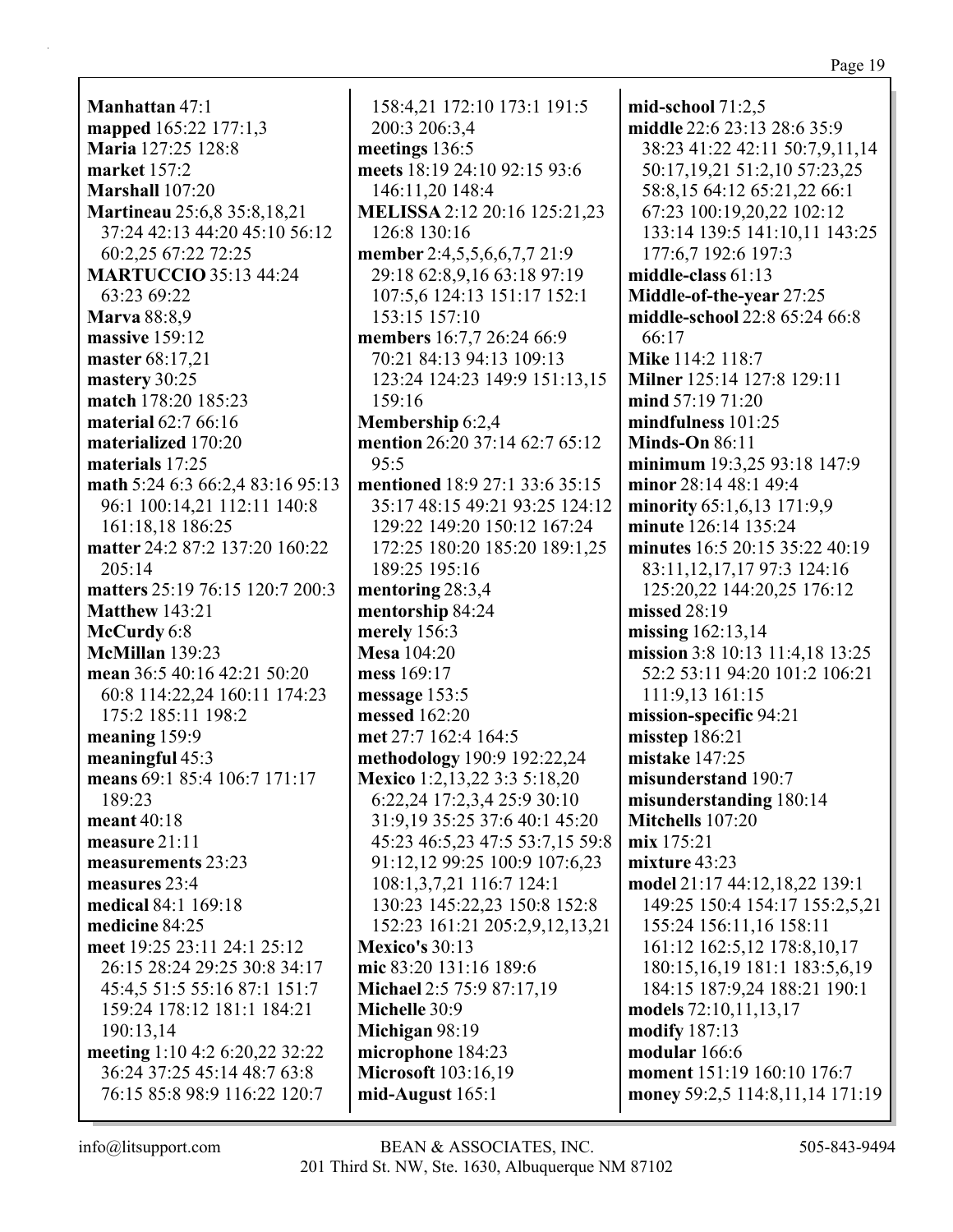174:4.4 192:1 monies  $65:8$ monitoring 117:19 Montañas 197:5 Monte 6:8 Montgomery 179:3 month  $69:16$ months 134:13 150:15 167:19 Montova's 46:7 morning 4:1 16:6 20:21 21:3 25:6 36:13 124:16 204:9 **Motel 168:19** motion 6:19 7:9,9,20 8:22 9:1,25 10:2,9 11:6,9,14,24 13:8,10,14 14:5 15:18 76:16 78:7,14 79:25 79:25 80:2.16 81:25 120:2.8 121:20 122:1 123:9 199:23 200:4 202:16 203:25 motions  $73:23$ motivated  $41:1$ motivation 151:11 **MOU** 78:12 **Mountains 26:7** move 6:10,19 7:10,21 8:13 10:1 11:8.15 13:12.23 21:25 74:7 76:13 78:8 80:4 118:14 120:5 121:22 138:5 140:9 165:24 169:21 198:7 200:1 201:24  $202:2$ moved 89:18 170:22 175:10 190:16,18 195:17 moving 15:19 46:6 146:19,23 167:21 182:8 190:23 multicultural 184:7 multifaceted 150:17 multiple 35:4 70:5 107:19 music  $101:11$ mute  $138:2$ muted 131:15,20 132:3 136:23 136:25 137:3,8 138:6 myriad  $23:16$ N  $N$  2:1 3:1,1 **NAEP 98:19,21** 

**NAI** 157:11 name 20:20 21:5 25:7 54:18 70:24 83:23 86:4 104:22 128:22

130:21 133:10 134:11 140:24 143:12,13 151:25 152:22 named  $30:9$ names 138:18 nation  $86:15$ national 86:6,10 100:5 107:18 Native 33:14,24 34:1 47:7 67:6  $174:5$ natural  $82:10$ nature 51:23 158:24 near 156:6 168:22 necessarily 51:21 65:7 195:16 necessary 41:10 61:11 164:5 need 6:15 7:20 9:25 11:13 13:13 14:2 21:1 23:10,20 26:7 30:18 34:16.18 37:17 41:8 49:19 51:5 51:7 67:5 88:17 98:15,16 100:1 100:25 111:16 114:1.5 124:4.5 124:6,7,9 126:6 127:2,20 128:18 134:25 137:1 138:1,2 139:9,11 140:15 142:13 161:9 162:10,10 164:3,8,15 166:14 171:6 172:22,24 173:5,11,15 175:4 178:14 188:3 189:22 191:20 192:14,21,25 193:6,17  $197:13$ needed 54:23 55:8 84:20 87:9 88:21 90:1 131:1 164:7 needing  $177:9$ needs 23:11,11 24:1 25:12 31:14 34:17 51:21 52:15 55:16 60:14 80:14 82:9 130:15 133:17 144:4 144:5,8 164:2 171:4 178:12 184:21 190:2 192:12 negative 190:8 negotiated 11:5 negotiating 166:24 negotiations  $10:16,23$ neighborhood 99:12 104:20 neighborhoods 104:23,24 105:4 neighbors 69:20 86:23 Nelson 131:13,23,25 132:1,3 171:24 network 30:2,7 never 63:3 87:4 170:19 new 1:2,13,22 3:3,10 5:18,20 6:22,24 15:21 17:2,3,4 19:4 24:7,8 25:9 28:4 30:10,10,13

31:9,19 35:25 37:6 38:4 39:7 40:1 42:12 45:20,23 46:5,23 47:5 53:7,15 59:8 91:12,12 93:20 97:9 99:25 100:9 107:6 107:23 108:1,3,7,21 116:7 117:2 124:1 130:23 140:9 145:22,23 150:8 151:3 152:8,23 154:5.21 161:21 165:8 166:10 170:23 173:11 183:16 192:22 192:23 197:6 205:2,9,12,13,21 nice 10:20 25:10 40:7 159:24 **Nichols** 189:2.13 night  $95:23$ nine 19:20 20:16,16,17 nine-to-zero 15:11 nine-zero 13:6.8 15:18  $n <sub>in</sub> th <sub>132:11</sub>$ NM 1:20 205:19 NMSA 74:12 118:18 198:12 **Nobody's 193:12** non-fatal 25:16 non-traditional 87:20,25 144:9  $180:16$ nonapplicable 17:20 nonprofit 29:18 **Norte** 179:4 north 167:10 168:7,11,24 169:9  $170:24$ northeast 6:23 168:25 170:24  $191:18$ Northern 46:22 47:5 note 9:10 17:6,7 82:24 83:1  $162:19$ noted 27:9 94:24 **Notifications 6:4** notified  $8:12,15$ notify  $126:3$ notion 108:2 172:10 novel 181:21,22 183:25 number 38:15 52:24 56:15 57:22 92:12,13 93:1 95:22,23,24 138:10 146:14 152:5 159:6  $206:2$ number-calculating 49:25 number-crunching 49:24 numbers 22:19,20,22 48:15,19 50:3 92:18 97:24 98:3 115:5,17 117:6 148:14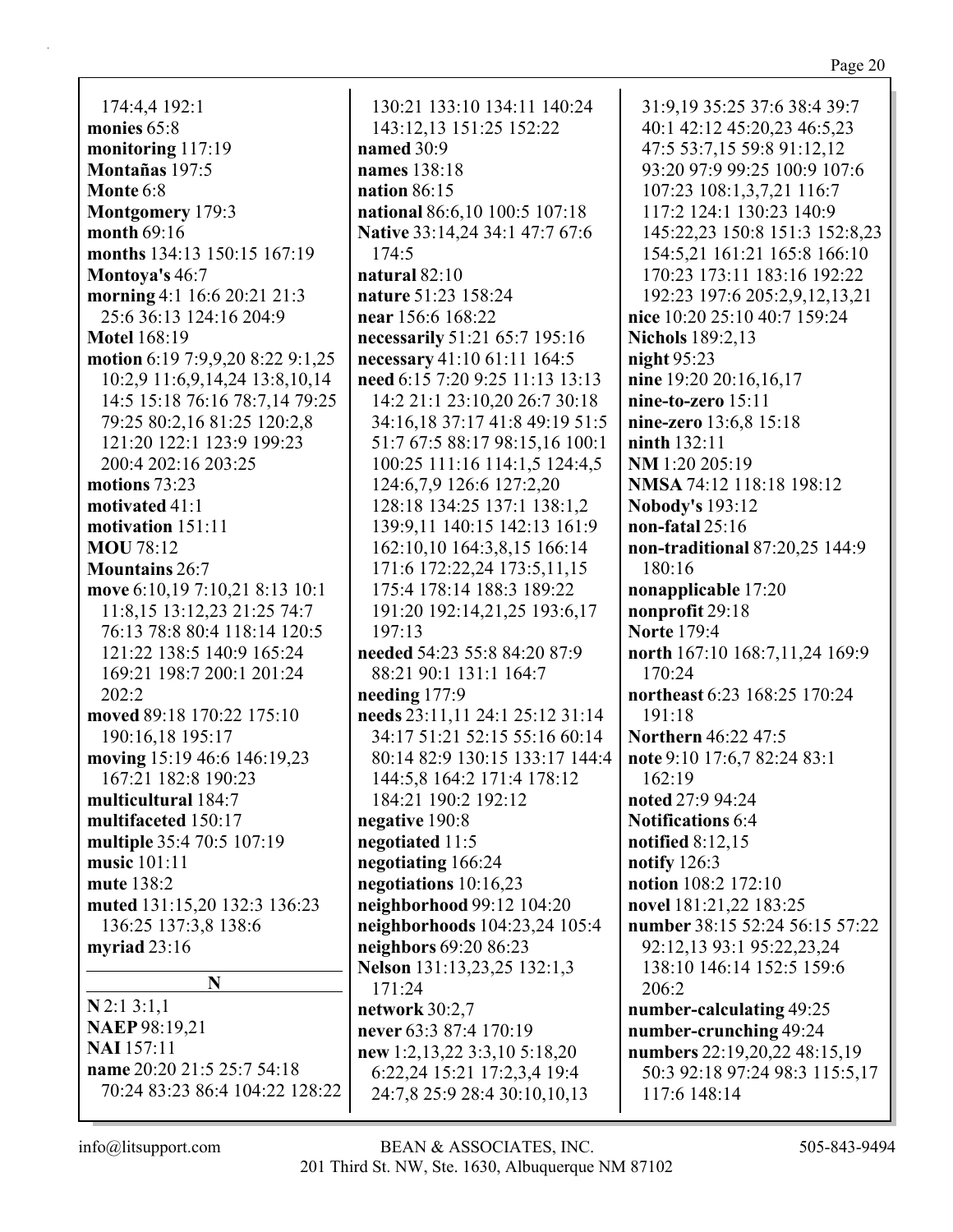numeric  $146:14$ numerical 92:19 numerous  $134:16$ **nuts** 109:6 NW 1:21 205:20

 $\Omega$ 

 $Q3:1.1$ **Oakland 84:2** objectives 27:5 164:6 obligation  $26:21\,54:2.8$ obligations 166:14 obvious  $194:3$ obviously 9:19 55:25 56:3 71:19 90:19 92:14 98:7 99:7 145:15 163:15,25 165:15 166:5,16  $185:4$ occupancy 166:17 **October 103:20** offending 194:15 offer 39:20 80:8 101:6 103:1 173:8 192:20,21 202:7,13 offered 17:11 139:8 office  $35:1103:19$ official 17:4 91:13 145:24 164:20 **Ogas** 139:21 oh 4:5 8:6 9:24 11:21 38:10 73:24 83:12,20 127:12 135:3,16 135:21 136:19 149:5 176:2 186:11 195:1 okay 6:13 8:15 9:3 11:15 13:15 13:22 21:1 32:1 35:11.12 38:12 44:7 47:13,17 56:7 59:1 64:6 67:15,21 73:20 74:2,5,7,7 82:22 87:25 88:4,8 89:2 90:7 96:21 97:20 98:4 112:8,19 113:11 114:22 118:13 121:20 125:16 126:19 127:6 128:6,7,12,14,16 130:10 131:2 132:5,5 137:25 138:1 142:4 163:2 174:10,13 190:4 194:21 196:7 197:20 198:5 201:20 204:2 old 99:2 134:13 152:4 169:1.10 Olivas  $36:25$ on-boarding  $27:23,25$ once 32:3 70:2 82:2 95:12 98:6 110:16 113:1 154:3 one-size-fits-all 133:4

ones 113:14 146:14 168:16 172:16 173:10 177:9 online 90:20 145:13 148:22.25 158:12 open 1:10 3:6 9:4,7 19:1 54:7,7 57:16 60:10 95:2 133:20 140:19 148:10 150:2 164:9 167:16  $206:3$ opened 57:16 197:10,12 opening 97:9 197:11 opens 129:21 **Opera** 46:11 operate 54:23 operating 28:12 54:17 156:25 operational 28:8 156:23 operator  $153:13$ opinion 48:5 114:7,20 115:3 116:19 117:21 opinions 116:15 142:5,13 opportunities 28:3 46:12 88:15 89:7 98:16,24 136:9 140:15 opportunity 10:14 11:3 25:4 31:17 32:12 41:24 84:7 86:12 97:8 106:12 107:2 109:1,2,22 130:9 133:15 139:25 140:2 144:2 153:17,21 162:22,24  $197:24$ opposed 7:6 10:6 58:25 189:15 opposite 168:8 opposition 7:8 10:8 16:21 20:11 95:6 148:21 option 130:4 141:8 161:8 166:6 172:4 173:5 192:22,23 193:16 optional 55:22 options 2:10,11,13 26:7 46:10 129:1.7 132:22 133:3 139:9 158:23,23 159:10 167:13 172:8 172:10, 14, 14, 17, 18, 21, 21, 173: 3 173:9,15 177:9 192:16,17,17,18 192:20 193:2 order 3:3 4:2 19:12 128:12 151:6 ordering 103:22 organic 150:24 179:24,25 180:2 198:2 organically 194:10 organization 34:21 35:1 54:20 organizational 18:12,25 19:19 93:14 94:4 147:4,21 148:15

organizations 32:25 46:11 67:3 186:7 originally 132:9 **Ortega** 140:22,25 **Ortiz** 141:4 out-of-district 33:25 34:4,6,11 34:15 39:25 41:20 42:9.10 43:24 44:1 60:12.17 69:18 73:6 out-of-the-box 102:3 out-of-the-district 40:23 64:10 outcome 187:23 outcomes 138:25 outlined 27:6 180:15 outlining 151:8 outreach 69:23 150:22 outside 40:11 46:3,16 65:15 69:17 104:15 139:13 140:3 154:11 outspoken 162:9 outstanding 88:10 outward 45:25 overall 16:13,18 18:1,4,20 26:9 29:6 90:21 91:3 92:3 93:10 98:12 145:13 146:25 overcome 84:7 overlooked 139:3 oversight 112:4 overview 98:7 overwhelmingly 110:25 ownership 164:13 166:23

# P

 $P$  2:1.1 3:1  $p.m 82:21 123:19,19 204:10$ packaged 185:14 packed 141:20 packet 20:10 90:13 91:7,15 92:10 92:11 94:24 145:5,11 146:7 148:23 149:2 page 3:2 16:14 17:25 18:8,9 19:4 27:20.21.21 28:3 38:15 90:21 93:20 145:13 146:23 147:10 148:17 149:1 159:2 pages 16:23 23:18 91:7 93:4 94:25 205:10 paid 95:25 150:7 pair 162:5,5 187:4 Palomas 6:23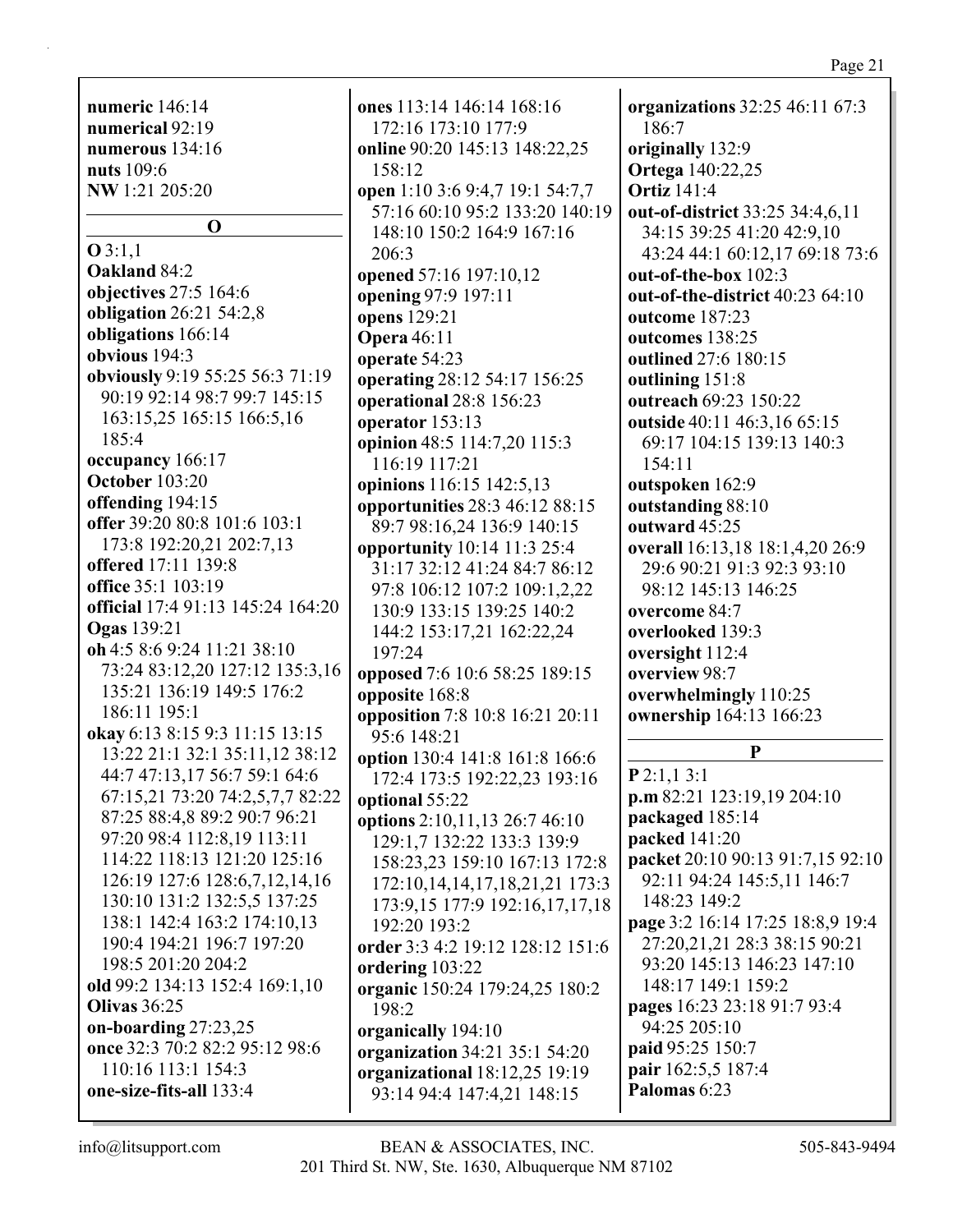panicking 35:20 paper 39:7 110:21 par 187:1 paraphrase 132:9 PARCC 22:6 23:13 129:18,22,25 130:2 parcels  $164:14$ parent 105:9,11 141:5 186:7 parents 2:10,11,13 26:1 33:1,2 39:13 40:10,11,24 41:1,17 42:3 42:14,15,18 46:16 72:6 99:4 105:13,15,16 133:22 138:18 149:22 150:22 158:17,21 159:13 166:9 175:12 176:19,20 184:3,19 186:9 191:16,16 Park  $46:5$ part 9:19 18:14 22:9 24:24 29:21 41:8 48:8 64:21 85:14 99:21 101:2 112:15 115:1,8 134:20 150:6 155:19 168:15,18 169:15 176:19 185:25 186:12 187:8 188:7 193:11 194:7 196:3 **partial** 39:21,22 partially 188:1 participate 152:11 participated 10:19 194:5 participation  $33:4$  194:2 **particular** 43:12 99:20 114:8 115:8 143:1 150:3 **particularly** 61:21 91:21 177:6 partly 39:22 63:18 Partners 150:8 partnership 103:16 partnerships 46:3 parts 57:7 146:2 Paso 64:17 65:6 172:16 192:1,7 pass 22:9 passed 9:2 passes 7:9 10:9 13:7,8 15:11,18 81:25 120:2 121:20 123:10 129:15 199:22,23 203:25 passion 88:1,10,13,14,20 89:2,4 109:3.4.11 passionate 139:15 155:2 181:22 182:11.12 **path 89:10** pathway  $106:5$ pathways 156:5

patience 163:6 **PATRICIA 2:3** Paul 133:1 197:3 pause 125:24 pausing  $85:19$ **pay** 170:7 paying  $57:10$ payments  $116:16$  $PC 103:15$ PEC 2:13 6:20.21 PED 2:8 112:23 206:7 peer 16:10 17:1 91:5,11 92:23 93:6,7 94:8,13,17 145:20 146:21 148:5 **peers** 160:17 Peñasco 31:6 **pending** 165:21 167:21 penny  $48:24$ people 29:21 34:18,23 38:4 41:25 42:1 43:20 50:6 56:21,25 57:23 58:4,24 68:5 72:21 73:11 83:9 84:5 88:25 98:10,12 101:7,23 102:18 105:16 108:6,16 109:14 110:1 116:14,16 124:8 125:18 126:12 127:18 128:19.24 139:20 144:5 154:6 163:8 171:7 171:13 191:19,25 192:4 **PERA** 48:11 **percent** 18:6 19:12,16 21:20 22:8 23:12 25:15,20,20 33:6,12,23 59:19 62:20 90:25 93:24 94:1 100:14,15,21,21 105:18 145:18 147:15,19 174:2 176:24 178:9 178:22.25 183:6 185:23 192:5 193:8 **percentage 33:15 67:10 102:7** 173:24 percentages  $48:8$  170:19 perception  $62:15$  188:18 perfect 49:7 178:8 180:23 187:7 **perfectly** 164:5 183:17 **performance** 3:8 10:12 11:17 13:25 111:15 performing  $101:14$ periods 140:13 141:17 187:9 188:19 periphery 173:22 190:24 permit 29:3 170:7

permits  $166:1,2$ permitting 164:23 169:23 170:3 person 83:18 95:13 99:3 101:3 109:18 114:3,10 117:6 125:3,5 125:7,9 126:13,13 130:17 137:10 138:6,10 179:16 **personal** 32:6 43:7 48:5 63:15 84:23 87:11 101:2 113:4 190:4 personalities 183:16 **personality** 156:1 157:19 180:21 182:7 personalized 30:24 personally 63:20 pertaining 74:10 118:16 198:10 pertinent 17:11  $p$  pessimist  $115:1$ pessimistic 114:23 petition 148:22 petitions 148:21 ph 134:23,24 135:6,6 139:22 171:23 phase 21:25 165:20 phased  $165:18$ phases  $97:12$ phenomenally 182:4 philosophy 28:1 141:6 phone 9:23 124:5,9,10 125:14 126:13,16 131:14,24 137:10 138:10 158:20 163:6 184:3  $201:18$ physician 83:24 pick 35:17 167:9 picked 167:14 174:19 picking  $135:18$ picture 25:11 179:5 piece 41:18 162:13,14,14 pieces 8:14 90:13 166:21 Pinocchio 61:1 Pioneer  $168:2$ place 25:2 30:2 35:18 43:19 59:17 78:12 129:4 144:1 167:20 168:3 178:5,11 185:5 192:3 place-based  $28:1\,30:3,24\,31:5,10$ 35:18, 19, 23, 25 44: 12, 16, 18, 21 46:25 57:5 59:9,10 placement 41:20 places 31:8 36:7 45:20 59:5 109:1 175:15 195:3

 $info@$ litsupport.com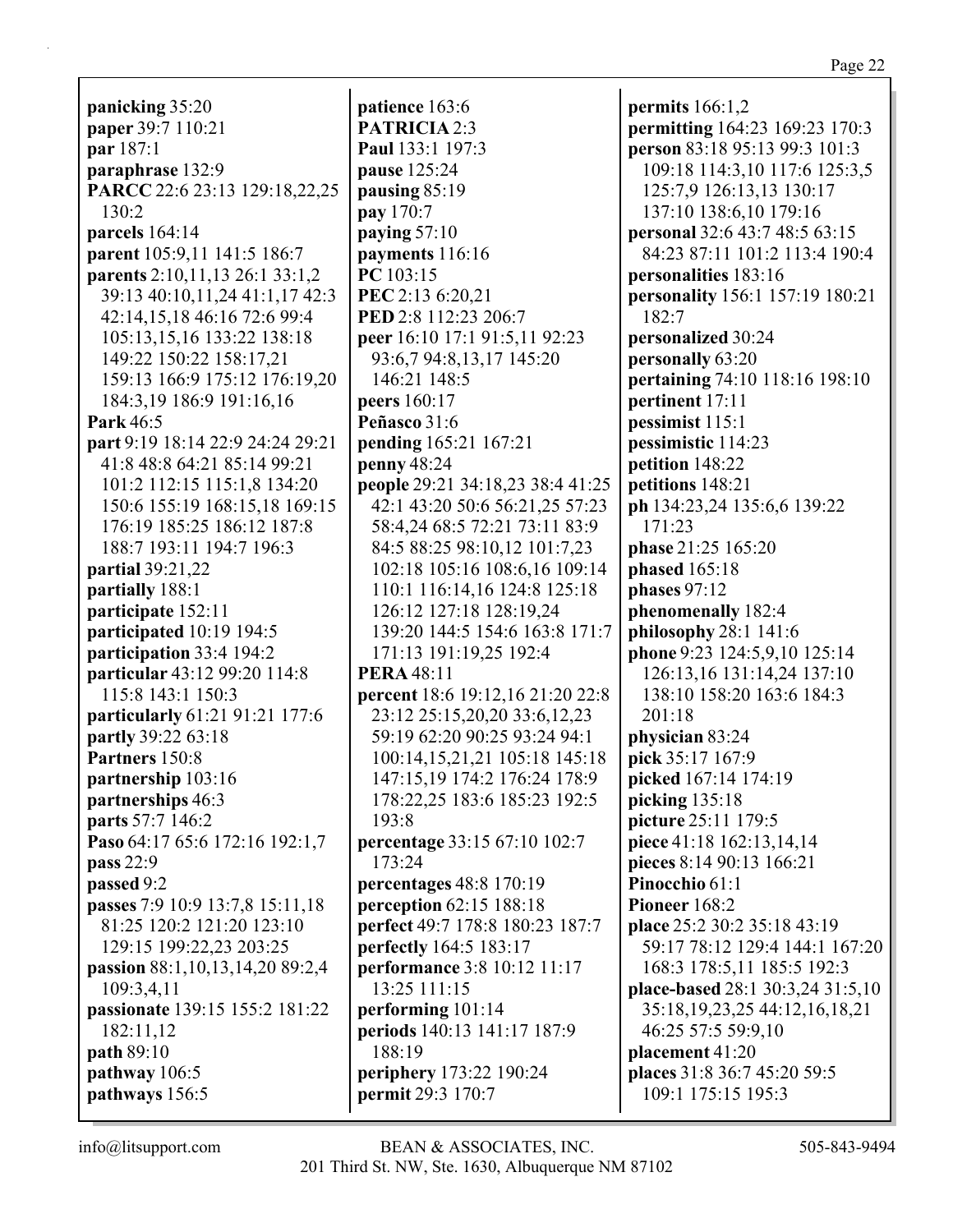| plan 18:25 19:1 24:25 28:3,4                   | po                |
|------------------------------------------------|-------------------|
| 48:6,7 54:3,4,9 68:17,21 80:14                 | p(                |
| 105:9 112:20 165:22,24 202:14                  |                   |
| planning 28:13 52:6,17 70:5,13                 | po                |
| 103:23 165:19 166:18                           | p(                |
|                                                | p(                |
| plans 93:15 147:4                              | p(                |
| plant 198:3                                    | p(                |
| play 40:15 60:9                                |                   |
| played $101:10$                                | po                |
| please 4:9 9:10,18,21 12:5 14:12               |                   |
| 15:24 17:6,7 20:19 76:21 78:19                 | p(                |
| 80:21 83:1 85:20 118:24 120:14                 | po                |
| 122:5 142:8 198:18 200:9                       | p(                |
| 202:20                                         |                   |
| pleased 97:11                                  |                   |
| Pledge 3:3 5:17,19                             | po                |
| point 8:4,20 22:23 55:6 59:22                  | po                |
| 60:1 62:25 64:3,23 92:17 95:21                 |                   |
| 96:3 97:12 99:17 107:15 112:15                 | p(                |
| 115:4 145:25 151:21 154:25                     | po                |
| 158:20 164:7,18 168:17 170:10                  | pı                |
| 184:24 190:7 194:16                            | pı                |
| pointed 185:22                                 | pı                |
| points 17:19,23 18:4,5,6 19:12                 | pi                |
| 85:10,17 90:24 92:2,12,14,25                   |                   |
| 93:1,2,24 95:15,16 96:15,15,16                 | pi                |
| 98:6 112:16,21,24 113:8 114:19                 | pı                |
|                                                | pı                |
| 115:20,20 145:16,17 146:10,10<br>146:17 147:15 | pı                |
|                                                | pı                |
| Pojoaque 26:6 43:13 44:17,19                   | ${\bf P}_1$       |
| 58:14                                          | P <sub>1</sub>    |
| Polaris 3:11 15:23,24 16:8 18:4                | pı                |
| 18:21 20:8 21:6 22:2 23:6,8,25                 | pı                |
| 24:7,21 25:1,22 28:5 30:21                     |                   |
| 31:11 42:19 43:2 46:25 47:3                    | pi                |
| 64:2 67:25 69:20 71:6,11 74:14                 | pı                |
| 78:9 80:6 82:25                                | ${\bf P}_{\bf l}$ |
| policies 63:10 117:16                          | pı                |
| <b>policy</b> 43:1 63:4,7                      | pı                |
| political 67:2                                 | pı                |
| poor 173:9 190:24 191:19                       | pı                |
| poorest 114:25                                 | pı                |
| Pop 138:3                                      | pı                |
| population 22:12 31:15 32:23                   | pi                |
| 33:23 59:14 60:20 64:19 66:22                  |                   |
| 67:7 68:4,12,24 179:9 188:15                   |                   |
| 190:19                                         | pı                |
| population-wise 178:24                         | pı                |
|                                                |                   |

**populations** 37:11 183:4 **portable** 166:11 **portables** 69:6 166:7 **portfolio** 57:4 **portion** 90:7 136:18 138:8 172:2 **posit** 63:17 **position** 60:22 62:23 63:12,15,20 64:1 190:18 198:3,3 **positive** 19:13 72:13 73:7 108:4 110:3,5 111:11 147:16 187:22 **possibilities** 53:24,25 **possibility** 97:8 **possible** 3:7,9 10:11 17:19,23 18:7 63:16 72:5 73:23 90:24 92:12 96:15 145:17 146:9 **possibly** 44:15 **potential** 29:9,14 150:10,23 153:20 156:12 **pounding** 186:15 **poverty** 61:8,16,23 72:3,11 **practices** 31:1 155:15 **praying** 134:19 **pre-K** 42:7 **preaching** 88:25 **precision** 49:25 **predict** 50:2 **prefer** 42:3 **preference** 113:4 **preliminary** 165:23 **Prep** 13:11 **Preparatory** 14:1 **prepare** 41:5,7 108:15 **prepared** 19:1 84:23 86:16 106:22 108:3 **preparedness** 95:2 148:10 **preparing** 104:16 **Presbyterian** 83:25 **present** 4:12 5:10,14 16:5 **presentation** 31:25 49:20 116:23 **presentations** 40:20 **presented** 63:7 94:15 **presenting** 9:20 **president** 86:7 107:3,10 **pretty** 57:4 58:14 68:8 85:16 132:25 151:2 160:3 170:14 178:14 **prevents** 63:2 **previously** 150:12

**price** 166:24,25 167:12 **primary** 65:18 158:1 **Primate** 152:6 **principal** 47:22 159:19 160:1,3 161:24 174:16 175:14 **principle** 198:6 **prior** 37:4,4 44:3 145:9 **private** 35:9 134:16 171:25 172:3 193:4 **probably** 49:11 52:10,11 58:24 59:11 60:22 66:17 73:5 88:9,24 102:25 **problem** 59:13 60:1 61:1 62:7 68:8,14 126:23 135:19 175:1 **problems** 45:24 86:17 **proceed** 59:22 **proceeding** 154:4 **proceedings** 1:10 204:10 205:11 206:3 **process** 16:9 18:22 20:5 24:24 27:2,15 34:13 82:4 90:16 97:11 109:12 115:21 118:10 145:19 145:19 151:10,14,18 154:12 157:21 158:3 164:20,23 **produce** 138:23 **professional** 1:21 24:6 27:23 28:2 48:2 84:23 161:23 **professionals** 117:15,17 **professor** 108:11 **proficiency** 22:14 177:7 **proficient** 23:12 100:17 **program** 24:14 43:11 44:11 46:7 54:13,22 55:23,24 59:24 60:6 80:9 86:10,11,13 99:20 101:5,7 102:5 107:16,18,19 130:22 202:8 **programming** 46:14 53:5,10 55:16 111:2 178:7 **programs** 23:17,19 24:17 54:16 54:24 55:2 101:16 102:2 104:3 105:12 **project** 44:16 47:2 102:24 109:19 **project-based** 46:14 57:6 102:22 **projected** 34:9 50:5 51:14 52:12 59:14 80:12 202:11 **projecting** 51:22 **projection** 68:22 69:16 **projections** 68:20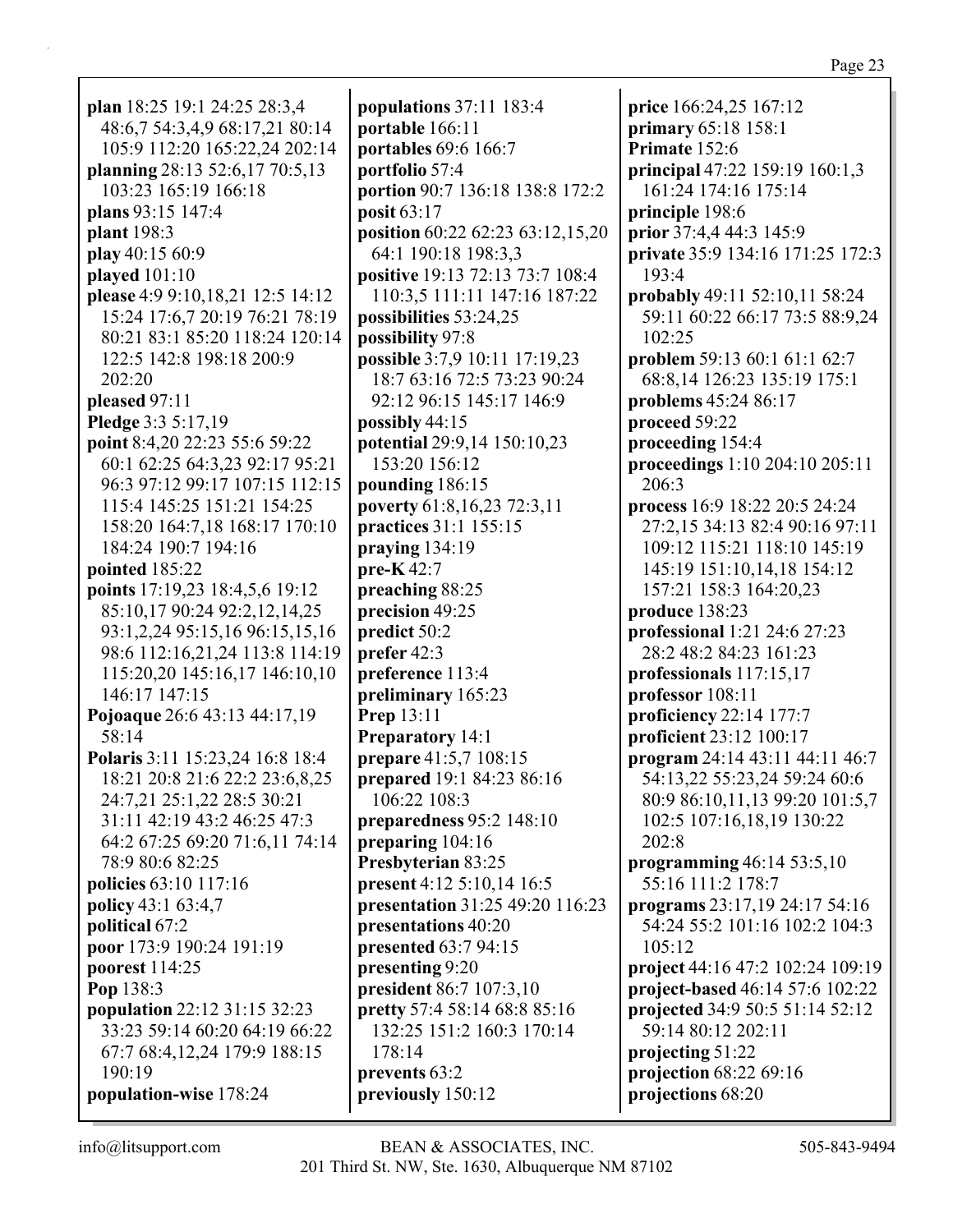**projects** 44:25 45:3,16,18,19 102:22 103:3 **promote** 105:9 176:15 **promotes** 156:9 **prompt** 17:14,14 **prompted** 150:20 **prompts** 17:18 91:24 **properties** 29:9,9,14 **property** 157:7 169:5 **proportion** 25:16 **proportionately** 159:10 **proposal** 19:15 69:8,8 93:25 94:16 **proposed** 56:2 170:18 **proposes** 90:11 **proposing** 31:2 183:23 **prospective** 157:14 **proud** 56:13,14,15,19,20,21,23 188:20 **prove** 193:2 **proven** 30:19 139:1 155:5 **provide** 17:12,17 29:25 65:15 84:23 87:12 92:25 99:19 127:13 127:20 146:18 149:15,17 156:3 156:12,22 163:25 165:8,9 172:21,21 193:8,16 **provided** 16:25 20:4 91:19,20 148:21,23 165:2 **provides** 18:10 **providing** 32:20 84:17 156:16 173:15 192:23 **PTO** 186:7 **public** 1:1,10 4:2 11:16 13:23 19:4,25 30:11 31:20 35:1 51:11 51:18 56:17 68:9 71:24 74:8 76:13 78:8 80:4 82:23 93:19 94:22 116:23 118:14 120:5 121:23 124:1,3 127:13 132:15 134:16 135:24 136:3 138:5 143:5 147:10 153:19 157:8 192:21 193:3,5 197:24 198:8 200:1 202:2,4 205:1,12 206:3,4 206:4 **publicly** 29:11 **pueblos** 38:3 176:13 **pull** 154:6 165:7 **pulled** 96:7 158:19 **pulling** 187:10

**pulse** 170:2 **purchase** 157:8 164:15 167:3 168:17 **pure** 196:6 **purpose** 43:11 94:18 98:12 111:9 111:13 **purposes** 67:8 80:10 202:9 **pursuant** 74:12 118:18 198:12 **pursue** 150:21 **pursuing** 85:4 **push** 193:6 **put** 36:15 63:16 91:15 103:18 104:1 110:18 113:19,22,23,24 114:8,9,11 115:16,23 117:5 131:16 134:15 155:1 159:21 162:20 163:5,24 166:7 192:1,3 193:12 204:4 **putting** 58:17 84:12 106:4 112:9 **Python** 104:4,5,9,12 **Q quadratics** 188:5 **qualified** 88:19 100:4,5 **qualify** 95:12 **qualities** 162:17 **quality** 87:3 **quarter** 100:22 **question** 7:13 17:14 33:19 44:11 44:21 59:2,3 62:9 73:19 74:6 111:18 130:21,25 177:15 184:20 193:22 194:24 195:2 197:15 198:2 **questionable** 73:3 **questions** 18:16 19:22 27:22 32:14,18 55:21 67:13 92:1,11 94:7 110:15 111:17 146:9 148:4 163:13 185:24 197:19 **quick** 16:11 193:24 **quickly** 22:4 23:7 51:18 167:21 188:1 **quite** 35:17 65:11 73:15 **quote** 30:12 150:16 **quotes** 146:21 **R R** 2:1,4 3:1 **races** 37:8 **Raftery** 2:6 5:3,4 12:16,17 15:12

15:16,17 74:22,23 77:14,15 79:11,12 81:14,15 119:19,20 121:13,14 122:19,20 198:20,21 201:2,3 203:9,10 **Raíces** 5:25 6:5 197:9,10 **raised** 196:12 **Ramirez** 139:22 **ramp** 70:1 **ran** 34:25 107:16 150:14 **Ranch** 168:22 169:7 **ranges** 100:14,20 **ranging** 134:12 **rank** 89:19 **Raphael** 141:3 **Rarick** 54:18,19 70:3 **rate** 33:20 34:3 196:16 **rated** 94:7 148:4 **rates** 146:4 **rating** 157:3 **ratings** 16:19 19:21 91:3 94:2 147:19 **reach** 150:22 191:22 192:3 **reached** 38:2 **read** 36:18 37:13 45:12 63:7 88:7 110:21 114:24 115:6 138:19 143:13 145:2 186:1,10 188:11 **reading** 94:16 186:6 **ready** 40:8 103:23 135:25 149:4 165:20 167:4 **real** 22:3 23:7 61:1 116:25 157:12 171:14,14 180:9 193:2 **real-world** 30:25 **realistic** 28:23 53:18 54:1 172:4 173:5 **reality** 25:11 41:15 **realized** 158:25 **really** 10:20 11:1 25:22 35:24 37:10,10,20 38:1,5 41:1 43:17 47:4,21 48:10 49:13 56:9,18,19 57:1 58:5 60:4 61:22 68:13 70:25 71:1,14 72:13 82:13,15 84:6,10,18,20 85:4 87:23 88:7 88:10 90:4 98:14,24,25 100:25 115:3 116:8 126:24 132:23 133:19 140:10,14 141:8 142:16 154:22 160:12 163:8,18 173:4 173:11 175:25 178:12 181:8 186:15,18,18 187:2 191:4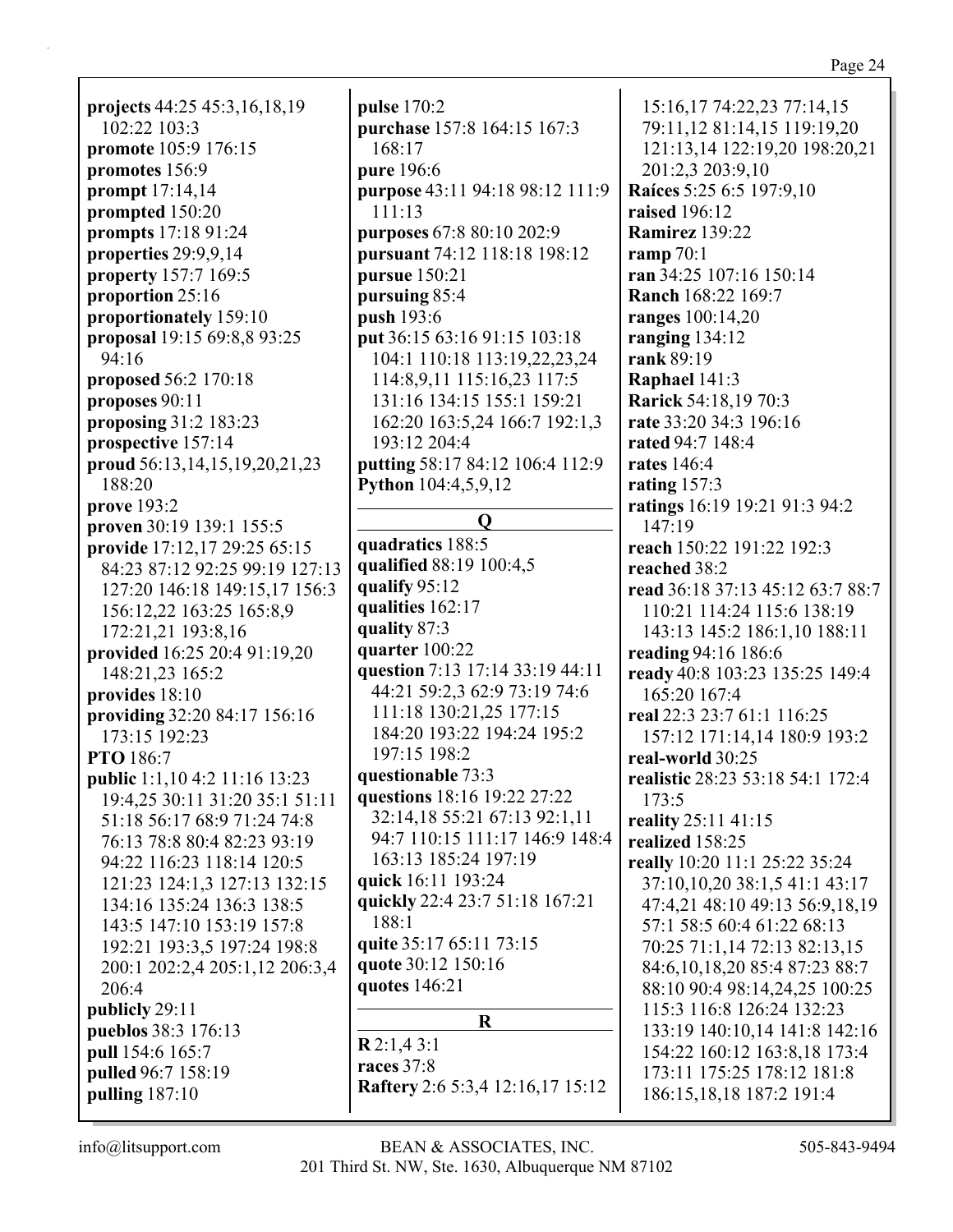192:21,25 193:6,17 **Realtor 29:15,22** reapplication 52:16 reason 7:23 10:24 17:22 34:7 40:14 69:14.17 106:1 108:13 113:20 117:7 118:1 187:24 188:7 reasonably 82:9 reasons 38:6 39:13 73:6 80:6  $107:11202:6$ Rebecca 131:13,23,25 132:1 REC'D 206:10,15,20,25 recap 145:19 **RECEIPT 206:1** receive 60:23 65:8 129:3,4 147:15 187:16 received 18:4,18 19:6,15 93:21 94:1 95:6 147:11,19 148:18,20 155:16 157:25 158:12 receiving  $123:11$ recess 82:19,20,23 123:19 204:8 204:10 recognition 49:23 recognize 40:22 recommend 37:5 recommendation  $16:13.16$  17:10 19:13 20:9 26:9 47:20 90:17 91:2 93:9 95:8 145:6 146:24 147:16 149:2.13 159:3 185:6 recommendations  $110:3$  145:10 recommended 20:3 94:17 recommends 19:23 95:3 148:11 reconnected 152:11 reconvened 82:21 record 76:12 83:1,8 85:20 95:17 95:18 96:19 97:14 120:4 124:6 128:18 139:1 140:23 155:6 179:18 183:24 199:25 201:19 recruit 66:20 70:6 100:7 107:23 recruiting 70:23 recruitment 66:25,25 69:22 70:4 70:11,20 redefining 47:4 redo 140:11 redoing  $68:16,18$ **reduce** 127:11 **reduced** 196:15 reduction 64:16

reenters  $85:7$ refer  $164:4$ reference  $194:10$ referenced 17:9 91:19 referring  $163:23$ **reflect** 57:11,13 reflected 153:23 reflective 57:15 refreshing 111:2 refuse  $28:18$ regard 22:13 40:22 regarding  $16:14$  59:2 regardless 52:1 regards  $9:14$ region  $43:16$ regional  $46:15$ regular  $6:771:3$ reinforce  $68:15$ reinforced 38:18 reins 157:22 reiterate 44:8 84:22 reject  $59:21$ rejoined 83:3 127:9 **relate** 136:6 related  $45:13$ relationship  $68:9$  161:15 relationships 92:22 161:14 162:7 relatively 21:21 27:14 28:19 relatives 149:22 released 68:21 relegated 172:19 relevant 23:24 reliance 53:3 religions 56:22 rely 62:20 remain 154:14 183:22 remainder 87:9 remained 43:21 109:19 remarkable 109:1,22 179:16 remember 8:11 33:15 118:4 170:16.21 reminding 9:9 removed 6:7 removing 5:23,25 6:8 renders  $130:1$ renewal 74:10 118:17 198:10 repeat 61:7 129:23 173:20 189:11

repeated 99:13 147:24 148:16 repeatedly 158:22 repeating 66:16 replica  $170:15$ replicate 193:3 replicating  $181:19,20$ replication 182:17 reply 67:17,20 reported 1:20 150:15 **Reporter 75:12 205:9 REPORTER'S 3:14 205:7 Reporting 1:21** represent 176:10 177:19 representation 143:20 **representative** 16:3 22:11 167:8 179:9 194:12 **represented 93:16 147:6** representing  $21:6,7,8$  128:24 requests 3:6 151:9 require 24:5 28:20 30:17 181:13 required 115:6 166:19 requirement 63:1 requirements 80:9 117:9 157:6  $202:8$ research 84:11 152:6 164:1 **resent** 190:12 reserve 28:12 48:20 resiliency  $22:17\,41:14$ resilient 41:6 175:12 resources 26:3 36:4 65:9 87:12 101:23 105:5 172:19 173:10  $175:1.4$ respect 43:1 179:14 respectfully 31:16 respective 29:1 **response** 4:22 7:7 10:7 12:3 14:11 19:21 20:8 29:4 47:23 48:16 74:19 78:17 80:19 95:8 112:23 149:1 159:2 163:14 175:24 184:6.8 202:19 **responses** 16:19 17:17 18:15 19:8,18 26:15 32:12 36:18 47:19 49:16 53:2.20 55:20 91:4 93:22 94:3,9 147:12 148:1,3,5  $185:7$ responsibilities 27:3,4 30:1 responsibility 30:6,14 rest 172:18 192:6

 $info@$ litsupport.com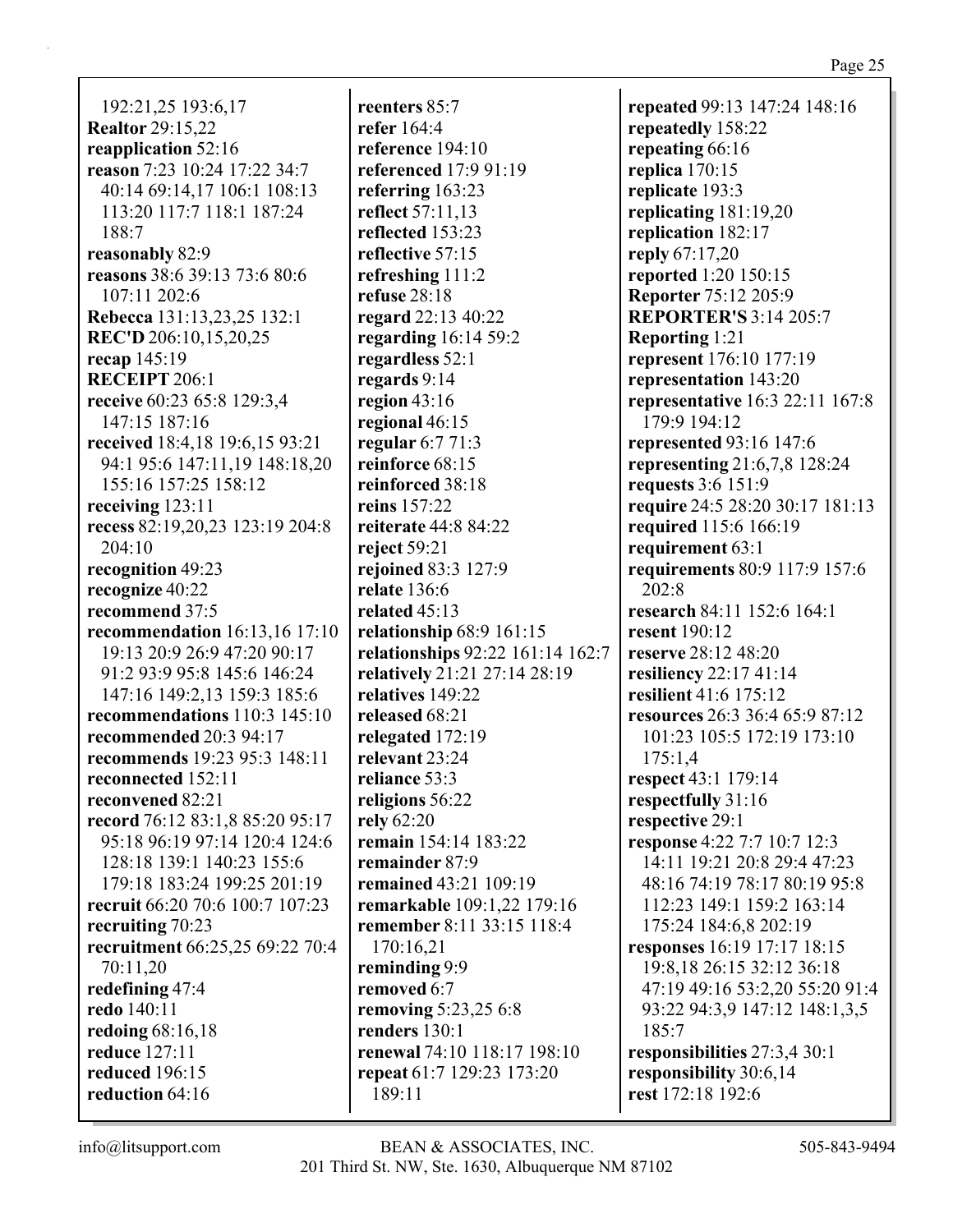**restorative** 31:1 **restrict** 39:10 **resubmit** 20:5 **result** 32:12 150:11,14 **results** 139:11 **resumes** 155:16 **retired** 43:10 63:17,19 86:5 87:19 **retiring** 43:9 **return** 152:3 **revenue** 28:16 **revenues** 28:10,12 48:25 49:1 55:15 **review** 16:9 18:22 26:11 91:5,16 92:23 93:6,7 94:8,11,13 146:21 148:5,7 149:14 184:5,16 185:1 185:7 **reviewed** 29:4 **reviewers** 16:11 17:1 19:14 91:11 94:17 145:20,21 147:17 185:19 **reviews** 188:12 **revocation** 74:11 118:17 198:11 **Rhodes** 107:20,22,24 **rich** 31:9 37:7 39:3 106:20 156:12 192:17 **richness** 47:6 **right** 4:6 9:8 15:14,19 18:9 23:16 68:1 70:6 96:23 97:5,21 98:3,4 98:5,15 99:14 102:16 104:5,9 106:17 110:11 111:13,25 112:7 112:11,12,21 113:1,11 115:20 116:20 118:12 129:9 131:15 134:8 136:10,19 138:4 142:3 143:14 144:19 152:21 154:9 165:25 166:4 169:13 174:23 175:2,19 180:12 185:12 196:9 196:17 197:18,18 **Rinconada** 167:25 168:1,7,11 **ringing** 9:23 **Risk** 22:17 **RMR** 205:8 **RMR-CRR** 1:20 205:19 **road** 182:25 **Robbins** 2:7 4:11,12 11:20,23 12:1 13:4,5 14:7,9,14,15 44:5 47:14,16,18 75:20,21 76:23,24 78:4,5,6,15 79:5,6 81:7,8 83:14

116:5,10,21 119:4,5 120:17,18 122:10,11 128:9 199:20,21 200:11,12 203:13,14 **Robbins'** 55:5 **Robert** 42:22,22 46:18 55:19 **Roberta** 139:23 **robs** 106:11 **Roger** 46:7 139:22 **role** 31:20 107:13 109:5 156:18 **roles** 27:2,4 62:20 **roll** 3:3 4:9 7:3 14:12 74:20 76:21 78:18 80:20 118:24 120:14 122:5 198:18 200:9 202:20 **roll-call** 12:4 **Roma** 143:21 **Romero** 105:3 127:25 **room** 22:13 23:5 26:22 85:8 108:10 123:18 158:9 **roughly** 159:9 **round** 8:19,19 **route** 87:20,25 88:7 **Roy** 31:6 **rubric** 185:20,21,23 **Ruiz** 2:3 5:9,10 6:10,13 7:10 10:1 10:3 11:8,15,21,25 12:10,11 14:20,21 36:12,13 38:9 74:15 74:17 75:6,7 76:18,20 77:20,21 79:17,18 80:3,17 81:20,21 118:22,24 119:13,14 120:10,12 120:13 121:16,17 123:4,5 198:15,17 199:7,8 200:7,9 201:8,9,25 202:2,17 203:19,20 **rules** 26:21,22,23 **rumor** 35:12 **run** 123:17 155:3 178:18 179:18 **run-of-the-mill** 61:12 **running** 107:13 109:6 111:4 156:24 167:16 **rural** 59:9,10 **S S** 2:1 3:1 **Saber** 5:25 6:5 **safe** 106:17 154:13 **sake** 91:8 98:10 145:3 **Salute** 3:3 5:18,19 **Salvador** 126:21 128:13,21,22

**San** 38:2 **sandbox** 156:17 180:20 **Sandia** 86:6,10 87:19 **sang** 40:5 **Santa** 1:13 46:11 73:11 140:15 159:5 172:12 205:13 **satisfied** 173:8 **satisfying** 157:5 **saw** 102:11 105:19 117:22 162:4 **saying** 7:24 49:10 61:17 66:21 108:24 128:19 158:9 195:18 **says** 62:13 113:8 146:24 160:2 162:21 171:23,24 **scaling** 159:10 **schedule** 156:7 **schedules** 10:18 **Scholars** 107:20,20,22,24 **scholarships** 107:19 **school** 3:10,12,18 6:1,5,8,9 8:9 9:7,14,15 10:22 11:14,18 13:13 14:1,3 15:23 16:3,4,8,10,17 17:2,4,13,15,16,17,19 18:21 19:2,5,23 20:4,9 21:7,8,19 22:2 22:7,15 23:13,25 24:4,7 25:11 25:24 26:3,24 29:6,19,19 31:2 33:7,16,16 34:5,8,14,19 35:2,9 35:9 38:23 39:2,16,19 40:13,18 40:19,25 41:4,5,8,11,17,19,22 41:24 42:4,4,5,9,11,11,20,25 43:3,25 44:15,19 45:8 48:21 50:7,8,9,9,10,11,14,16,17,17,19 50:21,22 51:2,3,4,7,9,10,11,12 51:23 53:15 54:6,22,25 55:8 57:8,16,21,23,25 58:8,10,11 60:10,18,20 61:1 62:8,19,21 63:2,10,18 64:9,20 65:4,16,21 65:22,25 66:1,6,11,14 67:23 68:16 69:10 70:10 71:4,4 72:10 74:14 78:10 80:6,13 83:5,10 87:11,24,24 88:1,2,18 89:4,11 89:23 90:5,10,23 91:13,23,25 92:6,14,21 93:20 94:9,18 95:3,7 95:7 96:16 97:9,17 98:2,13,25 100:16,23,23 101:10,15,16 102:6,17 103:8 105:7,11,14 106:1 108:14 109:7,9,10 111:14 118:21 121:24 123:20 127:22 128:24 129:2,15,21 132:21,24

**sampling** 158:13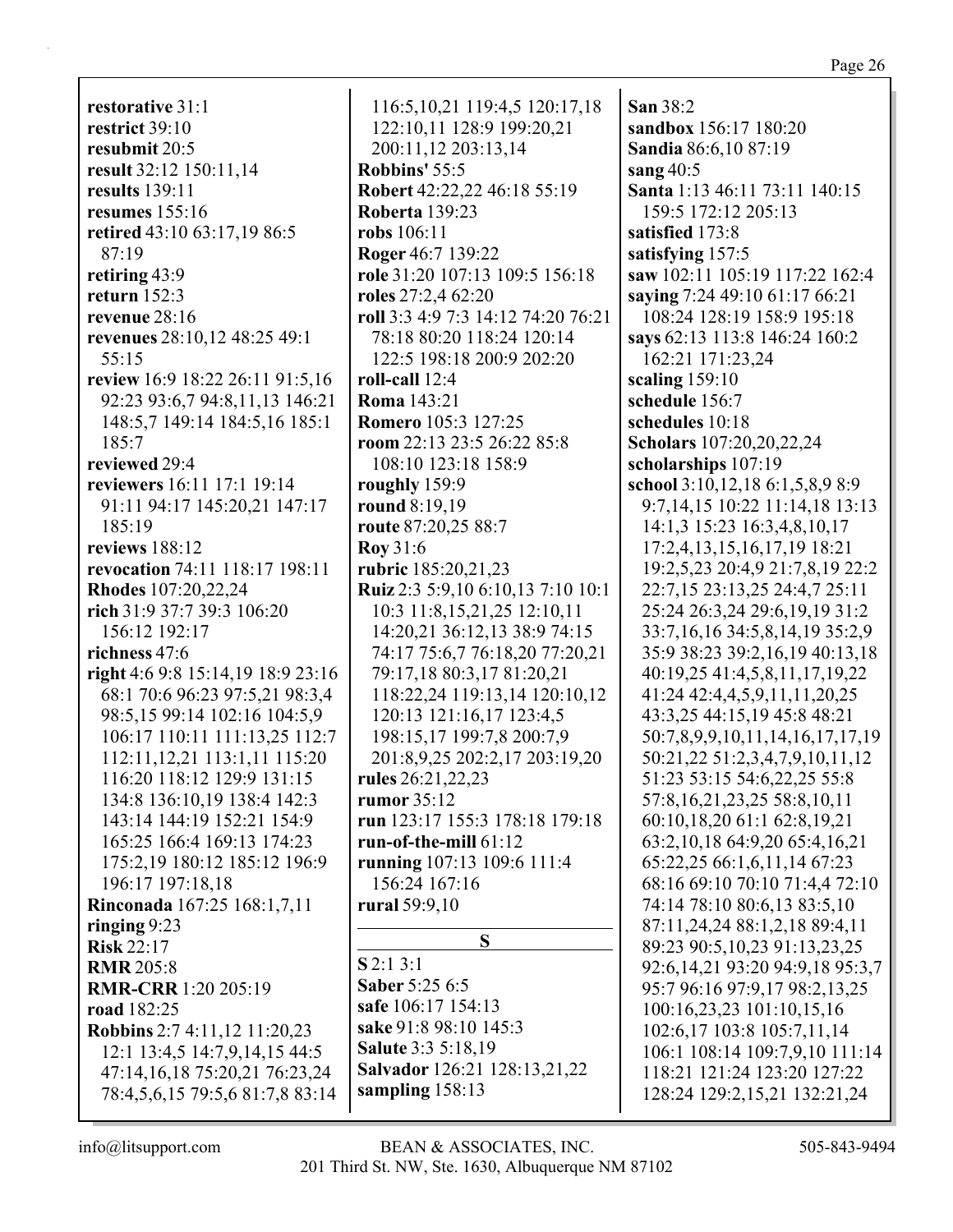| 133:14,20 134:16 135:18 136:4     | 90:16,22 92:15,24 93:21 95:14    | seen 34:3 39:6 70:13 99:13      |
|-----------------------------------|----------------------------------|---------------------------------|
| 136:15,18 138:8 139:4,5,5,11      | 95:15 96:16 145:6,13 146:6,7     | 149:24 156:21                   |
| 141:10,11,19 142:22 143:4,25      | 146:11,15 147:11 149:14          | SEG 28:15 54:16                 |
| 145:4,9,17,23 146:2,5,10,17       | scored 17:9 19:17,18 26:8 91:10  | segue 149:6                     |
| 148:6,11 149:1 150:23 151:4,21    | 91:18 94:1,4,5 147:18,20,22,23   | <b>SEL</b> 101:20               |
| 153:14 154:1,5,19 155:2,18,25     | 148:1 164:5                      | selection 156:4                 |
| 156:2,8,24 157:3,13,17 159:3      | scores 16:12,25 18:11 22:12 23:9 | self-awareness 25:2 41:7        |
| 159:14,21 160:5,22 161:25         | 92:4 98:20 112:24 173:18,19      | self-contained 47:3             |
| 164:9 165:12,13,13,14 170:14      | scoring 19:3,6,24 23:13 90:24    | self-esteem 21:24 41:7          |
| 170:17,24 171:16,18 172:4,7       | 93:18,21 112:7 147:9,11 185:4    | self-realization 24:12          |
| 173:6,25 174:3,16,17,20,25        | scraping $172:3$                 | Sena 141:4                      |
| 176:6 177:1,8 178:9,19,21,23      | seated 154:9                     | <b>Senate 107:10</b>            |
| 179:4,18,22 180:21,24 181:16      | second 6:25 7:1 8:23 10:3 11:20  | send 38:23 42:18                |
| 182:8 183:12,14,17,17,23 185:8    | 11:23,25 14:7,8 17:13 22:11      | senior 86:5                     |
| 186:17 188:14,21 191:21,22,24     | 24:14 74:15,16 76:18,19 78:13    | sense 30:13 72:18 86:17 111:16  |
| 192:2 194:3,4,10 195:16 196:15    | 78:15 80:15,17 83:5 90:19        | 163:11,21,21 167:15 177:21      |
| 197:3,5,6,7,14 198:14 202:4,6     | 92:13 116:12 118:22,23 120:10    | 182:17 183:22                   |
| 202:12                            | 120:11 121:25 122:2 180:3        | sentiment 159:12 180:22         |
| school's 80:12 146:15 155:24      | 184:22 198:15,16 200:7,8         | separate 6:19 9:15 43:6 47:24   |
| 177:22 202:11                     | 202:15,17                        | 71:22 97:25                     |
| school-age 140:6                  | second-grader 133:13             | September 68:22 166:8           |
| School-Los 3:11                   | <b>Secondly 22:16 41:3</b>       | series $22:16$                  |
| school-specific 18:16             | seconds 125:20 126:14 128:10     | serve 63:13,21 64:1 68:12 90:11 |
| schooling 132:15                  | 132:6 142:4                      | 136:4 145:15                    |
| schools 10:16,21,25 21:10,10,14   | secret $47:2$                    | served 107:8 109:8 161:20,22    |
| 21:18 24:10,15 30:13,15,18,19     | secretary $2:430:10$             | service 1:21 37:19 64:4 114:1   |
| 30:20 31:5,13,13 35:3,4,7,9       | section 17:20 19:10,19 26:17     | 146:16 193:6                    |
| 36:1,8 39:25 40:14 42:17 43:9     |                                  | services 113:13 131:1           |
|                                   | 27:6,9,12 47:24,25 74:12 93:9    |                                 |
| 50:20,21,24 51:11,18 53:7         | 93:23 94:5,6 96:13 112:17        | serving 26:1,5 63:2 107:9 109:8 |
| 56:17 57:5 58:15 59:8 60:21       | 118:19 147:14,21,22 148:2,14     | 195:14,20                       |
| 61:22 64:11,12,13,18 65:5 66:6    | 173:14 185:9,20,21,23 187:20     | session 74:4,9 76:12,14,17      |
| 68:9 69:2,3 70:5,12 71:24 80:10   | 188:8,12 198:12                  | 118:15 120:4,6,9 184:5 198:9    |
| 92:5 100:11,13,19,20 111:6        | sections 26:13 29:2 93:5 146:20  | 199:25 200:2,6                  |
| 117:2,3 129:17,18 132:23,25       | 164:4                            | set 19:3,25 43:10 68:1 93:19    |
| 134:16 136:3 143:5 144:8          | secure $29:16$                   | 147:9 156:6 157:6 166:14        |
| 145:25 150:7 159:6 171:3,8,11     | see 7:16 17:22 22:5,7,16,19 23:1 | 205:15                          |
| 171:12 172:1,12,13,20 174:1       | 23:1,21 36:22,24 37:16,20        | seven 58:7 59:11 141:16 203:24  |
| 176:9 177:6,6 179:1 183:1         | 40:12 56:20,20,21 60:12,16       | seven-to-three 82:1 204:1       |
| 186:22 192:19,21 193:3,5          | 68:14 72:21 86:12 88:12,21       | sewer $28:18$                   |
| 195:15,17 196:22,25 202:9         | 92:4 106:13 109:1,2,24,25        | shape 155:18 156:2              |
| schools' 146:1                    | 113:10 131:23 137:7 144:1        | share 17:24 20:7 30:12 109:15   |
| science 5:25 6:3 161:4 186:25     | 151:3 153:18 156:1 171:8         | 123:25 129:15                   |
| 187:7                             | 173:21 180:2 181:18 186:11,21    | sheet 3:17,19 17:21 18:2,10     |
| Sciences 105:2                    | 194:11                           | 90:20,22 96:8 123:22,23 145:12  |
| scientist 29:23 72:8              | seed 198:3                       | 145:14 146:6,7 148:17,24 184:5  |
| scientists 49:24 72:7             | seeing 92:5 201:18               | sheets 3:16 9:15 16:15          |
| score 16:15,18 17:21 18:1,10,19   | seek 155:1 156:3                 | shift $24:2$                    |
| 19:6, 15 22:7, 10 28:9 29:6 49:11 | seeking $145:14$                 | short 82:9 123:17               |
|                                   |                                  |                                 |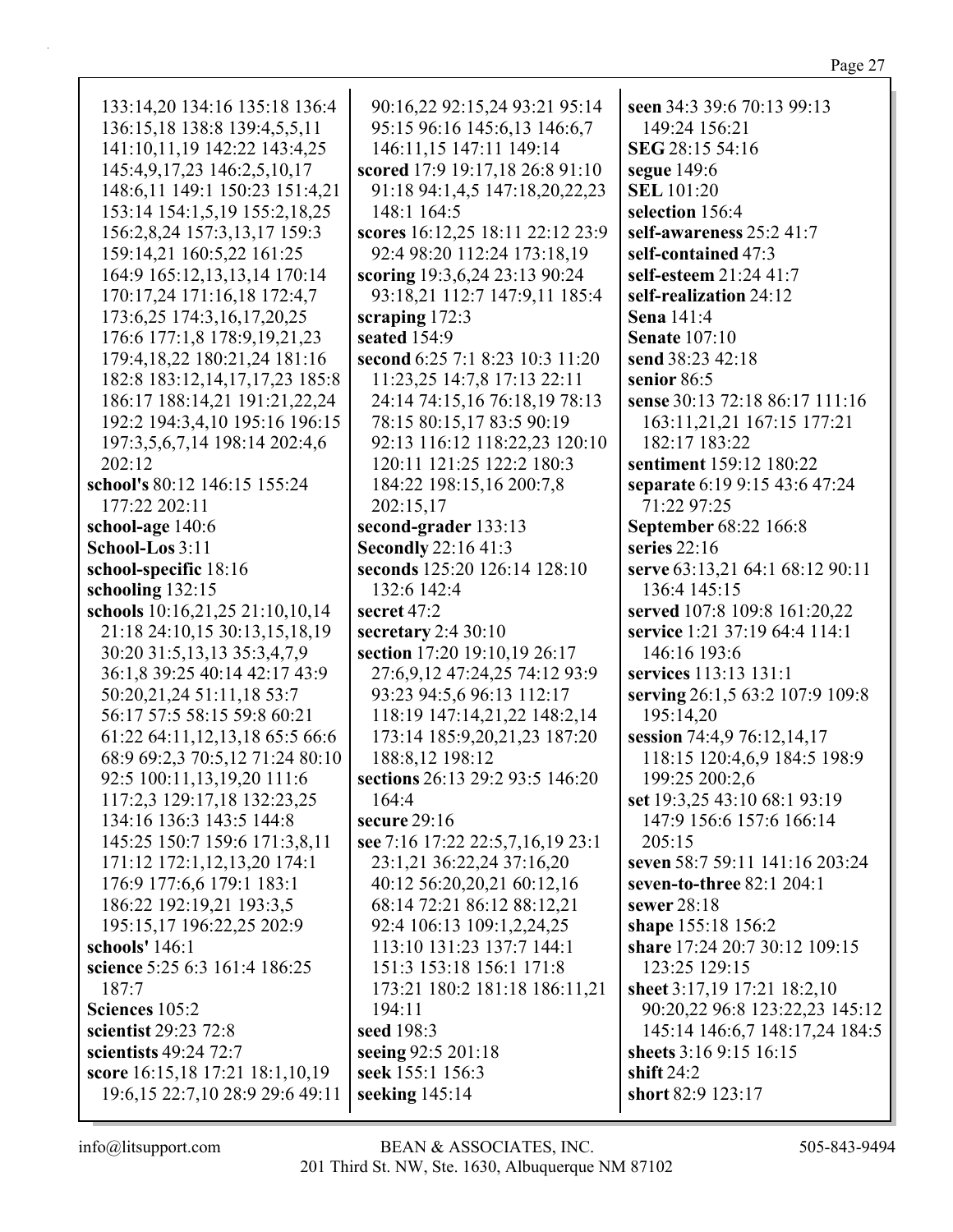**shortfall** 53:19 **shot** 39:15 41:16 **show** 6:21 25:18 48:19 53:9 114:6 116:3 192:25 **showing** 48:23 **shown** 54:5 **shows** 73:4 179:19 **shy** 150:1 **side** 104:1,24 131:24 168:13 190:17 **sides** 72:23 **sign** 9:19,20,21 83:10 137:17,23 **Sign-In** 3:16,17,19 **sign-up** 9:15 123:23 **signatures** 148:23 **signed** 9:4 29:12 118:8 126:12 144:18 166:17 **significant** 41:21 52:23 53:8,19 54:5 70:20 108:19 158:10 183:7 **significantly** 60:20 69:24 110:23 **Silver** 104:21 **similar** 84:14 **similarly** 28:25 90:12 **simply** 28:8 156:15 **simultaneously** 186:20 187:16 **sincere** 88:18 **sincerely** 82:3 **Singing** 104:21 **single** 25:20 66:11 103:7 153:9 160:21 **single-space** 23:18 **sir** 9:12 35:6 118:3 **sit** 10:20 15:15 16:1 83:7 **site** 156:8,21 165:22,24 192:13 195:7 **sites** 157:14 164:12 167:2 191:1 **sitting** 71:19 194:6 **situation** 63:8 179:25 **situations** 38:8 **six** 23:18 58:7 59:11 69:6 157:13 157:16 163:18 164:11 166:1,11 166:21 167:7,18 169:3 178:11 **sixth** 104:8 130:7 132:11 **sixth-grade** 69:9 **sixth-grader** 41:16 **size** 159:11 167:12 **sizes** 140:12 **skill** 41:9 106:10

**skilled** 100:2 **skills** 21:24 86:17,20 104:15 **skip** 91:25 **slapped** 173:23 **slightly** 48:9 49:2 186:14 **slip** 187:5 **small** 27:15 28:19 30:21 35:4,4 36:4 69:5 140:12 153:13 **smaller** 144:2 195:10 **smooth** 156:23 **snacks** 138:3 **snapshot** 55:7 **snowballs** 70:17 **social** 23:4,14 24:22 30:25 101:20 186:25 **society** 24:3 90:3 **socioeconomic** 37:22 **software** 104:2 **Sol** 6:9 **Solano** 168:25 169:9 **solely** 67:9 **solution** 166:6 174:12 **solve** 45:23 86:17,24 190:22 **somebody** 114:22 115:17 116:3 **someplace** 76:8 **somewhat** 168:8 **son** 130:6 136:2 171:16 191:23 **SONIA** 2:6 **Sonoma** 168:22,22,23 169:7,8 **sorry** 7:14 8:1,17 9:23,24 15:15 38:10 39:9 67:21 75:8,13 82:17 96:20 112:16 113:6 120:13 123:18 127:12 130:20 134:4 135:16,17 136:1 143:13 144:23 149:5 168:11 176:2 194:15 195:1 197:23 198:4 202:5 **sort** 38:18 142:14,24 143:7 **sound** 126:9 135:4 **sounds** 71:3 **sources** 54:20 55:1 **south** 13:10 14:1 142:15 150:2 158:18 168:5,11 176:13 **Southeast** 84:15 99:21 104:24 **southern** 161:21 167:11 168:4,5 **space** 34:9 **Spanish** 34:1 125:24 187:16 **Spanish-only** 173:23 **Spanish-speaking** 184:3,19

191:6 **spark** 88:20 89:20 155:11 **speak** 9:14 83:10 98:11 106:25 109:21 124:23 126:12,14,19,20 127:1,5,10 128:13 131:6 133:21 136:15,17 137:12,15 139:20 142:7 152:18 159:17 163:20 174:15 175:11 180:10 191:7 **speaker** 83:20 127:14 128:4,22 129:14 130:3,11,20 131:2 132:4 132:8 133:8,10 134:7,25 135:11 135:13,16,17,21 136:1 137:16 137:19 142:1,4,9,12 **speakers** 132:7 135:23 **speaking** 35:21 105:24 124:7,19 125:19,23 130:18,19 138:17 140:25 141:1 152:22 184:20 **speaks** 179:19 **special** 72:14 84:10 113:16,16 114:15 178:17 **specialist** 113:25 161:22 **Specialists** 113:22 **specific** 31:14 91:24 96:12 102:2 102:5 113:13,18 132:25 163:21 165:24 **specifically** 22:5 23:25 27:6,24 28:1 33:13 46:15 47:23 62:13 74:13 118:19 155:10 184:6 185:2 198:13 **specifics** 180:15 **specified** 47:21 76:16 120:8 200:4 **specify** 181:14 **SpEd** 102:2,8 104:13 **speech** 180:20 **speed** 169:21,22 **spell** 20:19 **spend** 113:24 **spending** 48:24 **spent** 95:22 151:4 **spirit** 114:3 **spoke** 39:17 **spoken** 142:5 **spots** 163:18 **spread** 65:10 **spreadsheet** 28:15 98:1 115:16 **Springer** 31:6 **Springs** 168:23 169:8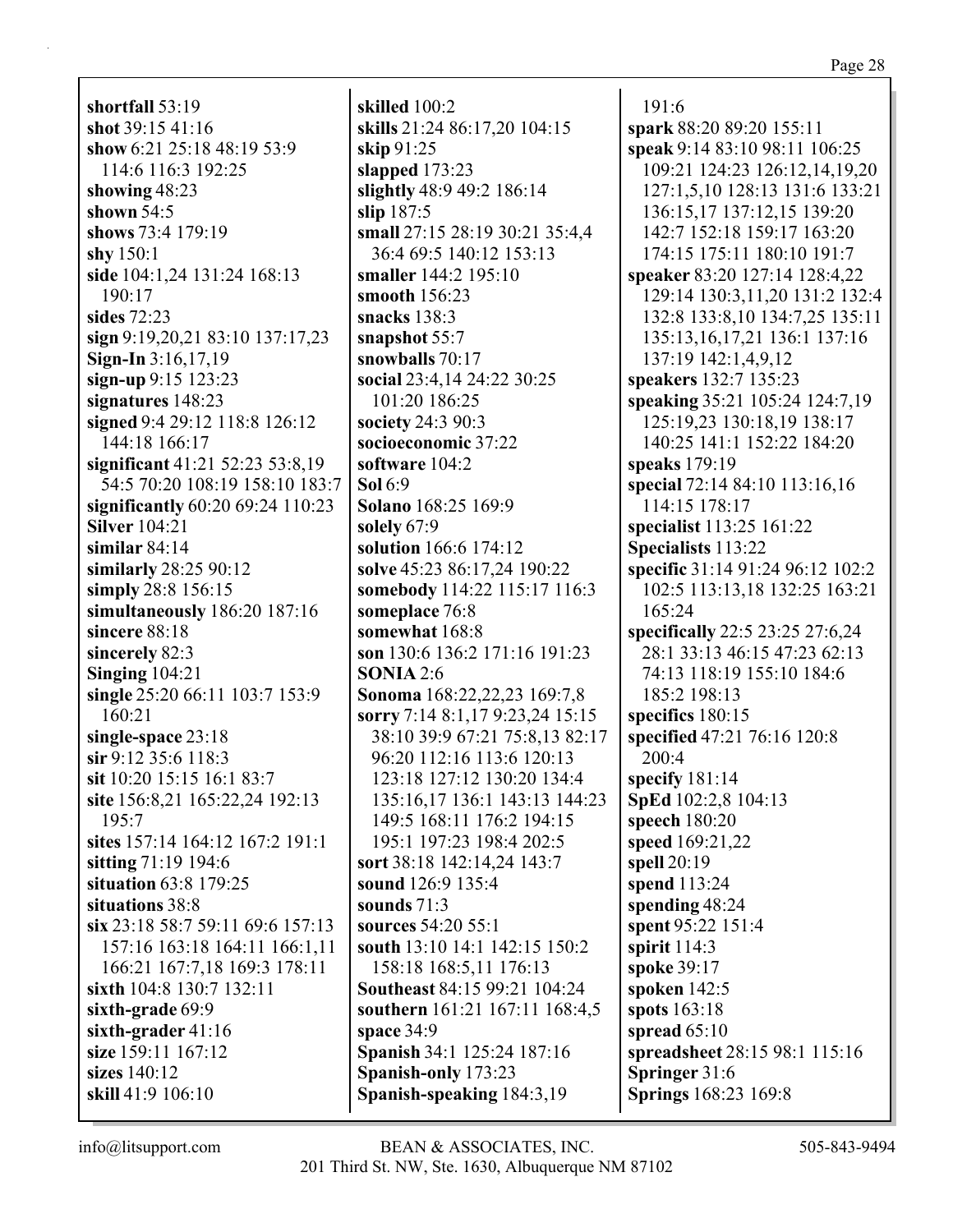**square** 166:24 **squeeze** 10:15 **stacked** 61:14 **staff** 2:8 21:15 112:4 117:1 149:12 154:11 155:18 156:21 157:20,23 182:1,6,6 183:18 **Staff's** 26:12 **staffing** 48:6,7 175:5 **stage** 183:13 192:9 **standards** 45:4,5,15 141:13 181:11 **standards-based** 138:25 156:9 **standing** 78:2 158:9 **standpoint** 84:25 **start** 26:14 41:10 45:17,24 69:25 98:13 104:10 106:12 107:15 143:6 156:23 159:18 160:19 161:14 163:3,23 167:21 175:24 179:13,13 **started** 21:14 34:7 39:24 50:23 70:1 98:21 **starting** 157:20 165:21 **state** 1:2 21:12,13,18 22:21,22 25:23 26:18 29:25 34:16 36:3 38:6 46:5 47:23 60:18 61:9,17 67:8 86:22 87:14 90:1 100:1,7 100:13 108:7 130:23 152:8 192:20 205:2,9,13 **State-funded** 55:3 **stated** 37:6 180:4 186:13 187:19 188:9 205:14 **statement** 194:19,20,20 **states** 184:6 **states'** 86:16 **statewide** 58:14 **statistics** 25:18 101:6 173:17 **statute** 53:21 54:8 62:13 **statutes** 26:18,20,22 **statutory** 51:16,20 54:2 63:1 **stay** 39:12 51:2 52:2 117:7,25 124:13 158:19 **stayed** 66:4 **steepen** 153:19 **STEM** 84:4 86:13,20 87:5 99:19 101:8 105:16,17 130:22 **step** 87:7 143:6 150:20 **Stephanie** 83:18,23 **steps** 165:4 166:23

**Stewart** 30:10 **stomping** 152:4 **stop** 34:6 38:20 99:2 104:14 175:19 193:12 **stopping** 41:20 **story** 88:24 110:20 159:18 160:20 **strategic** 150:5 **strategy** 70:12 **streams** 55:10 **Street** 1:21 168:25 205:20 **strength** 58:10 **strengths** 31:14 **strenuously** 26:11 **strikingly** 176:9 **strong** 56:25 93:16 102:7 105:9 105:11 147:5,7 **stronger** 20:5 78:12 94:15 **structure** 106:19 187:12 **struggles** 72:3 **struggling** 25:17 **student** 21:16 23:4,14 24:15,22 25:19,21 33:23 44:14,17 59:14 59:18 60:19 64:19 68:4,12,24 99:1 104:13,13 106:21 114:1 149:25 158:14 159:7,23 160:21 160:23 161:13 162:19 183:3 189:20 190:2,3,4 **student's** 25:23 **student-led** 102:21 **students** 21:20,23 22:1,8,14 23:12,17,20,20 24:11,17,18,19 24:24 25:10,13,17 26:1,5 30:15 31:3,11 33:14,15,24,25 37:21 38:8,17,20,25 39:11,20 42:7,19 44:14,17,18 45:2,11 46:8,9,16 46:21 50:7,9,11,11,16,18 51:5,8 51:12 60:12 64:10,22,24 65:1,4 65:6,13,13 66:2,8 68:5,13,24 69:3,12 70:7,15 71:8 72:20 73:6 80:12 84:5,13,20,24 85:3 86:21 87:8 89:5 98:17 99:16 100:4,17 100:22 101:12,15,21 102:2,8,15 102:18,19,23 103:2,7,7,18,24 104:8 105:7,18,20 106:1,7,8,15 108:2,5,20 114:5 130:5,5 138:23 139:2,12,12,15 141:12 143:7 144:3,8 145:15 149:23

153:7 154:11,20 155:4,7,10,12 155:15 156:5,14 157:23 159:8 160:13 161:5,8,16,21,25 162:2 162:7,15 165:8,10,11 166:7,10 174:18 175:14,18 177:9 178:12 178:22 181:22 182:13,15,24 183:18 184:11 186:19 187:10 187:25 189:18,21 193:9 202:12 **students'** 24:23 45:8 153:8,20 184:9 **studies** 107:7 186:25 **study** 150:14 **stuff** 72:24 **style** 142:24 153:5 154:18 **subject** 142:21 143:1 **subjects** 74:9 101:17 118:16 136:6 198:9 **submit** 20:8 95:8 **submitted** 18:20 159:2 166:20 **submitting** 165:25 166:23 **succeed** 31:22 67:8 87:8 **succeeded** 66:18 **succeeds** 143:4 **success** 65:22,23 139:16 149:25 154:5 155:6 156:24,25 184:16 **successful** 33:9 41:8 43:17 58:11 84:21 85:5 101:4 105:11 107:18 155:21 179:18 **successfully** 21:25 30:8 99:6 **sufficient** 163:18 187:11 **suicidal** 56:24 **suicide** 25:16 **suitable** 189:19 **Suite** 1:21 205:20 **summarize** 17:10 **summarized** 16:22 **summary** 145:9 146:24 159:5 **super-important** 188:6 **super-rich** 196:3 **supervision** 89:18 **supplies** 176:22 **support** 2:12 16:21 18:13 20:11 23:17 24:16 29:25 30:7 53:4,8,9 54:14,22,22 55:2,22 56:6 59:10 86:9 91:6 95:6 102:1 103:4 104:18,19,23 105:1,3 110:4 124:2 133:11 138:22 139:20 144:8 147:8 148:18,20 150:17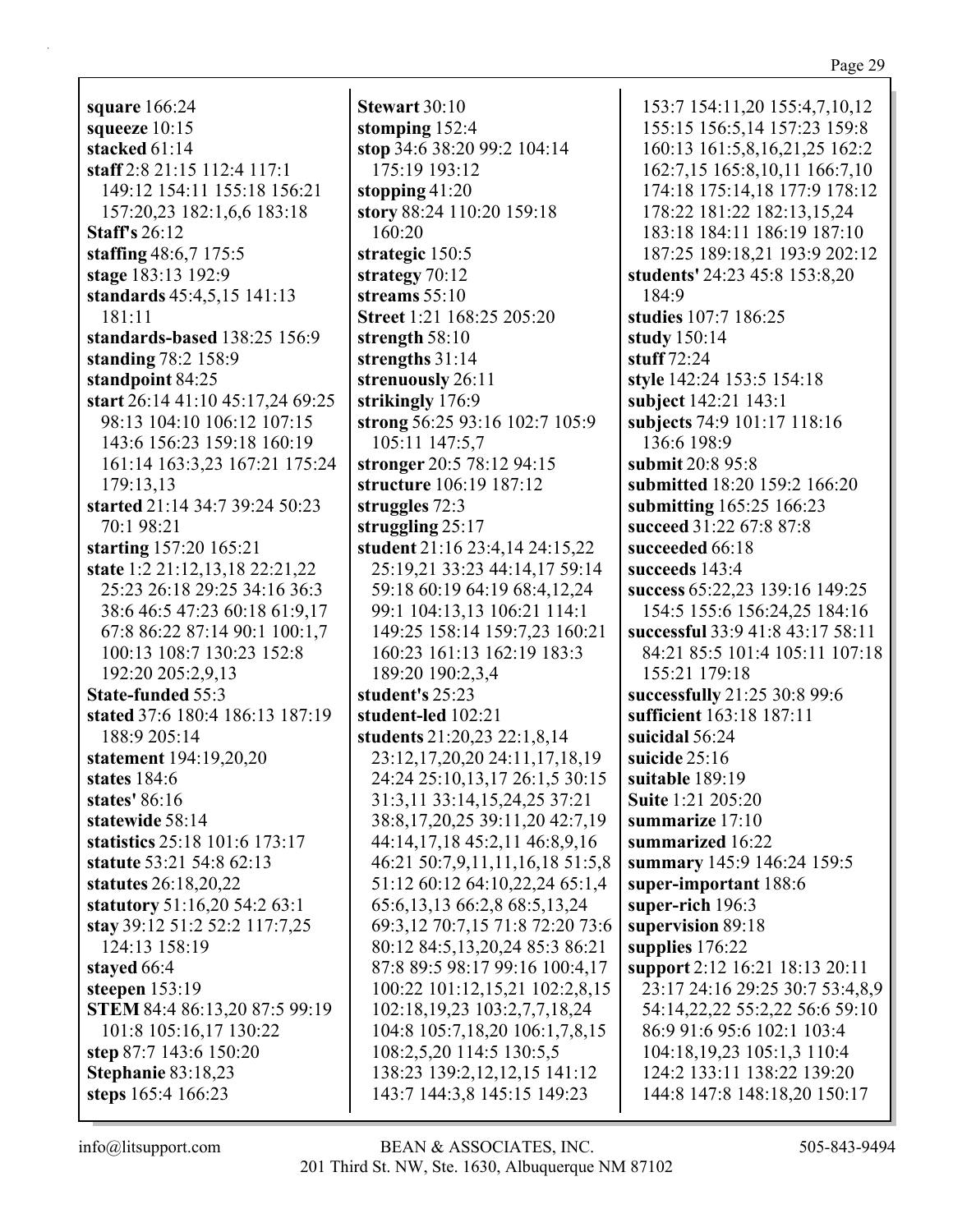| ۰.<br>v. |  |
|----------|--|
|----------|--|

| 151:21 152:22,25 156:8,22       |
|---------------------------------|
| 157:25 172:11 183:7,9 184:20    |
| 188:19 189:18,21,22 190:2,3     |
|                                 |
| 191:16                          |
| supported 54:16                 |
| supporting 118:9 128:25         |
| supportive 101:18               |
|                                 |
| supports $184:11$               |
| Supreme 71:21                   |
| sure 7:14 9:18 26:24 43:4 44:20 |
| 54:23 55:8 73:21 85:10 87:2     |
|                                 |
| 97:15 103:23 108:18 109:6       |
| 111:19 112:6 113:10 137:12      |
| 148:13 149:19 160:22 163:19     |
|                                 |
| 166:25 167:7 171:19 183:21      |
| 187:13 188:13                   |
| surplus 48:23 50:5              |
|                                 |
| surpluses 50:5                  |
| surrounded 47:5                 |
| surrounding 31:4 42:17 60:15    |
| 88:25                           |
|                                 |
| surrounds $47:10$               |
| survey 22:17 105:15             |
| surveying 186:8                 |
|                                 |
| surveys 22:25                   |
| suspect 44:2                    |
| suspension 74:10 118:17 198:10  |
| system 25:12 42:8 98:22 108:7   |
|                                 |
| 153:10,12 173:11                |
| systemic 30:18                  |
| systems 88:18 134:17 156:19     |
| 190:3                           |
|                                 |
| Ŧ                               |
|                                 |
| T3:1                            |
| <b>T-VI</b> 87:22,23            |
| table 108:5 184:2               |
| tail 38:11                      |
|                                 |
| tailor $153:5$                  |
| tailored 178:9,12,19 183:3      |
| Taj $165:17$                    |
|                                 |
| take 15:24 20:4 24:21 26:24     |
| 36:15 37:25 38:5 40:17 45:22    |
| 49:19 51:9,9,10 82:5,10 83:12   |
| 83:16 89:24 117:10 124:17       |
|                                 |
| 149:15 150:20 151:19 153:8      |
|                                 |
| 156:2 171:15 174:8 175:20       |
| 186:6.9                         |

taken 76:6,17 82:20 88:6 89:10 101:1 109:7 120:9 123:19 200:5 takes 49:8 184:23 187:2 talent  $100:7$ talk 10:21 36:19,22 70:10 103:9 107:11,12 111:1 112:2 124:14 126:18 talked 51:16 52:22 169:4 172:22 176:20 195:3 talking 48:11 52:21 85:10 112:17 161:13 166:23 176:7 179:25 184:14 185:25 196:10,17 tapestry  $37:739:4$ targeted 24:16 87:8 100:10 102:5 172:25 targeting 190:20 targets  $172:23$ **Tarts** 138:3 taught 72:15 108:9 143:1  $\textbf{tax } 157:7$ **Taylor** 133:1 197:3 teach 108:10,10 140:1 155:14 181:3.10 teacher 17:3 83:16 91:12 107:14 138:20 139:24 140:8 145:23 153:3,4 161:4,5,22 teachers 28:4,5 101:24 132:16,18 138:22,23 151:5,7 155:8,12,13 155:17, 19, 23 159:13 161: 4, 23 181:3,5 182:1,12,22 186:7 teaches 109:23 teaching 153:5 155:17 190:9,10 team 16:8 17:1,5 18:23 19:1 20:8 29:17,20,22 30:22 55:15 60:3 90:9 91:5, 10, 13 92: 23, 24 93: 6 93:12,16 94:8,13,15 95:1 145:4 145:21,21,24 147:2,5 148:5,9 149:14,21 151:13 156:2,15 165:19 185:1,7 194:7 team's 146:22 Tech 84:10 86:9,21 87:7 88:5 99:19 101:12 102:10,14 106:6 109:16 110:6 tech-heavy 100:1 **technical** 3:12,18 89:25 90:10 92:6 97:9,16 118:21 121:24 technology 86:11 176:16,16 technology-rich 103:11

**TELEPHONIC** 127:14 128:4,22 129:14 130:3,11,20 131:2 132:4 132:8 133:8,10 134:7,25 135:11 135:13, 16, 21 136:1 137:16, 19 142:1,4,9,12 tell 34:1 64:14 65:21 99:5,16 109:4.11 116:8 160:5 161:1 195:21 196:1,21 temporary 166:6 ten 56:18 72:20 108:17 193:15 199:22 ten-to-zero 76:4 77:25 123:9  $201:14$ ten-zero 120:2 121:21 123:10 199:23 **tend** 117:2 **tenets** 174:25 tenured  $108:11$ **Teresa** 143:22 term 179:24 termed  $48:7$ terms 23:22 33:19,20 34:3 41:3 45:16 52:23 54:8 57:4 62:24 68:11 69:22 98:6,11 99:22 103:10 163:22 164:6 167:16 181:14 test 22:6 100:14 testimony 99:13 205:15 testing 129:19,23,25 130:2 tethered 183:22 Texas 107:16,17 **Texas's** 107:24 thank 4:7 5:15 9:8,12,22 10:16 10:19 13:9,22 14:5 20:13,18,22 21:4 25:5 31:23,24 32:2,3,17,19 33:18 34:24 36:9,11,14,17 38:9 44:7 47:13,18 52:17 55:18 56:7 62:1,5 64:6 67:11,12 73:17 74:5 75:12 76:5 78:2 82:2 83:1,15 85:21,24 87:15,16 90:6 95:9,10 97:5,6 98:5 107:1 110:2,9,13,16 118:2,3,12 120:3,11 123:10,14 123:14,16 128:7 129:8,9 130:10 130:11 131:2,10,11 133:6,7,8 134:3, 10, 21, 22 136: 12 139: 16 139:17 140:21 141:22 143:9,10 144:10,11,19 145:1 149:2,3,9 149:10 152:12,21 153:23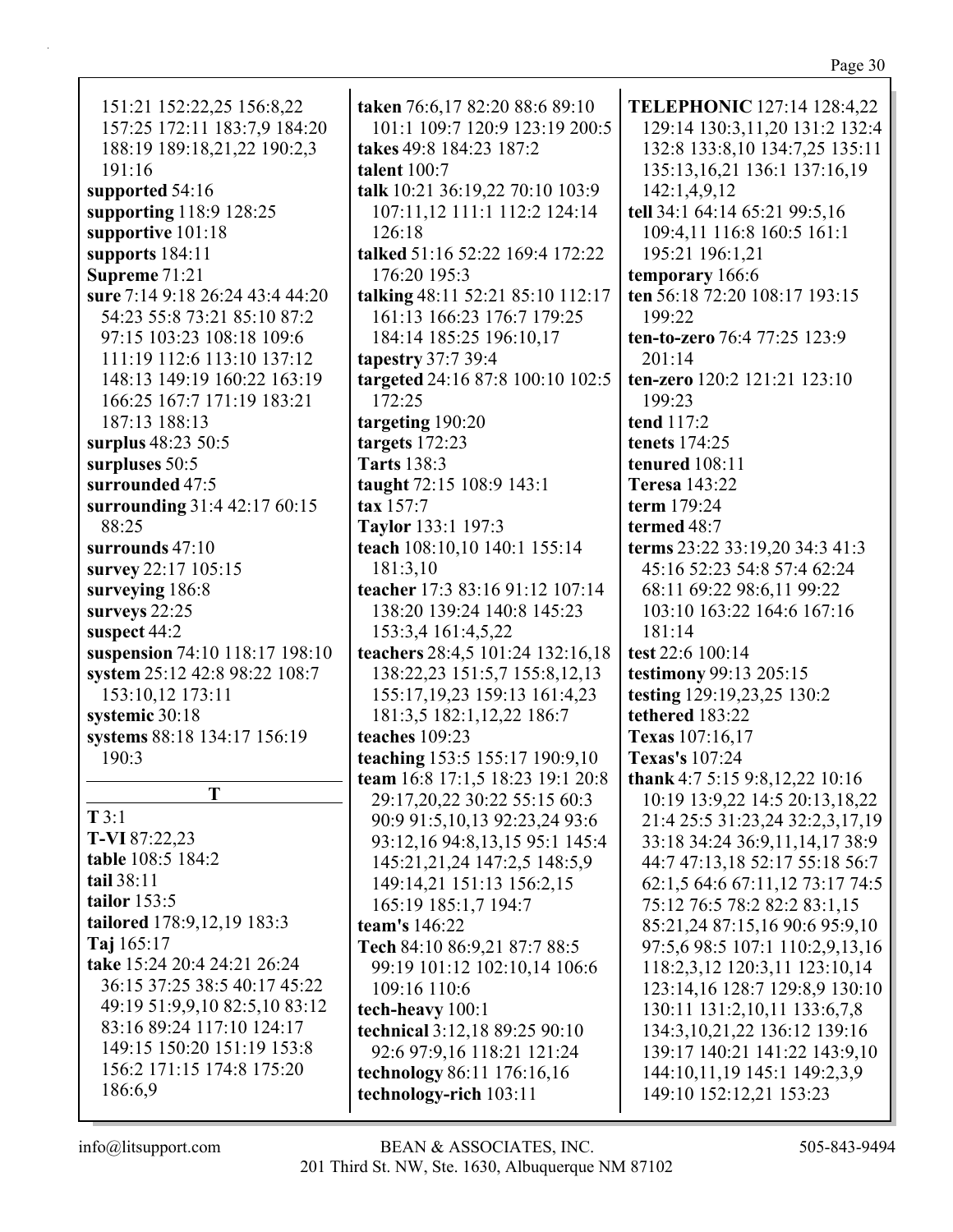| 159:15,15 162:21,25 163:2,5,10   | thinking 57:19 58:21 72:14                      | timing $130:17$                                                |
|----------------------------------|-------------------------------------------------|----------------------------------------------------------------|
| 174:10,13 179:10 193:18          | 138:23 184:18                                   | <b>Title 174:20</b>                                            |
| 199:24 204:2,3<br>thankful 36:21 | third 1:21 102:9 123:20 175:10<br>175:11 205:20 | today 7:25 9:14 21:5,7 31:19<br>63:25 86:25 92:5 114:21 123:21 |
| thanks 8:16 9:13 13:16 97:2      | third-party $92:22,23$                          | 127:13 149:15 153:23 157:20                                    |
| 107:2 110:11 130:13 140:20       | thorough $18:10$                                | 158:18 165:21 176:20                                           |
| 144:25 160:4 163:1               |                                                 |                                                                |
| Theater 46:7                     | thought 13:17 37:3 38:13 115:17<br>127:4 177:10 | <b>token</b> 72:6,22<br>told 8:8 10:25 83:15                   |
| theme 158:22                     | thoughts 32:14                                  | <b>tomorrow</b> 7:25 86:25 165:21                              |
| thereof 36:23                    | thousand 34:23                                  | 167:5 204:9                                                    |
| Theresa $86:2,5$                 | thousands 58:23                                 | Toni 154:8 159:14,15 174:15                                    |
| thing 35:14 37:2 42:12,14 52:4   | three 19:8, 16 21:13 26:14 38:3                 | 179:14 194:17,21                                               |
| 52:10 53:21 57:9,18 58:3 66:24   | 44:2 47:20 49:6,15 50:20,25                     | <b>Toni's 177:3</b>                                            |
| 70:4 97:23 102:9 103:9,20        | 58:1,10 66:5 68:20 70:16 83:9                   | top 21:12,12,12 34:2 117:7,25                                  |
| 104:1 117:18 129:23 142:16       | 87:13 89:17 93:22 100:11                        | 167:22,23 193:1                                                |
| 185:2 187:8 189:24               | 128:23 132:10 147:12 148:19                     | <b>Topeka 71:21</b>                                            |
| things 21:19 33:3 36:19 37:15    | 158:7 164:12,16 165:3 166:22                    | topics $141:14$                                                |
| 40:6 42:24 45:23 48:10 51:15     | 167:4,6,14,19,22,23 168:18                      | total 17:19,22 18:6 33:15 59:11                                |
| 52:15,19 55:4,12,13 56:1,2,4,16  | 195:24 203:24                                   | 72:11 90:24 92:2,9 93:1 96:14                                  |
| 57:2 70:14 71:10,23 73:12 88:6   | thrive $162:11$                                 | 96:16,16 125:18 145:16,17                                      |
| 103:4 106:10,15 108:14 110:6     | throw $62:9$                                    | 146:9                                                          |
| 117:21 128:6 132:19 139:10       | thrown $103:24$                                 | totally 50:12 67:23 88:6                                       |
| 142:20 175:5 176:24 178:16       | Thursday 4:3                                    | totals 145:25 146:1                                            |
| 180:7 186:2 187:22 188:5,9,11    | <b>tidal</b> 64:21                              | tough 73:3                                                     |
| 188:20                           | tight 164:25 166:5                              | tour 10:15                                                     |
| think 4:24 8:20 21:17 22:1,13    | till 140:11 143:17 144:14                       | <b>touted</b> 183:23                                           |
| 23:5,8,8,10,25 34:4,15 35:16,20  | Tim $2:5$ 141:2                                 | town 26:2 34:21,24 40:13,24                                    |
| 36:2,7 37:17 38:5 39:6 40:25     | time 8:4 10:23 19:2 29:2 32:4,13                | 115:1 134:16 144:15 168:9                                      |
| 42:1,13,13,15,17,21 46:18        | 35:7 36:15 40:1,8 43:16 44:3                    | 179:2                                                          |
| 47:22 48:3,21 49:2,8,13,16,18    | 50:22 52:5 54:7 62:1 63:16,19                   | track 64:15 139:1 144:24 155:6                                 |
| 49:18,22 50:3 51:3,13,14,21,23   | 63:22 64:3 66:14 73:16 82:3                     | 183:24                                                         |
| 52:4 54:11,14,15 56:25 57:17     | 85:15,25 89:14 95:21,22 98:23                   | tracked 67:9                                                   |
| 57:18,22 58:13,20 60:5,5,7,8,10  | 99:11 102:10,14,15,23 103:2,5                   | trade 87:24                                                    |
| 60:16,19 61:4,10,11 65:12 68:2   | 105:8 110:17 115:23 124:5                       | trades 87:21 89:15,17                                          |
| 68:2,7,10,12 69:14,17 70:1       | 125:25 126:16 127:11,19                         | traditional 24:15 71:10 132:15                                 |
| 72:18,24 73:2,7 76:10 85:9,16    | 128:12 132:6 136:16 137:5                       | 133:16 158:24                                                  |
| 85:18,23 88:17,19,24 89:23       | 140:18 141:20 156:11 158:4                      | train $38:13$                                                  |
| 95:18 101:7,13 105:17 108:11     | 163:4,8 165:18 171:19 179:22                    | training 2:12 24:5 27:22 101:24                                |
| 108:15 109:2,13 111:14 112:23    | 181:18 192:24 194:16 204:3                      | transcript 1:10 6:16,20 91:20                                  |
| 113:15 115:22 116:16 117:8,23    | 206:10,15,20,25                                 | 205:11 206:8,13,18,23                                          |
| 121:18 133:17,19 135:6 139:13    | <b>Time's</b> 143:10                            | transcripts 17:12                                              |
| 139:24 141:7,12 143:4 145:8      | time-up $126:4$                                 | transferred 89:5                                               |
| 154:11,12 160:21 163:22          | timed 126:15                                    | transform 89:6                                                 |
| 164:19 165:11,15 166:9 170:2     | timeline 166:5                                  | transformation $30:15,1666:13$                                 |
| 172:13,14 175:23 177:12,17       | timelines 164:24 165:2 170:3                    | transition 139:4 141:9,11                                      |
| 178:1,16 179:18 180:14 185:25    | timeliness 167:15                               | translating 128:21                                             |
| 186:12,21 188:9 189:16 191:8     | times 10:20 36:19 73:4 88:18                    | transportation $146:16$ 172:2,6                                |
| 196:22 197:11 198:6 201:23       | 116:14,15 117:12 170:8,8 183:8                  | 173:6 174:18 176:21 193:8                                      |
|                                  |                                                 |                                                                |

info@litsupport.com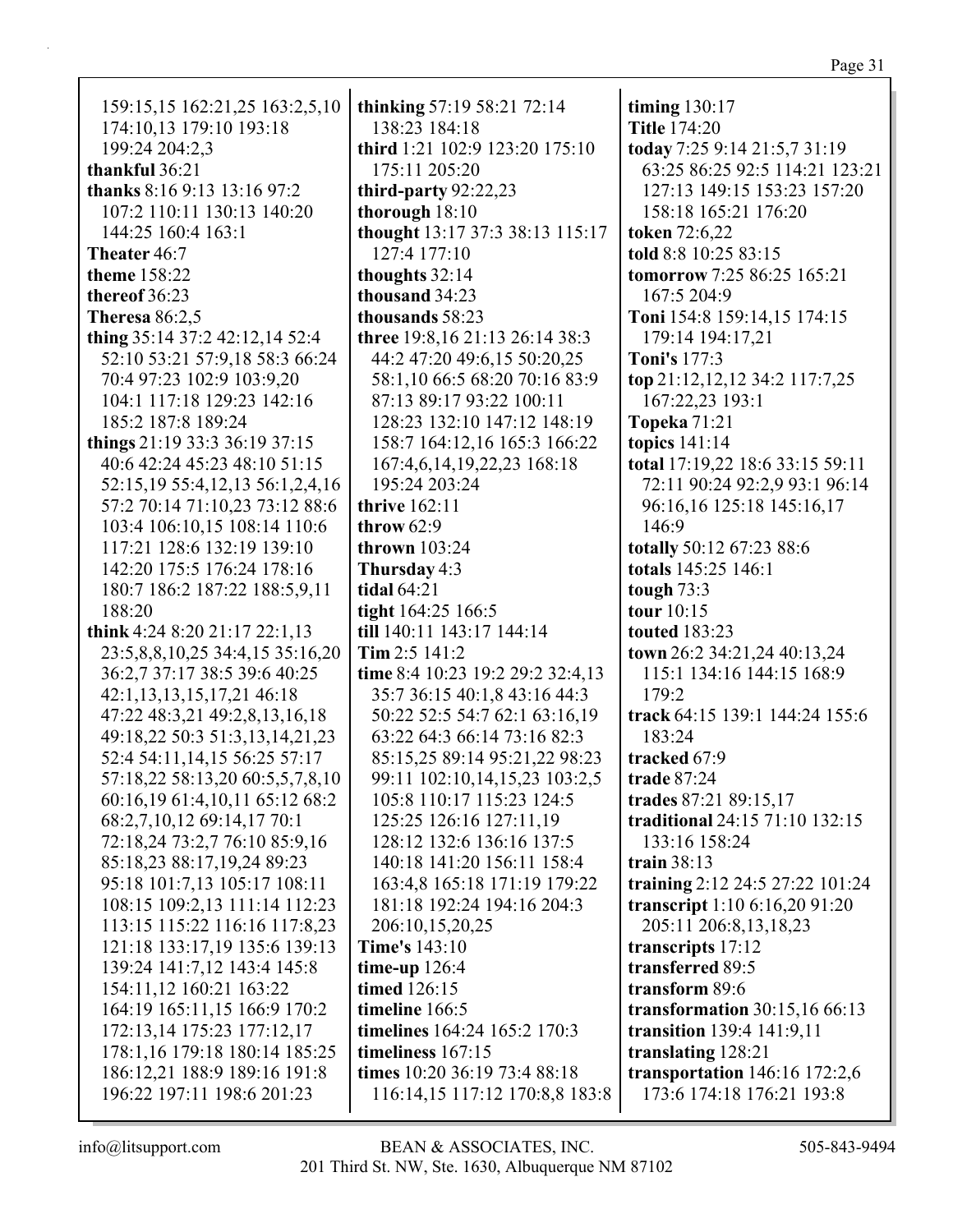transporting 172:6 trauma  $72:4$ travel  $163:6$ traveling 68:6 treatment 43:3 tremendous 174:7 tremendously 65:2 trends  $64:15$ **tried** 108:9 **TRISH 2:3** true 35:13 52:2 158:25 205:10 truly 32:7 53:10 156:13 194:1 truth 101:10 trying 33:14 51:6 56:11 58:19 95:23 109:16 127:18 146:18 169:14 184:15 190:8 tuition  $172:1$ turn 159:14 turning  $66:18$ **turnout** 158:11 tutoring 102:16 156:7 twice 159:8 two 5:22 6:6 17:6,7 21:13 29:10 29:14 30:4 38:4 42:24 50:23 58:1 59:12 62:2.6 63:21 64:2 65:24 66:14 70:16 91:17 99:6 126:14 128:25 132:24 137:11 141:16 151:15 167:19 183:1,3 187:17 191:5 two-and-a-half  $83:12$ two-word 98:14 two-year  $133:1$ type 33:4 102:1 165:9 174:7 184:15 191:20 **types** 86:20 typically 24:15  $\mathbf{U}$ Uh-huh  $47:16$ ultimately 45:21 46:21 157:17,23 183:1 **unable** 7:16 91:22 unavailable 29:10

underscores 34:16 understand 26:20 27:15 30:5 31:20 43:18 44:21 48:14 53:1 84:4,19 85:13 86:24 101:10 151:6 196:9 198:6 understanding  $108:4$  179:23 understood 94:16 191:9.13 unfortunate 115:22 unfortunately  $6:1661:9111:5$  $133:24$ **UNIDENTIFIED 83:20** uniforms  $176:23$ unique 44:12 57:4 59:24 156:13  $156:16$ unit  $55:12$ universities 100:3 University 107:5,8,16 108:16,21 130:24 152:9 UNM 105:1,2 107:7,8,10,17 108:9 unmatched 155:7 unmute 131:24 136:23 137:1,20 138:7 149:8 unnumbered 18:8 unquote  $150:16$ untapped 153:20 upcoming 123:12 130:8 updated 27:13 upper 49:11 195:4 upset 131:19 urgency 30:13,16 use 16:15 21:11 36:3 54:20 69:6 94:18 103:22 113:17 154:4  $189:15$ uses 31:10 35:23 44:24 utilities  $167:13$ **utmost** 179:14 utopia  $25:10$  $\mathbf{V}$  $v189:2.13$ Valley 13:11 14:1 43:12 57:24 157:11 176:13 value 40:12 55:12 101:11 161:9  $Var-189:18$ Varela 124:15,20,24 144:13 149:7 175:23 176:4,4 183:6 184:23 185:12,18 188:25

Vargas 36:25 136:20,21,25 variation 26:23 varied  $84:14$ variety 106:9 174:21 various 24:16 55:4 70:7,21 138:18 vary 146:1 varying  $17:22$ Velarde 40:14,16 45:19 **venue** 158:8 verbatim 47:6 80:5 168:3,19 versus 71:20 130:1 189:3 **vested** 109:19 vice 2:3 105:1 view 31:22 62:11 viewed 43:20 59:16 Vigil 114:2 118:7 violate 63:8 virology  $152:6$ vision 154:18,21 155:4 visit 181:16 visited 31:8 Visitor  $3:16$ Visitors/Speakers 3:17,19 visits 156:22 visual 32:20 101:14 visuals  $33:6$ void  $33:2$ Voigt 2:7 4:14,15 6:25 7:2 8:24 10:3 13:1,2 14:23,24 38:12 44:6 44:7,23 45:6 47:13 75:24,25 77:1,2 79:8,9 80:23,24 119:7,8 120:20,21 121:22 122:2,16,17 199:17,18 200:14,15 203:3,4 **Volume** 1:11 206:3 volunteer  $43:10$ vote 12:4 13:7 15:11 53:22 76:17 78:1 79:24 87:6 89:3 110:5 111:11 120:9 123:9 157:21  $200:5$ voted 8:24 votes 12:25 15:4 75:23 77:4 79:23 81:10 119:10 120:16 122:25 153:23 199:16 200:17  $203:12$ W wait 143:17

 $info@$ litsupport.com

unbalanced 28:8

uncommon 40:22

unconnected 160:14

under-prepared 108:22

underrepresented 88:14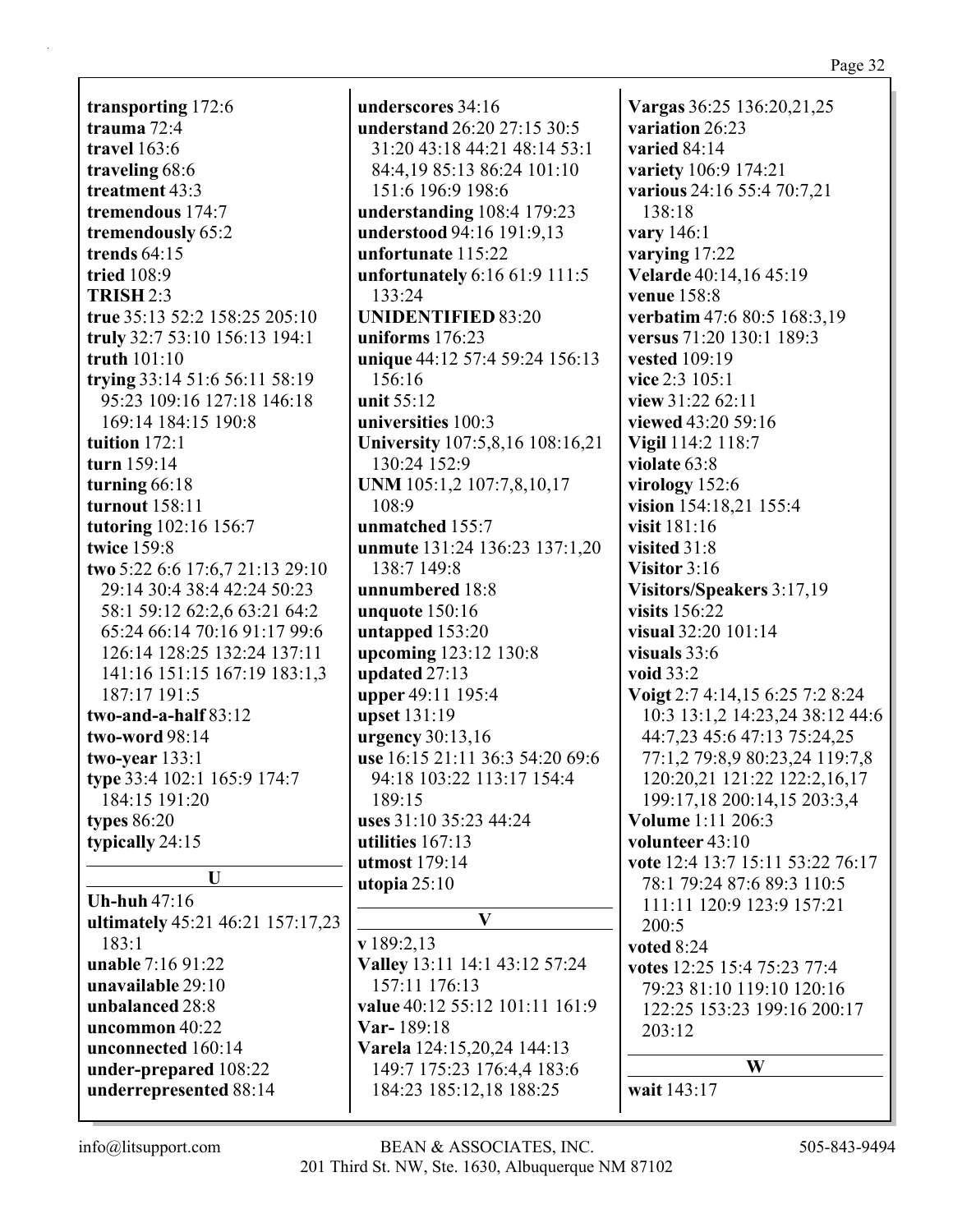| waiting 40:23 124:25 127:9       | we'll 8:4 51:8,9 60:8 126:15     | Wilson 96:12 136:13 151:20       |
|----------------------------------|----------------------------------|----------------------------------|
| 133:1 149:7                      | we're 15:19 25:25 29:11 31:2     | 152:14,16,20,22                  |
| walk 16:11 113:21 178:13 179:3   | 39:3 52:21 53:12,12 59:15 60:2   | win-win $143:7$                  |
| walk-through 16:11               | 61:1,5,17 63:5 67:7 68:10,12     | wind 40:9                        |
| walked 110:23 159:20,23          | 70:2 73:24,24 74:1,3,3 82:5,19   | <b>Windows</b> 103:19            |
| Wallace 143:22                   | 90:7 92:5 97:7 101:6,18,19,23    | wish 35:13 116:8 129:15 157:15   |
| <b>Walnut</b> 168:14             | 102:7 103:1,3,6 105:12 106:15    | wishes $9:14$                    |
| Walton 59:9                      | 109:16 111:3,11 127:17 128:9     | withdraw 64:4                    |
| want 10:16 15:25 21:11 22:5,23   | 128:11,17 131:8,22 133:24        | Woerner 2:11 8:8 9:6,17 76:6     |
| 36:17 37:20 38:6,11 39:12        | 134:2 142:14 156:1,25 160:7      | 90:8 96:6,22,25 124:11,18,22     |
| 40:24 42:15 44:8 49:1 57:2       | 164:20 165:2 170:1 176:7 179:8   | 125:1,4,6,10,12,13,16 126:2,10   |
| 61:24 63:21 64:24 67:16,19       | 179:25 182:9,10 183:23 192:9     | 126:11 127:7,24 128:2 131:10     |
| 70:8 75:10 76:7 82:5,6,10 83:6   | 192:12 193:4 195:15,22 196:10    | 131:14,20 134:2 135:8 136:17     |
| 83:12 85:10 86:22 88:2,3 89:3    | 196:16 204:8                     | 136:22 137:2,11,22 138:9 145:1   |
| 92:17 95:5,17 96:9 97:4 98:13    | we've 8:19 29:8 30:2,4 39:6 46:6 | 201:15,21                        |
| 103:9 105:6 107:15 109:25        | 46:10 53:23 56:2 59:6 69:23      | wonderful 100:2 173:18,18        |
| 110:16 117:13,14 123:25          | 73:6 83:4 97:11 107:19 110:3     | wondering 73:22 112:1 115:10     |
| 126:18 127:1,5,10,13,14,20       | 134:14,15,17 136:5 144:24        | 178:23                           |
| 128:4,5 129:2 133:21 137:12      | 149:20,21 154:22,23 155:16       | word 71:25 188:23 189:15         |
| 144:21 148:13 150:24 151:3       | 156:20 157:25 158:5,6,11 164:1   | 190:25                           |
| 155:1,17 158:16 159:18 161:1     | 164:22 165:22,23 166:22          | word-of-mouth 70:15              |
| 162:15,16,18 163:8,10 173:20     | 167:18 169:19 171:11 175:9       | words 180:3                      |
| 173:21,25 174:24 175:10,21,24    | 180:18 181:15 187:8 195:9        | work 24:5 26:2 34:20,23 36:15    |
| 176:22 179:20 181:4 182:16       | weakness 54:6                    | 37:17 40:12,13,17,24 42:8        |
| 183:20,21 185:13 188:17 190:7    | weaknesses 52:23                 | 43:14 44:8,14 45:23,25 52:3      |
| 192:8 196:2                      | wear 58:2                        | 54:19 56:24 59:7 60:4 62:10,17   |
| wanted 7:15,17 17:24 20:7 35:22  | weeds 181:13                     | 63:17 66:23 70:12,23 83:25       |
| 36:19 53:10 55:9,16 56:15 62:6   | weeks 166:2,11                   | 105:19,22 141:18 142:19          |
| 63:25 84:22 85:17 87:24 89:12    | welcome 133:20 165:12            | 165:21,23 166:2 188:13,19        |
| 89:14 92:6 93:2 115:10 126:11    | welcoming 106:16                 | worked 43:8 56:23 70:4 89:15,19  |
| 129:14 150:23 160:12 161:3       | welfare 99:9                     | 108:8 167:18 188:12              |
| 167:7 168:8 191:14 193:21        | well-balanced 171:4              | workers 68:3 86:23               |
| wants 88:21                      | well-being $21:16$               | workforce 87:2                   |
| wasn't 83:16 194:6               | well-prepared 108:21             | working 10:17 29:15 30:4 56:25   |
| waste 66:14                      | well-respected 29:24             | 102:5 141:17 170:1               |
| watch 154:21 182:20              | went 16:9 50:14,17 64:20 65:23   | works 31:12 143:16 182:14        |
| <b>Water 28:18</b>               | 71:3 87:22 104:21,25 171:15      | 186:17                           |
| wave 64:21                       | 191:7,24                         | world 24:3,3 45:24 86:14 88:22   |
| way 28:9 34:5 35:21,25 40:9 42:8 | weren't 133:22                   | 90:1,2                           |
| 54:23 58:17 60:8 70:6 71:10      | west 167:9 168:5,18              | worse 22:22 23:2 100:20          |
| 72:8,9 88:8 89:19 93:8 96:11     | wet 146:7                        | worst 58:1 98:20                 |
| 106:5 108:24 139:10,14 140:1     | what-ifs $196:10$                | worth 105:17                     |
| 143:1,3 144:7,9,15 152:3         | whereof 205:15                   | wouldn't 43:4 48:25 66:17 89:7   |
| 160:18,23 161:17 162:22,24       | white 172:17                     | 146:5                            |
| 170:24,24 188:17 189:19          | wife 40:1 43:7 83:24 98:18       | woven 187:8                      |
| 193:10                           | 105:24 134:11,15 171:20          | writer 60:3                      |
| ways 45:11 105:6 132:16 144:6    | wildly 177:20                    | writing 29:10 151:18             |
| 154:14                           | willing $169:20$                 | written 16:18,24 18:14 29:4 91:9 |
|                                  |                                  |                                  |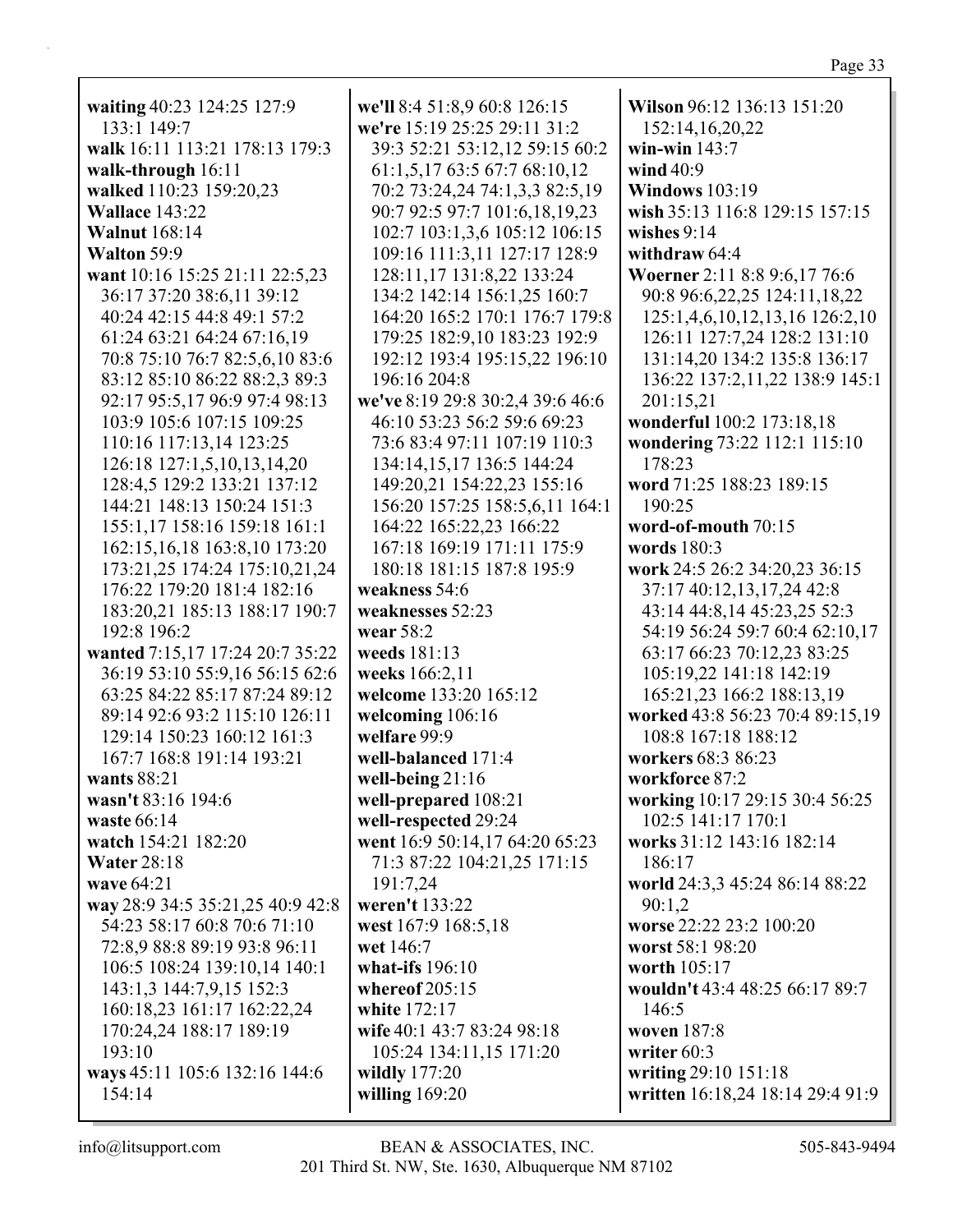| 92:18 94:3,11 104:5 146:14,22      | 13:3,16                         | 2020 11:22 20:6                       |
|------------------------------------|---------------------------------|---------------------------------------|
| 147:20 148:8 185:10                | 1,000 68:2,2                    | 2053:14                               |
| wrong 28:8 100:24 113:2,5,6        | 1.15 125:21,22                  | 21 134:13                             |
| 114:9,14,18                        | 1.2 125:20,20                   | 219 1:20 27:20 205:8,19               |
| wrote 38:15 98:8 112:22            | 1:00 40:15 82:14                | 21st 87:10                            |
|                                    | 1:45 82:15,18                   | 22 1:11 100:21                        |
| X                                  | 10 59:19 64:15 103:19 168:4     | 22nd4:3                               |
| $\mathbf{X}$ 3:1                   | 10-15-1(H)(1) 74:12 198:12      | 236 28:3                              |
| Xinachtli 5:25                     | 100 62:20 158:12 174:2 185:23   | 2364N 1:25 205:25 206:2               |
|                                    |                                 |                                       |
| $\mathbf Y$                        | 196:23                          | 239 27:21                             |
| <b>Ybarra</b> 143:23               | 101 148:23                      | 260 69:5                              |
| yeah 46:1 54:11 60:7 68:15 71:18   | 106 100:11                      | 27 33:22                              |
| 80:3 85:18 114:22 124:15 126:1     | 108 100:11                      | 27th 161:2                            |
| 126:1 135:22 137:9 160:1           | 11:55 82:20                     | 283 157:6                             |
|                                    | 12 90:11 99:1 100:10,13,16,20   | 29 100:21                             |
| 163:20 169:17,22 185:18            | 161:20                          | 296 175:3                             |
| 186:11 196:23,23                   | 12:45 82:16,17,19               | 298 27:21                             |
| year 20:2,6 28:6, 10, 13, 16 33:22 | 12:57 82:21                     | 2C(3) 26:17                           |
| 34:7 48:12,12 52:6,17 53:1,1       | 123 3:13 100:12                 | 2D(3) 27:9                            |
| 55:1,5,14,17 58:23 68:3,18 70:5    | 125 33:24                       | 2s 96:9                               |
| 70:6,13,14,16,16 100:17,18         | 128 76:6                        |                                       |
| 103:23 108:9 123:13 130:8          | 12s 96:10                       | 3                                     |
| 132:11 133:14 151:4 161:2          | 13 20:14 21:20 25:15 33:6,12    | 3 3:6, 19 19:4 93: 20 112: 17, 18, 19 |
| 166:18 167:17 178:13,13            | 125:17,18 126:12 134:12         | 147:10 159:2                          |
| 181:17 182:7 183:15                | 14 127:24 146:23                | 30 205:16                             |
| year's 27:11                       | 15 3:9,11 16:5 35:22 83:11 97:3 | 300 68:24                             |
| years 11:21 14:2,3 21:15,21 22:6   | 144:20,25 179:16                | 309 90:21                             |
| 24:5,5 27:17 29:10 30:4 42:6,10    | 16 125:16                       | 31st 78:11                            |
| 43:9 44:2 56:18 58:1,10 59:12      | 1630 1:21 205:20                | 32 33:23                              |
| 62:3 64:15 65:25 66:5,14 67:24     |                                 | 327 145:13                            |
| 68:3, 19, 20, 23 72:19, 20 86:12   | 16s 96:10                       | 338 148:17                            |
| 89:17 99:2 108:18 109:9 149:22     | 17 148:20                       | 353 90:24                             |
| 152:5.25 154:24 156:20 157:16      | 17th 6:20                       | 362 149:1                             |
| 161:20 178:11 179:16 182:25        | 1954 71:21                      |                                       |
| yellow 90:20 145:12 148:24         | 1963 69:7                       | 369 18:4                              |
| you-all 89:1 91:15                 | 1978 74:12 118:18 198:12        | 376 145:16                            |
| young 40:5 43:20 101:22 107:22     | $\overline{2}$                  | 399 90:24                             |
| 108:15 109:25                      |                                 | 3B(2) 28:7                            |
|                                    | 2 3:5, 17 112:17                | 3s 96:9                               |
| youth 22:17 86:16 99:10 153:17     | 2:09 123:19                     | 4                                     |
| Z                                  | 2:18 123:19                     |                                       |
| zero 32:22                         | 20 64:15                        | 4 3:3,4 17:25                         |
| ZIP 25:25 87:4 100:11              | 2009 22:25                      | 4:45 204:10                           |
|                                    | 201 1:21 205:20                 | 40 178:25                             |
| zoning $167:12$                    | 2015 22:6 107:6                 | 400 69:4                              |
| $\boldsymbol{0}$                   | 2017 22:7,25                    | 42 100:14                             |
|                                    | 2019 1:11 6:20 11:22 78:11      | 420 145:17                            |
| 1                                  | 205:16                          | 431 18:5                              |
|                                    | 2019-2020 14:4                  | 45 161:25                             |
|                                    |                                 |                                       |